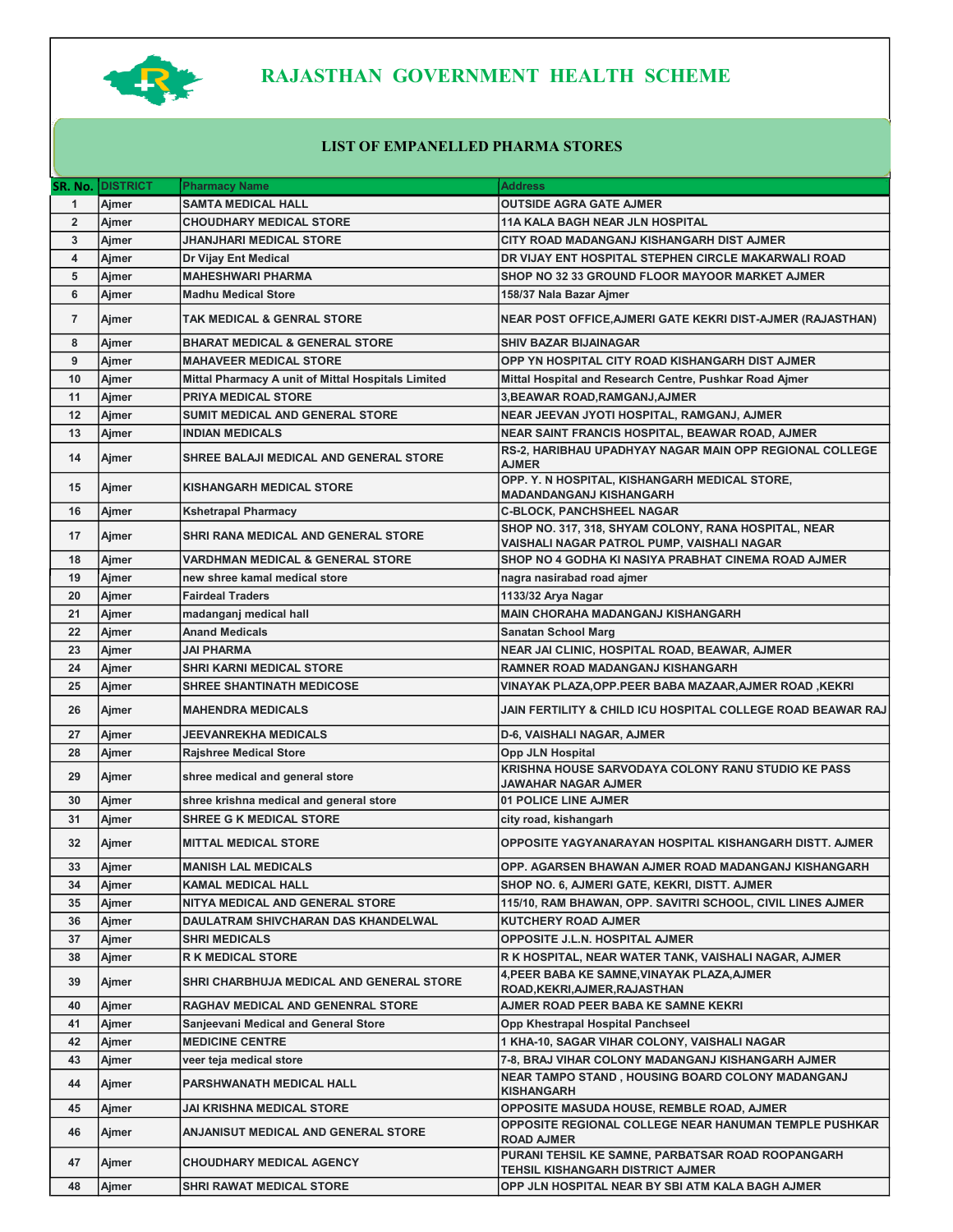| 49  | Ajmer        | <b>GOYAL MEDICAL</b>                                              | 73 A, GOYAL ENT & GENERAL HOSPITAL, BALUPURA ROAD, ADARSH                                        |
|-----|--------------|-------------------------------------------------------------------|--------------------------------------------------------------------------------------------------|
| 50  | Aimer        | <b>Bohra Medicose</b>                                             | <b>NAGAR, AJMER</b>                                                                              |
|     |              |                                                                   | Ashok Marg Lohagal Road                                                                          |
| 51  | Aimer        | <b>MARUDHARA MEDICAL AND GENERAL STORE</b>                        | 7, INDIRA COMPLEX, NEAR JAWAHAR RANGMANCH, AJMER                                                 |
| 52  | Ajmer        | <b>MEENA MEDICALS</b>                                             | <b>BRAHMANAND MARG OUT SIDE MEWARI GATE BEAWAR</b>                                               |
| 53  | Ajmer        |                                                                   | SHREE PARSHWANATH MEDICAL AND GENERAL STORE   BEHIND BRAHMANAND DHAM, UDAIPUR ROAD, BEAWAR       |
| 54  | Ajmer        | <b>KRISHNA SHREE MEDICALS</b>                                     | SHOP NO.S-29 BRIJ VIHAR COLONY IN FRONT OF Y.N. HOSPITAL<br><b>MADANGANJ KISHANGARH AJMER</b>    |
| 55  | Ajmer        | AMIT MEDICAL AND GENERAL STORE                                    | SHOP NO 01, CHOUDHARY MARKET KAYAD ROAD AJMER                                                    |
| 56  | Ajmer        | mahesh general and medical store                                  | SADAR BAZAR, SARWAR DISTRICT AJMER                                                               |
| 57  | Ajmer        | Zonnen Health Care Private Limited                                | Shaheed Habbal Nagar, Makadwali Road, Ajmer                                                      |
| 58  | Ajmer        | Krishna Medical Hall                                              | Lakhotiya Charity Trust, J.L.N. Hospital Trust Road, Ajmer                                       |
| 59  | Ajmer        | <b>CHOUDHARY MEDICAL AND GENERAL STORE</b>                        | <b>VILLAGE GHOOGHRA</b>                                                                          |
| 60  | Ajmer        | AADINATH MEDICAL & GENERAL STORE                                  | OPP PEER BABA AJMER ROAD KEKRI                                                                   |
| 61  | Aimer        | <b>ARYAA MEDICOSE</b>                                             | 4TH FLOOR, MEENA COMPLEX, KH NO. 117 THOK TELIYAN<br>ANASAGAR CIRCULAR ROAD AJMER                |
| 62  | Ajmer        | KUSHAL MEDICAL AND GENERAL STORE                                  | 1 GEETA BHAWAN ROAD PIPALI CHOURAHA BEAWAR DISTRICT<br><b>AJMER</b>                              |
| 63  | Ajmer        | <b>PUNEET MEDICAL STORE</b>                                       | OPPOSITE GOVERNMENT HOSPITAL, NASIRABAD, DISTT AJMER                                             |
| 64  | Ajmer        | <b>PARAS MEDICAL AND GENERAL STORE</b>                            | HARIBHAU UPADHYAY NAGAR C - BLOCK PUSHKAR ROAD AJMER                                             |
| 65  | Ajmer        | <b>ANAND MEDICOS</b>                                              | INSIDE ANAND MULTISPECIALITY HOSPITAL & RESEARCH CENTER,                                         |
|     |              |                                                                   | GOVINDPURA, JALIYA ROAD, BEAWAR                                                                  |
| 66  | Ajmer        | <b>GOVIND MEDICAL AND GENERAL STORE</b>                           | <b>AJMERI GATE</b>                                                                               |
| 67  | Ajmer        | <b>MEDICOSE</b>                                                   | J.L.N. HOSPITAL, J.L.N. ROAD, AJMER                                                              |
| 68  | Alwar        | <b>HITESH MEDICALS</b>                                            | 9, OLD STATION ROAD, OPP. GENERAL HOSPITAL, ALWAR                                                |
| 69  | Alwar        | <b>BHAWIK MEDICAL HALL</b>                                        | Bhawik medical hall near vetnary hospital hamindpur road                                         |
| 70  | <b>Alwar</b> | <b>PHARMACY NO 2</b>                                              | <b>BACCHO KA HOSPITAL HARISH HOSPITAL 9A RAGHU COMPLEX</b><br><b>NEAR JAIL CIRCLE ALWAR</b>      |
| 71  | Alwar        | <b>JAI MEDICAL STORE</b>                                          | <b>BASEMENT MISHRI DEVI EYE HOSPITAL, BEHROR</b>                                                 |
| 72  | Alwar        | <b>MAHA DEVI MEDICAL STORE</b>                                    | 1, RIICO AREA PHASE 1, NEEMRANA, ALWAR, RAJASTHAN                                                |
| 73  | Alwar        | <b>B.K. DISTRIBUTORS</b>                                          | NEAR ZANANA HOSPITAL, ALWAR                                                                      |
| 74  | Alwar        | <b>NIROGMANTRA PHARMA</b>                                         | NAYA BAS CIRCLE, NEAR PATROL PUMP, ALWAR                                                         |
| 75  | <b>Alwar</b> | <b>RAJASTHAN PENSIONERS ASSOCIATION MEDICAL</b>                   | GOVT. RAJEEV GANDHI GERNAL HOSPITAL K PASS COMPANY BAG                                           |
| 76  | <b>Alwar</b> | <b>STORE</b><br><b>BALAJI MEDICALS</b>                            | <b>RAOD ALWAR</b><br>SHOP NO. 8, IMARTI DEVI DHARAMSHALA, OLD STATION ROAD,                      |
|     |              |                                                                   | <b>ALWAR</b>                                                                                     |
| 77  | Alwar        | AARYA MEDICOSE (A UNIT OF SACHKHAND<br><b>HEALTHCARE PVT LTD)</b> | SACHKHAND HOSPITAL, GROUND FLOOR, G-129, RIICO PHASE-II, IN<br>FRONT OF HANUMAN MANDIR, NEEMRANA |
| 78  | Alwar        | <b>SAINI MEDICALS</b>                                             | WARD NO. 4, IN FRONT OF JANANA HOSPITAL, RAJGARH, ALWAR                                          |
| 79  | Alwar        | <b>SH PHARMACY</b>                                                | (SOLANKI HOSPITAL CAMPUS) 10 RAM KUTIR                                                           |
| 80  | Alwar        | PHARMACY HARISH HOSPITAL PVT. LTD.                                | HARISH HOSPITAL PREMISES 1 RAGHU COMPLEX NEAR JAIL CIRCLE                                        |
| 81  | Alwar        | <b>ASHOKA MEDICAL HALL</b>                                        | <b>NEAR JANANA HOSPITAL, ALWAR</b>                                                               |
| 82  | Alwar        | <b>SINGHAL TRADERS</b>                                            | 7, JAIL CIRCLE, VIJAY MANDIR ROAD,ALWAR                                                          |
| 83  | Alwar        | Rajesh Pharma Private Limited                                     | WHITE HOUSE, MARETHIYA BAS, ALWAR                                                                |
| 84  | Alwar        | <b>YASMEEN MEDICALS</b>                                           | 248-49, BESMENT SANIA HOSPITAL, CAMPUS, NEB SUBHASH NAGAR,<br><b>ALWAR</b>                       |
| 85  | Alwar        | <b>KARTIK MEDICAL</b>                                             | 2, NEAR SOLANKI HOSPITAL, ALWAR                                                                  |
| 86  | Alwar        | Sushma medicals                                                   | Sushama medicals c/0 qupta ent and heart centre nangli circle alwar                              |
| 87  | Alwar        | agrsen medical and general store                                  | shop number 2 opp.bank of baroda 1455 vijay nagar                                                |
| 88  | Alwar        | <b>Aditi Pharmacy</b>                                             | 143, SUBHASH NAGAR, NEB, ALWAR                                                                   |
| 89  | Alwar        | SHREE SHYAM MEDICOSE AND COSMETICS                                | 4, SUKHRAM PATEL COMPLAX, MOTI DUNGARI ROAD, NAYA BAS,                                           |
| 90  | Alwar        | <b>JAIN MEDICAL HALL</b>                                          | <b>ALWAR</b><br><b>MAIN MARKET, RAMGARH, ALWAR</b>                                               |
| 91  | Alwar        | <b>LAVISHA MEDICALS</b>                                           | 57, IN ABHISHEK BRAIN AND SPINE CENTER, SCHEME NO.2, ALWAR                                       |
| 92  | Alwar        | <b>DHARM MEDICALS</b>                                             | STATION ROAD, RAJGARH, DISTT ALWAR                                                               |
| 93  | Alwar        | JAYANTI MEDICAL HALL                                              | <b>SARAFA BAZAR, ALWAR</b>                                                                       |
| 94  | Alwar        | <b>BHARDWAJ MEDICALS</b>                                          | OPP. GOVT HOSPITAL, RAJGARH, DISTT- ALWAR                                                        |
| 95  | Alwar        | <b>RAO MEDICAL HALL</b>                                           | OPP GOVT. HOSPITAL, VILL- TAPUKARA, TEHSIL TIJARA, ALWAR                                         |
| 96  | Alwar        | <b>SHIVAM MEDICOSE</b>                                            | PLOT NO. HOS-1, RIICO PHASE-1, NEAR ASP OFFICE, NEEMRANA                                         |
| 97  | Alwar        | <b>SHRI KEDAR PHARMA</b>                                          | BHIWADI ALWAR HIGHWAY, BY PASS ROAD, BUS STAND, VILL-                                            |
| 98  | Alwar        | <b>RAJI MEDICAL</b>                                               | TAPOOKARA, TEHSIL TIJARA, ALWAR<br>FIRST FLOOR ARIHANT HOSPITAL 3 KRISHNA COLONY NEAR            |
| 99  | Alwar        | JEEVAN DHARA MEDICALS AND COSMETICS                               | <b>AMBEDKAR CIRCLE</b><br>83-A, NEB SUBHASH NAGAR, AGRASEN CIRCLE MAIN ROAD, ALWAR               |
| 100 | Alwar        | <b>MAMTA PHARMACY</b>                                             | 56, SCHEME NO.2, ALWAR                                                                           |
|     |              |                                                                   |                                                                                                  |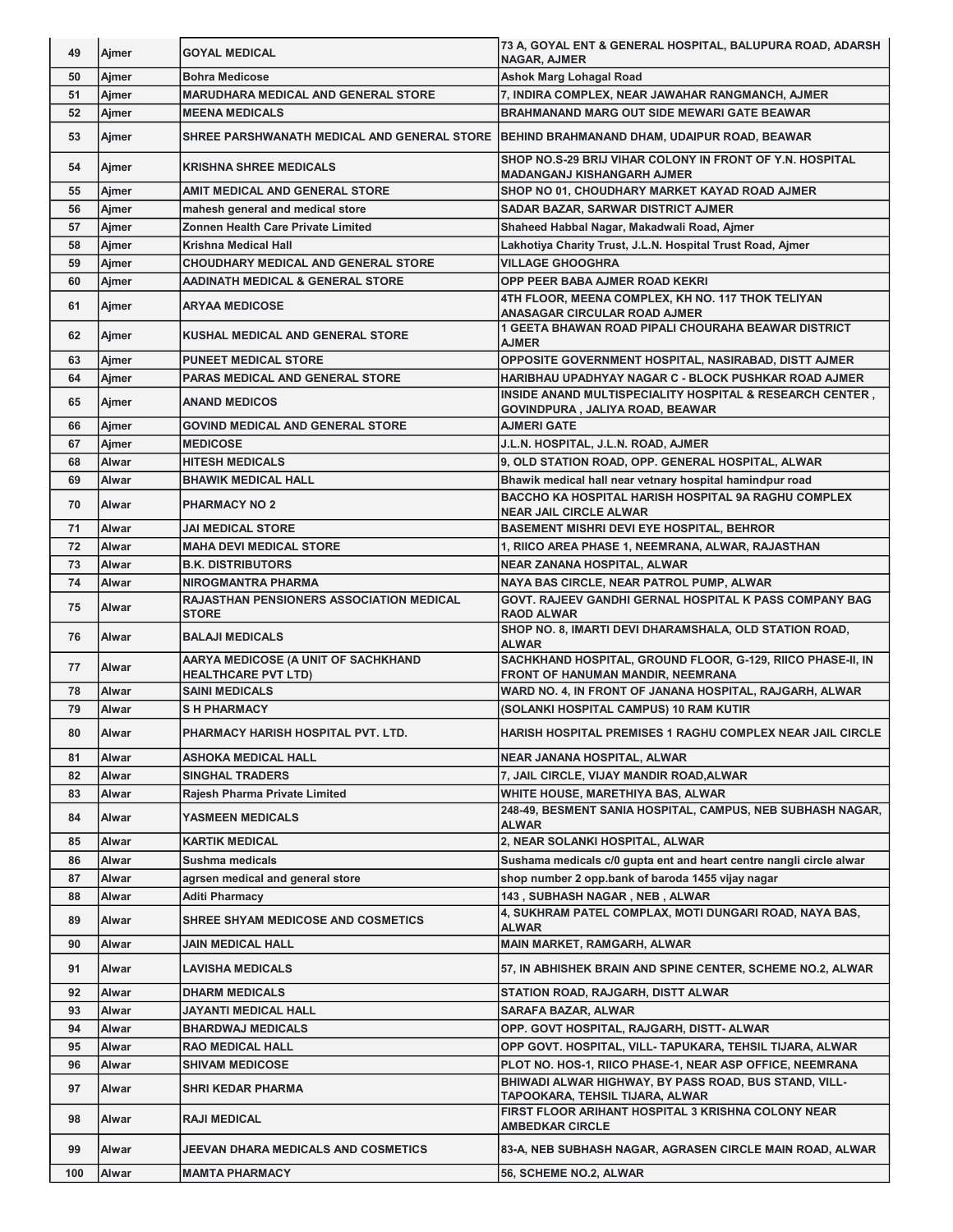| 101 | <b>IAIwar</b> | <b>DAULAT MEDICAL HALL</b>                    | OPP. ZANANA HOSPITAL, ALWAR                                                           |
|-----|---------------|-----------------------------------------------|---------------------------------------------------------------------------------------|
| 102 | <b>Alwar</b>  | <b>AGRAWAL MEDICAL STORE</b>                  | 4/431 KALA KUA ALWAR                                                                  |
| 103 | Alwar         | <b>GAURAV MEDICAL HALL</b>                    | CAMPUS MADHAV HOSPITAL, KUND ROAD, BEHROR, ALWAR                                      |
| 104 | Alwar         | KHURANA LIFE CARE (MEDICAL SHOP)              | GANJ ROAD, KISHANGARHBASS, ALWAR                                                      |
| 105 | Alwar         | <b>ASHOKA MEDICOS</b>                         | HARSORA ROAD, BANSUR, DISTT-ALWAR, RAJASTHAN                                          |
| 106 | <b>Alwar</b>  | <b>AKANKSHA MEDICALS</b>                      | 4/434, KALA KUAN, ALWAR                                                               |
| 107 | Alwar         | <b>SHIVAM MEDICAL HALL</b>                    | PRATAP BAS, OLD BARFKHANA ROAD, ALWAR                                                 |
| 108 | Alwar         | <b>RAMCHARAN MEDICAL HALL</b>                 | VPO MALAKHERA, TEHSIL MALAKHERA, DISTT- ALWAR                                         |
| 109 | Alwar         | RAATH HOSPITAL AND HEALTHCARE PRIVATE LIMITED | PLOT NO CC 2 RIICO BEHROR Alwar Rajasthan                                             |
| 110 | <b>Alwar</b>  | <b>AURIC PHARMACY</b>                         | ALWAR BY PASS ROAD, NEAR ASHIYANA ANGAN GATE, BHIWADI,<br>TEHSIL TIJARA, ALWAR        |
| 111 | Alwar         | drx pharmaceuticals                           | DRX COMPLEX JAGUWAS ROAD, Near kailash hospital Behror dist.<br>alwar                 |
| 112 | <b>Alwar</b>  | <b>KAMAL MEDICALS</b>                         | NEAR MAIN CHORAHA, NH-8, OPP.PWD OFFICE, BEHROR DISTT-<br>ALWAR, RAJASTHAN            |
| 113 | <b>Alwar</b>  | <b>SURYA MEDICOS</b>                          | NEAR RAILWAY PHATAK, KHAIRTHAL, TEHSIL KISHANGARHBAS,<br><b>ALWAR</b>                 |
| 114 | Alwar         | <b>ALWAR PHARMACY</b>                         | 3/6, ARAVALI VIHAR, KALA KUAN, ALWAR                                                  |
| 115 | Alwar         | <b>DARPAN MEDICALS</b>                        | PLOT NO. 3, SHOP NO.2, NEW FRIENDS COLONY, JAIPUR RAOD,<br><b>ALWAR</b>               |
| 116 | Alwar         | <b>MEDIHOME PHARMACY</b>                      | SUBHASH NAGAR, 160 FEET ROAD, BAR WALA KUAN, BEHIND NEB,<br><b>ALWAR</b>              |
| 117 | Alwar         | <b>PRECISION HEALTH CARE</b>                  | 1-B/C RAM KUTIR DAYANAND MARG KHORA MOHALLA ALWAR                                     |
| 118 | <b>Alwar</b>  | <b>MAHALAXMI PHARMACY</b>                     | <b>COMPANY BAG ROAD GROUND FLOOR PARBHU COMPLEX NEAR</b><br><b>ASHOK CIRCLE ALWAR</b> |
| 119 | Alwar         | <b>SAHIL MEDICALS</b>                         | <b>12 SWB KALA KUAN, ALWAR</b>                                                        |
| 120 | Alwar         | <b>KHANDELWAL PHARMACY</b>                    | OPP JANANA HOSPITAL, STATION ROAD, RAJGARH, ALWAR                                     |
| 121 | Alwar         | <b>SHRI AGARSEN PHARMACY</b>                  | 1/644, KALA KUAN, JAIN MANDIR ROAD, ALWAR                                             |
| 122 | Alwar         | <b>ARIHANT MEDICAL STORE</b>                  | MELA KA CHAURAHA, STATION ROAD, RAJGARH, DISTT- ALWAR                                 |
| 123 | Alwar         | ASHIRWAD MEDICAL AND OPTICALS                 | 27, CAMPUS JHALANI EYE HOSPITAL KRISHNA COLONY, ALWAR                                 |
| 124 | Alwar         | <b>DEEPALI MEDICOSE</b>                       | <b>MATOR ROAD, KHAIRTHAL, TEHSIL KISHANGARHBAS, ALWAR</b>                             |
| 125 | <b>Alwar</b>  | SATYA YADAV MEDICAL STORE                     | OPP SAMUDAYIK SWASTHYA KENDRA, TIJARA, DISTT- ALWAR                                   |
| 126 | Alwar         | <b>PAMNANI MEDICALS</b>                       | NEAR GOVT HOSPITAL, KISHANGARHBAS, ALWAR                                              |
| 127 | <b>Alwar</b>  | <b>DARSHAN MEDICOSE</b>                       | 42, SCH NO.1, ARYA NAGAR,                                                             |
| 128 | Alwar         | YASH MEDICAL HALL                             | WARD NO.-2, HOSPITAL ROAD, HAMINDPUR MODE, BEHROR                                     |
| 129 | Alwar         | <b>SONI MEDICALS</b>                          | NEAR JANANA HOSPITAL, ALWAR                                                           |
| 130 | Alwar         | <b>NAVKAR MEDICALS</b>                        | SHOP NO. 3-4, PLOT NO. 1/1, ARAVALI VIHAR, KALA KUAN, ALWAR                           |
| 131 | <b>Alwar</b>  | <b>MUKESH MEDICAL HALL</b>                    | NEAR GENERAL HOSPITAL, COMPANY BAGH ROAD, ALWAR                                       |
| 132 | Alwar         | AARx PHARMACY                                 | 26, APNA PLAZA, BHIWADI, TEHSIL TIJARA, ALWAR                                         |
| 133 | Alwar         | DEVI PRASAD RAJENDRA KUMAR                    | JAWAHAR CHOWK MAIN MARKET, KHERLI, TEHSIL KATHUMAR,<br><b>ALWAR</b>                   |
| 134 | Alwar         | <b>NARAYANA PHARMACY</b>                      | <b>KATI GHATI BHUGOOR ALWAR</b>                                                       |
| 135 | Alwar         | <b>TIRUPATI MEDICALS</b>                      | OPP. PWD OFFICE, NEW BUS STAND ROAD, BEHROR, ALWAR                                    |
| 136 | Alwar         | <b>MAULIK MEDICAL</b>                         | 5/21 n.e.b. housing board alwar                                                       |
| 137 | Alwar         | KRISHAN PHARMACY                              | PLOT NO 260 SCHEME NO 1 ARYA NAGAR ALWAR                                              |
| 138 | Alwar         | <b>SETHI MEDICAL STORE</b>                    | RAMKISHAN COLONY, JAIN MANDIR KE PASS, KALA KUAN, ALWAR                               |
| 139 | Alwar         | SHRI SHRI RAM & MADICAL STORE                 | 2/129 NEB HOUSING BOARD MUGASKA ALWAR                                                 |
| 140 | Alwar         | <b>LAVANSHI MEDICOSE</b>                      | OPP SUNIL NURSING HOME, NAYA BAS, ALWAR                                               |
| 141 | Alwar         | VICKY MEDICAL STORE                           | NEAR MUNSIF COURT, NARAYANPUR ROAD, BANSUR, ALWAR                                     |
| 142 | Alwar         | <b>PRECISION PHARMA</b>                       | 80/81, RIICO COMPLAX, NEEMRANA, TEHSIL NEEMRANA, ALWAR                                |
| 143 | Alwar         | <b>GUPTA MEDICAL HALL</b>                     | OPP GOVT REFFERAL HOSPITAL BEHROR                                                     |
| 144 | <b>Alwar</b>  | <b>DEEPAK MEDICAL HALL</b>                    | <b>VPO KATHUMAR</b>                                                                   |
| 145 | Alwar         | AJIT YADAV MEDICAL STORE                      | OPPSITE GOVT HOSPITAL, HARSOLI ROAD, MUNDAWAR, ALWAR                                  |
| 146 | Alwar         | <b>BHAL MEDICAL HALL</b>                      | OPP ZANANA HOSPITAL, RAJGARH, ALWAR                                                   |
| 147 | Alwar         | <b>NEW SAINI MEDICAL STORE</b>                | OPP GOVT. HOSPITAL, RAJGARH, ALWAR                                                    |
| 148 | Alwar         | <b>SHARMA MEDICALS</b>                        | OPP GOVT HOSPITAL, RAJGARH, ALWAR                                                     |
| 149 | Alwar         | life care medical                             | jaipur road                                                                           |
| 150 | Alwar         | <b>SKL MEDICAL</b>                            | CAMPUS SKL HOSPITAL, BANSUR ROAD, NARAYANPUR, TEH-<br>THANAGAZI, ALWAR                |
| 151 | Alwar         | <b>SUNIL MEDICALS</b>                         | HOLI TIBA, TIJARA, ALWAR                                                              |
| 152 | Alwar         | AMAR MEDICAL HALL                             | <b>NEAR POST OFFICE, TIJARA, ALWAR</b>                                                |
| 153 | Alwar         | SHRI GIRIRAJ MEDICAL STORE                    | NEAR BUS STAND, KHUSHKHERA ROAD, VILL-TAPUKARA, TEH-<br>TIJARA, ALWAR                 |
| 154 | Alwar         | <b>MANOHAR MEDICAL STORE</b>                  | C-40, VAISHALI NAGAR, NEAR J.S. FOURWHEEL, ALWAR                                      |
| 155 | Alwar         | Sanjay Medical Store                          | <b>Main Market, Govindgarh</b>                                                        |
| 156 | Alwar         | <b>SHREE MANGLAM MEDICOSE</b>                 | <b>JAGUWASH ROAD BEHROR</b>                                                           |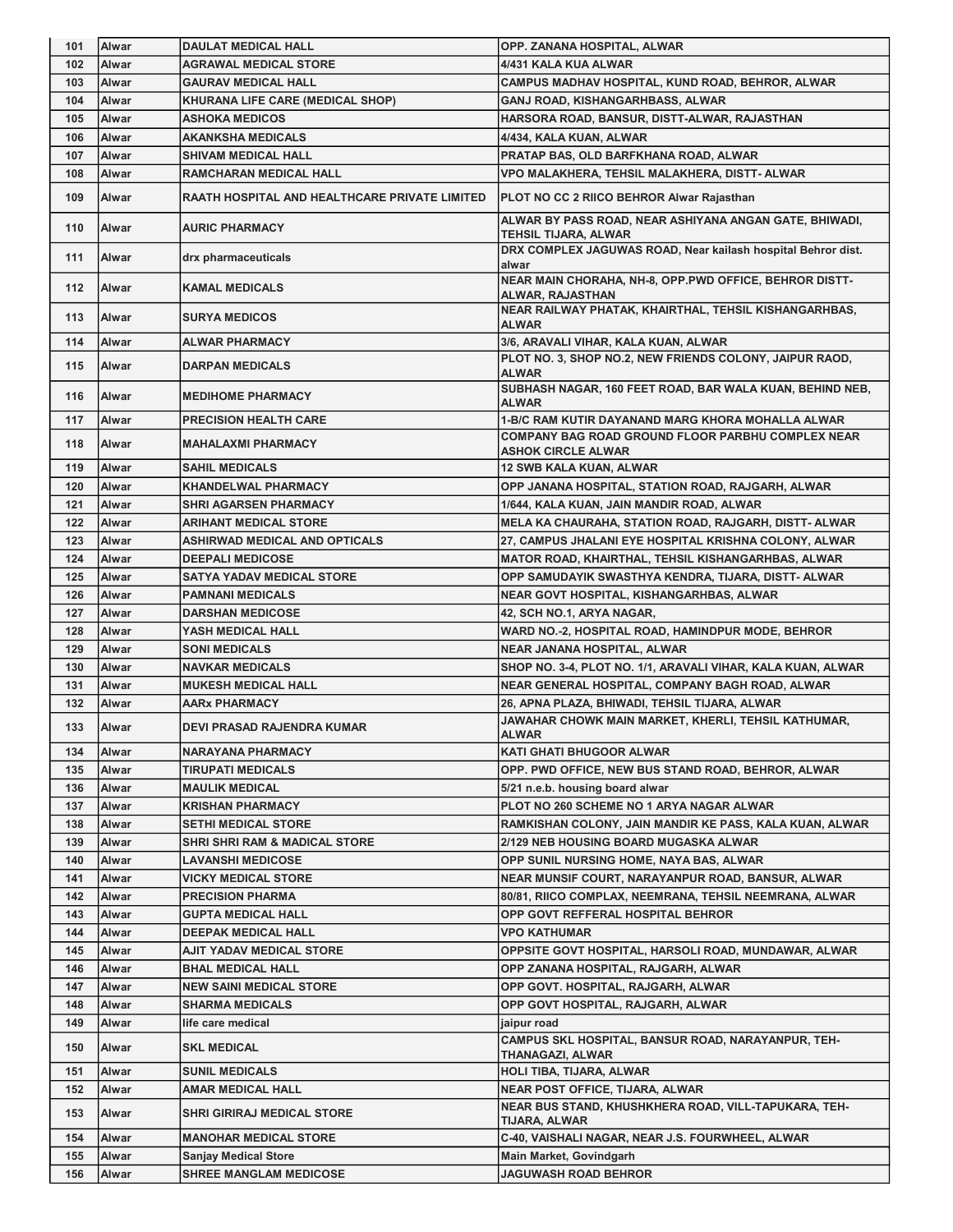| 157        | Alwar                              | <b>MUSKAN MEDICALS</b>                                                    | VIJAY MANDIR ROAD, NEAR PNB BANK, VIJAY NAGAR, ALWAR                                    |
|------------|------------------------------------|---------------------------------------------------------------------------|-----------------------------------------------------------------------------------------|
| 158        | <b>Alwar</b>                       | <b>MISHRA MEDICAL HALL</b>                                                | JAWLI BHAWAN, GANJ ROAD, KISHANGARH BAS, ALWAR                                          |
| 159        | <b>Alwar</b>                       | <b>ROYAL MEDICAL</b>                                                      | OPP. MALE HOPITAL, STATION ROAD, RAJGARH, ALWAR                                         |
| 160        | Alwar                              | <b>SHRI SHYAM MEDICAL</b>                                                 | 19 CAMPUS SETHI CHILDREN HOSPITAL , LAJPAT NAGAR, VIJAY<br><b>MANDIR ROAD, ALWAR</b>    |
| 161        | Alwar                              | <b>GOYAL MEDICAL AND GENERAL</b>                                          | <b>NEW BUS STAND</b>                                                                    |
| 162        | Alwar                              | <b>ANIL MEDICAL HALL</b>                                                  | WARD NO.1, HOSPITAL ROAD, BEHROR, ALWAR                                                 |
| 163        | Alwar                              | <b>SUPER MEDICAL STORE</b>                                                | NEAR BUS STAND, TIJARA, TESHIL TIJARA, ALWAR                                            |
| 164        | Alwar                              | <b>MANISH MEDICAL</b>                                                     | OPP. GOVT HOSPITAL, MUNDAWAR, TEH- MUNDAWAR, ALWAR                                      |
| 165        | Alwar                              | <b>ARIHANT PHARMA</b>                                                     | PRATAP NAGAR, TIJARA, ROAD, ALWAR                                                       |
| 166        | Alwar                              | <b>SHREE SHYAM MEDICALS</b>                                               | OPP. GOVT HOSPITAL, MUNDAWAR, ALWAR                                                     |
| 167        | Alwar                              | <b>JAY MEDICAL STORE</b>                                                  | NEAR RAILWAY CROSSING, KHAIRTHAL, TEHSIL KISHANGARHBAS,<br><b>ALWAR</b>                 |
| 168        | Alwar                              | <b>SHREE HARI MEDICALS</b>                                                | 62, SHIVAJI PARK, ALWAR                                                                 |
| 169        | Alwar                              | <b>YASMEEN MEDICALS (BRANCH-1)</b>                                        | 248-49, CAMPUS SANIA HOSPITAL, NEB SUBHASH NAGAR, ALWAR                                 |
| 170        | Alwar                              | YADAV MEDICAL AND GENERAL STORE                                           | GANJ ROAD, KISHANGARHBAS, ALWAR                                                         |
| 171        | Alwar                              | <b>MANAN MEDICAL AND COSMETICS</b>                                        | 2/5, VIVEKANAND NAGAR, ALWAR, RAJASTHAN                                                 |
| 172        | Alwar                              | P H PHARMACY                                                              | <b>197 PATEL HOSPITAL SCHEME NO. 2 ALWAR</b>                                            |
| 173        | Alwar                              | SHRI NARAYAN MEDICAL AND GENERAL STORE                                    | OPP. GOVT HOSPITAL, TIJARA, ALWAR                                                       |
| 174        | Alwar                              | <b>MINI PHARMACY</b>                                                      | H165 MBEDKAR NAGAR, KALPESH HOSPITAL COMPUS                                             |
| 175        | Alwar                              | <b>POOJA MEDICAL</b>                                                      | 4 KA 107, SHIVAJI PARK, ALWAR                                                           |
| 176        | <b>Alwar</b>                       | ANUSHKA MEDICAL STORE (A UNIT OF RANJEEV<br><b>HEALTH CARE PVT. LTD.)</b> | OM HOSPITAL, NARNAUL ROAD, BEHROR, ALWAR, RAJASTHAN                                     |
| 177        | Alwar                              | <b>MAHALAXMI MEDICAL HALL</b>                                             | HARSOLI ROAD, KHAIRTHAL, TEHSIL KISHANGARBAS, ALWAR                                     |
| 178        | Alwar                              | <b>JANTA PHARMACY</b>                                                     | RAJGARH ROAD, MALVIYA NAGAR, ALWAR                                                      |
| 179        | Alwar                              | <b>CHANDNA MEDICAL AND GENERAL STORE</b>                                  | OPP. JHULELAL MANDIR, KISHANGARH ROAD, KHAIRTHAL, TEHSIL<br><b>KISHANGARHBAS, ALWAR</b> |
| 180        | Alwar                              | <b>SUNIL MEDICOSE</b>                                                     | <b>NEAR DISTRIC HOSPITAL BEHROR</b>                                                     |
| 181        | Alwar                              | <b>NEW SACHIN MEDICAL</b>                                                 | SHOP NO.8, PLOT NO. 1A RAM KUTIR ALWAR, Ashok Circle, Alwar,                            |
|            |                                    |                                                                           | Alwar, Rajasthan, 301001                                                                |
| 182        | Alwar                              | <b>SINKI MEDICOSE</b>                                                     | <b>NARAYANPUR ROAD BANSUR</b>                                                           |
| 183        | Alwar                              | <b>BHARGAVA MEDICALS</b>                                                  | 1/10, RHB, BHIWADI, TEHSIL TIJARA, ALWAR                                                |
| 184        | Alwar                              | <b>SHREE KRISHANA MEDICOSE</b>                                            | BY PASS ROAD, BANSUR, TEHSIL BANSUR, ALWAR                                              |
|            |                                    |                                                                           |                                                                                         |
| 185        | <b>Alwar</b>                       | <b>B S BHARGAVA AND SONS</b>                                              | <b>38, HOPE CIRCUS ALWAR</b>                                                            |
| 186        | Alwar                              | <b>Kshitiz Medical Store</b>                                              | 4, Krishna Coloony, Ambedkar Circle, Alwar                                              |
| 187        | Alwar                              | PHARMACY DR AJEET HOSPITAL                                                | <b>CC-14, RIICO INDUSTRIAL AREA-1 NEAR FIRE STATION</b>                                 |
| 188        | Alwar                              | <b>VANSH MEDICAL AND GENERAL STORE</b>                                    | <b>NEAR MISHRI DEVI HOSPITAL</b>                                                        |
| 189        | Alwar                              | <b>GUPTA MEDICOSE</b>                                                     | IN FRONT OF AGARWAL DHARAMSHALA, BUS STAND, ALWAR                                       |
| 190        | Alwar                              | <b>HAPPY MEDICAL HALL</b>                                                 | OPP. GOVT HOSPITAL, HARSOLI ROAD, MUNDAWAR, TEHSIL<br>MUNDAWAR. ALWAR                   |
| 191        | <b>Alwar</b>                       | ATHARV MEDICAL AND GENERAL STORE                                          | MANSI MARKET, KISHAN COLONY, BEHIND PETROL PUMP, BANSUR,<br><b>TEHSIL BANSUR, ALWAR</b> |
| 192        | Alwar                              | <b>DHRUV PHARMACY</b>                                                     | BESMENT CAMPUS CLINIC, NARAYAN VIHAR, OPP RAILWAY STATION<br>RAJGARH, ALWAR             |
| 193        | <b>Alwar</b>                       | <b>NANCY MEDICAL</b>                                                      | 2, COLLEGE ROAD, VILLAGE BIBIRANI, TEHSIL KOTKASIM, ALWAR                               |
| 194        | <b>Alwar</b>                       | <b>PAWAN MEDICAL HALL</b>                                                 | BUS STAND, KOTKASIM, TEHSIL KOTKASIM, ALWAR                                             |
| 195        | <b>Banswara</b>                    | <b>MANOJ MEDICAL &amp; GENERAL STORE</b>                                  | NEHRU ROAD, KUSHALGARH                                                                  |
| 196        | <b>Banswara</b>                    | <b>KALPTARU MEDICALS</b>                                                  | OPP. BUS STAND, BARODIYA TEH. - BAGIDORA                                                |
| 197        | <b>Banswara</b>                    | <b>MAHAVEER MEDICAL STORE</b>                                             | PARTAPUR ROAD, PALODA TEH.- GARHI                                                       |
| 198        | <b>Banswara</b>                    | <b>INDIAN MEDICAL STORE</b>                                               | <b>JAWAHAR COLONY, PARTAPUR, Garhi</b>                                                  |
| 199        | <b>Banswara</b>                    | <b>MAA MEDICAL</b>                                                        | 3/130, RATI TALAI, BANSWARA                                                             |
| 200        | <b>Banswara</b>                    | <b>SHREENATH MEDICAL STORE</b>                                            | OLD BUS STAND, BANSWARA                                                                 |
| 201        | <b>Banswara</b>                    | <b>PRAKASH MEDICAL &amp; GENERAL STORE</b>                                | <b>BUS STAND, GHATOL</b>                                                                |
| 202        | <b>Banswara</b>                    | <b>PRASHANT MEDICAL AND GENERAL STORE</b>                                 | KALINJARA, TEH.- BAGIDORA                                                               |
| 203        | <b>Banswara</b>                    | <b>ANAND MEDICOSE</b>                                                     | 7HOTEL RELEX INN KA PASS, UDAIPUR ROAD, BANSWARA                                        |
| 204        | <b>Banswara</b>                    | DEVYASH MEDICAL AND GENERAL STORE                                         | <b>BUS STAND TALWARA, BANSWARA</b>                                                      |
| 205        | <b>Banswara</b>                    | SANJIVANI MEDICAL AND GENERAL STORE                                       | <b>NEAR BUS STAND, GARHI</b>                                                            |
| 206        | <b>Banswara</b>                    | OM MEDICAL STORE                                                          | PARTAPUR ARTHUNA MAIN ROAD, ANJANA, TEH.- ARTHUNA                                       |
| 207        | <b>Banswara</b>                    | <b>GOLDI PHARMACY</b>                                                     | <b>NEAR BONY BABY HOSPITAL BANSWARA</b>                                                 |
| 208        | <b>Banswara</b>                    | <b>NEW VIHA MEDICAL STORE</b>                                             | <b>MAIN BUS STAND, SENAWASA TEH.- GHATOL</b>                                            |
| 209        | <b>Banswara</b>                    | <b>MARUTI MEDICAL STORE</b>                                               | CHHOTA DUNGRA TEH.- SAJJANGARH DISST.- BANSWARA                                         |
| 210        | <b>Banswara</b>                    | <b>MAHI MEDICAL STORE</b>                                                 | RATI TALAI ROAD, MOHAN COLONY, BANSWARA                                                 |
| 211        | <b>Banswara</b>                    | SANDEEP MEDICAL AND GENERAL STORE                                         | OLD BUS STAND, BANSWARA                                                                 |
|            |                                    |                                                                           | VILLAGE- KATARIYA, BAGIDORA MAIN ROAD, THE- BAGIDORA                                    |
| 212<br>213 | <b>Banswara</b><br><b>Banswara</b> | <b>S.M. MEDICAL STORE</b><br>PANKAJ MEDICAL AND GENERAL STORE             | <b>DISTT.- BANSWARA</b><br>NEMA SAMAJ COMPLEX, DHANAWAV, OPP. SHRI HANUMAN TEMPLE,      |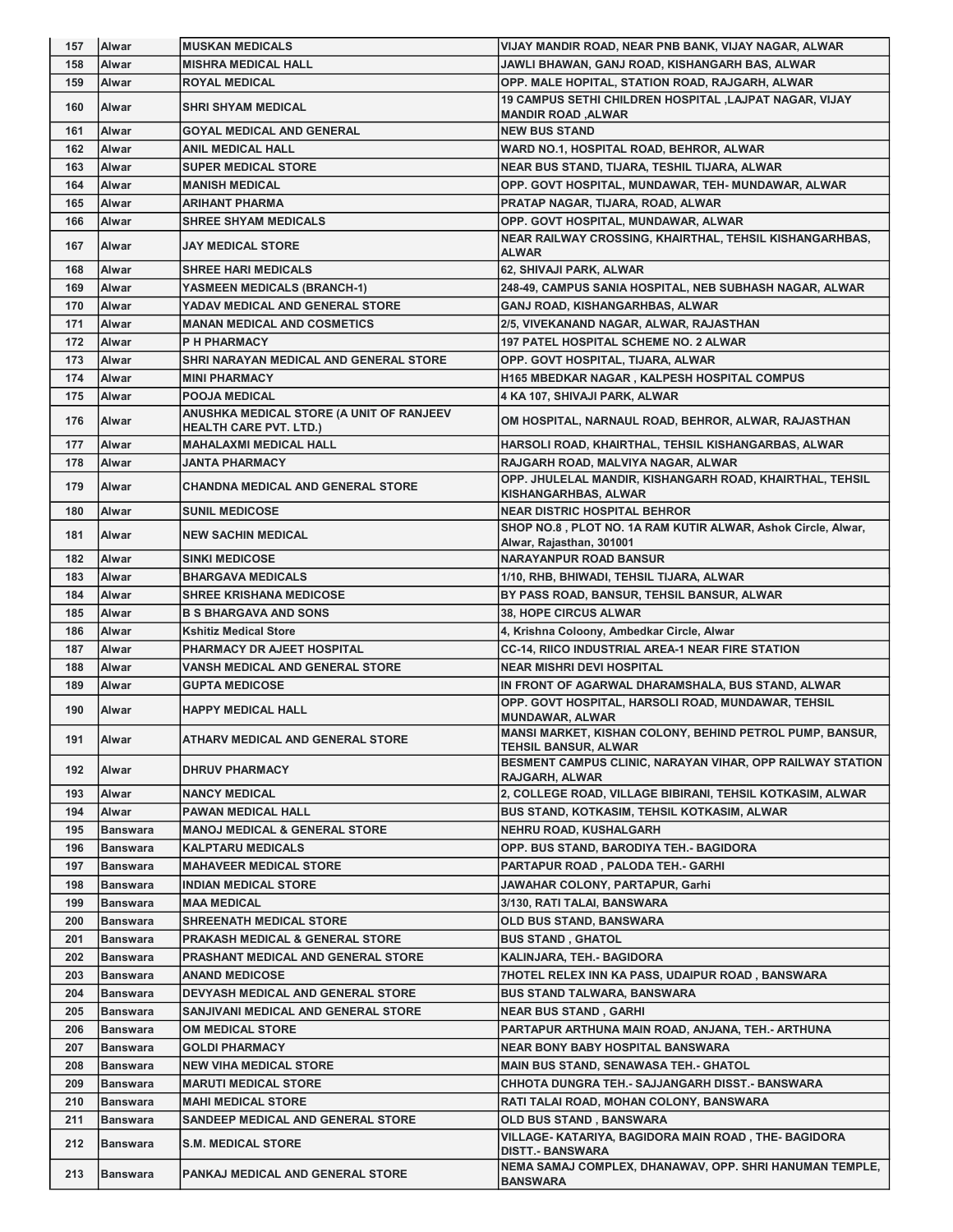| 214 | Banswara        | KALASH MEDICAL STORE                              | OPPOSITE CITY DISPENSARY, AZAD CHOWK, BANSWARA                                        |
|-----|-----------------|---------------------------------------------------|---------------------------------------------------------------------------------------|
| 215 | <b>Banswara</b> | <b>NAKODA MEDICOSE</b>                            | UDAIPUR BANSWARA ROAD, GANODA TEH.- GHATOL                                            |
| 216 | l Banswara      | <b>ASHOK MEDICAL &amp; GENERAL STORE</b>          | <b>MAIN ROAD GHATOL TEH.- GHATOL</b>                                                  |
| 217 | l Banswara      | <b>CHANDRA PRABHU MEDICAL &amp; GENERAL STORE</b> | ARTHUNA, TEH.- GARHI DISTT.- BANSWARA                                                 |
| 218 | <b>Banswara</b> | AASHAPURA MEDICAL AND GENERAL STORE               | MAIN ROAD GANODA TEH.- GHATOL DISTT.- BANSWARA                                        |
| 219 | <b>Banswara</b> | <b>DIVYA MEDICAL &amp; GENERAL STORE</b>          | HOSPITAL ROAD, PARTAPUR                                                               |
| 220 | <b>Banswara</b> | <b>BHARTI MEDICAL STORE</b>                       | COLLECTORATE KE SAMNE, COLLECTORATE ROAD, BANSWARA                                    |
| 221 | Banswara        | <b>NOVALTY MEDICAL STORE</b>                      | BANSWARA UDAIPUR MAIN ROAD, GANODA TEH.- GANODA DISTT.-<br><b>BANSWARA</b>            |
| 222 | <b>Banswara</b> | <b>KAMAL MEDICAL STORE</b>                        | NEAR DR N.L.CHARPOTA RATI TALAI ROAD MOHAN COLONY<br><b>BANSWARA</b>                  |
| 223 | <b>Banswara</b> | <b>SANJEEVNI MEDICAL &amp; GENERAL STORE</b>      | NEAR PRATAP CIRCLE UDAIPUR ROAD BANSWARA                                              |
| 224 | <b>Banswara</b> | <b>JASH MEDICAL AND GENERAL STORE</b>             | <b>RATI TALAI BANSWARA</b>                                                            |
| 225 | <b>Baran</b>    | <b>PAPPAN MEDICAL STORE</b>                       | TELFECTOEY DANDOTIYA KI BADI KE SAMNE                                                 |
| 226 | <b>Baran</b>    | <b>MANISH MEDICAL STORE</b>                       | <b>PRATAP CHOK BARAN</b>                                                              |
| 227 | Baran           | khandelwal medical store                          | behind bharmada chouraha baran                                                        |
| 228 | <b>Baran</b>    | <b>GERA MEDICAL STORE</b>                         | SANSTHA DHARMADA CHORAHA, BARAN                                                       |
| 229 | <b>Baran</b>    | <b>SANTOSH MEDICAL STORE</b>                      | <b>PRATAP CHOWK BARAN</b>                                                             |
| 230 | <b>Baran</b>    | <b>RIYA MEDICOSE</b>                              | <b>COLLEGE ROAD BARAN</b>                                                             |
| 231 | Baran           | <b>KHANDELWAL MEDICAL STORE</b>                   | OPP. GOVT HOSPITAL KHERLIGANJ ATRU                                                    |
| 232 | <b>Baran</b>    | <b>NAGAR MEDICAL STORE</b>                        | <b>PRATAP CHOK BARAN</b>                                                              |
| 233 | Baran           | <b>R K MEDICOSE</b>                               | RADHA KRISHNA HOSPITAL PARISAR, KOTA ROAD, BARAN                                      |
| 234 | <b>Baran</b>    | <b>TULSI MEDICAL STORE</b>                        | INFORT OF GANDHI PARK, HOSPITAL ROAD ATRU                                             |
| 235 | Baran           | nagar medical store                               | <b>CHHIPABAROD</b>                                                                    |
| 236 | Baran           | <b>KRISHAN MEDICOS</b>                            | IN FRONT OF GOVERNMENT HOSPITAL, KRASHI UPAJ MANDI (DHAN<br><b>MANDI) ROAD, BARAN</b> |
| 237 | Baran           | <b>AROGYA MEDICAL STORE</b>                       | OPP. GOVT. HOSPITAL CHHABRA TEHSIL CHHABRA DISTRICT BARAN                             |
| 238 | <b>Baran</b>    | <b>BALAJI MEDICAL STORE</b>                       | <b>NEAR AHINSHA CIRCLE MAIN ROAD CHHABRA</b>                                          |
| 239 | Baran           | <b>SHREE GAUTAM MEDICALS</b>                      | OPPOSITE GOVERNMENT HOSPITAL, BARAN TEHSIL BARAN<br><b>DISTRICT BARAN</b>             |
| 240 | <b>Baran</b>    | <b>SWETA MEDICAL STORE</b>                        | OPP. GOVT. HOSPITAL, BARAN TEHSIL BARAN DISTRICT BARAN                                |
| 241 | <b>Baran</b>    | <b>NAYAK MEDICAL STORE</b>                        | 40, MANSAROVAR COLONY, POLICE CHOWKI KE PASS, TEL<br><b>FACTORY, BARAN</b>            |
|     |                 |                                                   |                                                                                       |
| 242 | <b>Baran</b>    | <b>SARTHAK MEDICOSE</b>                           | PANCHWATI COLONY, MANDI ROAD, BARAN                                                   |
| 243 | <b>Baran</b>    | <b>SUMAN MEDICAL STORE</b>                        | OPP. GOVT. HOSPITAL, CHHABRA DISTRICT BARAN                                           |
| 244 | Baran           | <b>PORWAL MEDICAL STORE</b>                       | OPPOSITE TO GOVERMENT HOSPITAL, BARAN TEHSIL BARAN<br><b>DISTRICT BARAN (RAJ.)</b>    |
| 245 | Baran           | <b>SHIVKRIPA MEDICAL STORE</b>                    | AJITPURA, STATION ROAD, ANTA TEHSIL ANTA DISTRICT BARAN<br>(RAJ.)                     |
| 246 | Baran           | <b>GARG MEDICAL AND PROVISION STORE</b>           | KRISHI UPAJ MANDI ROAD BARAN                                                          |
| 247 | Baran           | SHREE SANJEEVANI MEDICALS                         | <b>NEAR GOVERNMENT HOSPITAL ATRU</b>                                                  |
| 248 | <b>Baran</b>    | <b>NAGAR MEDICAL STORE</b>                        | <b>VILLAGE NAHARGARH POST NAHARGARH TEHSIL KISHANGANJ</b><br><b>DISTRICT BARAN</b>    |
| 249 | <b>Baran</b>    | <b>SANJEEVANI MEDICAL</b>                         | SHOP NO. 3, KOTA BARAN ROAD ANTA TEHSIL ANTA DISTRICT<br><b>BARAN</b>                 |
| 250 | Baran           | <b>RIDDI SIDDI MEDICO</b>                         | NAGESHWAR DHAM, KOTA ROAD, BARAN TEHSIL BARAN DISTRICT<br><b>BARAN</b>                |
| 251 | <b>Baran</b>    | <b>PREM MEDICAL STORE</b>                         | NEAR NEW GOVERNMENT HOSPITAL, BARAN ROAD, MANGROL<br><b>DISTRICT BARAN</b>            |
| 252 | Baran           | <b>BARDANIA MEDICAL STORE</b>                     | <b>PRATAP CHOWK, BARAN</b>                                                            |
| 253 | <b>Baran</b>    | <b>SHREE UMESH MEDICAL HALL</b>                   | OPP. GOVT. HOSPITAL BARAN                                                             |
| 254 | Baran           | <b>VASU MEDICAL STORE</b>                         | IN FRONT OF HOSPITAL, KHERLIGANJ, ATRU TEHSIL ATRU<br><b>DISTRICT BARAN (RAJ.)</b>    |
| 255 | Baran           | <b>CHAUDHARY MEDICAL STORE</b>                    | WARD NO. 11, NEAR GOVT. HOSPITAL, ANTA TEHSIL ANTA DISTRICT<br><b>BARAN</b>           |
| 256 | <b>Barmer</b>   | <b>SANDEEP PHARMA</b>                             | SHOP NO.7 & 8 NEAR BABA RAMDEV HOSPITAL BALOTRA                                       |
| 257 | <b>Barmer</b>   | <b>HAPPY MEDICAL STORE</b>                        | 10, COLLECTORATE ROAD, OPP. GOVT. HOSPITAL, BARMER                                    |
| 258 | <b>Barmer</b>   | <b>PAWAN MEDICAL STORE</b>                        | OPP. GOVT. HOSPITAL, BARMER                                                           |
| 259 | <b>Barmer</b>   | <b>MEHTA MEDICAL STORE</b>                        | <b>NEAR GOVT HOSPITAL BARMER</b>                                                      |
| 260 | <b>Barmer</b>   | <b>HIMALAYA MEDICAL &amp; GENERAL STORE</b>       | SEVA SADAN DHARMSHALA, SHOP NO.2, NEAR GOVT HOSPITAL<br><b>BARMER</b>                 |
| 261 | Barmer          | <b>SAROJ MEDICAL STORE</b>                        | WARDNO. 16 SHOP NO. 4 ASHOTRA ROAD, HOUSING BOARD,<br><b>BALOTRA</b>                  |
| 262 | Barmer          | <b>UMA MEDICAL STORE</b>                          | C/O MURAR DAN, OPP CMHO OFFICE RAY COLONY ROAD, BARMER<br>RAJASTHAN 344001            |
| 263 | <b>Barmer</b>   | <b>MAA AMBE MEDICAL AGENCY</b>                    | <b>BUS STAND ROAD GANDHI CHOWK</b>                                                    |
| 264 | <b>Barmer</b>   | <b>SHREE MARWAR MEDICAL &amp; GENERAL STORE</b>   | <b>NEAR JAGTAMBA MANDIR NEHRU NAGAR BARMER</b>                                        |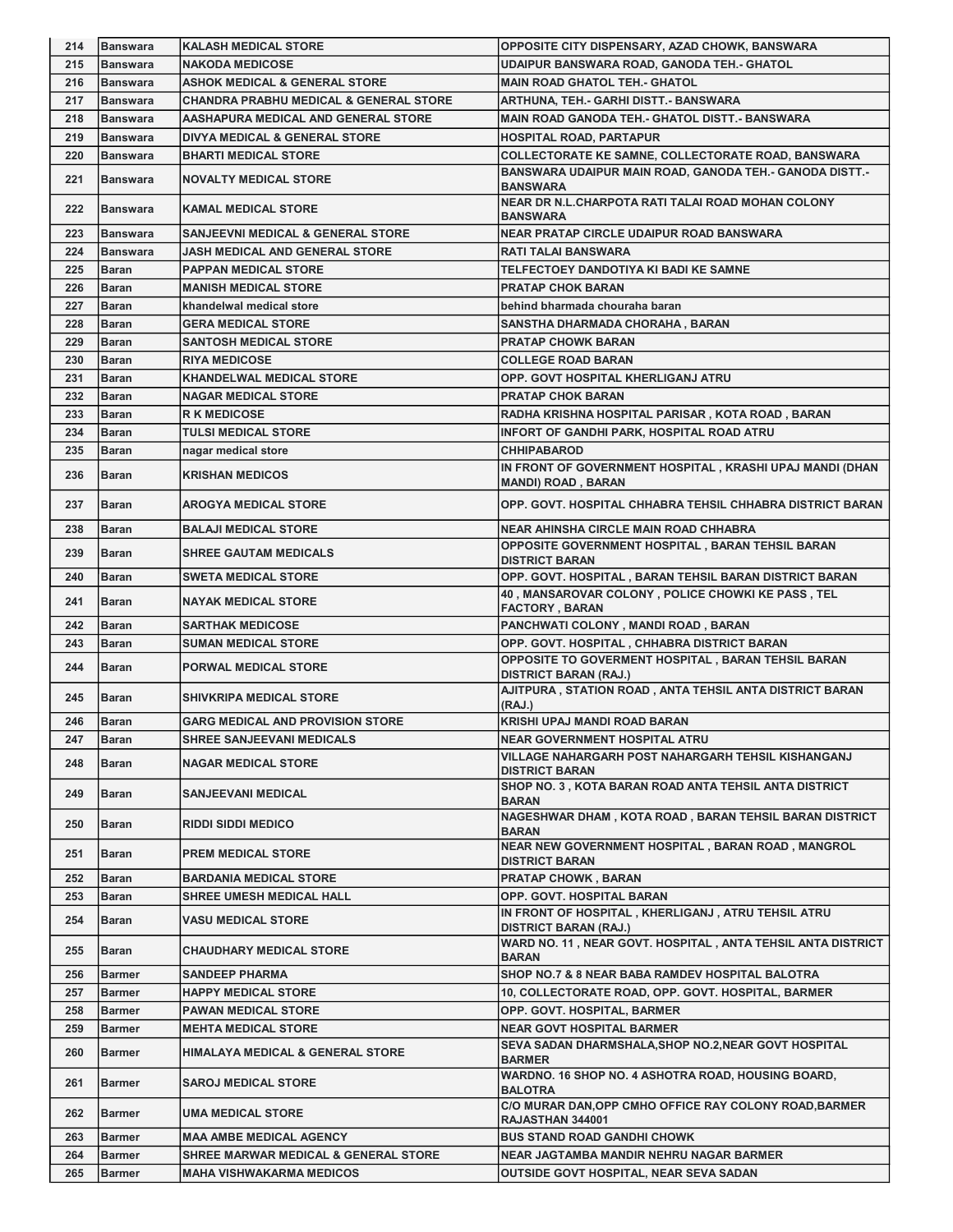| 266        | <b>Barmer</b>                        | <b>MAHESH MEDICAL STORE</b>               | OPP. GOVT HOSPITAL BUS STAND JASOL                                                                            |
|------------|--------------------------------------|-------------------------------------------|---------------------------------------------------------------------------------------------------------------|
| 267        | <b>Barmer</b>                        | <b>AMAR JYOTI MEDICOSE</b>                | PACHPADRA ROAD BALOTRA                                                                                        |
| 268        | <b>Barmer</b>                        | <b>G AND C Medical Agency</b>             | Near Panch Batti Chouraha, Rai Colony, Barmer                                                                 |
| 269        | <b>Barmer</b>                        | <b>BALAJI MEDICAL &amp; GENERAL STORE</b> | SHOP NO. 01, ACHARYA BHAWAN MAIN BALOTRA ROAD SIWANA                                                          |
| 270        | <b>Barmer</b>                        | <b>Baba Ramdev Medical Store</b>          | Baba Ramdev Hospital, Nahata Hospital Road, Balotra                                                           |
| 271        | <b>Barmer</b>                        | <b>BANTHIYA AGENCIES</b>                  | OPP. GOVT. NAHATA HOSPITAL BALOTRA                                                                            |
| 272        | <b>Barmer</b>                        | <b>THAR MEDICAL STORE</b>                 | <b>NEAR KAILESH INTERNATIONAL HOTEL</b>                                                                       |
| 273        | Barmer                               | <b>NAVJEEVAN MEDICOSE</b>                 | NEAR SAHARA BANK, LAKSHMI NAGAR ROAD, RAY COLONY,<br><b>BARMER</b>                                            |
| 274        | <b>Bharatpur</b>                     | <b>S GANDHI MEDICAL AGENCIES</b>          | <b>NEAR LAXMAN MANDIR MAIN MARKET</b>                                                                         |
| 275        | <b>Bharatpur</b>                     | <b>KRISHNA MEDICAL STORE</b>              | KRISHNA MEDICAL STORE KALYAN COLONY NEAR BANK OF<br><b>BARODA BAYANA</b>                                      |
| 276        | <b>Bharatpur</b>                     | <b>DALCHAND MEDICAL STORE</b>             | <b>NEAR CHC HOSPITAL RUDAWAL</b>                                                                              |
| 277        | <b>Bharatpur</b>                     | Girraj Medical Store                      | near Hospital New Sadak Deeg                                                                                  |
| 278        | <b>Bharatpur</b>                     | <b>KARTAR MEDICOSE</b>                    | SHOP NO.18, GANDHI CHOWK, BAYANA                                                                              |
| 279        | <b>Bharatpur</b>                     | <b>RAJASTHAN MEDICAL STORE</b>            | <b>RANI WALA BAAG STATION ROAD</b>                                                                            |
| 280        | <b>Bharatpur</b>                     | <b>SHRI NATH MEDICOSE</b>                 | IN FRONT RBM HOSPITAL CIRCULAR ROAD BHARATPUR                                                                 |
| 281        | <b>Bharatpur</b>                     | <b>SHRI GIRIRAJ JI MEDICAL STORE</b>      | 423-B-1 KRISHNA NAGAR                                                                                         |
| 282        | <b>Bharatpur</b>                     | <b>SHANTI MEDICAL AND GENERAL STORE</b>   | SHOP NO 40 JAWAHAR NAGAR BHARATPUR                                                                            |
| 283        | <b>Bharatpur</b>                     | <b>J K MEDICAL STORE</b>                  | OPP. ARORA HOSPITAL KANNI GURJAR CHOURAHA BHARATPUR                                                           |
| 284        | <b>Bharatpur</b>                     | <b>ARIN MEDICAL STORE</b>                 | VIJAY NAGAR SARAS CHOURAHA BHARATPUR                                                                          |
| 285        | <b>Bharatpur</b>                     | <b>M/S MEDICINES</b>                      | ARORA HOSPITAL CAMPUS, 42, KRISHNA NAGAR, BHARATPUR                                                           |
| 286        | <b>Bharatpur</b>                     | <b>AMBEY MEDICOSE</b>                     | <b>NEAR GOVT HOSPITAL ROAD BHUSAWAR</b>                                                                       |
| 287        | <b>Bharatpur</b>                     | <b>LAXMI MEDICALS</b>                     | <b>STATION ROAD BAJARIYA BHARATPUR</b>                                                                        |
| 288        | <b>Bharatpur</b>                     | <b>MAHESH AGENCIES</b>                    | <b>MAHESH AGENCIES, BUS STAND, NEAR CHC HALENA, HALENA, WEIR</b>                                              |
| 289        | <b>Bharatpur</b>                     | <b>JINDAL SUPER SPECIALTY</b>             | JINDAL HOSPITAL CAMPUS S.P.M. NAGAR                                                                           |
| 290        | <b>Bharatpur</b>                     | <b>KHANDELWAL MEDICALS</b>                | <b>BHARATPUR DARWAJA KUMHER BHARATPUR</b>                                                                     |
| 291        | <b>Bharatpur</b>                     | ANKIT MEDICAL STORE                       | <b>NEAR CHC RUPBAS</b>                                                                                        |
| 292        | <b>Bharatpur</b>                     | <b>BAJRANG MEDICAL AGENCIES</b>           | <b>MAIN MARKET, HALENA</b>                                                                                    |
| 293        | <b>Bharatpur</b>                     | <b>TIWARI MEDICAL STORE</b>               | APPOSITE ZANANA HOSPITAL BHARATPUR                                                                            |
| 294        | <b>Bharatpur</b>                     | <b>JASORIYA MEDICALS</b>                  | <b>NEAR GOVERNMENT HOSPITAL, NAGAR</b>                                                                        |
| 295        | <b>Bharatpur</b>                     | <b>SATISH MEDICAL STORE</b>               | <b>NEAR GOVT HOSPITAL</b>                                                                                     |
| 296        | <b>Bharatpur</b>                     | <b>CHAWLA MEDICAL STORE</b>               | SHOP NO 38 NEAR BUS STAND BAYANA                                                                              |
| 297        | <b>Bharatpur</b>                     | Shri Girraj Ji Medical Store Deeg         | Infront of Government Hospital Old Bus Stand Deeg                                                             |
| 298        | <b>Bharatpur</b>                     | hariom medical and general store          | OPP PNB NEAR BUS STAND KAMAN                                                                                  |
| 299        | <b>Bharatpur</b>                     | R C MEDICAL AND GENARAL STORE             | <b>NEW SABJI MANDI BAYANA</b>                                                                                 |
| 300        | <b>Bharatpur</b>                     | <b>CHAITANYA MEDICOSE</b>                 | <b>INFRONT OF RBM HOSPITAL BHARATPUR</b>                                                                      |
| 301        | <b>Bharatpur</b>                     | rakesh medical store rupbas               | near kvss                                                                                                     |
| 302        | <b>Bharatpur</b>                     | <b>NAVEEN MEDICOSE</b>                    | Gandhi Chowk, Shop No.-48, Bayana, Bharatpur-321401                                                           |
| 303        | <b>Bharatpur</b>                     | <b>DHAKED MEDICAL STORE</b>               | Gandhi Chowk, Bayana, Bharatpur-321401                                                                        |
| 304<br>305 | <b>Bharatpur</b><br><b>Bharatpur</b> | <b>PRADEEP MEDICOSE</b><br>ekam pharmacy  | PRADEEP HOSPITAL CAMPUS BE NARAYAN GATE BHARATPUR<br>SANTOSHI MATA MANDIR KE BAGAL ME ARORA HOSPITAL KE PASS  |
|            |                                      | <b>PATEL PHARMA</b>                       | <b>BHARATPUR</b>                                                                                              |
| 306<br>307 | <b>Bharatpur</b><br><b>Bharatpur</b> | <b>JINDAL MEDICAL STORE</b>               | <b>GHANDHI CHOCK, BAYANA</b><br>SADAR BAJAR, 200, MAIN MARKET, CHUDI BALI GALI, UCHCHAIN,<br><b>Bharatpur</b> |
| 308        | <b>Bharatpur</b>                     | <b>LOKESH MEDICOSE</b>                    | OUTSIDE SURAJPOLE GATE INFRONT OF COMPANY BAGH<br><b>BHARATPUR</b>                                            |
| 309        | <b>Bharatpur</b>                     | alka medicose                             | <b>MORI CHAR BAGH BHARATPUR</b>                                                                               |
| 310        | <b>Bharatpur</b>                     | <b>LAXMI MEDICOSE</b>                     | OPPOSITE GOVERNMENT HOSPITAL, NEAR PANI KI TANKI,<br>UPADHYAY PADA, NADBAI, BHARATPUR                         |
| 311        | <b>Bharatpur</b>                     | KULDEEP MEDICAL STORE BHUSAWAR            | NEAR GOVT HOSPITAL BHUSAWAR teh-bhusawar bharatpur                                                            |
| 312        | <b>Bharatpur</b>                     | Om Medical Store                          | 305 Rajendra Nagar Bharatpur                                                                                  |
| 313        | <b>Bharatpur</b>                     | anshul medicals                           | HOSPITAL ROAD RUDAWAL                                                                                         |
| 314        | <b>Bharatpur</b>                     | mittal medical store                      | near hospital bhusawar                                                                                        |
| 315        | <b>Bharatpur</b>                     | <b>BANSAL MEDICAL AND GENERAL STORE</b>   | BEENARAYAN GATE BAHAR BAJRANG COLONY BHARATPUR                                                                |
| 316        | <b>Bharatpur</b>                     | <b>Singhal Medical Hall</b>               | Main market, near nagar palika                                                                                |
| 317        | <b>Bharatpur</b>                     | geeta medicals                            | 51 SHOPPING CENTER KRISHNA NAGAR BHARATPUR                                                                    |
| 318        | <b>Bharatpur</b>                     | <b>ASTHA MEDICAL AND HEALTH CARE</b>      | KANNI GURJAR CHOURAHA CIRCULAR ROAD BHARATPUR                                                                 |
|            |                                      |                                           | <b>B 16 JAWAHAR NAGAR BHARATPUR</b>                                                                           |
| 319        | <b>Bharatpur</b>                     | shri mahaveer medical and general store   |                                                                                                               |
| 320        | <b>Bharatpur</b>                     | <b>VINAY MEDICAL STORE</b>                | SARKARI ASPATAL KE PASS WEIR BHARATPUR                                                                        |
| 321        | <b>Bharatpur</b>                     | AAHIL MEDICAL STORE                       | GOVT HOSPITAL ROAD BHUSAWAR                                                                                   |
| 322        | <b>Bharatpur</b>                     | Gupta Medical Agency                      | Laxman Mandir                                                                                                 |
| 323        | <b>Bharatpur</b>                     | tarsuma medicos                           | <b>GANDHI CHOK BAYANA</b>                                                                                     |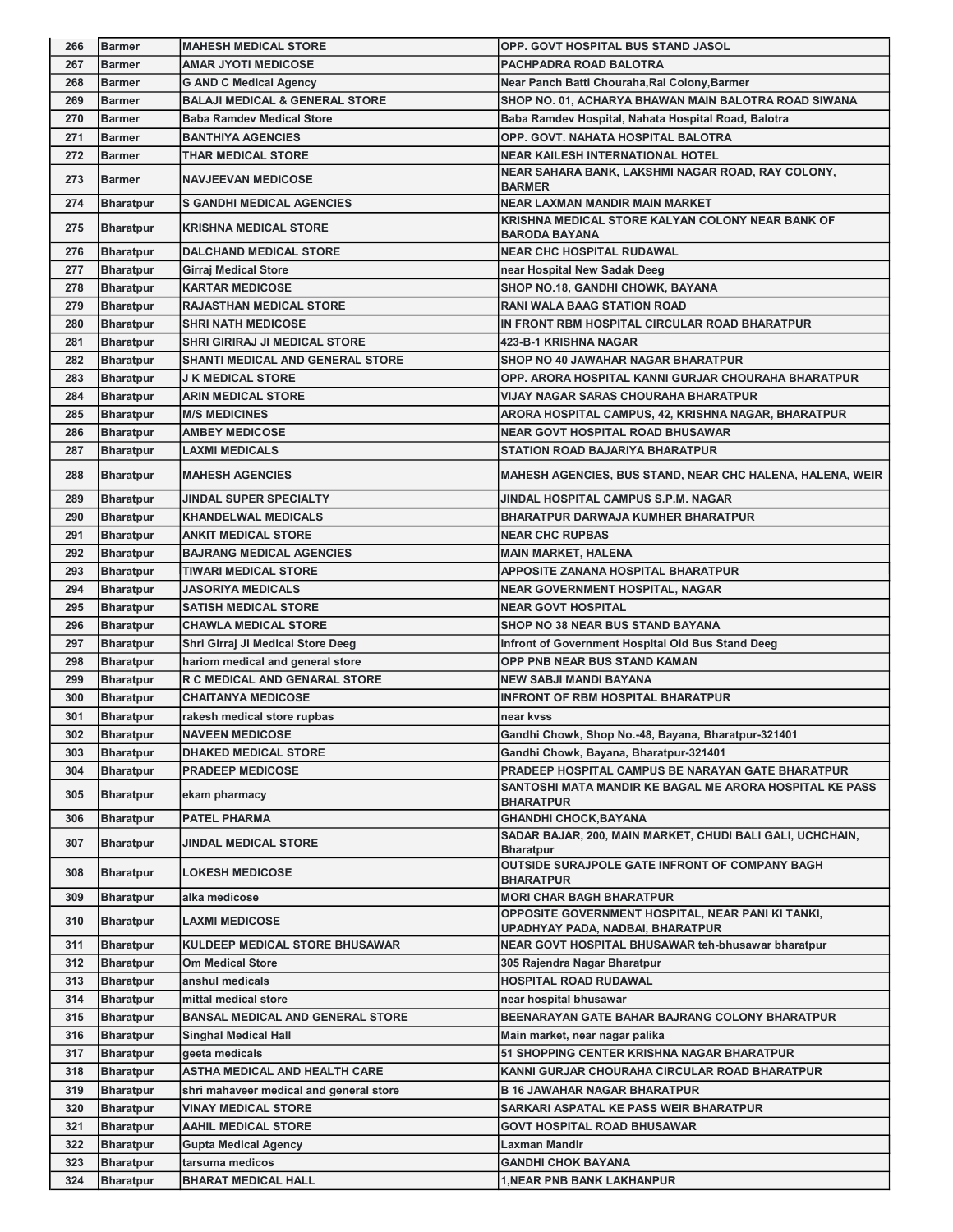| 325 | <b>Bharatpur</b> | <b>VINOD MEDICAL &amp; GENERAL STORE</b>   | <b>B-4 JAWAHAR NAGAR BHARATPUR</b>                                                                 |
|-----|------------------|--------------------------------------------|----------------------------------------------------------------------------------------------------|
| 326 | <b>Bharatpur</b> | <b>KASHISH PHARMACY</b>                    | <b>BHARATPUR NURSING HOME, B-NARAYAN GATE, BHARATPUR (Raj.)</b>                                    |
| 327 | <b>Bharatpur</b> | OM SHIV MEDICAL AGENCY                     | ATAL BANDH GUD KI MANDI SATELITE HOSPITAL KE PASS<br><b>BHARATPUR</b>                              |
| 328 | <b>Bharatpur</b> | <b>ASTHA MEDICAL STORE</b>                 | 556, RAJENDRA NAGAR, BHARATPUR(RAJ.)                                                               |
| 329 | <b>Bharatpur</b> | <b>SHANKAR MEDICAL STORE</b>               | NEAR GAURAV PATH, BUS STAND RUDAWAL, BANSI PAHADPUR<br>ROAD, RUDAWAL, Bharatpur, Rajasthan, 321402 |
| 330 | <b>Bharatpur</b> | <b>JAIN MEDICAL AND GENERAL STORE</b>      | <b>BAJARIYA BAYANA</b>                                                                             |
| 331 | <b>Bharatpur</b> | <b>MEDA DAULATI MEDICAL STORE</b>          | <b>HALENA ROAD, NADBAI</b>                                                                         |
| 332 | <b>Bharatpur</b> | <b>PRADEEP DRUG STORE</b>                  | <b>OPP. ARORA HOSPITAL BHARATPUR</b>                                                               |
| 333 | <b>Bharatpur</b> | <b>BANKE BIHARI MEDICALS</b>               | GOVT. SCHOOL KE SAMNE, BHARATPUR ROAD BEERAMPURA,<br><b>BAYANA</b>                                 |
| 334 | <b>Bharatpur</b> | <b>BANSAL MEDICAL STORE</b>                | <b>NEW BAGAD COLONY RUPBAS 321404</b>                                                              |
| 335 | <b>Bharatpur</b> | <b>SHREE GANESH MEDICOS</b>                | <b>RBM HOSPITAL KE SAMNE BHARATPUR</b>                                                             |
| 336 | <b>Bharatpur</b> | <b>BATRA MEDICOSE</b>                      | <b>NEAR CITY POST OFFICE JAMA MASJID BHARATPUR</b>                                                 |
| 337 | <b>Bharatpur</b> | <b>KM PHARMACY</b>                         | SWARN JAYANTI NAGAR KAALI BAGEECHI                                                                 |
| 338 | <b>Bharatpur</b> | p r medical store bharatpur                | <b>PARADISE COLONY CIRCULAR ROAD BHARATPUR</b>                                                     |
| 339 | <b>Bharatpur</b> | <b>KRISHNA MEDICAL STORE</b>               | JAGHINA GATE BHARATPUR                                                                             |
| 340 | <b>Bharatpur</b> | SHREE JI MEDICAL AND DEPARTMENTAL          | KANNI GURJAR CHAURAHA                                                                              |
| 341 | <b>Bharatpur</b> | rasmi medical and general store            | 97 KRISHANA NAGAR BHARATPUR                                                                        |
| 342 | <b>Bharatpur</b> | <b>CHANDRA MEDICAL STORE</b>               | <b>NAI MANDI</b>                                                                                   |
| 343 | <b>Bharatpur</b> | <b>KRISHNA MEDICAL AND GENERAL STORE</b>   | <b>B188 JAWAHAR NAGAR BHAGAT SINGH CIRCILE BHARATPUR</b>                                           |
| 344 | <b>Bharatpur</b> | mahalaxmi medical store                    | <b>NEAR GOVT.HOSPITAL DEEG</b>                                                                     |
| 345 | <b>Bharatpur</b> | <b>KHANDELWAL MEDICAL STORE</b>            | KOSI CHOURAHA KAMAN                                                                                |
| 346 | <b>Bharatpur</b> | <b>PRAKASH MEDICAL STORE</b>               | <b>KATRA NADBAI BHARATPUR</b>                                                                      |
| 347 | <b>Bharatpur</b> | <b>KANAK MEDICAL STORE</b>                 | <b>OLD BUS STAND WEIR</b>                                                                          |
| 348 | <b>Bharatpur</b> | Balaji medical & general store             | near shree ram hospital, hindaun road, meerana tirha                                               |
| 349 | <b>Bharatpur</b> | <b>PRINCE MEDICAL STORE</b>                | PURANA BUS STAND HOSPITAL KE PASS                                                                  |
| 350 | <b>Bharatpur</b> | <b>SARANSH MEDICAL STORE</b>               | 52, KRISHNA NAGAR, BHARATPUR                                                                       |
| 351 | <b>Bharatpur</b> | <b>S S MEDICALS</b>                        | <b>BIJLIGHAR CHAURAHA COLLECTORATE ROAD BHARATPUR</b>                                              |
| 352 | <b>Bharatpur</b> | <b>ARORA MEDICOSE</b>                      | 01, LAXMAN MANDIR KE SAMNE, SANATAN DHARM<br><b>MARET, BHARATPUR</b>                               |
| 353 | <b>Bharatpur</b> | <b>ASHA MEDICAL STORE</b>                  | <b>KRISHNA NAGAR BHARATPUR</b>                                                                     |
| 354 | <b>Bharatpur</b> | <b>KUNTAL MEDICALS</b>                     | NEAR GOVT. HOSPITAL DEEG ROAD KUMHER                                                               |
| 355 | <b>Bharatpur</b> | <b>AGRAWAL MEDICAL STORE</b>               | NADBAI ROAD JANUTHER-321203 TEH. DEEG DIST. BHARATPUR                                              |
| 356 | <b>Bharatpur</b> | <b>NEERAJ MEDICAL STORE</b>                | <b>MATHURA GATE BHARATPUR</b>                                                                      |
| 357 | <b>Bharatpur</b> | shri om medical store                      | OPP. MATHURA BUS STAND NUMAYAS ROAD BHARATPUR                                                      |
| 358 | <b>Bharatpur</b> | <b>RIDDHI SIDDHI MEDICAL STORE</b>         | VINAYAK HOSPITAL C/O NIRMALA SINGH INFRONT OF NEW<br><b>HOSPITAL CIRCULAR ROAD BHARATPUR</b>       |
| 359 | Bharatpur        | manas medicose                             | <b>ZP 34 KRISHNA NAGAR BHARATPUR</b>                                                               |
| 360 | <b>Bharatpur</b> | <b>RATAN MEDICALS</b>                      | THE SOLANKI HOSPITAL, PUSHP VATIKA, FATEHPUR SIKRI ROAD,<br><b>BHASRATPUR</b>                      |
| 361 | <b>Bharatpur</b> | <b>APOLO MEDICAL PROVISION STORE</b>       | HEERADAS CHOURAHA NEAR PETROL PUMP BHARATPUR                                                       |
| 362 | <b>Bharatpur</b> | <b>SURYA MEDICALS</b>                      | <b>NEAR P.H.C. DEEG ROAD KUMHER</b>                                                                |
| 363 | <b>Bharatpur</b> | <b>VAISHALI MEDICAL STORE</b>              | DEEG ROAD KANJOLI LINE BHARATPUR                                                                   |
| 364 | <b>Bharatpur</b> | <b>SHAKUNTLA MEDICAL STORE</b>             | Near PNB Bank, Marriage Home, Hindaun Road, Bhusawar                                               |
| 365 | <b>Bharatpur</b> | <b>RPG PHARMA</b>                          | <b>10 DUTTA MARKET JAMA MASJID BHARATPUR</b>                                                       |
| 366 | <b>Bharatpur</b> | <b>UDAIWAL MEDICAL AND GENERAL STORE</b>   | asptal ke samne deeg road kumher bharatpur                                                         |
| 367 | <b>Bharatpur</b> | <b>DEEKSHA MEDICAL STORE</b>               | DR P.C. JAIN WALI GALI KATRA NADBAI DISTRICT BHARATPUR                                             |
| 368 | <b>Bharatpur</b> | VINAYAK MEDICAL STORE                      | KALYAN COLONY BAYANA BHARATPUR                                                                     |
| 369 | <b>Bharatpur</b> | <b>R S MEDICAL STORE</b>                   | <b>88 RAJENDRA NAGAR</b>                                                                           |
| 370 | <b>Bharatpur</b> | <b>SHRI RADHEY MEDICAL STORE</b>           | 96 RAJENDRA NAGAR BHARATPUR                                                                        |
| 371 | <b>Bharatpur</b> | jasoria medical store                      | near hindi pustkalaya deeg bharatpur                                                               |
| 372 | <b>Bharatpur</b> | <b>BRIJ MEDICAL STORE</b>                  | <b>331 RAJENDRA NAGAR BHARATPUR</b>                                                                |
| 373 | <b>Bharatpur</b> | m/s yogesh bansal medical store            | shop no.6, deeg road, near govt .hospital, kumher<br>bharatpur, rajasthan, 321201                  |
| 374 | <b>Bharatpur</b> | <b>JAGDAMBA MEDICAL STORE</b>              | NEAR GOVT HOSPITAL NADBAI-321602 TEH. NADBAI DIST.<br><b>BHARATPUR</b>                             |
| 375 | <b>Bharatpur</b> | <b>SHOBHA MEDICOSE &amp; GENERAL STORE</b> | <b>B-3 JAWAHAR NAGAR BHARATPUR</b>                                                                 |
| 376 | <b>Bharatpur</b> | aren medical and general store             | station road new mandi bharatpur                                                                   |
| 377 | <b>Bharatpur</b> | khandelwal medical store                   | near by govt CHC deeg                                                                              |
| 378 | <b>Bharatpur</b> | <b>MITTAL MEDICAL STORE</b>                | NEAR DISPENSARY, MAIN MARKET, HALENA, WEIR                                                         |
| 379 | <b>Bharatpur</b> | <b>VIDHYA MEDICAL STORE</b>                | M J HOSPITAL CAMPUS, OPP RBM HOSPITAL, CIRCULAR ROAD                                               |
| 380 | <b>Bharatpur</b> | SHRI DEV NARAYAN MEDICAL STORE             | KANNI GURJAR CHOURAHA BHARATPUR                                                                    |
| 381 | <b>Bharatpur</b> | <b>New Dropati Medical Store</b>           | Johari Hospital Campus, Circular Road, Bharatpur                                                   |
| 382 | <b>Bharatpur</b> | shri govindam medical store                | khirki mohalla bhusawar                                                                            |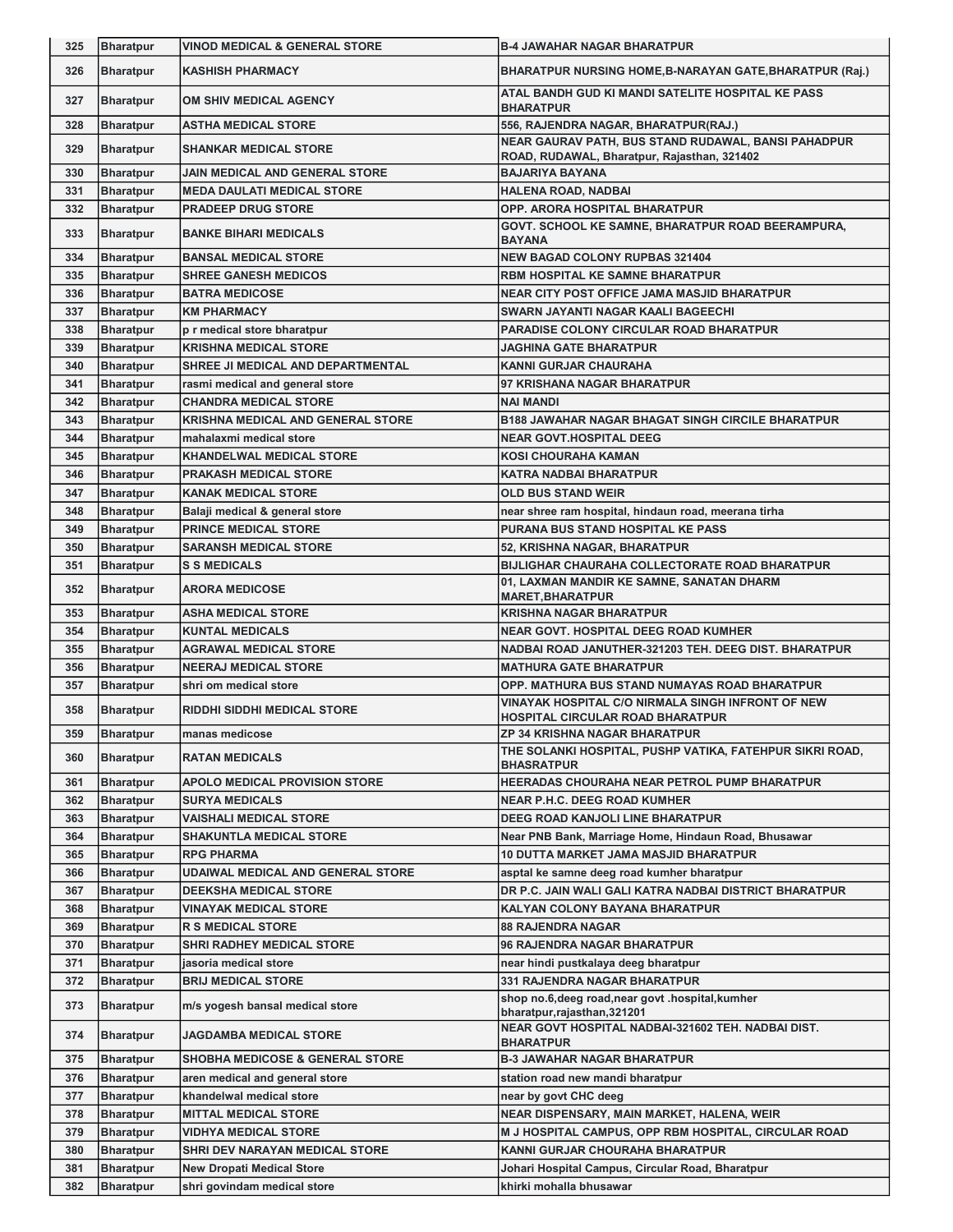| 383        | <b>Bharatpur</b>                   | <b>M S Medical and General Store HUF</b>                      | Singhal Nursing Home, Near Kali Ki Bagichi, Bharatpur                                                                     |
|------------|------------------------------------|---------------------------------------------------------------|---------------------------------------------------------------------------------------------------------------------------|
| 384        | <b>Bharatpur</b>                   | <b>Rudra Medical Store</b>                                    | Dr Kusum Sharma Hospital Campus, Gopalgarh, Bharatpur                                                                     |
| 385        | <b>Bharatpur</b>                   | <b>OM MEDICAL STORE</b>                                       | <b>KOTHI GULJAR BAGH</b>                                                                                                  |
| 386        | <b>Bharatpur</b>                   | <b>APEX PHARMA STORE</b>                                      | 37, KRISHNA NAGAR, BHARATPUR                                                                                              |
| 387        | <b>Bharatpur</b>                   | <b>GOYAL MEDICAL STORE</b>                                    | <b>CHOUBURJA BHARATPUR</b>                                                                                                |
| 388        | <b>Bharatpur</b>                   | <b>BALAJI MEDICAL STORE</b>                                   | 52 KRISHNA NAGAR CIRCULAR ROAD BHARATPUR                                                                                  |
| 389        | <b>Bharatpur</b>                   | <b>SHRI JI MEDICAL STORE</b>                                  | LAKKAD BAZAR, LALA MOHALLA, KAMAN, BHARATPUR                                                                              |
| 390        | <b>Bharatpur</b>                   | <b>Agrasen Medical store</b>                                  | SOOPA MARKET BAYANA STAION ROAD                                                                                           |
| 391        | <b>Bharatpur</b>                   | <b>GAURAV MED AND GENSTORE</b>                                | 40 VANDANA HISPITAL RAJENDRA NAGAR SHASTRI PARK<br><b>BHARATPUR</b>                                                       |
| 392        | <b>Bharatpur</b>                   | <b>ROHIT MEDICAL STORE</b>                                    | <b>MUKHARJI NAGAR BHARATPUR</b>                                                                                           |
| 393        | <b>Bharatpur</b>                   | <b>BRIJ MEDICAL STORE</b>                                     | <b>NEAR BY GOVT. HOSPITAL OLD BUS STAND DEEG</b>                                                                          |
| 394        | <b>Bharatpur</b>                   | <b>HARSH MEDICAL HALL</b>                                     | SARKARI ASPTAL KE PASS SIKRI TEHSIL NAGAR DISTRICT<br><b>BHARATPUR</b>                                                    |
| 395        | <b>Bharatpur</b>                   | <b>KHANDELWAL MEDICAL STORE</b>                               | Janoothar Dispensary, NEAR OF TRANSFORMER, NADBAI ROAD, MAIN<br><b>MARKET, Janoothar, DEEG, Bharatpur</b>                 |
| 396        | <b>Bharatpur</b>                   | <b>KAMAL PHARMACY</b>                                         | R.B.M. HOSPITAL KE SAMANE BHARATPUR                                                                                       |
| 397        | <b>Bharatpur</b>                   | <b>KANHA MEDICALS</b>                                         | <b>BALAJI MARKET NAGAR ROAD NADBAI DISTRICT BHARATPUR</b>                                                                 |
| 398        | <b>Bhilwara</b>                    | <b>NEW CHOUDHARY MEDICAL STORE</b>                            | TOSHNIWAL COMPLEX, SEVA SADAN ROAD, BHILWARA                                                                              |
| 399        | <b>Bhilwara</b>                    | <b>CHARBHUJA MEDICAL STORE</b>                                | <b>NEAR GOVERNMENT HOSPITAL MANDAL</b>                                                                                    |
| 400        | <b>Bhilwara</b>                    | <b>RATHI MEDICOSE</b>                                         | <b>DEOLI ROAD JAHAZPUR</b>                                                                                                |
| 401        | <b>Bhilwara</b>                    | APNA AUSHODHI MEDICAL STORE                                   | HRG COMPLEX, ANAND DHAM HAVELI KE PASS                                                                                    |
| 402        | <b>Bhilwara</b>                    | <b>D DISTRIBUTORS</b>                                         | DOCTORS HOUSE SEWA SADAN ROAD BHILWARA                                                                                    |
| 403        | <b>Bhilwara</b>                    | <b>TOSHNIWAL MEDICALS</b>                                     | <b>BOHRA CLINIC OPP.MGH</b>                                                                                               |
| 404        | <b>Bhilwara</b>                    | <b>Maheshwari Medicose</b>                                    | Opp. Ramsheni Hospital, Nehru Road, Bhilwara                                                                              |
| 405        | <b>Bhilwara</b>                    | <b>TIRUPATI MEDICOSE</b>                                      | B-1, SHRI NATH MARG, OPP. RAMSNEHI HOSPITAL, NEHRU<br><b>ROAD, BHILWARA</b>                                               |
| 406        | <b>Bhilwara</b>                    | <b>KAMAL MEDICAL STORE</b>                                    | MAIN ROAD, NEW HOUSING BOARD, SHASTRI NAGAR, BHILWARA                                                                     |
| 407        | <b>Bhilwara</b>                    | <b>SHREE RAM MEDICALS</b>                                     | <b>16-A-3 BAPUNAGAR</b>                                                                                                   |
| 408        | <b>Bhilwara</b>                    | <b>FRIENDS &amp; FAMILY PHARMACY</b>                          | 01-02, C.K. PALACE, MANGLA CHOWK, MANIKYA NAGAR, BHILWARA                                                                 |
| 409        | <b>Bhilwara</b>                    | UMRAO MEDICALS                                                | 8 A 26 R.C VYAS COLONY RAJIV GANDHI AUDITORIUM ROAD<br><b>BHILWARA</b>                                                    |
| 410        | <b>Bhilwara</b>                    | bhumika medical store badnor                                  | <b>OPP BUS STAND BADNOR</b>                                                                                               |
| 411        | <b>Bhilwara</b>                    | <b>DEV PHARMA</b>                                             | <b>8 F 9 OPP RAJIV GANDHI AUDITORIUM R C VYAS COLONY</b>                                                                  |
| 412        | <b>Bhilwara</b>                    | <b>SALASAR MEDICAL STORE</b>                                  | PLOT NO.-8-P,5-6, MENAL COMPLEX, NEAR MAHAVEER HOSPITAL                                                                   |
| 413        | <b>Bhilwara</b>                    | <b>AAROHI MEDICAL &amp; GENERAL STORE</b>                     | 02, GROUND FLOOR, KAMLA FUNZONE, KAMLA VIHAR, BHILWARA                                                                    |
| 414        | <b>Bhilwara</b>                    | <b>DEV MEDICALS</b>                                           | JAT CHHATRAWAS CAMPUS, DEVRIYA BALAJI ROAD, NEAR KRISHNA<br><b>HOSPITAL, R.C. VYAS COLONY</b>                             |
|            |                                    |                                                               |                                                                                                                           |
| 415        | <b>Bhilwara</b>                    | <b>BRIJESHBANGER MEMORIAL HOSPITAL PHARMACY</b>               | <b>R.C. VYAS COLONY BHILWARA</b>                                                                                          |
| 416        | <b>Bhilwara</b>                    | <b>RAMSNEHI CHIKITSA SEWA SANSTHAN</b>                        |                                                                                                                           |
| 417        | <b>Bhilwara</b>                    | <b>BHAVYA MEDICOSE</b>                                        |                                                                                                                           |
| 418        | <b>Bhilwara</b>                    |                                                               | plotno17tejaviharpatelnagaerextention160feetringroad                                                                      |
|            | <b>Bhilwara</b>                    | <b>ARIHANT MEDICALS</b>                                       | RAMSNEHI HOSPITAL & RESEARCH CENTER, NEHRU ROAD, BHILWARA<br>ARIHANT HOSPITAL & RESEARCH SANSTHAN                         |
| 419        |                                    | <b>M/S HAREKRISHNA MEDICAL STORE</b>                          | 8-Q-11,GAURAV COMPLEX,R.C. VYAS COLONY,BHILWARA                                                                           |
| 420        | <b>Bhilwara</b>                    | <b>NUTAN MEDICAL STORES</b>                                   | <b>M.G. HOSPITAL ROAD, BHILWARA</b>                                                                                       |
| 421        | <b>Bhilwara</b>                    | <b>NAV BHARAT MEDICAL STORE</b>                               | HOSPITAL ROAD NEAR POST OFFICE ASIND                                                                                      |
| 422<br>423 | <b>Bhilwara</b><br><b>Bhilwara</b> | <b>FRIENDS MEDICAL STORE</b><br><b>KESHAV MEDICAL STORE</b>   | <b>BUS STAND, PETROL PUMP KE PSS, SUBGI MANDI SHAHPURA</b><br>NEAR PETROL PUMP, SHOP NO - 1, BUS STAND ROAD, SABJI MANDI, |
| 424        | <b>Bhilwara</b>                    | KABRA MEDICARE PRIVATE LIMITED                                | <b>SHAHPURA</b><br>C/O KRISHNA HOSPITAL, DEVARIYA BALAJI ROAD, RC VYAS                                                    |
| 425        | <b>Bhilwara</b>                    | <b>RADHEY MEDICOSE</b>                                        | <b>COLONY, BHILWARA</b><br>SHOP NO 3, SURANA TOWER, OPP. RAM SNEHI HOSPITAL, NEHRU<br><b>ROAD</b>                         |
| 426        | <b>Bhilwara</b>                    | <b>MEDI CORNER</b>                                            | SHOP NO 2 OPP. LUCKY PALACE MAIN BHOPAL PURA ROAD<br><b>BHILWARA</b>                                                      |
| 427        | <b>Bhilwara</b>                    | NATHAWAT PHARMA A UNIT OF NATHAWAT HOSPITAL<br><b>PVT LTD</b> | 10G1 R C VYAS COLONY RAJIV GANDHI RING ROAD BHILWARA                                                                      |
| 428        | <b>Bhilwara</b>                    | <b>SHREE NATH MEDICAL STORE</b>                               | SHIV MEWARA VATIKA ASIND                                                                                                  |
| 429        | <b>Bhilwara</b>                    | ARIHANT MEDICAL STORE                                         | ARIHANT MEDICAL STORE, TIKAM CHORAHA GULABPURA                                                                            |
| 430        | <b>Bhilwara</b>                    | <b>Ajay Meicals</b>                                           | G-3 G-4 Sharda Complex Seva Sadan Road                                                                                    |
| 431        | <b>Bhilwara</b>                    | <b>PAWAN MEDICAL STORE</b>                                    | NEAR BADI PULIYA, SUBHASH NAGAR, BHILWARA                                                                                 |
| 432        | <b>Bhilwara</b>                    | Long Life Medical                                             | Opp. Satellite Hospital, Bhilwara Road, Shahpura                                                                          |
| 433        | <b>Bhilwara</b>                    | kumawat medical store borana                                  | kumawat medical store near bus stand borana                                                                               |
| 434        | <b>Bhilwara</b>                    | kalpesh medicals                                              | subhash nagar badi puliya                                                                                                 |
| 435        | <b>Bikaner</b>                     | <b>NEW LIFE SAVING MEDICAL STORE</b>                          | SHOP NO. 14 NEAR CANCER HOSPITAL HOSPITAL BIKANER                                                                         |
| 436        | <b>Bikaner</b>                     | <b>FRIENDS MEDICAL STORE</b>                                  | SHOP NO 01 IN FRONT OF. PBM HOSPITAL                                                                                      |
| 437        | <b>Bikaner</b>                     | <b>MEDICINE CENTRE</b>                                        | SHOP NO 05 OPP. PBM HOSPITAL ROAD BIKANER                                                                                 |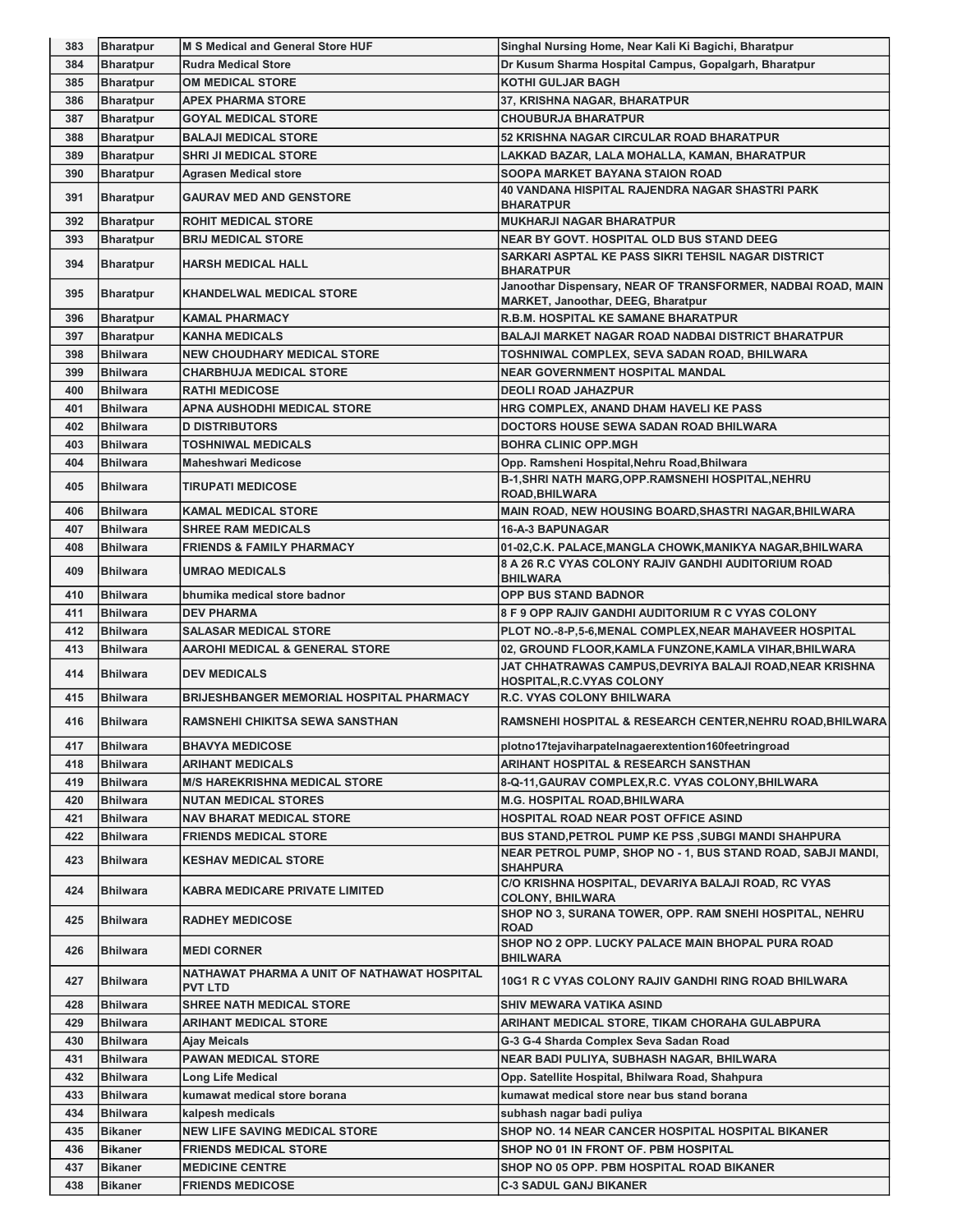| 439 | <b>Bikaner</b> | <b>SHOP NO SIXTEEN MEDICAL STORE</b>                                     | SHOP NO SIXTEEN MEDICAL STORE, PBM CAMPUS, PBM HOSPITAL                             |
|-----|----------------|--------------------------------------------------------------------------|-------------------------------------------------------------------------------------|
| 440 | <b>Bikaner</b> | <b>SHRI GAUTAM MEDICAL STORE</b>                                         | Shri Gautam Medical Store, Chautina Well, Near Minerwa Cinema, KEM<br>Road, Bikaner |
| 441 | <b>Bikaner</b> | SHRI KHETESHWAR MEDICAL STORE                                            | OPP. D.R.M. OFFICE                                                                  |
| 442 | <b>Bikaner</b> | <b>CITY DRUG HOUSE</b>                                                   | OPP. GOVT. CITY DISPENSARY NO. 2, BHUJIA BAZAR                                      |
| 443 | <b>Bikaner</b> | <b>CHARAK MEDICAL STORE</b>                                              | A2/1, PATEL NAGAR                                                                   |
| 444 | <b>Bikaner</b> | <b>PARMESHWARI MEDICOSE</b>                                              | P.B.M. HOSPITAL ROAD, OPP. CHILD HOSPITAL                                           |
| 445 | <b>Bikaner</b> | <b>SWASTIK PHARMA AGENCIES</b>                                           | C-35, SADULGANJ, BIKANER                                                            |
| 446 | <b>Bikaner</b> | J R PHARMA                                                               | C-36, MEDICAL COLLEGE CIRCLE, SADUL GANJ                                            |
| 447 | <b>Bikaner</b> | <b>DHANWANTARI MEDICOSE</b>                                              | 114, GROUND FLOOR SEC. N. 5, MARUTI CIRCLE, GOL MARKET,                             |
|     |                |                                                                          | <b>J.N.V. COLONY</b>                                                                |
| 448 | <b>Bikaner</b> | <b>SHRI BHAGWATI MEDICOSE</b>                                            | <b>OUTSIDE NATHUSAR GATE NEAR ROSHANI GHAR</b>                                      |
| 449 | <b>Bikaner</b> | <b>BHAGWATI MEDICAL STORE</b>                                            | <b>MOHTA CHOUK, TELOWARA ROAD</b>                                                   |
| 450 | <b>Bikaner</b> | <b>BALAJI MEDICOSE</b>                                                   | HOSPITAL ROAD KHAJUWALA                                                             |
| 451 | <b>Bikaner</b> | <b>SHARMA AYURVEDA</b>                                                   | <b>20-SADUL COLONY, BIKANER</b>                                                     |
| 452 | <b>Bikaner</b> | <b>BHARAT MEDICAL STORE</b>                                              | SHOP NO.08, OPPPSITE CANCER HOSPITAL, PBM HOSPITAL CAMPUS                           |
| 453 | <b>Bikaner</b> | <b>GETWELL MEDICAL AND GENERAL STORE</b>                                 | SHOP NO. G-3-4, 66-67, SADUL COLONY                                                 |
| 454 | <b>Bikaner</b> | SHREE VINAYAK MEDICAL AND GENERAL STORE                                  | SHOP NO. 03 OPP MAIN HOSPITAL BIKANER                                               |
| 455 | <b>Bikaner</b> | <b>GUPTA AGENCIES</b>                                                    | <b>1-A. ADARSH COLONY</b>                                                           |
| 456 | <b>Bikaner</b> | DELUXE MEDICAL AND GENERAL STORE                                         | P.B.M. HOSPITAL ROAD, BIKANER                                                       |
| 457 | <b>Bikaner</b> | <b>SHARMA AGENCIES</b>                                                   | <b>NEAR OLD POWER HOUSE, BIKANER</b>                                                |
| 458 | <b>Bikaner</b> | <b>AGGARWAL BROTHERS</b>                                                 | <b>K.E.M ROAD</b>                                                                   |
| 459 | <b>Bikaner</b> | <b>SWASTIK MEDICALS</b>                                                  | <b>HOUSE NO. 1-B-2, PAWANPURI BIKANER</b>                                           |
| 460 | <b>Bikaner</b> | <b>HIMMAT MEDICAL STORE</b>                                              | OPPOSITE SAJNALAYA, INSIDE KOTE GATE BIKANER                                        |
| 461 | <b>Bikaner</b> | <b>CHAHAT MEDICOSE</b>                                                   | NEAR BOTHRA X-RAY, X-RAY STREET SADUL COLONY .BIKANER                               |
|     |                |                                                                          | A-47(B) SADULAGANJ, NEAR SBI BANK, FRONT OF JEEWAN RAKSHA                           |
| 462 | <b>Bikaner</b> | <b>AYUSH MEDICAL HALL</b>                                                | HOSPITAL, BIKANER                                                                   |
| 463 | <b>Bikaner</b> | <b>DEEPAK MEDISALES</b>                                                  | A-42, KARRNI NAGAR, PAWANPURI                                                       |
| 464 | <b>Bikaner</b> | <b>IMAGE SURGICAL</b>                                                    | SHOP NO 04 INFRONT OF MCHS BUILDING NR CANCER HOSPITAL                              |
| 465 | <b>Bikaner</b> | JYOTI MEDICAL STORE                                                      | SHOP NO. 2, NATHUSAR BASS, MADHUR PUBLICE SCHOOL KE PASS                            |
| 466 | <b>Bikaner</b> | <b>MEHAI MEDICAL</b>                                                     | <b>NATHUSAR GATE KE PASS</b>                                                        |
| 467 | <b>Bikaner</b> | <b>AAYU PHARMA</b>                                                       | UNDER GROUND, DHOBI DHORA CHOWK KALU SINGH KA DERA                                  |
| 468 | <b>Bikaner</b> | <b>HARI OM MEDICAL AGENCY</b>                                            | NEAR KOTHARI HOSPITAL BIKANER                                                       |
| 469 | <b>Bikaner</b> | <b>M N PHARMACY</b>                                                      | <b>M N HOSPITAL CAMPUS NEAR DR KARNI SINGH STADIUM BIKANER</b>                      |
| 470 | <b>Bikaner</b> | <b>SURAJ MEDICOSE</b>                                                    | JAIL ROAD, SUNARO KA MOHALLA, BIKANER                                               |
| 471 | <b>Bikaner</b> | <b>DREAMS MEDICAL AND GENERAL STORE</b>                                  | <b>NEAR 10 NO SCHOOL SUBHASH MARG MOHALLA VYAPARIYAN</b><br><b>BIKANER</b>          |
| 472 | <b>Bikaner</b> | <b>AYUSHMAN MEDICAL STORE</b>                                            | C 69 A SADULGANJ                                                                    |
| 473 | <b>Bikaner</b> | <b>MEDICARE SERVICES</b>                                                 | 3,5-7 PAWANPURI BIKANER                                                             |
| 474 | <b>Bikaner</b> | <b>MAHESHWARI DRUG HOUSE</b>                                             | OPP. PBM HOSPITAL ROAD, BIKANER                                                     |
| 475 | <b>Bikaner</b> | <b>M R PHARMA</b>                                                        | <b>5 6 JHAMBH COMPLEX SADUL COLONY BIKANER</b>                                      |
| 476 |                | <b>PURSHOTTAM MEDICOSE</b>                                               | SHOP NO. 02, VIJAY COMPLEX, INFORNT D.R.M. OFFICE, BIKANER                          |
|     | <b>Bikaner</b> |                                                                          |                                                                                     |
| 477 | <b>Bikaner</b> | JOSHI PHARMACY                                                           | <b>B-95 GROUND FLOOR MDV COLONY</b>                                                 |
| 478 | <b>Bikaner</b> | <b>VIJAY PHARMA</b>                                                      | <b>C-1 SADULGANJ</b>                                                                |
| 479 | <b>Bikaner</b> | JEEVAN RAKHSA HEALTH CARE MEDICAL STORE UNIT 2  A-156,OPP SBI,SADUL GANJ |                                                                                     |
| 480 | <b>Bikaner</b> | <b>RAJENDRA MEDICAL STORE</b>                                            | <b>HOSPITAL ROAD</b>                                                                |
| 481 | <b>Bikaner</b> | VANDANA MEDICOSE                                                         | <b>OUTSIDE NATHUSAR GATE, BIKANER</b>                                               |
| 482 | <b>Bikaner</b> | <b>AAPANO MEDICAL</b>                                                    | SHREE RAM HOSPITAL KE SAMNE, X-RAY GALI, SADUL COLONY,<br><b>BIKANER</b>            |
| 483 | <b>Bikaner</b> | <b>SHREE SHYAM MEDICOSE</b>                                              | OPP. D.R.M OFFICE, VIJAY COMPLEX BIKANER                                            |
| 484 | <b>Bikaner</b> | KHALSA MEDICAL AND GENERAL STORE                                         | NEAR DULFIN SCHOOL, TILAK NAGAR, JAIPUR ROAD, BIKANER                               |
| 485 | <b>Bikaner</b> | <b>DEEPAK MEDICOSE</b>                                                   | SECTOR NO. 4, SHOP NO. 18, J.N.V. COLONY, BIKANER                                   |
| 486 | <b>Bikaner</b> | YASH MEDICAL AND GENERAL STORE                                           | S 8, SHOPPING COMPLEX, SECTOR NO. 2, MUKTA PRASAD NAGAR,<br><b>BIKANER</b>          |
| 487 | <b>Bikaner</b> | VIJAY MEDICAL PALACE                                                     | NEAR FORT DISPENSARY, GOVERNMENT PRESS ROAD, BIKANER                                |
| 488 | <b>Bikaner</b> | <b>BHAGYA SHREE MEDICAL AND GENERAL STORE</b>                            | <b>MOHATA CHOWK, TELIWARA, BIKANER</b>                                              |
| 489 | <b>Bikaner</b> | JAGDAMBA MEDICOSE                                                        | HARSHO KA CHOWK, SBI ATM KE PASS, BIKANER                                           |
| 490 | <b>Bikaner</b> | <b>CHIRANJEEVI MEDICAL STORE</b>                                         | WARD NO. 8, JAMBESHWAR CHOWK ROAD, NOKHA TEH. NOKHA,                                |
| 491 | <b>Bikaner</b> | RAJSHREE MEDICAL AND GENERAL STORE                                       | <b>DISTT. BIKANER</b><br><b>MEDICAL COLLEGE ROAD BIKANER</b>                        |
| 492 | <b>Bikaner</b> | L.R. Medical Centre                                                      | Opp. Laxmi Building Transport Gali, Bikaner                                         |
| 493 | <b>Bikaner</b> | <b>SHREE SHYAM MEDICOSE</b>                                              | FIRST FLOOR, B-10, 13 L.B.V. KENDRA, MURLIDHAR VYAS NAGAR                           |
|     |                |                                                                          |                                                                                     |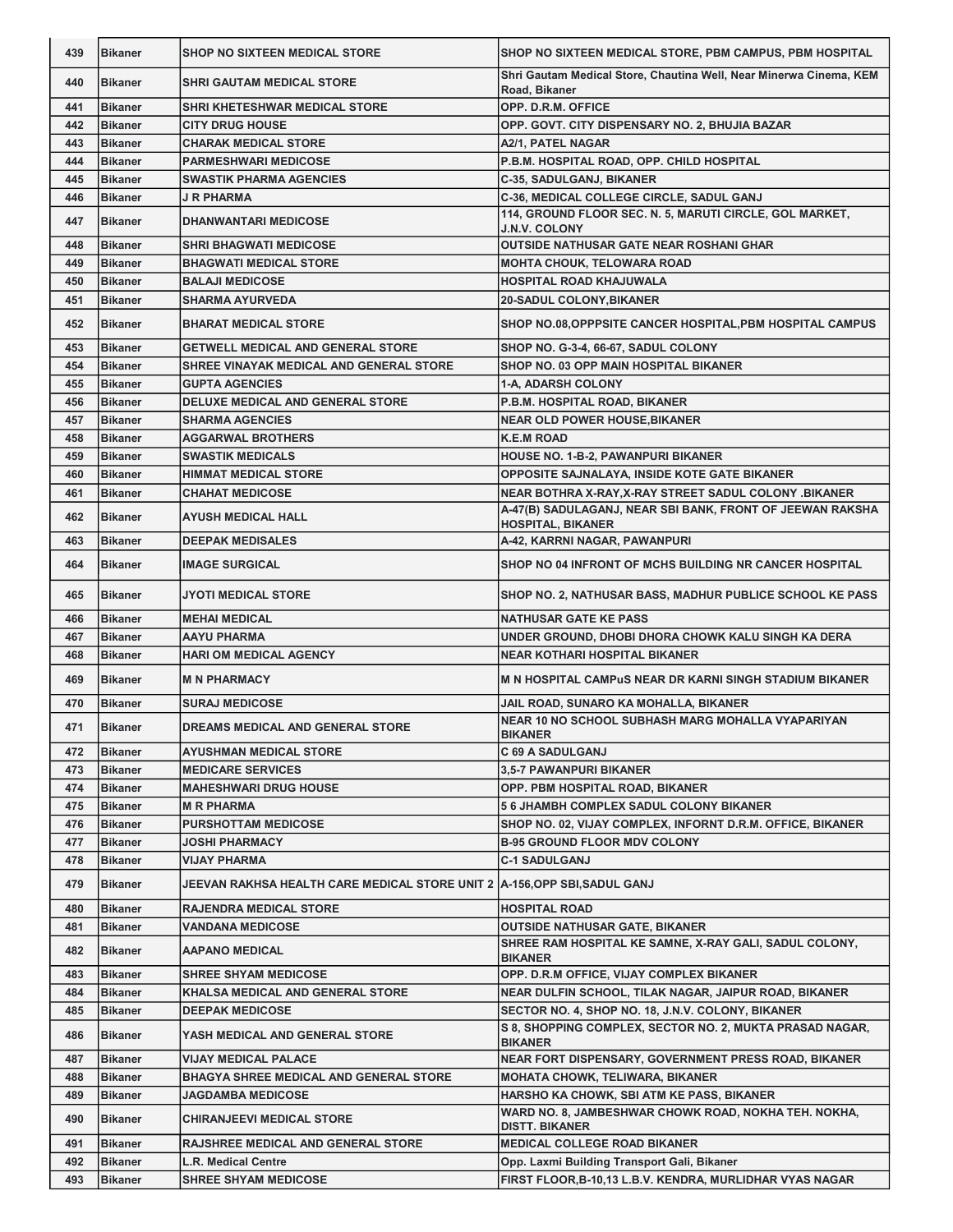| 494        | <b>Bikaner</b>               | <b>SHREE KRISHNA MEDICINE STORE</b>                           | <b>BAGARI HOSPITAL KE SAMNE NOKHA</b>                                                                 |
|------------|------------------------------|---------------------------------------------------------------|-------------------------------------------------------------------------------------------------------|
| 495        | <b>Bikaner</b>               | <b>RAMDEV MEDICOS</b>                                         | PBM HOSPITAL ROAD BIKANER                                                                             |
| 496        | <b>Bikaner</b>               | <b>SHREE RAM MEDICOSE</b>                                     | SHRI RAM SUPER SPECIALITY SURGICAL CENTRE PVT LTD.                                                    |
| 497        | <b>Bikaner</b>               | R.M. Agency                                                   | Shop No.1, B-3/16, Sudarshna Nagar, Bikaner                                                           |
| 498        | <b>Bundi</b>                 | <b>SHRI RAM MEDICAL</b>                                       | <b>KHOJA GATE ROAD BUNDI</b>                                                                          |
| 499        | <b>Bundi</b>                 | <b>RELIABLE MEDICAL STORE</b>                                 | NEAR BRIJ SUNDER SHARMA GENERAL HOSPITAL BUNDI                                                        |
| 500        | Bundi                        | <b>SHREE MAHAKAL MEDICOSE BUNDI</b>                           | <b>GATE NO 8 RAJATGRAH COLONY BUNDI</b>                                                               |
| 501        | Bundi                        | <b>A B MEDICOSE</b>                                           | <b>SADAR BAZAR BUNDI</b>                                                                              |
| 502        | <b>Bundi</b>                 | <b>ARIHANT MEDICALS</b>                                       | <b>KOTA ROAD BUNDI</b>                                                                                |
| 503        | <b>Bundi</b>                 | <b>NEW JANTA MEDICOS</b>                                      | <b>SHOP NO 01 RED CROSS BHAWAN BUNDI</b>                                                              |
| 504        | <b>Bundi</b>                 | <b>SHRI RAM MEDICAL STORE</b>                                 | <b>OPPOSITE SUBJI MANDI BOTTOM LEVEL LAKHERI</b>                                                      |
| 505        | <b>Bundi</b>                 | SHRI RAM DRUG HALL                                            | <b>SHOP NO 02 REDCROSS BHAWAN BUNDI</b>                                                               |
| 506        | <b>Bundi</b>                 | SHANTINATH MEDICAL STORES NAINWAN                             | NAGAR ROAD INFRONT OF GOVT HOSPITAL NAINWAN                                                           |
| 507        | <b>Bundi</b>                 | <b>CASH CHEMIST</b>                                           | KOTA ROAD OPP GOVERMENT HOSPITAL BUNDI AHINSA CIRCLE                                                  |
| 508        | <b>Bundi</b>                 | <b>KAUSHAL MEDICALS</b>                                       | <b>WARD NO.1</b>                                                                                      |
|            |                              |                                                               | SHOP NO. 02, RAJRAJESHWAR ROAD, OPP. POWER HOUSE, WARD                                                |
| 509        | <b>Bundi</b>                 | <b>RADHE KRISHNA MEDICOSE</b>                                 | <b>NO. 03, KESHORIAPATAN</b>                                                                          |
| 510        | <b>Bundi</b>                 | <b>NEELKANTH MEDICOSE</b>                                     | <b>KHOJA GATE ROAD BUNDI</b>                                                                          |
| 511        | Bundi                        | <b>SHARDA MEDICAL STORE</b>                                   | AZAD PARK KE PICHE DEOLI ROAD BUNDI                                                                   |
| 512        | <b>Bundi</b>                 | <b>SATPAL MEDICALS</b>                                        | <b>TRANSPORT NAGAR BOTTOM LAKHERI</b>                                                                 |
| 513        | <b>Bundi</b>                 | <b>SHRI SHAYAM MEDICAL STORE</b>                              | <b>OPP CHC NAGAR ROAD</b>                                                                             |
| 514        | <b>Bundi</b>                 | <b>Ramesh Medical Store</b>                                   | PURANE HOSPITAL KE SAMNE INDERGARH                                                                    |
| 515        | <b>Bundi</b>                 | AMAR MEDICOSE AND PROVISION STORE                             | SHO NP C-36 GATE NO 7 RAJAT GRAH COLONY NAINWA ROAD BUNDI                                             |
|            |                              |                                                               | KAMLESHWAR ROAD NEAR PRATAP CHOURAHA SUMERGANJMANDI                                                   |
| 516        | Bundi                        | <b>SHRI SHYAM MEDICAL STORE</b>                               | <b>TEH INDERGARH DIST BUNDI</b>                                                                       |
| 517        | <b>Bundi</b>                 | <b>HARSHIL MEDICAL STORE</b>                                  | KUMBHA STADIAM CHHATARPURA ROAD BUNDI                                                                 |
| 518        | Bundi                        | <b>MARUTI MEDICAL AND PROVISIONAL STORE</b>                   | SHOP NO A-6 GATE NO 01 RAJAT GRAH NAINWA ROAD BUNDI                                                   |
| 519        | Bundi                        | <b>MAA GAYATRI MEDICALS</b>                                   | ANURAG NURSING HOME CHHATARPURA ROAD BUNDI                                                            |
| 520        | Bundi                        | <b>DEVANSHI MEDICAL</b>                                       | SHOP NO 1 PARI HOSPITAL NEAR PETROLPUMP LALSOT MEGHWA<br><b>HIGHY KOTA ROAD KAPREN BUNDI</b>          |
| 521        | <b>Bundi</b>                 | VINAYAK MEDICAL STORE                                         | <b>GHAR CHOCK MAIN MARKET NAINWAN</b>                                                                 |
| 522        | <b>Bundi</b>                 | <b>PRATAP MEDICAL STORE</b>                                   | OLD BUS STAND WARD NO 19 KESHORAI PATAN                                                               |
| 523        | <b>Bundi</b>                 | AAYUSHI MEDICAL STORE                                         | NAGAR ROAD IN FRONT OF GOVT HOSPITAL NAINWAN                                                          |
| 524        | <b>Bundi</b>                 | <b>VINOD MEDICOS</b>                                          | WARD NO 19 IN FRONT OF CHC NAINWAN                                                                    |
| 525        | <b>Bundi</b>                 | <b>RAJ PHARMA</b>                                             | <b>SADAR BAZAR BUNDI</b>                                                                              |
| 526        | <b>Bundi</b>                 | <b>GUPTA MEDICAL STORE</b>                                    | <b>MATRA ROAD, OPP. SBBJ BANK KESHORAIPATAN DISTT BUNDI</b>                                           |
|            |                              | <b>NEW LIFE LINE MEDICAL AND GENERAL STORE</b>                | <b>NEAR JAIN MANDIR MAIN ROAD DEVPURA BUNDI</b>                                                       |
| 527        | <b>Bundi</b>                 |                                                               |                                                                                                       |
| 528        | Bundi                        | <b>BURHANI MEDICAL STORE</b>                                  | OPP VATERINARY HOSPITAL BUNDI                                                                         |
| 529        | Bundi                        | bharat medical store                                          | Raghuveer Bhawan Kota Road Bundi                                                                      |
| 530        | <b>Bundi</b>                 | SHREE GANESH MEDICAL STORE                                    | <b>TALERA MAIN ROAD</b>                                                                               |
| 531        | <b>Bundi</b>                 | <b>MS PHARMA</b>                                              | POLICE LINE ROAD DEVPURA BUNDI                                                                        |
| 532        | <b>Bundi</b>                 | SHRI RAM MEDICAL AND GENERAL STORE                            | KOTA LAKHERI MAIN ROAD KAPRAIN                                                                        |
| 533        | <b>Bundi</b>                 | SHREE RAM MEDICAL STORE                                       | ASHOK NAGAR, BADANAYA GAON ASHOK NAGAR BUNDI                                                          |
|            |                              |                                                               | VILL.BADANAYA GAON,TH.HINDOLI,DIST.BUNDI RAJ.                                                         |
| 534        | Chittaurgarh                 | <b>HARIHAR MEDICAL STORE</b>                                  | SHOP NO.15 COLLECTORATE CIRCLE CHITTORGARH                                                            |
| 535        | Chittaurgarh                 | Shiv medical store                                            | In front of sh. Sanwaliya ji government hospital                                                      |
| 536        | Chittaurgarh                 | m p birla hospital and research center                        | UDAIPUR ROAD, SENTHI, CHITTORGARH                                                                     |
| 537        | Chittaurgarh                 | <b>RAMA MEDICAL &amp; PROVISION STORE</b>                     | <b>BUS STAND, KAPASAN</b>                                                                             |
| 538        | Chittaurgarh                 | <b>RAJSHREE MEDICAL STORE</b>                                 | <b>MANDI CHORAHA, Chittorgarh</b>                                                                     |
| 539        | Chittaurgarh                 | AMIT MEDICAL AND GENERAL STORE                                | <b>NEW MARKET RAWATBHATA</b>                                                                          |
| 540        | Chittaurgarh                 | <b>KIRTI MEDICAL</b>                                          | <b>CHITTOR ROAD,BEGUN</b>                                                                             |
| 541        | Chittaurgarh                 | Tulsi medical store                                           | GOVT. hospital road lalbai foolbai chowk                                                              |
| 542        | Chittaurgarh                 | <b>VINAYAK MEDICAL</b>                                        | <b>STATION GANGRAR</b>                                                                                |
| 543        | Chittaurgarh                 | <b>RAJSHREE MEDICALSTORE</b>                                  | <b>OPP GOVT HOSPITAL</b>                                                                              |
| 544        | Chittaurgarh                 | <b>GLOBAL PARMACY</b>                                         | PLOT NO. 1B, C/o BAXI HOSPITAL, PRATAPNAGAR                                                           |
| 545<br>546 | Chittaurgarh<br>Chittaurgarh | <b>VARDHMAN MEDICALS</b><br><b>SUDISHTI PHARMA</b>            | 05 OPP SANWARIA HOSPITAL SENTHI CHITTORGARH<br>5/119, NEAR BHAGAT SINGH PARK, INSIDE AKSHAR HOSPITAL, |
|            |                              |                                                               | <b>PRATAP NAGAR</b>                                                                                   |
| 547        | Chittaurgarh                 | <b>LAXMI MEDICAL STORE</b>                                    | OPP GOVT HOSPITAL, STATION GANGRAR                                                                    |
| 548        | Chittaurgarh                 | <b>NAVEEN MEDICAL STORE</b>                                   | <b>HOSPITAL ROAD BEGUN</b>                                                                            |
| 549<br>550 | Chittaurgarh                 | shree maa medical and general store                           | <b>SECTOR NO 2 13 B GANDHI NAGAR</b>                                                                  |
| 551        | Chittaurgarh                 | JOYCARE BROBDINGNAGIAN GROUP OF PHARMACY                      | A 15 PRATAP NAGAR NEAR COLLECTOR HOUSE CHITTORGARH                                                    |
| 552        | Chittaurgarh<br>Chittaurgarh | <b>SHREE NATH MEDICAL STORE</b><br><b>NEW NAGORI MEDECOSE</b> | OPPOSITE SANWALIYA GOVY HOSPITAL SENTHI<br>REFERAL HOSPITAL NIMBAHERA                                 |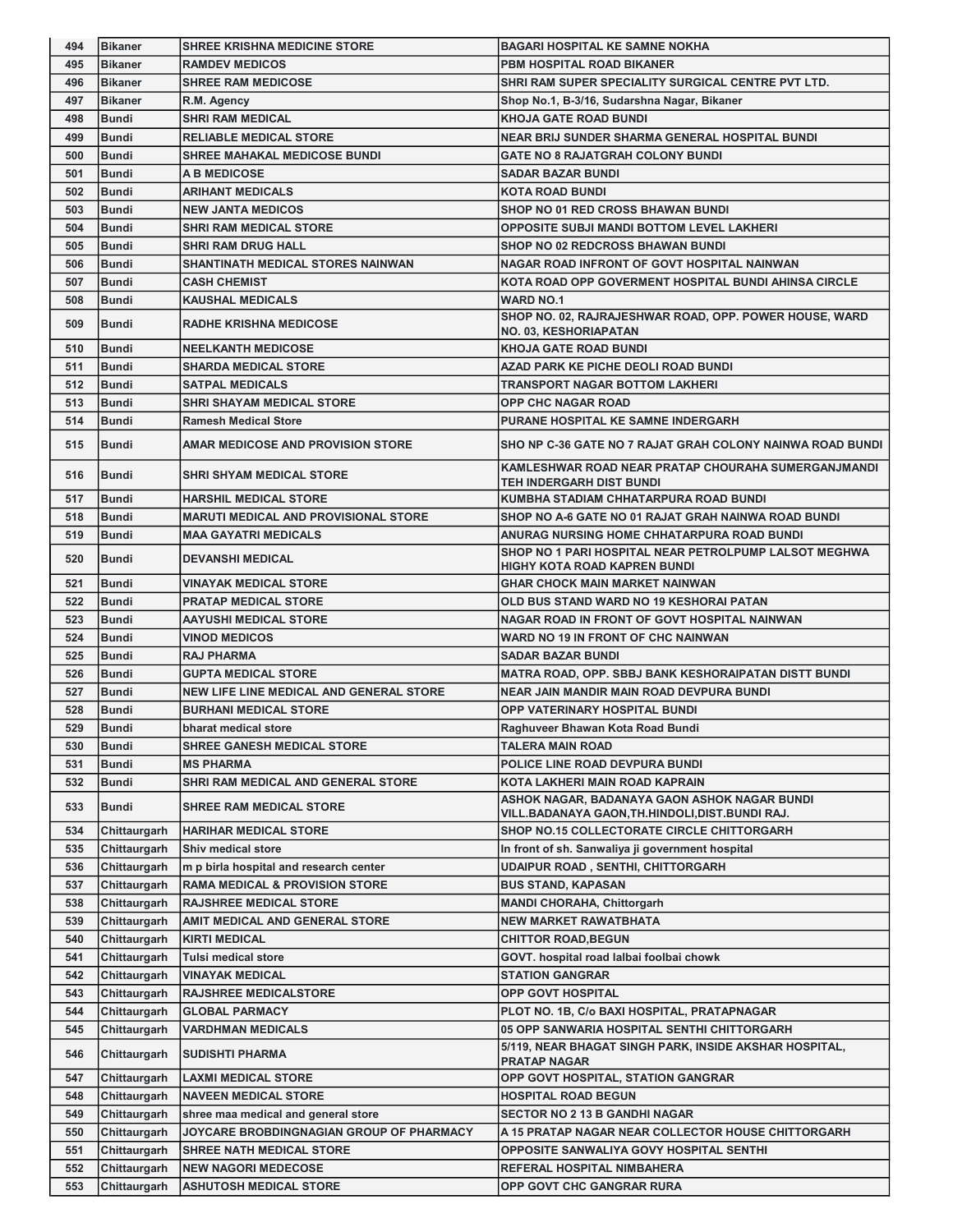| 554 | Chittaurgarh | <b>Maheshwari Medical</b>                  | <b>Modi Petrol pump Station Road Kapasan</b>                                                   |
|-----|--------------|--------------------------------------------|------------------------------------------------------------------------------------------------|
| 555 | Chittaurgarh | <b>LAXMI MEDICAL STORE</b>                 | SHOP NO 13 COLLECTORY CHOURAHA CHITTORGARH                                                     |
| 556 | Chittaurgarh | <b>DASHORA MEDICAL AGENCY</b>              | DASHORA MEDICAL AGENCY UDAIPUR ROAD NIMBHAERA                                                  |
| 557 | Chittaurgarh | <b>SHRI PANCHMUKHI MEDICALS</b>            | <b>B 111 FUWARA CHOWK PRATAP NAGAR CHITTORGARH</b>                                             |
| 558 | Chittaurgarh | <b>LAXMI MEDICENTER</b>                    | A 70, PRATAPNAGAR, CHITTORGARH                                                                 |
| 559 | Chittaurgarh | <b>RAJAN MEDICAL &amp; GENERAL STORE</b>   | 40, NEAR BALAJI FURNITURE, NAGAR PALIKA COLONY CHITTORGARH                                     |
| 560 | Chittaurgarh | <b>LAXMI MEDICAL &amp; GENERAL STORE</b>   | OPPOSITE SHREE SANWALIYA JI CHIKITSALYA SENTHI<br><b>CHITTORGARH</b>                           |
| 561 | Chittaurgarh | <b>GALAXY MEDICOSE</b>                     | <b>3A BAPU NAGAR SENTHI CHITTORGARH</b>                                                        |
| 562 | Chittaurgarh | <b>ARVIND MEDICAL STORE</b>                | <b>1 A MEERA NAGAR CHITTORGARH RAJASTHAN</b>                                                   |
| 563 | Chittaurgarh | <b>MAHADEV MEDICAL STORE</b>               | NEAR DC HOTEL COLLECTORATE CHOURAHA CHITTORGARH                                                |
| 564 | Chittaurgarh | <b>SANWALIYA MEDICAL AND GENERAL STORE</b> | SHOP NO 25 OPP. SANWALIYA HOSPITAL CHITTORGARH RAJASTHAN                                       |
| 565 | Chittaurgarh | <b>Lahoti Medical Store</b>                | Bus Stand, Akola, Tehsil- Bhopalsagar, Dist.- Chittorgarh                                      |
| 566 | Chittaurgarh | <b>JHANWAR MEDICAL STORE</b>               | <b>HOSPITAL ROAD BEGUN</b>                                                                     |
| 567 | Churu        | <b>MS CHOUDHARY MEDICAL STORE</b>          | <b>NEAR NAGAR PALIKA</b>                                                                       |
| 568 | Churu        | <b>RAINBOW DRUG CENTER</b>                 | OPP. D. B. HOSPITAL CHURU                                                                      |
| 569 | Churu        | <b>BALAJI MEDICAL STORE</b>                | <b>NEAR BUS SATAND RAJGARH</b>                                                                 |
| 570 | Churu        | d d pharmaceuticals                        | PURANE BUS STAND KE SAMNE STATION ROAD CHURU                                                   |
| 571 | Churu        | <b>SHIVAM DRUGS</b>                        | NAYA BASS, WARD NO 11, CHURU                                                                   |
| 572 | Churu        | <b>Sahara Medical Store</b>                | Sadulpur (Rajgarh) Churu                                                                       |
| 573 | Churu        | <b>CHOUDHARY MEDICOS</b>                   | CHOUDHARY HOSPITAL GROUN FLOOR SIDHMUKH                                                        |
| 574 | Churu        | <b>DIMOND MEDICOSE</b>                     | SONI HOSPITAL NEAR PILANI MODE                                                                 |
| 575 | Churu        | <b>HONEY DRUG HOUSE</b>                    | <b>NEAR GARH, GOPAL DAS CHOWK, CHURU</b>                                                       |
| 576 | Churu        | <b>PUBLIC MEDICAL STORE</b>                | OPP. D.B. HOSPITAL CHURU                                                                       |
| 577 | Churu        | <b>SHUBHAM MEDICOSE SAHAWA</b>             | <b>VPO SAHAWA WARD NO 14</b>                                                                   |
| 578 | Churu        | SHIVAM MEDICAL HALL                        | <b>A-14 SANIK COLONY</b>                                                                       |
| 579 | Churu        | <b>BNJ MEDICAL STORE LLP</b>               | <b>MAIN MARKET CHURU</b>                                                                       |
| 580 | Churu        | JAIPUR MEDICAL POINT                       | OPP. GOVT D.B. HOSPITAL                                                                        |
| 581 | Churu        | jagdamba medical store                     | NEAR HOUSE OF DR SHYAMSUKHA KHEMKA KOTHI NAI SARAK<br><b>CHURU</b>                             |
| 582 | Churu        | <b>CHURU MEDICINE CENTRE</b>               | INSIDE CHURU MULTISPECIALITY HOSPITAL AND RESEARCH CENTER                                      |
| 583 | Churu        | balaji medical store                       | <b>BISAU ROAD WARD No 21 CHURU</b>                                                             |
| 584 | Churu        | <b>Marudhar Medical Store</b>              | A-20, Sainik colony                                                                            |
| 585 | Churu        | <b>SHREE KRISHANA MEDICOSE</b>             | <b>AGRASEN NAGAR CHURU</b>                                                                     |
| 586 | Churu        | gauri medicos                              | Opp. D.B. Hospital churu                                                                       |
| 587 | Churu        | <b>D.S. MEDICAL STORE</b>                  | <b>NAI SADAK CHURU</b>                                                                         |
| 588 | <b>Churu</b> | <b>SANJIVANI MEDICOSE</b>                  | SANJIVANI HOSPITAL WARD NO 16 NEAR ROADWAYS BUS STAND<br><b>TARANAGAR CHURU</b>                |
| 589 | Churu        | neelkanth medical agency                   | opp. parakh balika school churu                                                                |
| 590 | Churu        | <b>BHAWANI MEDICAL AND GENERAL STORE</b>   | NEAR ARJUN CLUB URBAN PRIMARY HEALTH CENTER<br><b>SARDARSHAHAR</b>                             |
| 591 | Churu        | <b>NARAYANI MEDICOSE</b>                   | <b>NEAR GOVT HOSPITAL</b>                                                                      |
| 592 | Churu        | VINAYAK MEDICAL AND GENERAL STORE          | VINAYAK MULTI SPECIALITY HOSPITAL SARDARSHAHAR CHURU                                           |
| 593 | Churu        | INAYTULLAHA MEDICAL STORE                  | OPP. D. B. HOSPITAL CHURU                                                                      |
| 594 | Churu        | <b>CHOUDHARY MEDICAL STORE</b>             | VPO SAHAWA NEAR GOVT HOSPITAL SAHAWA CHURU                                                     |
| 595 | Churu        | <b>MS MAHARSHI MEDICAL AND WHOLESHEL</b>   | <b>SATYU BUS STAND TARANAGAR</b>                                                               |
| 596 | <b>Churu</b> | <b>KASWAN MEDICAL STORE TARANAGAR</b>      | NEAR GOVT HOSPITAL WARD NO 16 TARANAGAR DISTRICT CHURU                                         |
| 597 | Churu        | <b>MANISH MEDICAL AND GENERAL STORE</b>    | <b>NEAR RAM CHANDRA PARK</b>                                                                   |
| 598 | Churu        | <b>SANJEEVANI MEDICAL STORE</b>            | SANJEEVANI ORTHO AND GENERAL HOSPITAL CHURU                                                    |
| 599 | Churu        | GITANJALI MEDICAL AND GENERAL STORE        | LIC OFFICE ROAD , NEAR RADIO BABU KI HEWALI                                                    |
| 600 | Churu        | <b>MITESH MEDICAL STORE</b>                | 01, GANDHI CHOWK                                                                               |
| 601 | Churu        | <b>NAVJEEVAN MEDICAL STORE</b>             | STATION ROAD, OPPOSITE SB GOVT HOSPITAL                                                        |
| 602 | Churu        | GOYAL MEDICAL STORE                        | <b>NEAR RAM MANDIR, STATION ROAD, CHURU</b>                                                    |
| 603 | Churu        | <b>SAYAR MEDICAL AND WHOLESALE</b>         | WARD NO-15 OPPSITE BHARAT GAS AGENCY, BEHIND BUS STAND,<br>TARANAGQAR, CHURU, RAJASTHAN 331304 |
| 604 | Churu        | JATEEN MEDICAL STORE                       | OLD TARANAGER ROAD RAJGARH CHURU                                                               |
| 605 | Churu        | <b>SARSWATI MEDICOSE</b>                   | RIDHI SIDHI HOSPITAL NEAR GOGAJI TEMPLE SADULPUR CHURU<br><b>RAJASTHAN</b>                     |
| 606 | Churu        | <b>BHAGYASHREE MEDICOSE</b>                | BEHIND GOVT HOSPITAL, STATION ROAD, SARDARSHER                                                 |
| 607 | Churu        | <b>MAHAMAYA MEDICOSE</b>                   | <b>BEHIND GOVT. HOSPITAL, SARDARSHAHAR</b>                                                     |
| 608 | Churu        | <b>SHREE KRISHNA MEDICAL STORE</b>         | KACHHA BUS STAND KE SAMNE MAIN ROAD, SARDARSHAHAR                                              |
| 609 | Churu        | <b>SHRI HARI MEDICAL STORE</b>             | <b>KRISHANA BUS STAND SARDARSHAHAR</b>                                                         |
| 610 | Churu        | <b>ANUJ MEDICAL STORE</b>                  | WARD NO 02 BHAGAT SINGH CHOWK HISAR ROAD RAJGARH                                               |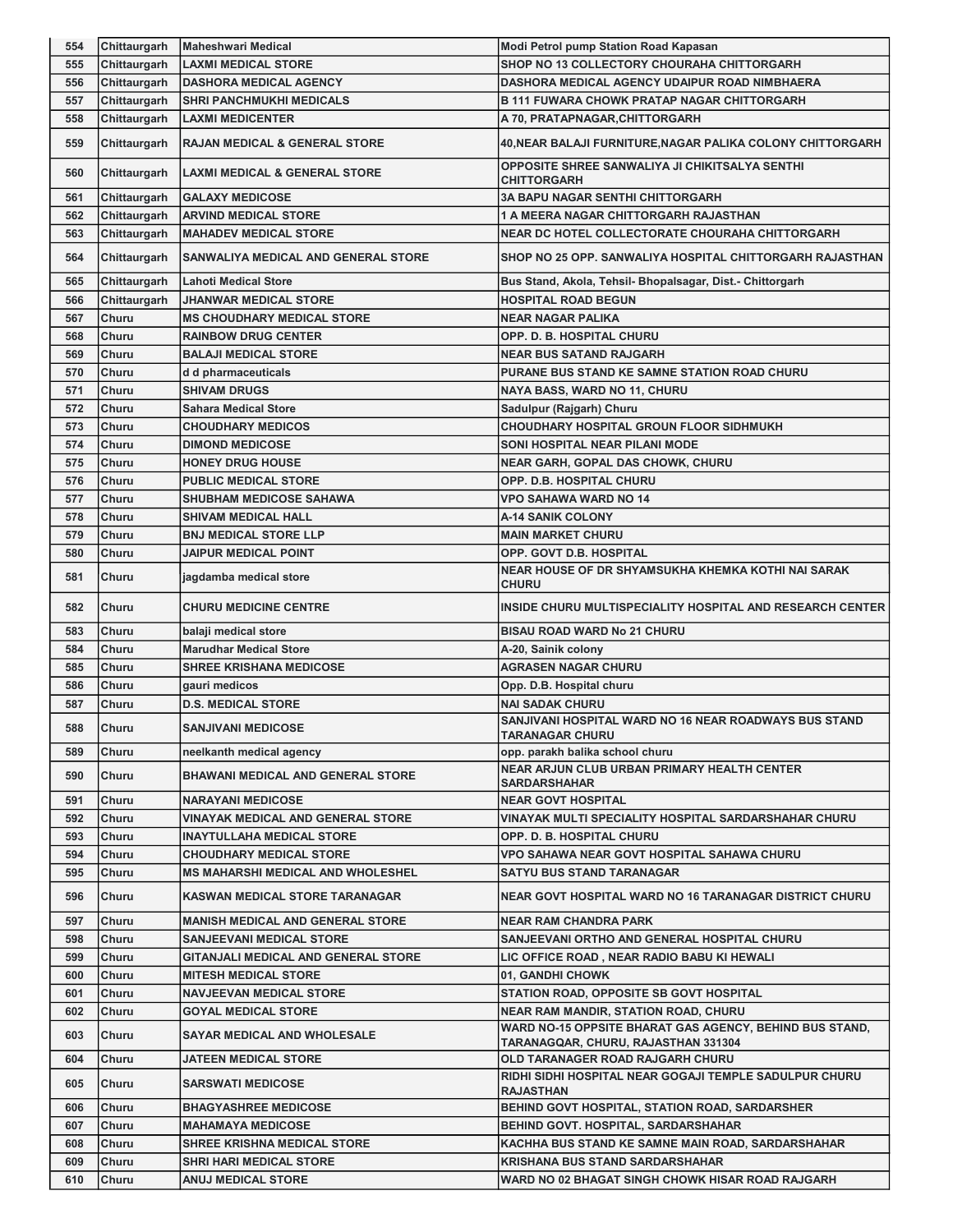| 611 | <b>Churu</b> | kiran medical and general store           | opp govt hospital rajaldesar                                                            |
|-----|--------------|-------------------------------------------|-----------------------------------------------------------------------------------------|
| 612 | Churu        | AADHAAR MEDICAL AND GENERAL STORE         | WARD NO 19 NEAR SONI HOSPITAL RAJGARH SADULPUR CHURU RAJ                                |
| 613 | Churu        | <b>SHRI SHRI GANESH MEDICAL STORE</b>     | OPP. DB HOSPITAL, NAYA BASS, CHURU                                                      |
| 614 | Churu        | <b>SHIV MEDICOSE</b>                      | OPP. GOVT. HOSPITAL, RAILWAY STATION ROAD SARDARSHAHAR                                  |
| 615 | Churu        | <b>CHOUHAN MEDICAL AND GENERAL STORE</b>  | PANCHAYAT SAMITI ROAD RATANGARH                                                         |
| 616 | Churu        | <b>KRISHNA MEDICOSE</b>                   | 00, KOTHARI ROAD, WARD NO 20, SUJANGARH                                                 |
| 617 | Churu        | <b>NEW RAJASTHAN MEDICAL STORE</b>        | <b>VPO SAHAWA OPP GOVT HOSPITAL WARD NO 15</b>                                          |
| 618 | Churu        | <b>CHETNA MEDICAL</b>                     | OPP. GANDHI BAL NIKETAN SCHOOL, STATION ROAD                                            |
| 619 | Churu        | <b>BHARAT STORES</b>                      | <b>NEAR GOVT HOSPITAL, STATION ROAD, RATANGARH</b>                                      |
| 620 | Churu        | <b>BHANWAR MEDICAL STORES</b>             | <b>NEAR GOVT HOSPITAL, STATION ROAD, SUJANGARH</b>                                      |
| 621 | Churu        | <b>BHAWANI MEDICAL HUB</b>                | GALI NO 1 WARD NO 19 NEAR NAGARPRISHAD CIRCLE OPP BSNL<br><b>OFFICE NAYA BASS CHURU</b> |
| 622 | Churu        | EIRA MEDICAL AND GENERAL STORE            | <b>NEAR NEW EIDGAH ATHUNA MOHALLA, CHURU</b>                                            |
| 623 | Churu        | SHIFA MEDICAL AND GENERAL STORE           | NEAR GOVT. HOSPITAL WARD NO.06 RATANNAGAR                                               |
| 624 | Churu        | mahadev medical and general store         | near bsnl office churu                                                                  |
| 625 | Churu        | Sanjeevani medical store                  | oop.dy.s.p.kothi station road rajgarh                                                   |
| 626 | Churu        | <b>TULSI MEDICOS</b>                      | MOHTA HOSPITAL NEAR BHAGWANI DEVI HOSPITAL RAJGARH                                      |
| 627 | Churu        | <b>CHOUDHARY MEDICAL STORE</b>            | <b>OLD DSP KOTHI KA PICHA</b>                                                           |
| 628 | Churu        | suraj medical and general store           | OPP HP PETROL PUMP RAILWAY STATION ROAD RAJGARH                                         |
| 629 | Churu        | <b>KISHAN MEDICOSE</b>                    | C H C, GROUND FLOOR NAGAR PALIKA ROAD WARD NO 16<br>TARANAGAR                           |
| 630 | Churu        | SUBHASH MEDICAL AND GENERAL STORE         | BEHIND GOVT HOSPITAL WARD NO. 05, RATANNAGAR DISTT CHURU                                |
| 631 | Churu        | <b>M/S CHURU MEDICOSE</b>                 | OPP. DEDRAJ BHARTIYA HOSPITAL CHURU                                                     |
| 632 | Churu        | SHREE SHIVA MEDICAL STORE                 | DHAKA KUTIR HOUSE NO.1, SAINIK BASTI, CHURU                                             |
| 633 | Churu        | <b>SHREE BALAJI MEDICOSE</b>              | WARD NO 23 SHRI BALAJI MULTI SPECIALITY                                                 |
| 634 | Churu        | <b>HAPPY PHARMACY</b>                     | IN SIDE RAIKA MULTISPECIALITY HOSPITAL RAJGARH CHURU                                    |
| 635 | Churu        | <b>JINDAL MEDICOSE</b>                    | JAIN HOSPITAL SADULPUR CHURU                                                            |
| 636 | Churu        | JANTA MEDICAL AND GENERAL STORE           | <b>SABJI MANDI SARDARSHAHAR</b>                                                         |
| 637 | Churu        | <b>SHYAM MEDICOSE</b>                     | <b>WARD NO 23 BISSAU ROAD CHURU</b>                                                     |
| 638 | Churu        | A.J. MEDICAL STORE                        | <b>G-08 KAHIR PLAZA NEW ROAD CHURU</b>                                                  |
| 639 | Churu        | ARADHAYA MEDICAL STORE                    | SUBESH HOSPITAL NEAR POWER HOUSE TARANAGAR                                              |
|     |              |                                           |                                                                                         |
| 640 | Churu        | SHARMA MEDICAL STORE                      | <b>MAIN MARKET TARANAGAR</b>                                                            |
| 641 | Churu        | <b>RAJASTHAN MEDICOSE</b>                 | 8 OPP. DEDRAJ BHARTIYA HOSPITAL GALI, AMEDKAR MARKET,<br><b>CHURU</b>                   |
| 642 | Churu        | UNIQUE MEDICAL AND PROVISIONAL STORE      | NEAR ARYAN HOSPTAL OPPOSITE SAMRAT BAJAJ AGENCY 01<br><b>BHALARI ROAD CHURU</b>         |
| 643 | Churu        | <b>LAXMI MEDICAL AND GENERAL STORE</b>    | BUS STAND LALGARH TEHSIL BEEDASAR DIST CHURU                                            |
| 644 | Churu        | <b>SHREE ANNAPURNA MEDICAL STORE</b>      | <b>BISSAU ROAD, NEAR WATER WORKS, CHURU</b>                                             |
| 645 | Churu        | UNIQUE PHARMACY                           | KASBA SARDARSHAHAR KA MOHALLA BHARAT HOSPITAL<br><b>SARDARHAHAR CHURU HOSPITAL</b>      |
| 646 | Churu        | SUNIL ORTHO AND GENERAL MEDICAL STORE     | OPP. RANI SATI MANDIR, TAL MAIDAN, SARDARSHAHAR                                         |
| 647 | Churu        | <b>RGM MEDICAL STORE</b>                  | MEGA HIGHWAY, OPP GOVT ITI COLLEGE, RATANGARH                                           |
| 648 | Churu        | <b>JAIN MEDICAL HALL</b>                  | <b>MOHTA CHOWK, NEAR SHANI MANDIR, SADULPUR, RAJGARH</b>                                |
| 649 | Churu        | VEDNIDHI MEDICAL AND GENERAL STORE        | <b>BISSAU ROAD, CHURU</b>                                                               |
| 650 | Churu        | <b>RIDHI SIDHI MEDICOSE</b>               | <b>NEAR MANJU MATA TEMPLE BEHIND BUCHA GUEST HOUSE</b><br><b>SARDARSHAHAR</b>           |
| 651 | <b>Dausa</b> | <b>GEETA MEDICOSE</b>                     | <b>GEETA DEVI MEMORIAL EYE HOSPITAL</b>                                                 |
| 652 | Dausa        | <b>RAJDHANI MEDICOSE</b>                  | SOMNATH NEAR NEW BUS DEPOT AGRA ROAD DAUSA                                              |
| 653 | Dausa        | <b>JAIN MEDICAL STORE</b>                 | <b>HOSPITAL ROAD</b>                                                                    |
| 654 | <b>Dausa</b> | VARDHMAN MEDICAL STORE                    | <b>NEAR GOVT. HOSPITAL BANDIKUI</b>                                                     |
| 655 | Dausa        | <b>Khandelwal Medicos</b>                 | Opp. Poonam Talkies, Lalsot Road, Dausa, Distt Dausa                                    |
| 656 | <b>Dausa</b> | <b>JAIN MEDICAL HALL 1</b>                | <b>NEAR GOVT. HOSPITAL</b>                                                              |
| 657 | <b>Dausa</b> | monish medical center                     | new sabji mandi bharatpur road, Mahwa                                                   |
| 658 | <b>Dausa</b> | KAJODMALSITARAM MEDICAL HALL              | <b>HOSPITAL ROAD BASWA</b>                                                              |
| 659 | Dausa        | Krishna Medicose                          | Near Bijori Lalsot Road, Dausa                                                          |
| 660 | <b>Dausa</b> | <b>MISHRA MEDICAL &amp; GENERAL STORE</b> | <b>OPP. CHC BASWA</b>                                                                   |
| 661 | Dausa        | <b>SOHA MEDICALS</b>                      | <b>BASWA ROAD BANDIKUI</b>                                                              |
| 662 | Dausa        | AMRIT MEDICAL STORE                       | ANAND HOSPITAL, KOTHUN ROAD,                                                            |
| 663 | Dausa        | daksh medicose and generals               | NEAR PURANI SABZI MANDI BASWA ROAD BANDIKUI TEHSIL BASWA<br><b>DIST DAUSA</b>           |
| 664 | <b>Dausa</b> | K.P GOYANKA MEDICAL STORE                 | IN FRONT OF SR SEC SCH SIKRAI                                                           |
| 665 | Dausa        | <b>NAMA MEDICAL &amp; GENERAL STORE</b>   | SHOP NO 15 BRIJ COMPLEX OPPOSITE RK JOSHI GOVT HOSPITAL                                 |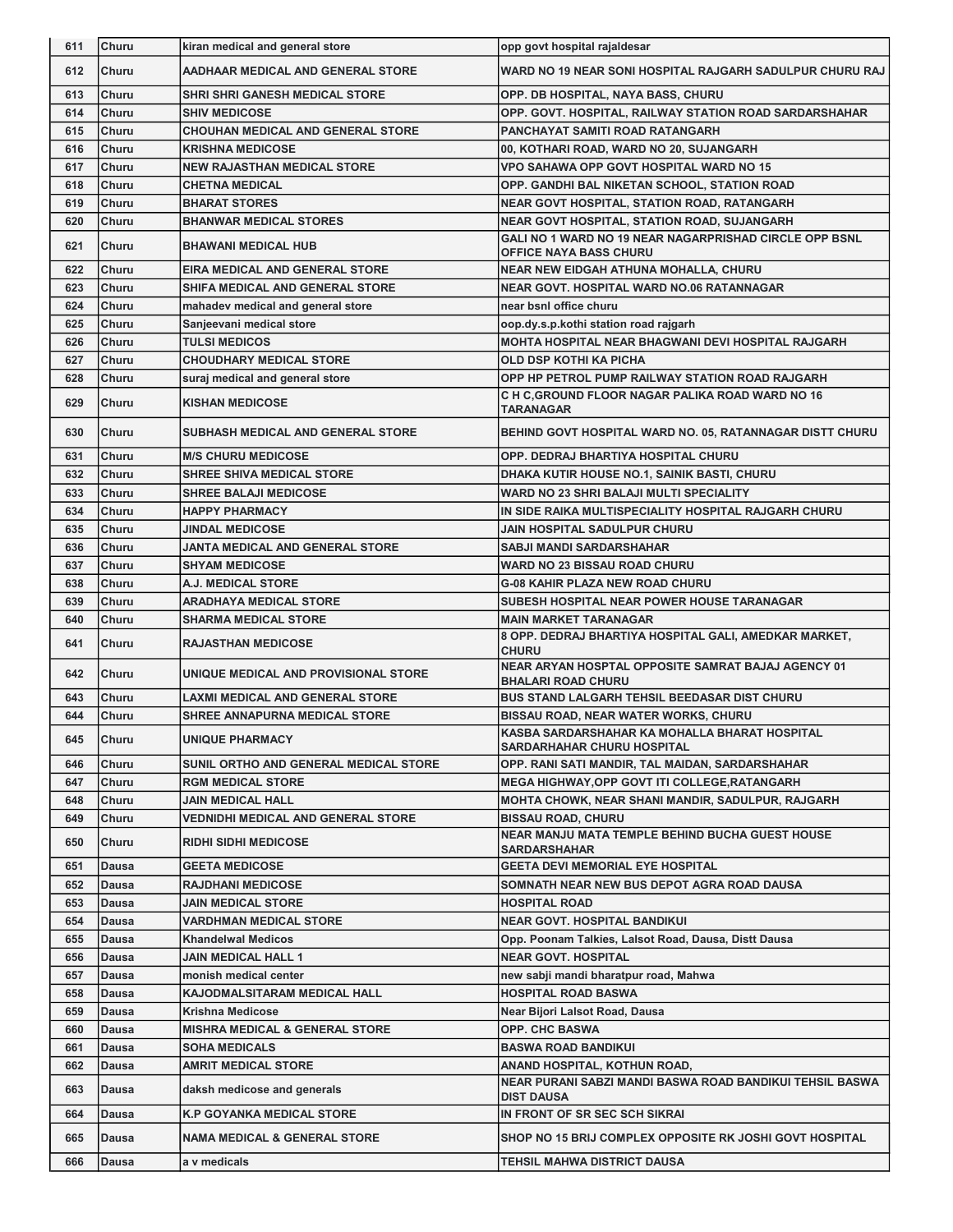| 667 | <b>Dausa</b>    | <b>MAA GAYTRI MEDICAL STORE</b>                         | <b>OPPOSITE VETEINARY HOSPITL BEHIND JAIPUR BUS STAND MAHWA</b>                     |
|-----|-----------------|---------------------------------------------------------|-------------------------------------------------------------------------------------|
| 668 | Dausa           | <b>NANHEY MEDICAL STORE</b>                             | <b>HOSPITAL ROAD MANDAWAR</b>                                                       |
| 669 | <b>Dausa</b>    | <b>NAVJEEVAN MEDICAL STORE</b>                          | NAVJEEVAN HOSPITAL CAMPUS, GANGAPUR ROAD, LALSOT,<br><b>DAUSA, RAJASTHAN</b>        |
| 670 | Dausa           | m/s jhalani medical store                               | PWD TIRAYA SIKANDRA ROAD BANDIKUI                                                   |
| 671 | Dausa           | SHRI BALAJI MEDICAL AND GENERAL STORE                   | <b>VPO SIKANDRA TEHSIL SIKRAI</b>                                                   |
| 672 | <b>Dausa</b>    | <b>SANJEEVANI MEDICAL STORE</b>                         | <b>NEW COLONY KOTHUN ROAD LALSOT</b>                                                |
| 673 | <b>Dausa</b>    | <b>SHREE LAXMI MEDICOSE</b>                             | JOSHI COLONY NEAR GOVT HOSPITAL LALSOT ROAD DAUAS                                   |
| 674 | Dausa           | hare krishana medical store                             | <b>OPPOSTIE GOVT MAHILA HOSPITAL WARD NO 28 BANDIKUI DIST</b><br>DAUSA              |
| 675 | <b>Dausa</b>    | <b>VINOD MEDICAL HALL</b>                               | JAWAHAR GANJ , LALSOT                                                               |
| 676 | Dausa           | <b>KHANDELWAL PHARMACY</b>                              | KHANDELWAL NURSING HOME, SUNDERDAS MARG, DAUSA                                      |
| 677 | Dausa           | <b>NAVJEEVAN STORE</b>                                  | <b>NAYA KATLA MANGANJ</b>                                                           |
| 678 | Dausa           | JASHORIYA MEDICAL AND GENERAL STORE                     | MANDAWAR TEH-MANDAWAR DISTT-DAUSA                                                   |
| 679 | <b>Dausa</b>    | SHREE HANUMAT KRIPA MEDICAL AND GENERAL<br><b>STORE</b> | VPO-SIKANDRA TEHSIL-SIKRAI DISST-DAUSA                                              |
| 680 | <b>Dausa</b>    | <b>DINESH MEDICAL &amp; PROVISION STORE</b>             | OPPOSIT GOVT SEN SEC SCHOOL SIKRAI DAUSA                                            |
| 681 | <b>Dausa</b>    | <b>DUSAD MEDICAL AND GENERAL STORE</b>                  | KOTHUN ROAD LALSOT DIST.DAUSA RAJ                                                   |
| 682 | <b>Dausa</b>    | <b>ASHOK MEDICAL</b>                                    | vpo kundal                                                                          |
| 683 | Dausa           | <b>AKAR MEDICOSE</b>                                    | OPP POONAM TALKIES, BEHIND CM TOWER                                                 |
| 684 | <b>Dausa</b>    | <b>R.K.JAIN MEDICAL &amp; GENERAL STORE</b>             | <b>NEAR ASHOK CIRCULE, LALSOT, DAUSA</b>                                            |
| 685 | <b>Dausa</b>    | <b>DIVYA PHARMACY</b>                                   | DEVIJI KE SAMNE WALI GALI. NEW COLONY.LALSOT DIST-DAUSA                             |
| 686 | <b>Dausa</b>    | VINAYAK MEDICAL STORE                                   | BEHIND OF R.K. JOSHI SCHOOL, SUBHASH COLONY DAUSA<br><b>RAJASTHAN</b>               |
| 687 | Dausa           | SHRI KRISHNA MEDICAL AND GENERAL STORE                  | NEAR TRUCK UNION KOTHUN ROAD, LALSOT                                                |
| 688 | Dausa           | <b>DAYAL MEDICAL STORE</b>                              | VPO-SIKANDRA TEHSIL SIKRAI DIST DAUSA RAJASTHAN                                     |
| 689 | <b>Dausa</b>    | JAIN MEDICAL STORE                                      | HOSPITAL ROAD, MANDAWAR, TEHSIL MAHWA, DISTT- DAUSA,<br><b>RAJASTHAN</b>            |
| 690 | <b>Dhaulpur</b> | <b>HARISH MEDICALS</b>                                  | SARAY GAJARA ROAD, JADAN CHOURAH DHOLPUR                                            |
| 691 | <b>Dhaulpur</b> | <b>JAIN MEDICAL HALL</b>                                | <b>STATION ROAD</b>                                                                 |
| 692 | <b>Dhaulpur</b> | <b>GARG MEDICAL HOUSE</b>                               | SHOP NO 1,2 INFRONT OF GOVERNMENT HOSPITAL, BARI, DHOLPUR                           |
| 693 | <b>Dhaulpur</b> | <b>BALAJI MEDICAL STORE</b>                             | 3 PARIHAR MARKET NEAR NAGAR PARISHAD G GAURAV PATH<br><b>DHOLPUR</b>                |
| 694 | <b>Dhaulpur</b> | <b>AVANYA MEDICOSE</b>                                  | SHOP NO 1,2 INFRONT OF GIRLS SCHOOL, BARI, DHOLPUR                                  |
| 695 | <b>Dhaulpur</b> | <b>GARG MEDICALS</b>                                    | <b>LAL BAZAR</b>                                                                    |
| 696 | <b>Dhaulpur</b> | <b>KANHA MEDICAL STORE</b>                              | <b>BACHAN PALACE ROAD GUMAT BARI</b>                                                |
| 697 | <b>Dhaulpur</b> | JINENDRA MEDICAL STORE                                  | OLD POST OFFICE KOTHI DHOLPUR                                                       |
| 698 | <b>Dhaulpur</b> | <b>BAJRANG MEDICAL STORE</b>                            | PUSHPANJALI VIHAR COLONY, SHOP NO.2, IN FRONT OF GOVT<br><b>HOSPITAL DHOLPUR</b>    |
| 699 | Dhaulpur        | <b>KOTA MEDICOSE</b>                                    | BHAGWAN TOWER BHARADWAJ MARKET BARI DHOLPUR                                         |
| 700 | <b>Dhaulpur</b> | <b>B AGARWAL MEDICAL STORE</b>                          | B AGARWAL MEDICAL STORE, PATPARA ROAD, NEAR RAGHVENDRA<br><b>HOSPITAL, DHAULPUR</b> |
| 701 | <b>Dhaulpur</b> | <b>AGARWAL MEDICOSE</b>                                 | SHOP NO.1, IN FRONT OF GOVERNMENT HOSPITAL, SETH GALI,<br><b>SARMATHURA</b>         |
| 702 | <b>Dhaulpur</b> | JAI MEDICAL STORE                                       | OLD POST OFFICE STATION ROAD KOTHI DHOLPUR                                          |
| 703 | Dungarpur       | <b>VIJAY PHARMA</b>                                     | VIJAY LODGE BHAVAN OPP. NEHRU PARK SAGWARA DUNGARPUR                                |
| 704 | Dungarpur       | <b>Parshvanath Medical Store</b>                        | Shop no. 16-17 upadyay stadium, opp govt. Hospital                                  |
| 705 | Dungarpur       | <b>REAL MEDICAL STORE</b>                               | OPP. NEW GOVT.HOSPITAL                                                              |
| 706 | Dungarpur       | VARDHAMAN MEDICAL AND GENERAL STORE<br><b>DUNGARPUR</b> | <b>NEW HOSPITAL ROAD DUNGARPUR</b>                                                  |
| 707 | Dungarpur       | <b>SHREEFAL PHARMA</b>                                  | SUKHI DEVI COMPLEX SAGWARA                                                          |
| 708 | Dungarpur       | <b>KAMAL MEDICAL HALL</b>                               | OPPOSITE BANK OF BARODA ATM, PRATAP CIRCLE, HOSPITAL<br><b>ROAD, DUNGARPUR</b>      |
| 709 | Dungarpur       | JAWAHAR MEDICAL STORE                                   | OLD HOSPITAL AZAD CHOWK DUNGARPUR                                                   |
| 710 | Dungarpur       | JAWAHAR MEDICAL HALL                                    | <b>NEW HOSPITAL ROAD, DUNGARPUR</b>                                                 |
| 711 | Dungarpur       | <b>ZEEL PHARMACY</b>                                    | RUDRAPRYAG SHIV ASPUR BY PASS ROAD SAGWARA                                          |
| 712 | Dungarpur       | SIDDHI VINAYAK PHARMA                                   | PLOT NO.12-13, NEAR PATEL CIRCLE, NEW HOSPITAL, DUNGARPUR                           |
| 713 | Dungarpur       | <b>SURAJ MEDICAL STORE</b>                              | <b>SADAR THANA CIRCLE</b>                                                           |
| 714 | Dungarpur       | VARDHAMAN MEDICAL STORE                                 | <b>GALIYAKOT MOD SAGWARA</b>                                                        |
| 715 | Dungarpur       | <b>NEELAM PHARMA</b>                                    | <b>NEAR GOVT HOSPITAL ROAD, SAGWARA</b>                                             |
| 716 | Dungarpur       | <b>RAJDEEP MEDICAL STORE</b>                            | AT/POST-PEETH TEH-SIMALWARA                                                         |
| 717 | Dungarpur       | <b>SUNRISE MEDICAL STORE</b>                            | SHOP NO-15, UPADHYAY MARKET, SAGWARA                                                |
| 718 | Dungarpur       | <b>SAMALIYA MEDICAL &amp; GENERAL STORE</b>             | <b>BUS STAND SABLA</b>                                                              |
| 719 | Dungarpur       | <b>SATYAM MEDICAL STORE</b>                             | BANSWARA ROAD, M.B. COMPLEX, OPP. POLICE STATION                                    |
| 720 | Dungarpur       | K.K. PHARMA                                             | NEW BUS STAND SAGWARA ROAD DUNGARPUR (RAJ.)                                         |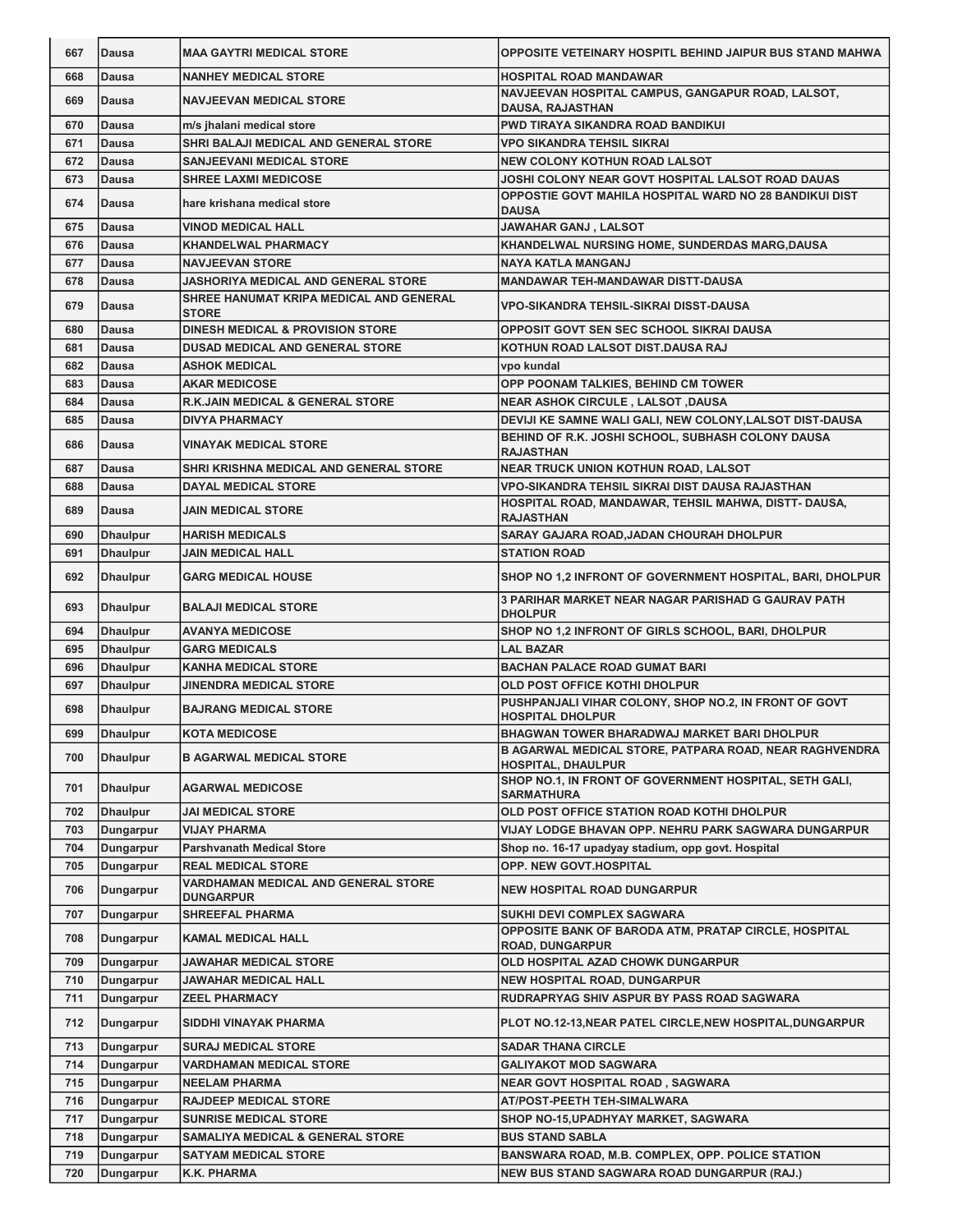| 721 | Dungarpur  | <b>ABHAY MEDICAL STORE</b>                     | <b>NEW COLONY</b>                                                                                                |
|-----|------------|------------------------------------------------|------------------------------------------------------------------------------------------------------------------|
| 722 | Dungarpur  | <b>GANDHI MEDICAL AND SURGICAL STORE</b>       | <b>OLD HOSPITAL</b>                                                                                              |
| 723 | Ganganagar | s k pharma                                     | Basement, Plot No. A-19, Basant Vihar Colony, Suratgarh, Distt. Sri                                              |
|     |            |                                                | Ganganagar (Raj.)<br>PLOT NO. E - 16, INDUSTRIAL AREA, RIICO, SURATGARH, DISTT. SRI                              |
| 724 | Ganganagar | Apex Suratgarh Multispciality Hospital Pvt Ltd | GANGANAGAR                                                                                                       |
| 725 | Ganganagar | <b>VIDHYA MEDICAL HALL</b>                     | SHOP NO. 46, GOVT. HOSPITAL CAMPUS, SRI GANGANAGAR                                                               |
| 726 | Ganganagar | <b>Health First Pharma</b>                     | Opp. Emergency Gate, Inside S.N. Super Speciality Hospital, Near<br>Sonak Toyata Showroom, Sri Ganganagar (Raj.) |
| 727 | Ganganagar | M/s. Singla Medicose                           | Hospital Road, Padampur, Distt. Sri Ganganagar (Raj.)                                                            |
| 728 | Ganganagar | <b>Sohan Medicine Centre</b>                   | <b>NAGAR PALIKA ROAD</b>                                                                                         |
| 729 | Ganganagar | <b>SHRI KRISHANA DISTRIBUTORS</b>              | WARD NO- 8, NEAR BUS STAND, ANOOPGARH,                                                                           |
| 730 | Ganganagar | M/s. Abhi Medical Store                        | Near Vyapar Mandal, Sadul Shahar, Distt. Sri Ganganagar (Raj.)                                                   |
| 731 | Ganganagar | M/s. Sanjeev Medicose                          | Ward No. 9, Inside Gupta Heart & General Care Centre, Sadul Shahar,<br>Distt. Sri Ganganagar (Raj.)              |
| 732 | Ganganagar | M/s. Jain Medical Store                        | Shop No. 36, Purani Dhan Mandi, Padampur, Distt. Sri Ganganagar                                                  |
| 733 | Ganganagar | <b>M/S. SHYAM MEDICAL STORE</b>                | BIKANER ROAD, JAIN KATLA, SURATGARH, WARD NO-19                                                                  |
| 734 | Ganganagar | <b>M/S. Nagpal Medical Store</b>               | Basement, Ground Floor & First Floor, Bikaner Road, Ward No. 19,<br>Suratgarh, Distt. Sri Ganganagar             |
| 735 | Ganganagar | M/s. Laxmi Wholesale Medical Agency            | Plot No. 52, Mandi Block, Srikaranpur, Distt. Sri Ganganagar (Raj.)                                              |
| 736 | Ganganagar | M/s. Nagpal Medical Store                      | Hospital Road, Kesrisinghpur, Teh. Srikaranpur, Distt. Sri Ganganagar<br>(Raj.)                                  |
| 737 | Ganganagar | M/s. Paras Medical Agency                      | Nohra No. 42, Ward No. 19, Raisinghnagar, Distt. Sri Ganganagar                                                  |
| 738 | Ganganagar | M/s. Maharana Medical Store                    | Ground Floor & First Floor, 5 B Block, Sri Ganganagar (Raj.)                                                     |
| 739 | Ganganagar | M/s. Jan Sewa Aushdhi Kendra                   | Sq. No. 3, Killa No. 8-9, Chak 13 LNP-II, Tantia University, Near RIICO,<br>Hanumangarh Road, Sri Ganganagar     |
| 740 | Ganganagar | M/s. Grover Medical                            | Opp. Govt. Hospital, Suratgarh Road, Sri Ganganagar (Raj.)                                                       |
| 741 | Ganganagar | M/s. Janta Medical Hall                        | Opp. Old Civil Hospital, Sri Ganganagar (Raj.)                                                                   |
| 742 | Ganganagar | M/s. Jai Bharat Medical Hall                   | 5 B Block, Ground & First Floor, Ravinder Path, Sri Ganganagar (Raj.)                                            |
| 743 | Ganganagar | <b>JAGDAMBA KRIPA MEDICAL STORE</b>            | SHRI JAGDAMBA CHARITABLE EYE HOSPITAL CAMPUS<br>HANUMANGARH ROAD SRI GANGANAGAR                                  |
| 744 | Ganganagar | M/s. Daya Medical Store                        | 6-B-11, Jawahar Nagar, Sri Ganganagar (Raj.)                                                                     |
| 745 | Ganganagar | M/s. Maan Medical Store                        | 1-2 Kotwali Road, Sri Ganganagar (Raj.)                                                                          |
| 746 | Ganganagar | <b>M/S SUKHMANI MEDICOSE</b>                   | HIGHWAY NO. 15, OPP. RAJASTHAN ROADWAYS WORKSHOP, SRI<br><b>GANGANAGAR (RAJ.)</b>                                |
| 747 | Ganganagar | <b>M/s. Kirtimaan Medicos</b>                  | 155 B (Second Part), P Block, Sri Ganganagar                                                                     |
| 748 | Ganganagar | M/s. Kalra Medicose                            | Kochar Hospital & Research Centre, Dhingra Street, Purani Abadi, Sri<br>Ganganagar (Raj.)                        |
| 749 | Ganganagar | <b>M/S. M.D. MEDICAL &amp; GENERAL STORE</b>   | B-05, RIDHI-SIDHI ENCLAVE, PHASE-I, SRI GANGANAGAR (RAJ)                                                         |
| 750 | Ganganagar | M/s. All India Medical Store                   | 206 G Block, Sri Ganganagar (Raj.)                                                                               |
| 751 | Ganganagar | M/s. Vidhya Pharmacy                           | House No. 3, Ward No. 34/40, Saraswati Nagar, UIT Road, Sri<br>Ganganagar (Raj.)                                 |
| 752 | Ganganagar | <b>SURBHI MEDICOSE</b>                         | OPPOSITE GOVERNMENT HOSPITAL NEW GHARSANA                                                                        |
| 753 | Ganganagar | M/s. Dhingra Medicose                          | 4 Vinoba Basti, Near Kali Mata Mandir, Payal Cinema Road, Sri<br>Ganganagar (Raj.)                               |
| 754 | Ganganagar | <b>VIKAS MEDICAL STORE</b>                     | <b>181- MAIN BAZAR KESRISINGHPUR</b>                                                                             |
| 755 | Ganganagar | M/s. Nihal Medicose                            | Panchayat Samiti Road, Raisinghnagar, Distt. Sri Ganganagar (Raj.)                                               |
| 756 | Ganganagar | M/s. A to Z Pharmacy                           | Property No. 409, Aggarsain Chowk, Aggarsain Nagar, Sri Ganganagar<br>(Rajasthan)                                |
| 757 | Ganganagar | M/s. Deepak Medical Store                      | Shop No. 08, House No. 6-A-1 Jawahar Nagar, Sri Ganganagar<br>(Rajasthan)                                        |
| 758 | Ganganagar | JAI MAA MEDICAL AGENCY                         | SHOP NO. 21, TEHSIL ROAD, NAI MANDI GHARSANA                                                                     |
| 759 | Ganganagar | M/s. Neelkanth Medical Store                   | Plot No. 123-124, Ward No. 18, Opp. PWD Rest House, Bikaner Road,<br>Suratgarh, Distt. Sri Ganganagar (Raj.)     |
| 760 | Ganganagar | <b>SHIV SHAKTI MEDICAL AGENCY</b>              | 13-B, BASEMENT, GROUND & 1ST FLOOR, MAIN MARKET, NEW MANDI<br><b>GHARSANA</b>                                    |
| 761 | Ganganagar | <b>Sukhija Medical Store</b>                   | Ward No. 13, H. No. 1043, Sabji Mandi Chowk, Purani Abadi, Sri<br>Ganganagar                                     |
| 762 | Ganganagar | M/s. Madan Potra Medical Store                 | 10/245, Near Bus Stand, Raisinghnagar, Distt. Sri Ganganagar                                                     |
| 763 | Ganganagar | <b>SONU MEDICAL STORE</b>                      | KHANUWALI ROAD, RAWLA MANDI                                                                                      |
| 764 | Ganganagar | <b>M/S SINGLA MEDICOSE</b>                     | NEAR PURANA BUS STAND, TEH. ANUPGARH, DISTT. SRI<br><b>GANGANAGAR (RAJ.)</b>                                     |
| 765 | Ganganagar | <b>M/S GOODLUCK MEDICOSE</b>                   | <b>Bikaner Road, Anupgarh</b>                                                                                    |
| 766 | Ganganagar | M/s. Balaji Medical Store                      | Shop No. 110, Near General Market, Hospital & Panchayat Samiti, Sadul<br>Shahar, Distt. Sri Ganganagar (Raj.)    |
| 767 | Ganganagar | M/s. Shree Krishna Medicose                    | Shop No. 7 & 8, Near Birbal Chowk, Arorvansh Sanatan Dharm Mandir<br>(Trust), Sri Ganganagar (Raj.)              |
| 768 | Ganganagar | <b>JAI AMBEY MEDICAL STORE</b>                 | <b>4-E-1 JAWAHAR NAGAR</b>                                                                                       |
| 769 | Ganganagar | <b>Dashmesh Medical Hall</b>                   | Opp. Govt. Hospital, Suratgarh Road, Sri Ganganagar                                                              |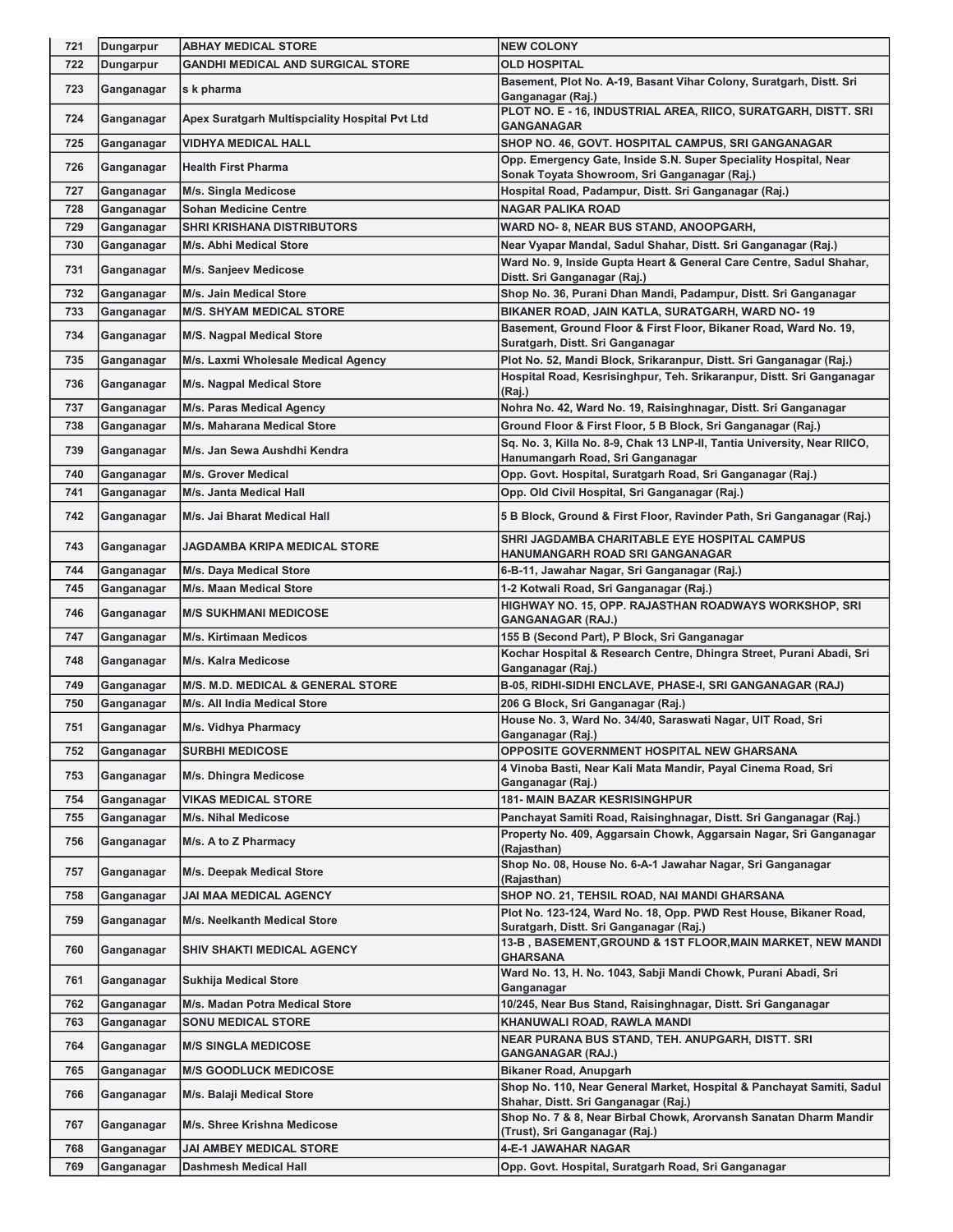| 770 | Ganganagar | <b>M/s. Rainbow Medicose</b>                                        | Plot No. S-02 And S-03, Sector 17 Market, Killa No. 11, Sq. No. 42, Chak                                |
|-----|------------|---------------------------------------------------------------------|---------------------------------------------------------------------------------------------------------|
| 771 | Ganganagar | M/s. Arpan Medicose                                                 | 6 E Chhoti, Sri Ganganagar (Raj.)<br>Inside Arpan Hospital, 1-B-2 Sukhadia Nagar, Sri Ganganagar (Raj.) |
| 772 |            | M/s. Soni Medical Store                                             | 65 N Block, Opp. Bhatia Petrol Pump, Gaushala Road, Sri Ganganagar                                      |
|     | Ganganagar |                                                                     | (Raj.)                                                                                                  |
| 773 | Ganganagar | <b>M/s. Ramdev Medical Store</b>                                    | 12 J Block, Sri Ganganagar (Raj.)<br>Inside Gaur Hospital And Poly Clinic, 4-E-6 Jawahar Nagar, Sri     |
| 774 | Ganganagar | M/s. Govind Gopal Medicose                                          | Ganganagar                                                                                              |
| 775 | Ganganagar | M/s. Govindam Medicose                                              | Shop No. 42, Govt. Hospital, Suratgarh Road, Sri Ganganagar (Raj.)                                      |
| 776 | Ganganagar | <b>Royal Chemist</b>                                                | 2-D-1 Sukhadia Nagar                                                                                    |
| 777 | Ganganagar | <b>MANNAT MEDICAL STORE</b>                                         | 10-11, NEAR HDFC BANK, BIKANER ROAD, TEH. SURATGARH, DISTT.<br><b>SRI GANGANAGAR</b>                    |
| 778 | Ganganagar | M/s. Mahalaxmi Medicose                                             | 6 B Block, Ravinder Path, Sri Ganganagar (Raj.)                                                         |
| 779 | Ganganagar | <b>Vidhya Medical Store</b>                                         | Shop No. 06, Govt. Hospital Campus, Suratgarh Road, Sri Ganganagar<br>(Raj.)                            |
| 780 | Ganganagar | M/s. Shree Aarogya Medical Store                                    | 76 F Block, Sri Ganganagar (Raj.)                                                                       |
| 781 | Ganganagar | <b>AB Medical Hall</b>                                              | Plot No. C-03, Ekam Avenue, Chak 3 A Chhoti, Sq. No. 2, Killa No. 18,                                   |
|     |            |                                                                     | Sri Ganganagar<br>BIKANER ROAD, NEAR PAWAN MISTHAN BHANDAR, SURATGARH, SRI                              |
| 782 | Ganganagar | <b>LAV KUSH MEDICAL STORE</b>                                       | GANGANAGAR<br>Plot No. 151, Ground Floor & First Floor, M Block, Ward No. 17,                           |
| 783 | Ganganagar | M/s. Kamal Medical Agency                                           | Raisinghnagar, Distt. Sri Ganganagar (Raj.)                                                             |
| 784 | Ganganagar | <b>M/s. Pritam Medical Store</b>                                    | Shop No. 10, Court Road, Opp. Hospital, Sri Ganganagar (Raj.)                                           |
| 785 | Ganganagar | M/s. Waheguru Medical Hall                                          | Ground Floor & Basement, Shop No. 2, Vidyut Nagar, Sri Ganganagar<br>(Raj.)                             |
| 786 | Ganganagar | M/s. Janta Medical Hall                                             | Near Kalra Nursing Home, Raisinghnagar, Distt. Sri Ganganagar (Raj.)                                    |
| 787 | Ganganagar | M/s. Rajeev Medicose                                                | Shop No. 11-12, Chahal Chowk, Sri Ganganagar (Raj.)                                                     |
| 788 |            | Hanumangarh   PRASHANT MEDICAL STORE                                | WARD NO 02 OPPOSITE VIVEKANAND HOSPITAL BHADRA                                                          |
| 789 |            | Hanumangarh JAI KARNI MATA MEDICAL AGENCY                           | <b>NEAR RAJ BANK MAIN BAZAR BHADRA</b>                                                                  |
| 790 |            | Hanumangarh   KHANDELWAL MEDICAL STORE                              | <b>NEAR GOVT HOSPITAL BHADRA</b>                                                                        |
| 791 |            | Hanumangarh DEEP MEDICAL HALL                                       | AGARSAIN MARKET SANGARIA                                                                                |
| 792 |            | Hanumangarh MADHUR MEDICOSE                                         | <b>SHOP NO 69 OLD MANDI PILIBANGAN</b>                                                                  |
| 793 |            | Hanumangarh JANTA MEDICAL STORE                                     | OPP GOVT HOSPITAL WARD NO 09 PILIBANGA                                                                  |
| 794 |            | Hanumangarh   Chanchal Medical Store                                | Opp.Civil Hospital, Hanumangarh                                                                         |
| 795 |            | <b>Hanumangarh SHARMA MEDICOSE</b>                                  | Thana road Ward no 20 Taigore chowk Nohar                                                               |
| 796 |            | Hanumangarh   KARTIK MEDICOSE                                       | WARD NO 16 AGARWAL NURSING HOME                                                                         |
| 797 |            | Hanumangarh   BENIWAL MEDICAL STORE                                 | BENIWAL ORTHO AND MATERNITY HOSPITAL                                                                    |
| 798 |            | Hanumangarh AMBIKA MEDICOSE                                         | NEAR BUS STAND, HANUMANGARH JN                                                                          |
| 799 |            | Hanumangarh NAVJEEVAN MEDICAL AGENCY                                | <b>OPPOSITE OF GOVT HOSPITAL RAWATSAR</b>                                                               |
| 800 |            | Hanumangarh JAI HIND MEDICAL STORE                                  | <b>SHOP NO 31 HOSPITAL KE SAMNE</b>                                                                     |
| 801 |            | Hanumangarh NEW VINOD MEDICAL STORE                                 | NEAR OLD HOSPITAL, HANUMANGARH TOWN                                                                     |
| 802 |            | <b>Hanumangarh RAMESH MEDICOSE</b>                                  | <b>UDHAM SINGH CHOWK RAILWAY PHATAK</b>                                                                 |
|     |            |                                                                     | SHOP NO 12 MANDIR SHRI THAKUR JI NEAR GOVT HOSPITAL                                                     |
| 803 |            | Hanumangarh SONI MEDICAL HALL                                       | <b>SANGARIA</b><br>WARD NO 06 ARDKI BUS STAND NOHAR HANUMANGARH RAJASTHAN                               |
| 804 |            | Hanumangarh SANJEEVANI MEDICINE CENTER                              | 335523                                                                                                  |
| 805 |            | Hanumangarh   PUNJAB DRUG HOUSE                                     | NEAR BHAGAT SINGH CHOWK HANUMANGARH JN.                                                                 |
| 806 |            | Hanumangarh   INDIAN GENERIC HOUSE                                  | SHOP NO. 406 (BASEMENT), GENERAL MARKET, NEAR GOVERNMENT<br><b>HOSPITAL, HANUMANGARH TOWN</b>           |
| 807 |            | Hanumangarh RAMDEV MEDICAL STORE                                    | NEAR OLD HOSPITAL, HANUMANGARH TOWN                                                                     |
| 808 |            | Hanumangarh  NEELKANTH MEDICOSE & COSMETICS                         | HISSARIA MARKET AGGERSEN CHOWK HANUMANGARH TOWN                                                         |
| 809 |            | Hanumangarh SHARDA MEDICOSE                                         | <b>BHAGAT SINGH CHOWK, BUS STAND ROAD, HANUMANGARH</b><br><b>JUNCTION</b>                               |
| 810 |            | <b>Hanumangarh   MEDICAL POINT</b>                                  | 96-97, BHAGAT SINGH CHOWK, HANUMANGARH JUNCTION                                                         |
| 811 |            | Hanumangarh   PARDEEP MEDICAL STORE                                 | <b>NEAR OLD HOSPITAL, HANUMANGARH TOWN</b>                                                              |
| 812 |            | Hanumangarh NEHA MEDICAL STORE                                      | BENIWAL HOSPITAL TOWN JN ROAD                                                                           |
| 813 |            | Hanumangarh SHREE KARNI MEDICOSE                                    | MAHAVER HOSPITAL, TOWN JN. ROAD, HANUMANGARH TOWN                                                       |
| 814 |            | Hanumangarh WADHVA MEDICOSE                                         | 94 BHAGAT SINGH CHOWK, HANUMANGARH JN                                                                   |
| 815 |            | Hanumangarh   NEW SETIA MEDICAL STORE                               | NEAR BUS STAND DR. PARAS JAIN HOSPITAL, HANUMANGARH TOWN                                                |
| 816 |            | Hanumangarh   J P MEDICOSE                                          | 170, BUS STAND ROAD, HANUMANGARH JUNCTION                                                               |
| 817 |            | Hanumangarh   NEELKANTH MEDICOSE                                    | 98, BHAGAT SINGH CHOWK, HANUMANGARH JUNCTION                                                            |
| 818 |            | <b>Hanumangarh   DEV MEDICALS</b>                                   | NEAR GOVT HOSPITAL, RAILWAY ROAD, BHADRA                                                                |
| 819 |            | Hanumangarh   BANSAL MEDICAL STORE                                  | SINDHI BAZAR, NOHAR                                                                                     |
|     |            |                                                                     |                                                                                                         |
| 820 |            |                                                                     | <b>BUS STAND ROAD</b>                                                                                   |
| 821 |            | Hanumangarh   GARG MEDICAL STORE<br>Hanumangarh SWAMI MEDICAL STORE | WARD NO 11 SHOP NO 02 NEAR SBI ATM ARADKI BUS STAND NOHAR                                               |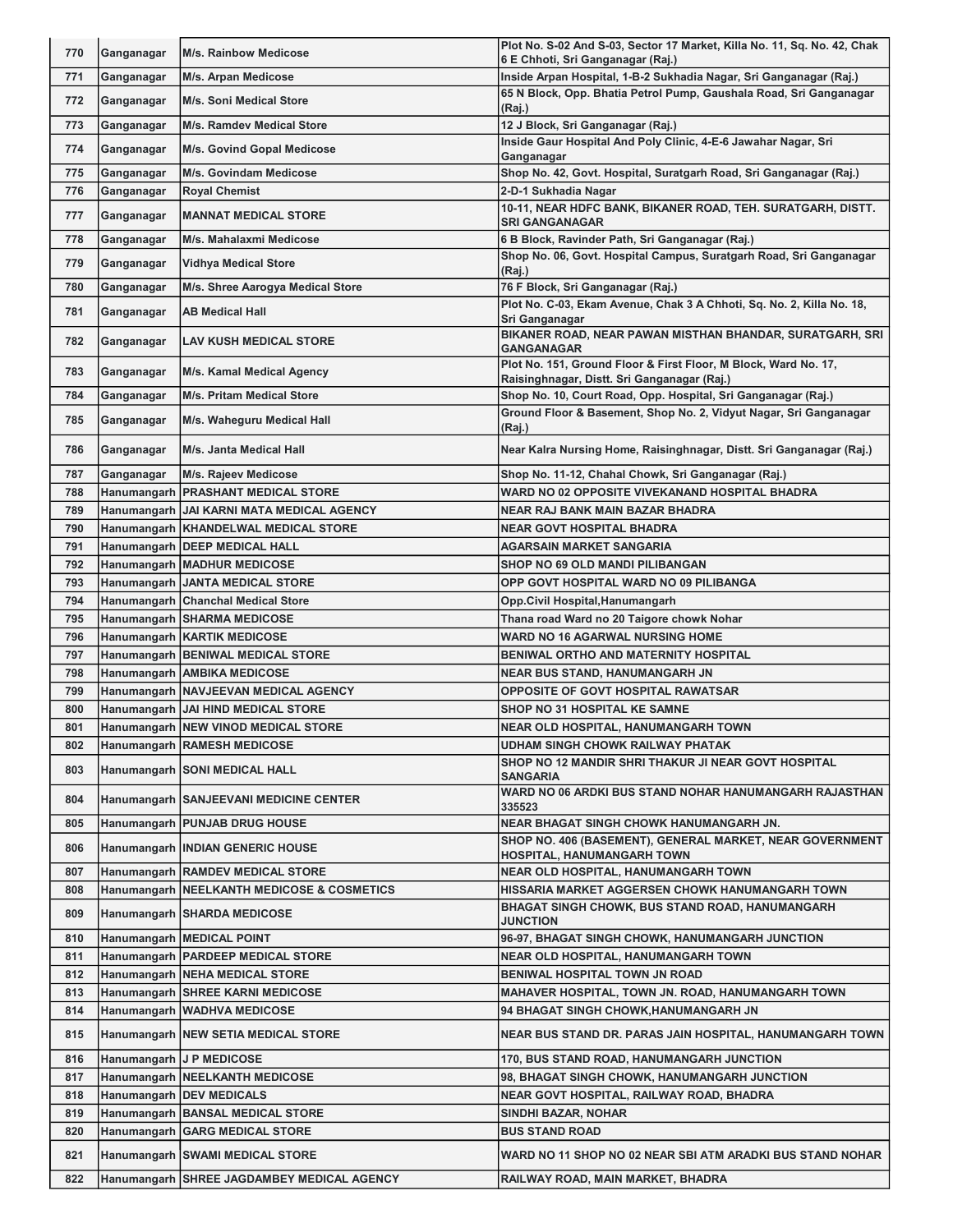| 823        |                  | Hanumangarh MAHARISHI MEDICOSE                                      | <b>WARD NO 14 RAWATSAR</b>                                                                                                                       |
|------------|------------------|---------------------------------------------------------------------|--------------------------------------------------------------------------------------------------------------------------------------------------|
| 824        |                  | Hanumangarh LUXMI MEDICAL STORE                                     | WARD NO. 14, NEAR SAHKARI SAMITI, 1 K.N.N., PHEPHANA                                                                                             |
| 825        |                  | Hanumangarh AJAY MEDICAL STORE                                      | NEAR PANCHAYAT SAMITI, WARD NO. 09, TIBBI                                                                                                        |
| 826        |                  | Hanumangarh SARAF SALES CORPORATION                                 | <b>NEAR GOVT. HIGH SCHOOL, BHADRA</b>                                                                                                            |
| 827        |                  | Hanumangarh   MANASWI MEDICAL STORE                                 | SH. KANHA RAM SAHARAN MEMORIAL TRAUMA & MULTISPECIALITY<br>HOSPITAL PRESHIER, NEAR GOVT. HOSPITAL KARNI DHARAMSHALA,<br><b>HANUMANGARH TOWN</b>  |
| 828        |                  | Hanumangarh   KABIR MEDICOSE                                        | BEHIND FORT, NEAR WATERWORKS, HANUMANGARH TOWN                                                                                                   |
| 829        |                  | Hanumangarh MITTAL MEDICAL STORE                                    | SHOP 169 GOL BAZAR SANGARIA                                                                                                                      |
| 830        |                  | Hanumangarh GUPTA LIFE CARE MEDICOSE                                | 210, BUS STAND SHOPING CENTER, NEAR BUS STAND,<br>HANUMANGARH JN.                                                                                |
| 831        |                  | Hanumangarh NIRBAN MEDICOSE                                         | JAIPUR HOSPITAL NOHAR HANUMANGARH RAJASTHAN                                                                                                      |
| 832        |                  | <b>Hanumangarh GILHOTRA MEDICOSE</b>                                | NEAR CHARAK HOSPITAL, OPPOSITE CIVIL LINE, WARD NO. 01,<br>HANUMANGARH JN.                                                                       |
| 833        |                  | Hanumangarh BENIWAL MEDICAL STORE                                   | <b>GALI NO 1, SURYA NAGAR HANUMANGARH TOWN ,HANUMANGARH</b><br>335513                                                                            |
| 834        |                  | Hanumangarh   JAI AMBEY MEDICOS                                     | B-16, ADARSH ENCLAVE -II, (CHAK 15 H.M.H.) HANUMANGARH TOWN                                                                                      |
| 835        |                  | Hanumangarh   JAGGA MEDICAL STORE                                   | RAJEEV CHOCK, VPO DABLI RATHAN TEHSIL & DISTRICT<br>HANUMANGARH (RAJASTHAN)                                                                      |
| 836        |                  | Hanumangarh   MATORIA MEDICARE CENTER                               | <b>WARD NO 22 RAWATSAR</b>                                                                                                                       |
| 837        |                  | Hanumangarh SHREE SALASAR MEDICAL STORE                             | CLOTH STORE, NEAR ANAJ MANDI, POLICE STATION, BHADRA                                                                                             |
| 838        |                  | Hanumangarh SANAYA MEDICOSE                                         | <b>GAURY HOSPITAL</b>                                                                                                                            |
| 839        |                  | Hanumangarh JANTA MEDICAL STORE                                     | 6, SECTOR NO. 01, WARD NO. 30, HANUMANGARH TOWN,<br>HANUMANGARH, RAJASTHAN                                                                       |
| 840        |                  | Hanumangarh   JEEVANDHARA MEDICOSE                                  | WARD NO. 12, BIHANI CHOWK, NOHAR, HANUMANGARH, RAJASTHAN                                                                                         |
| 841        |                  | Hanumangarh SONA MEDICOSE & GENERAL STORE                           | WARD NO. 40 PRESENT WARD NO. 52, SURESIA, HANUMANGARH<br>JUNCTION TEHSIL & DISTRICT HANUMANGARH (RAJASTHAN)                                      |
| 842        |                  | Hanumangarh SHREE MEDICOSE                                          | NEAR BHAGAT SINGH CHOWK, SHOP NO. 38, STATION APPROACH<br>ROAD, SANGARIA ROAD, HANUMANGARH JUNCTION TEHSIL &<br>DISTRICT HANUMANGARH (RAJASTHAN) |
| 843        |                  | Hanumangarh JJAI SHREE SHYAM MEDICOSE                               | HOUSINGH BOARD, SEC. 12, HANUMANGARH JUNCTION TEHSIL &<br>DISTRICT HANUMANGARH (RAJASTHAN)                                                       |
| 844        |                  | Hanumangarh Godara Medicose                                         | Shop No. 2 Jaat Dharmshala Court Road Hanumangarh Junction                                                                                       |
| 845        |                  | <b>Hanumangarh   DURGA MEDICAL STORE</b>                            | SHOP NO. 410-411, GENERAL MARKET, OPPOSITE GOVERNMENT<br>HOSPITAL, HANUMANGARH TOWN TEHSIL & DISTRICT<br>HANUMANGARH (RAJASTHAN)                 |
| 846        |                  | Hanumangarh SHREE HANUMAN MEDICOSE                                  | OPP. GOVT. HOSPITAL, HANUMANGARH TOWN TEHSIL & DISTRICT<br>HANUMANGARH (RAJASTHAN)                                                               |
| 847        | Jaipur           | Shri ramchandra medicals                                            | Shop No 2 Opp. S.m.s Hospital Gate No. 3, Tonk Road                                                                                              |
| 848        | Jaipur           | <b>PREM MEDICOSE</b>                                                | 138 PREM NIWAS PANDIT T.N.MISHRA ROAD NIRMAN NAGAR                                                                                               |
| 849        | Jaipur           | <b>KAUSHIK MEDICAL HALL</b>                                         | NEAR NAGAR PALIKA KE SAMNE RAILWAY STATION ROAD BASSI                                                                                            |
| 850        | Jaipur           | <b>JAIN MEDICAL HALL</b>                                            | <b>NAYA BAZAR JOBNER</b>                                                                                                                         |
| 851        | Jaipur           | JAI BHAWANI MEDICAL AND GENERAL STORE                               | NEAR GOVT HOSPITAL, WARD NO - 01, KARAD ROAD, KISHANGARH<br><b>RENWAL, JAIPUR</b>                                                                |
| 852        | Jaipur           | <b>HEALTHLINE MEDICAL AND PROVISION STORE</b>                       | SECTOR-18, SHOP NO. DS 01 AND DS 02 PATEL MARG MANSAROVER                                                                                        |
| 853        | Jaipur           | <b>HEALTH CARE MEDICAL &amp; PROVISION STORE</b>                    | SHOP NO. S4 ZONE 52 SHIPRA PATH OPP. METRO MASS HOSPITAL<br><b>MANSAROVER JAIPUR</b>                                                             |
| 854        | Jaipur           | <b>GANESH MEDICAL STORE</b>                                         | 52/35 SHIPRA PATH, MANSAROVAR, OPP METRO MASS HOSPITAL                                                                                           |
| 855        | Jaipur           | SHREE ASHOKA MEDICAL AND GENERAL STORE                              | PLOT NO 2 TARA NAGAR C KHERNI PHATAK JHOTWARA                                                                                                    |
| 856        | Jaipur           | SUNITA MEDICAL & PROVISION STORE                                    | A-27 PRAGATI PATH BAJAJ NAGAR                                                                                                                    |
| 857<br>858 | Jaipur<br>Jaipur | <b>MAITREYI MEDICALS</b><br>SHRI GOVIND MEDICAL AND PROVISION STORE | C-60, JAMUNA NAGAR, SODALA, JAIPUR<br>SHOP NO. 10 BEHIND GANDHI NAGAR DISPENSARY TONK ROAD                                                       |
| 859        | Jaipur           | SHIVAM MEDICAL STORE                                                | <b>JAIPUR</b><br>Sambhar Road, Phulera                                                                                                           |
| 860        | Jaipur           | BHAGWATI MEDICAL STORE                                              | OPP. GOVT HOSPITAL RAWLA CHOWK, CHOMU                                                                                                            |
| 861        | Jaipur           | PLUTUS HEALTH AND MEDICOSE                                          | OPP. SMS HOSPITAL C-SCHEME JAIPUR                                                                                                                |
| 862        | Jaipur           | SHREE RAM RAMAYYA MEDICAL STORE                                     | SHOP NO. 9 BEHIND GANDHI NAGAR DISPENSARY GANDHI NAGAR<br><b>JAIPUR</b>                                                                          |
| 863        | Jaipur           | <b>ADINATH MEDICAL &amp; PROVISION STORE</b>                        | 56/40 SHOP NO 2 RAJAT PATH CROSSING MANSAROVAR JAIPUR                                                                                            |
| 864        | Jaipur           | Chirayu medicals                                                    | TAGORE HOSPITAL AND RESEARCH INSTITUTE                                                                                                           |
| 865        | Jaipur           | rama medicals                                                       | A-208-B MAHESH NAGAR, 80 FEET ROAD JAIPUR                                                                                                        |
| 866        | Jaipur           | <b>JHALANI MEDICAL STORE</b>                                        | OPP. GOVT HOSPITAL , CHOMU JAIPUR                                                                                                                |
| 867        | Jaipur           | <b>BARALA HOSPITAL AND RESEARCH CENTRE</b>                          | RADHASWAMI BAGH JAIPUR ROAD, CHOMU, JAIPUR                                                                                                       |
| 868        | Jaipur           | balaji medical and general store                                    | SHOP NO 2, 112SP6 KUMBHA MARG PRATAP NAGAR SANGANER<br><b>JAIPUR</b>                                                                             |
| 869        | Jaipur           | AMAR MEDICAL AND GENERAL STORE                                      | <b>SEC 3 KIRAN PATH MANSAROVER AMAR MEDICAL AND RESEARCH</b><br><b>CENTYRE PRIMISES JAIPUR</b>                                                   |
| 870        | Jaipur           | <b>Doctor Plus Pharmacy</b>                                         | 51/12, Near Technology Park, Shipra Path, Mansarovar, Jaipur                                                                                     |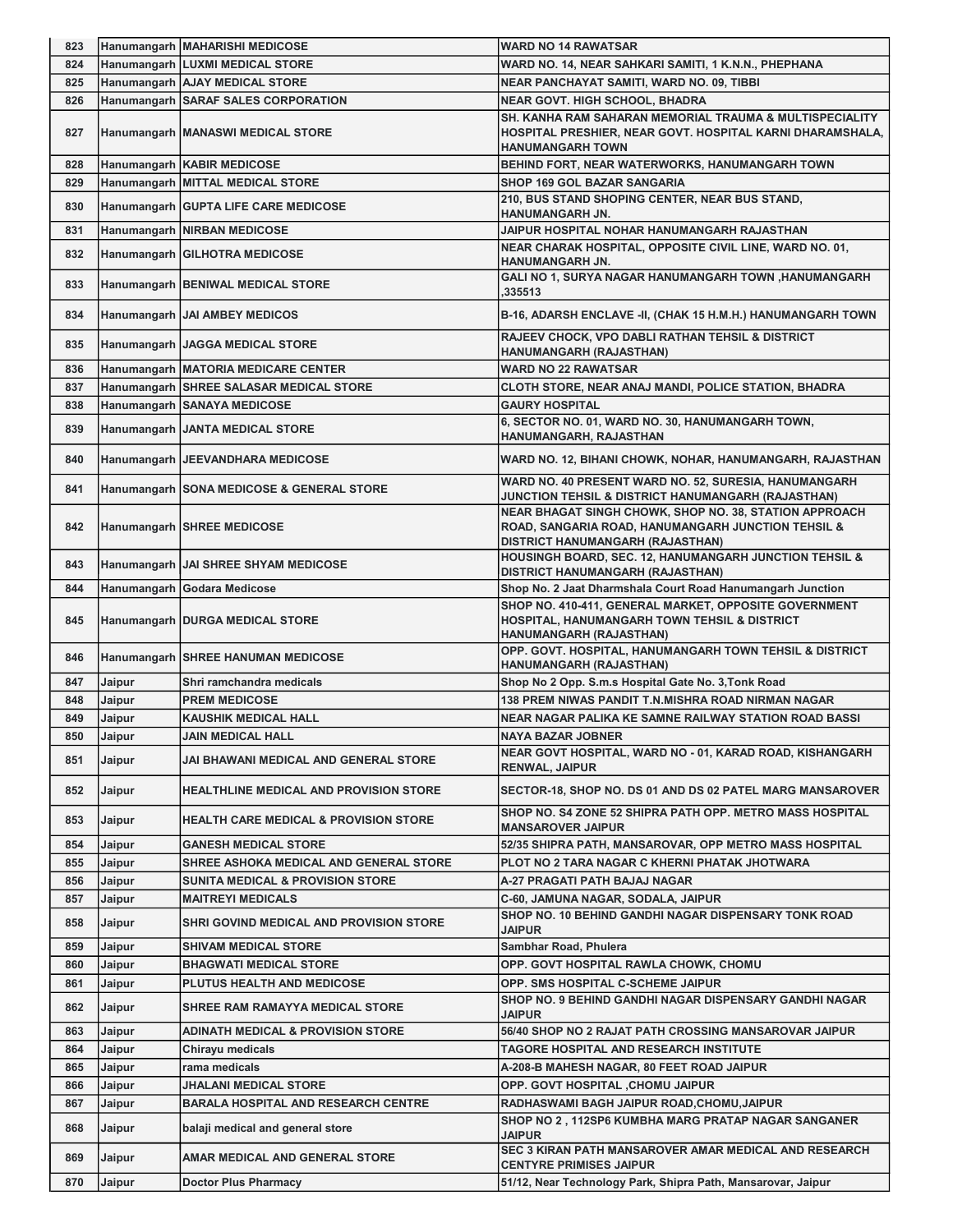| 871 | Jaipur | <b>YASH MEDICAL</b>                                       | SHOP NO 14 76A KARNI PALACE ROAD PANCHAYAWALA                                                            |
|-----|--------|-----------------------------------------------------------|----------------------------------------------------------------------------------------------------------|
| 872 | Jaipur | <b>VINAYAK MEDICAL</b>                                    | SHOP 34 ANAD VIHAR A BAINAD ROAD DADI PHATAK JHOTWARA                                                    |
| 873 | Jaipur | <b>SURYA MEDICAL STORE</b>                                | SHOP NO 7 SECTOR 5 GROUND FLOOR SHOPING CENTER VT ROAD<br>SHIPRA PATH MANSAROVAR JAIPUR                  |
| 874 | Jaipur | <b>R K MEDICAL</b>                                        | <b>BASEMENT, INSIDE R K FRACTURE HOSPITAL JAIPUR ROAD, CHOMU</b>                                         |
| 875 | Jaipur | S. R. K. MEDICAL                                          | <b>GROUND FLOOR, S R KALLA HOSPITAL, 78, DHULESHWAR</b><br><b>GARDERN, SARDAR PATEL MARG, C-SCHEME,</b>  |
| 876 | Jaipur | dhanvantri life care private limited                      | new sanganer road mansarovar jaipur                                                                      |
| 877 | Jaipur | <b>SHARMA MEDICAL STORE</b>                               | <b>MORIJA ROAD SSMG HOSPITAL BESMENT CHOMU</b>                                                           |
| 878 | Jaipur | <b>MANOJ MEDICAL STORE</b>                                | NEAR BARALA HOSPITAL BUS STAND VILLAGE CHOMU JAIPUR                                                      |
| 879 | Jaipur | <b>LIFE SAVER</b>                                         | <b>168 NEHRU BAZAR NEAR FILM COLONY</b>                                                                  |
| 880 | Jaipur | <b>ALTROSS PHARMACY PVT LTD</b>                           | G-1, G-2 GROUND FLOR KRISHNA APARTMENT, NEAR GLOBAL HEART<br>HOSPITAL, CHITRAKOOT VAISHALI               |
| 881 | Jaipur | <b>BARALA HOSPITAL AND RESEARCH CENTRE</b>                | RADHASWAMI BAGH JAIPUR ROAD, CHOMU, TEHSIL-CHOMU JAIPU,<br><b>CHOMU,JAIPUR,RAJASTHAN</b>                 |
| 882 | Jaipur | <b>BARALA HOSPITAL AND RESEARCH CENTRE</b>                | SECOND BUILDING, GROUND FLOOR, RADHASWAMI BAGH, JAIPUR<br>ROAD CHOMU,CHOMU,JAIPUR,RAJASTHAN              |
| 883 | Jaipur | <b>PIONEER MEDICOSE</b>                                   | OPP ZENANA HOSPITAL, STATION ROAD, JAIPUR                                                                |
| 884 | Jaipur | <b>CHIRAYU MEDICALS</b>                                   | <b>KALWAR ROAD HATHOJ</b>                                                                                |
| 885 | Jaipur | <b>PHARMACY POINT</b>                                     | JNUIMSRS (GROUN FLOOR) KHO NAGORIYAN JAGATPURA JAIPUR                                                    |
| 886 | Jaipur | <b>R G MEDIHELP</b>                                       | 11, VISHVESARIYA NAGAR                                                                                   |
| 887 | Jaipur | <b>GUPTA MEDICAL STORE</b>                                | <b>NEAR MANGLAM CITY GATE RADHASWAMI BAGH CHOMU</b>                                                      |
| 888 | Jaipur | SIDDHI VINAYAK HOSPITAL AND RESEARCH CENTRE               | NH 52 WARD NO 29 NEAR SAMOD PULIYA SAMOD ROAD CHOMU                                                      |
| 889 | Jaipur | <b>UPKAR MEDICAL STORE</b>                                | SHOP NO.06 MAHADEVI NAGAR DABLA ROAD TEH KOTPUTLI                                                        |
| 890 | Jaipur | YASH MEDIPHARMA                                           | CHOMU MAHILA AND EYE HOSPITAL PVT. LTD. BASEMENT, SAMOD<br><b>MOD, REENGUS ROAD, CHOMU, JAIPUR, RAJ.</b> |
| 891 | Jaipur | <b>ALL INDIA MEDICOSE</b>                                 | SHOP NO. 01, TRAUMA UNDERPASS, HOSPITAL ROAD, JAIPUR                                                     |
| 892 | Jaipur | Doctor Plus Pharmacy 1                                    | Ground Floor, Plot no. 3/394, Chitrakoot Scheme, Vaishali Nagar, Jaipur                                  |
| 893 | Jaipur | SHRI BALAJI MEDICAL AND GENERAL STORE                     | SHOP NO 83 KALYAN KUANJ MAIN KANTA CHAURAHA                                                              |
| 894 | Jaipur | SHREE RADHA KRISHNA MEDICAL AND PROVISION<br><b>STORE</b> | <b>PULSE HOSPITAL BASEMENT</b>                                                                           |
| 895 | Jaipur | <b>M2 PHARMACY 2</b>                                      | G-16-17, TIME SQUARE MALL, CENTRAL SPINE, VIDHYADHAR NAGAR                                               |
| 896 | Jaipur | <b>MITISHA MEDICAL AND GENERAL STORE</b>                  | <b>BUS STAND KANOTA AGRA ROAD JAIPUR</b>                                                                 |
| 897 | Jaipur | JANKALYAN MEDICAL STORE                                   | JANKALYAN HOSPITAL, CHOMU                                                                                |
| 898 | Jaipur | <b>MEDICINE CORNER</b>                                    | K-32 INCOME TAX COLONY DURGAPURA TONK ROAD                                                               |
| 899 | Jaipur | <b>KRISHNA MEDICAL AND PROVISION STORE</b>                | 10/8 MALVIYA NAGAR                                                                                       |
| 900 | Jaipur | <b>AAKANSHA MEDICAL</b>                                   | Shop No. 01, 30, Devi Nagar , New Sanganer Road, Sodala                                                  |
| 901 | Jaipur | <b>ADINATH SONA MEDICALS</b>                              | DIWAN JI KI NASIA OPPOSITE SMS HOSPITAL GATE NO. 3 JAIPUR                                                |
| 902 | Jaipur | <b>SONA MEDICALS</b>                                      | SHOP NO. 4 OPP SMS HOSPITAL GATE NO. 2                                                                   |
| 903 | Jaipur | tanu medicals                                             | TANU MEDICALS 38/74 KIRAN PATH, MANSAROVER ,JAIPUR                                                       |
| 904 | Jaipur | <b>D K M MEDICAL STORE</b>                                | PLOT NO.14, Ashok Watika DEEP HOSPITAL CAMPUS KHATIPURA<br><b>ROAD JHOTWARA JAIPUR</b>                   |
| 905 | Jaipur | A IN HOUSE PHARMACY MEDICAL STORE                         | 406 SURESH MARG INSIDE ANAND HOSPITAL AND EYE CENTRE<br><b>CAMPUS BASEMENT CSCHEME JAIPUR</b>            |
| 906 | Jaipur | <b>GLOBAL HOSPITAL PHARMACY</b>                           | <b>GROUND FLOOR SHOP, C-1-27 CHITRAKOOT</b>                                                              |
| 907 | Jaipur | SADHNA MEDICAL AND GENERAL STORE                          | Jharkhand Mode, Khatipura Road                                                                           |
| 908 | Jaipur | <b>JAIN MEDICALS</b>                                      | 10/184A, SWARN PATH, MANSAROVAR, JAIPUR                                                                  |
| 909 | Jaipur | <b>MEDISERVE PHARMA</b>                                   | 116, AVADHPURI, 80FEET ROAD, MAHESH NAGAR, JAIPUR                                                        |
| 910 | Jaipur | <b>PADMA MEDICOS AND GENERAL STORE</b>                    | 63/84 HEERA PATH MADHYAM MARG MANSAROVAR JAIPUR                                                          |
| 911 | Jaipur | <b>MAYANK MEDICAL STORE</b>                               | 64 DEVI NAGAR NEW SANGANER ROAD SODALA                                                                   |
| 912 | Jaipur | <b>BHOMIYA MEDICAL</b>                                    | A 19, MARUTI COLONY, SHYOPUR, PRATAP NAGAR, SANGANER,<br>Jaipur                                          |
| 913 | Jaipur | <b>RAJASTHAN MEDICALS</b>                                 | SHOP NO 15, OOP SMS HOSPITAL, TONK ROAD JAIPUR                                                           |
| 914 | Jaipur | <b>VIJAY MEDICALS</b>                                     | PLOT NO. D 20 MAHESH NAGAR 80 FEET ROAD JAIPUR                                                           |
| 915 | Jaipur | <b>MEDICINE SHOP AND PROVISION STORE</b>                  | SHOP NO.9, BETWEEN PILLAR NO 39 AND 40,22 GODOWN, CIVIL LINES                                            |
| 916 | Jaipur | OM MEDICAL & PROVISION STORE                              | SHOP NO.3, C-6, JAMNA NAGAR, AJMER ROAD, SODALA, JAIPUR                                                  |
| 917 | Jaipur | <b>KAROL MEDICAL &amp; PROVISION STORE</b>                | UU-69 SHOP NO 1-2 CALGIRI ROAD , MALVIYA NAGAR JAIPUR                                                    |
| 918 | Jaipur | <b>ASTHA MEDICAL</b>                                      | <b>B-25 DEVI PATH NEHRU NAGAR PANIPECH JAIPUR</b>                                                        |
| 919 | Jaipur | <b>MAHAVEER MEDICAL HALL</b>                              | OPP. J.K. LONE HOSPITAL, J.L.N. MARG, JAIPUR                                                             |
| 920 | Jaipur | medicine house                                            | 4t3 bhagirath plaza, ajmer road, near of e.s.i dispensary no. 04, sodala,<br>jaipur                      |
| 921 | Jaipur | <b>SARA MEDICALS</b>                                      | 358, MALVIYA NAGAR                                                                                       |
| 922 | Jaipur | <b>DAWAKHANA</b>                                          | 100 SP,22,23&24,GROUND FLOOR SECTOR-10 ZONE 100 ,KUMBA<br><b>MARG, JAIPUR</b>                            |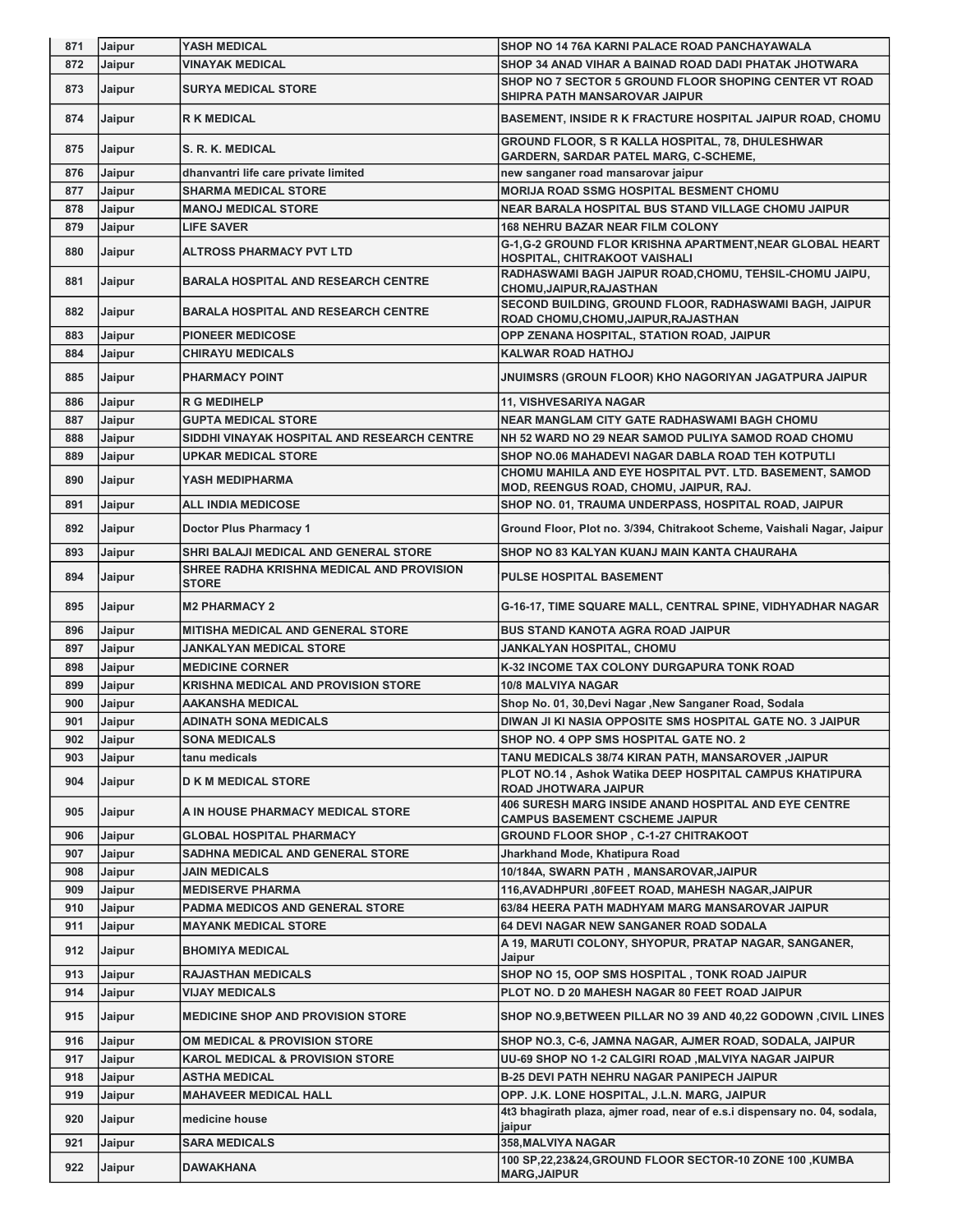| 923        | Jaipur           | <b>NISHAT MEDICOS</b>                                                          | SHOP NO. 13 OPP. ESI HOSPITAL HATWADA ROAD SODALA JAIPUR                                                              |
|------------|------------------|--------------------------------------------------------------------------------|-----------------------------------------------------------------------------------------------------------------------|
| 924        | Jaipur           | <b>AGARWAL MEDICAL HALL</b>                                                    | SHOP NO.3, B17, BARAF KHANA CHOURAHA, GOVIND MARG, RAJA<br><b>PARK</b>                                                |
| 925        | Jaipur           | <b>AMAR KAUSTUBH MEDICALS</b>                                                  | 38/73 SHOP NO.-1 KIRAN PATH MANSAROVAR JAIPUR                                                                         |
| 926        | Jaipur           | Pharma Bazaar                                                                  | 111/182, shop no 1, ram tirth marg mansarovar jaipur                                                                  |
| 927        | Jaipur           | <b>MAHALAXMI MOBILE &amp; MEDICAL</b>                                          | SHOP NO. 1-2, SAI BABA COMPLEX, KANTA CHOURAHA, KALWAR<br>ROAD, JHOTWARA, JAIPUR                                      |
| 928        | Jaipur           | <b>PARSHWANATH MEDICAL &amp; GENERAL STORE</b>                                 | SHOP NO 29 TRIVENI NAGAR SHOPPING CENTRE GOPALPURA BYE<br><b>PASS JAIPUR</b>                                          |
| 929        | Jaipur           | shyam medical and general store                                                | MAIN MARKET NEAR RAILWAY PHATAK, JAGATPURA                                                                            |
| 930        | Jaipur           | ADISH MEDICAL AND PROVISION STORE                                              | 7-A, ARJUNPURI, IMLIWALA PTAHAK KE PASS, JAIPUR                                                                       |
| 931        | Jaipur           | <b>KRISHNA MEDICAL STORE</b>                                                   | <b>JANKI VALLABH MANDIR LAXMAN COLONY</b>                                                                             |
| 932        | Jaipur           | <b>BHAGWAN MAHAVEER CANCER HOSPITAL AND</b><br><b>RESEARCH CENTRE PHARMACY</b> | <b>J L MARG JAIPUR</b>                                                                                                |
| 933        | Jaipur           | <b>MEDILINE</b>                                                                | SHOP NO. 2 05-B GOVIND MARG NEAR MOTI DOONGRI CIRCLE<br><b>JAIPUR</b>                                                 |
| 934        | Jaipur           | <b>Mahalaxmi Medical Store</b>                                                 | Shop No 5, Govind Marg, Baraf Khana, Adarsh Nagar, Jaipur                                                             |
| 935        | Jaipur           | shree ji medical and provision store                                           | A-158, shyam nagar, n.s.road, Sodala                                                                                  |
| 936        | Jaipur           | DANA SHIVAM MEDICOSE UNIT OF PRANSS<br><b>HEALTHCARE</b>                       | <b>C/O DANA SHIVAM HOSPITAL VIDHYADHAR NAGAR</b>                                                                      |
| 937        | Jaipur           | <b>KAPIL MEDICAL AND PROVISION STORE</b>                                       | SHOP NO.-A-7, MALL ROAD MARKET, VIDHYADHAR NAGAR, SECTOR-<br>1, JAIPUR                                                |
| 938        | Jaipur           | SINGHAL MEDICAL AND PROVISION STORE                                            | 4 KHA-1, HOUSING BOARD, NAHARI KA NAKA, SHASTRI NAGAR                                                                 |
| 939        | Jaipur           | <b>SKLR MEDICAL</b>                                                            | <b>18 MAIN ROAD MAHARANI FARM DALDA FACTORY FLYOVER</b><br><b>DURGAPURA</b>                                           |
| 940        | Jaipur           | <b>MITTAL PHARMA PVT LTD</b>                                                   | <b>12 MANGAL MANCH GARDEN NAND PURI 22 GODOWN</b>                                                                     |
| 941        | Jaipur           | SHIV SHAKTI MEDICAL & GENERAL STORE                                            | SHOP NO A4, VYAVSHAYIK YOJANA, NEAR SBI, SEC-1, VIDHYADHAR<br><b>NAGAR, JAIPUR</b>                                    |
| 942        | Jaipur           | <b>SUDHA MEDICAL AND GENERAL STORE</b>                                         | S-34, ADARSH BAZAR, GALI NO 12, TONK PHATAK, JAIPUR                                                                   |
| 943        | Jaipur           | <b>CKS LIFECARE</b>                                                            | CKS HOSPITAL F-98A, GROUND FLOOR ROAD NO. 6, VKI AREA,<br><b>SIKAR ROAD</b>                                           |
| 944        | Jaipur           | suman medical and provision store                                              | shop no 1 shopping centre sector-3 pratap nagar                                                                       |
| 945        | Jaipur           | i.s medicare                                                                   | 136, shanti nagar, kings road, nirman nagar, jaipur                                                                   |
| 946        | Jaipur           | THE RIGHT CHEMIST                                                              | SHOP NO. 08, SHOPPING CENTER SECTOR 06, VIDHYADHAR NAGAR<br><b>JAIPUR</b>                                             |
| 947        | Jaipur           | <b>M2 PHARMACY 1</b>                                                           | E-58, GROUND FLOOR, GIRDHAR MARG, MALVIYA NAGAR                                                                       |
| 948        | Jaipur           | THE RIGHT CHEMIST                                                              | R-3, ASTHMA BAHAWAN, SECTOR-6, VIDHYADHAR NAGAR                                                                       |
| 949        | Jaipur           | THE RIGHT CHEMIST                                                              | 1/31, VIDHYADHAR NAGAR                                                                                                |
| 950        | Jaipur           | <b>VINAY MEDICAL &amp; SURGICALS</b>                                           | 27, GOVIND MARG, TRIMURTI CIRCLE, JAIPUR                                                                              |
| 951        | Jaipur           | <b>MAHAVEER MEDICAL STORE</b>                                                  | 29 UNIYARA GARDEN, MOTI DOONGRI ROAD, JAIPUR                                                                          |
| 952        | Jaipur           | <b>CKS LIFECARE 3</b>                                                          | GIRISH NAGAR, MURTIKALA COLONY, AGRA ROAD, JAIPUR                                                                     |
| 953        | Jaipur           | <b>SHREE KARNI MEDICAL &amp; GENERAL STORE</b>                                 | SHOP NO M 5, GANESH NAGAR, NIWARU ROAD, JHOTWARA<br>Kanishka, G-1-125, Mangal Vihar, Jain Mandir ke Saamne, Gopalpura |
| 954        | Jaipur           | <b>AMIT DISTRIBUTORS</b>                                                       | Byepass, Jaipur                                                                                                       |
| 955        | Jaipur           | <b>ARYAN MEDICAL</b>                                                           | B 102 A, GALI NO. 7, UDAI MARG TILAK NAGAR RAJA PARK JAIPUR                                                           |
| 956        | Jaipur           | ARIHANT MEDICAL AND GENERAL STORE                                              | SHOP NO.9 122/51 VIJAYPATH MANSAROVER JAIPUR                                                                          |
| 957        | Jaipur           | <b>MAMTA MEDICAL &amp; PROVISION STORE</b>                                     | OPP. SUBHASH CIRCLE, RAWAN GATE, CHOMU, JAIPUR                                                                        |
| 958<br>959 | Jaipur<br>Jaipur | Shri ganpati medical and provision store<br><b>KANAN MEDICAL STORE</b>         | C-1,chandra nagar ,9 dukan ,kalwar road<br>RAJNISH HOSPITAL, GROUND FLOOR, N.H.8, SHHAPURA, Jaipur,                   |
| 960        | Jaipur           | <b>LAKSHYA MEDICOS</b>                                                         | Rajasthan, 303103<br>1st floor Lucky Hospital Muhana                                                                  |
| 961        | Jaipur           | ASOPA MEDICOSE                                                                 | 93 B TAGORE NAGAR AJMER ROAD                                                                                          |
| 962        | Jaipur           | <b>Nexline Pharma Private Limited</b>                                          | RB-37(B) Varun Colony, Golyawas, New Sanganer Road, Jaipur                                                            |
| 963        | Jaipur           | THE URMIL PHARMACY                                                             | <b>192 SAVITRI VIHAR NEAR PANNADHAY CIRCLE PRATAP NAGAR</b>                                                           |
| 964        | Jaipur           | <b>AMITA MEDICOS</b>                                                           | <b>NEAR GOVT HOSPITAL CHOMU</b>                                                                                       |
| 965        | Jaipur           | <b>KUMAWAT MEDICAL HALL</b>                                                    | OPP. GOVT HOSPITAL ROAD, KISHANGARH RENWAL                                                                            |
| 966        | Jaipur           | Vishal medical hall                                                            | Shop no. - 13 shyam bhawan rambhag road sms hospital jaipur                                                           |
| 967        | Jaipur           | <b>INDUS SHRI RAM PHARMACY</b>                                                 | GROUND FLOOR, INDUS JAIPUR HOSPITAL (A UNIT OF S.M.H& R.i)<br>SHIPRA PATH MANSAROVAR JAIPUR                           |
| 968        | Jaipur           | <b>Ravi Medical Store</b>                                                      | 123, Ram Nagar Shopping Center Shastri Nagar, Jaipur                                                                  |
| 969        | Jaipur           | <b>KANHIYA MEDICAL HALL</b>                                                    | 43-A, KISHANPOLE BAZAR, JAIPUR                                                                                        |
| 970        | Jaipur           | <b>Marupride LLP</b>                                                           | A 93-99 SINGH BHOOMI, KHATIPURA, JAIPUR                                                                               |
| 971        | Jaipur           | <b>UJJAWAL MEDICAL STORE</b>                                                   | 03 CALGIRI ROAD, OPPOSITE KHALSA PALACE, MALVIYA NAGAR<br><b>JAIPUR</b>                                               |
| 972        | Jaipur           | TOKAS MEDICAL STORE                                                            | <b>RADHA SWAMI BAGH CHOMU</b>                                                                                         |
| 973        | Jaipur           | vinayak medicose                                                               | ground floor, vinayak zanana and doorbeen hospital, near kanota<br>police station, agra road, jaipur                  |
| 974        | Jaipur           | JAI HANUMAN MEDICALS                                                           | 700A, FIRST FLOOR, VIDYUT NAGAR A, QUEENS ROAD, JAIPUR                                                                |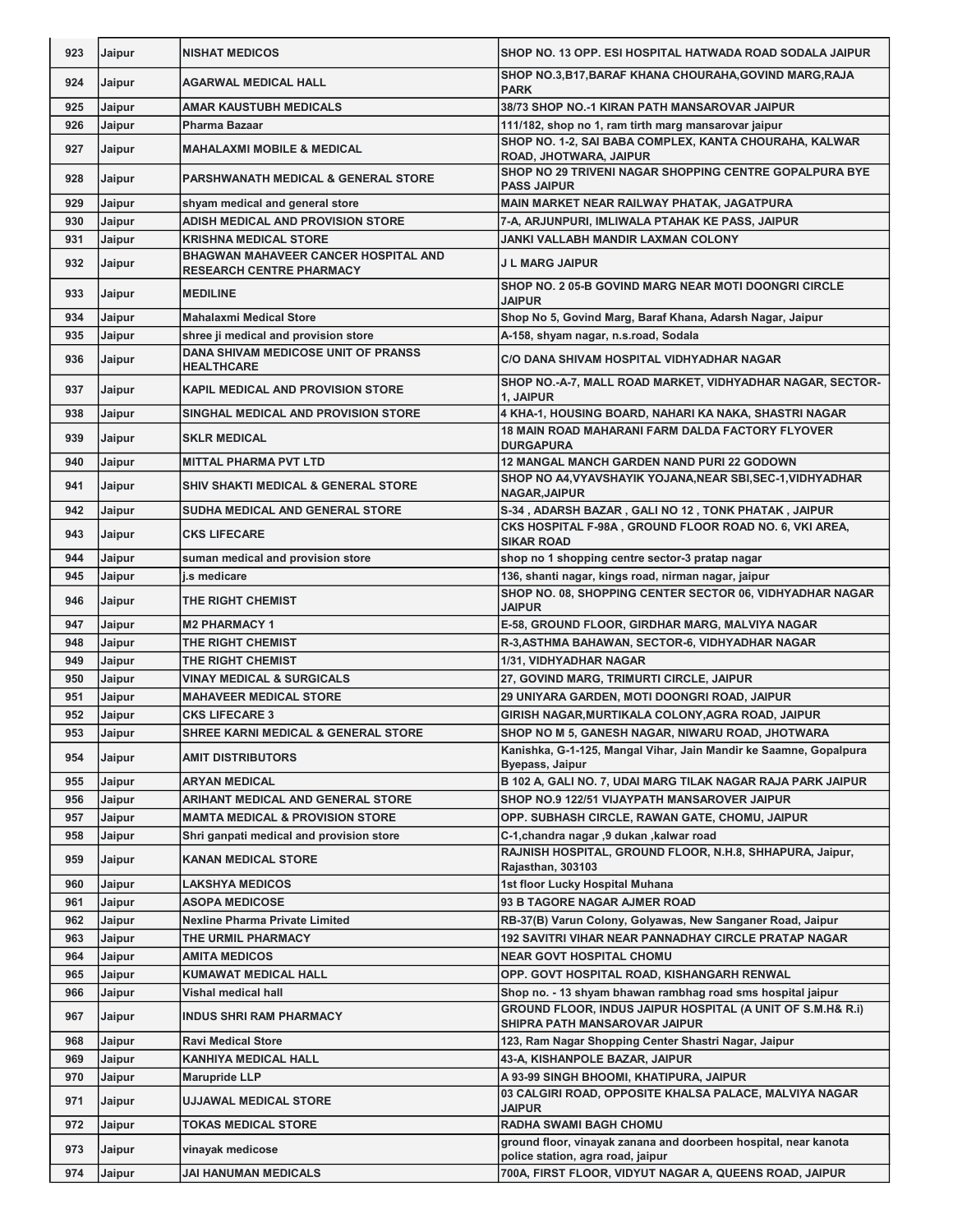| 975  | Jaipur        | SHYAM MEDICAL AND PROVISION STORE              | 1 GHA 34 HOUSING BOARD SHASTRI NAGAR JAIPUR                                          |
|------|---------------|------------------------------------------------|--------------------------------------------------------------------------------------|
| 976  | Jaipur        | SHIPRA MEDICAL AND GENERAL STORE               | A-152 PRINCE ROAD VIDHYUT NAGAR NEAR AJMER ROAD JAIPUR                               |
| 977  | Jaipur        | jaipurheartinstitute                           | jaipur heart institute second floor jaipur hospital lal kothi near sms               |
|      |               |                                                | stadium jaipur                                                                       |
| 978  | Jaipur        | <b>MAHAVEER MEDICAL AND GENERAL STORE</b>      | A-1 70 AYODHYA PATH SHYAM NAGAR NEW SANGANER ROAD<br><b>SODALA</b>                   |
| 979  | Jaipur        | <b>SANJAY MEDICAL STORE</b>                    | G-11,12 SUMANGAL APP.                                                                |
| 980  | Jaipur        | carewel pharmacy                               | 64, milap nagar near govt. jaipuria hospital tonk road jaipur                        |
|      |               |                                                | PLOT NO. 4 SEN SAHAB KI CHATRI JHOTWARA ROAD NEAR PEETAL                             |
| 981  | Jaipur        | <b>MOHIT MEDICALS</b>                          | <b>FACTORY OPP PETROL PUMP</b>                                                       |
| 982  | Jaipur        | <b>LANDMARK LIFESCIENCES</b>                   | H 6, MADHUBAN COLONY, KISAN MARG, TONK ROAD, JAIPUR                                  |
| 983  | Jaipur        | <b>GANPATI MEDICAL STORE</b>                   | OPP. Moomal Hotel, AJMER ROAD, JAIPUR, Jaipur, Rajasthan                             |
| 984  | Jaipur        | <b>MEDICINE CENTRE</b>                         | SHOP NO.11 OPP.SMS HOSPITAL JAIPUR                                                   |
| 985  | Jaipur        | <b>SANTOSH MEDICAL HALL</b>                    | 77, MAA KARNI NAGAR, KARNI PALACE ROAD PANCHAWALA JAIPUR                             |
| 986  | Jaipur        | SHUBH ALL INDIA LIFECARE                       | Shop no. 1, under ground parking, SMS hospital jaipur                                |
| 987  | Jaipur        | Shri balaji medical and provision store        | 6/31, vidhyadhar nagar, jaipur                                                       |
| 988  | Jaipur        | <b>AAHANA MEDICOSE</b>                         | IN CAMPUS OF SHRI SHYAM HOSPITAL, N.H. 08, KOTPUTLI, JAIPUR                          |
| 989  | Jaipur        | <b>VARDHMAN MEDICAL AND PROVISION</b>          | <b>32/09 SWARN PATH MANSAROVAR JAIPUR</b>                                            |
| 990  | Jaipur        | <b>ShreeRamMedicineCenter</b>                  | Shopno 1&2 near Govt BDM HOSPITAI NH-8                                               |
| 991  | Jaipur        | <b>TRIVENI MEDICOSE</b>                        | PURANA BUS STAND, GOVINDGARH                                                         |
| 992  | Jaipur        | <b>MEDICOWIN PHARMACY</b>                      | S 24-25, PREET PLAZA, GANESH NAGAR 17, NIWARU ROAD,<br><b>JHOTWARA, JAIPUR</b>       |
| 993  | Jaipur        | <b>BALAJI MEDICAL AND GENERAL STORE</b>        | BASEMENT PLOT NO 20E, RAMNATH GARDEN, SIRSI ROAD                                     |
| 994  | Jaipur        | SHREE GANPATI MEDICAL AND PROVISION STORE      | VILLAGE - GOVINDGARH, NEAR GOVT. HOSPITAL                                            |
| 995  | Jaipur        | <b>VASU HEALTH CARE PHARMACY</b>               | SHOP NO.9, VENKATESHWAR COLONY , NEW SANGANER ROAD                                   |
|      |               |                                                | ,SODALA JAIPUR                                                                       |
| 996  | Jaipur        | <b>GOMATI MEDICAL STORE</b>                    | 06 BRIJ VATIKA, JAGATPURA, JAIPUR                                                    |
| 997  | Jaipur        | <b>SHUBH MEDICAL AND GENERAL STORE</b>         | OPP. B.S.N.L OFFICE JAIPUR TIRAHA SHAHPURA                                           |
| 998  | Jaipur        | <b>MANAS DRUG STORE</b>                        | 35, FIRST FLOOR OUT SIDE IMPERIAL HOSPITAL SHASTRI NAGAR<br><b>JAIPUR</b>            |
| 999  | Jaipur        | <b>RAKHI MEDICAL</b>                           | SHOP NO. 20 SUNDER MARKET NEAR SMS HOSPITAL TONK ROAD<br><b>JAIPUR</b>               |
| 1000 | Jaipur        | shree narayan medicals                         | S-49-50, CHANDRA NAGAR, 9 DUKAN, KARDHANI, KALWAD<br><b>ROAD, JAIPUR</b>             |
| 1001 | Jaipur        | <b>HARI OM MEDICAL</b>                         | OM HOSPITAL, NEAR BUS STAND, REENGUS ROAD                                            |
| 1002 | Jaipur        | <b>AVANTIKA MEDICOSE</b>                       | AKHILA HOSPITAL PURANI CHUNGI PALDI MEENA AGRA ROAD<br><b>JAIPUR</b>                 |
| 1003 | Jaipur        | <b>SHUBHAM MEDICAL AGENCIES</b>                | BBB-2, SECOND FLOOR, DHOONI HOUSE, FILM COLONY, CHOURA<br><b>RASTA, JAIPUR</b>       |
| 1004 | Jaipur        | <b>SOMANI HOSPITAL PHARMACY</b>                | 277, SHREE GOPAL NAGAR, MAHESH NAGAR, JAIPUR                                         |
| 1005 | <b>Jaipur</b> | <b>NAMAN MEDICAL &amp; PROVISION STORE</b>     | 144 -145, INDRA COLONY BANI PARK, JHOTWARA ROAD, JAIPUR                              |
| 1006 | Jaipur        | <b>SALASAR MEDICAL HALL</b>                    | SHOP NO. 4, PLOT NO. B1, SATYANAGAR, JHOTWARA, JAIPUR                                |
| 1007 | Jaipur        | <b>SHRI RAM MEDICAL &amp; GENRAL STORE</b>     | DADI KA PHATAK, GREEN PARK, BENAR ROAD, JHOTWARA, JAIPUR                             |
| 1008 | Jaipur        | <b>SHREE SHYAM MEDICAL &amp; GENERAL STORE</b> | BAGRU HOUSE, BAGRU WALON KA RASTA, CHANDPOLE BAZAR,<br><b>JAIPUR</b>                 |
| 1009 | Jaipur        | SWASTIK HEALTH CARE PHARMACY                   | PLOT NO. D-144-145, B.M.PLAZA, JAGDAMBA NAGAR-D,<br>GIRDHARIPURA, AJMER ROAD, JAIPUR |
| 1010 | Jaipur        | DEEP MEDICAL AND DEPARTMENTAL STORE            | 2, ASHIANA MANGLAM KALWAR ROAD, JAIPUR                                               |
| 1011 | Jaipur        | <b>NIKANT PHARMA</b>                           | 21/11 KAVERI PATH, MANSAROVAR, JAIPUR                                                |
| 1012 | Jaipur        | bhagwati pharmacy                              | B-13, KRISHNA NAGAR-1, JANPATH, LALKOTHI, TONK ROAD,                                 |
| 1013 | Jaipur        | <b>RH Medical Store</b>                        | Calgiri Road                                                                         |
| 1014 | Jaipur        | dr kg medishop                                 | A-17/1 GIRDHAR MARG NEAR FORTIS JLN MARG,JAIPUR                                      |
| 1015 | Jaipur        | <b>KRISHNA MEDICAL AND PROVISIONAL STORE</b>   | 104, SHRI RAM VIHAR RIICO KANTA NEW SANGANER ROAD JAIPUR                             |
| 1016 | Jaipur        | SHREE RAJ MEDICAL AND GENERAL STORE            | 11-B, NIWARU ROAD, LAXMI NAGAR, JHOTWARA, JAIPUR                                     |
| 1017 | Jaipur        | KRISHAN KRIPA MEDICOSE                         | <b>G-01, PLOT NO 48 UNIQUE HOME, GANGWAL PARK</b>                                    |
| 1018 | Jaipur        | JAI PRAKASH MAHESHWARI HUF                     | JYOTI NURSING HOME PVT LTD PREMISES ROAD NO 4 VKIA JAIPUR                            |
| 1019 | Jaipur        | <b>MEDICURE</b>                                | <b>OPPOSITE SMS HOSPITAL, JAIPUR</b>                                                 |
| 1020 | Jaipur        | <b>Medicine Centre</b>                         | Medical D/C centre Kalwar Road Jhotwara Jaipur                                       |
| 1021 | Jaipur        | <b>SHRI SHYAM MEDICARE</b>                     | PLOT NO 173 RAM GALI NO 02 RAJAPARK                                                  |
| 1022 | Jaipur        | <b>Super Medicals</b>                          | Opposite Govt. Dispensary Barkat Nagar                                               |
| 1023 | Jaipur        | MITTAL MEDICAL AND GENERAL STORE               | <b>NEAR PHC PHAGI</b>                                                                |
| 1024 | Jaipur        | J.S. MEDICAL STORE                             | SHOP NO 1 NEAR BANK OF BARODA RENWAL ROAD JOBNER                                     |
| 1025 | Jaipur        | <b>PANCHOLI MEDICAL AND PROVISION STORE</b>    | SHOP NO. 11 KHANDELWAL NAGAR, KRISHNA NAGAR MODE, AGRA<br><b>ROAD JAIPUR</b>         |
| 1026 | Jaipur        | <b>SATYAM LIFESTYLE CHEMIST</b>                | GROUND FLOOR, DEEWAN JI KI NASHIYA, OPP SMS HOSPITAL, JAIPUR                         |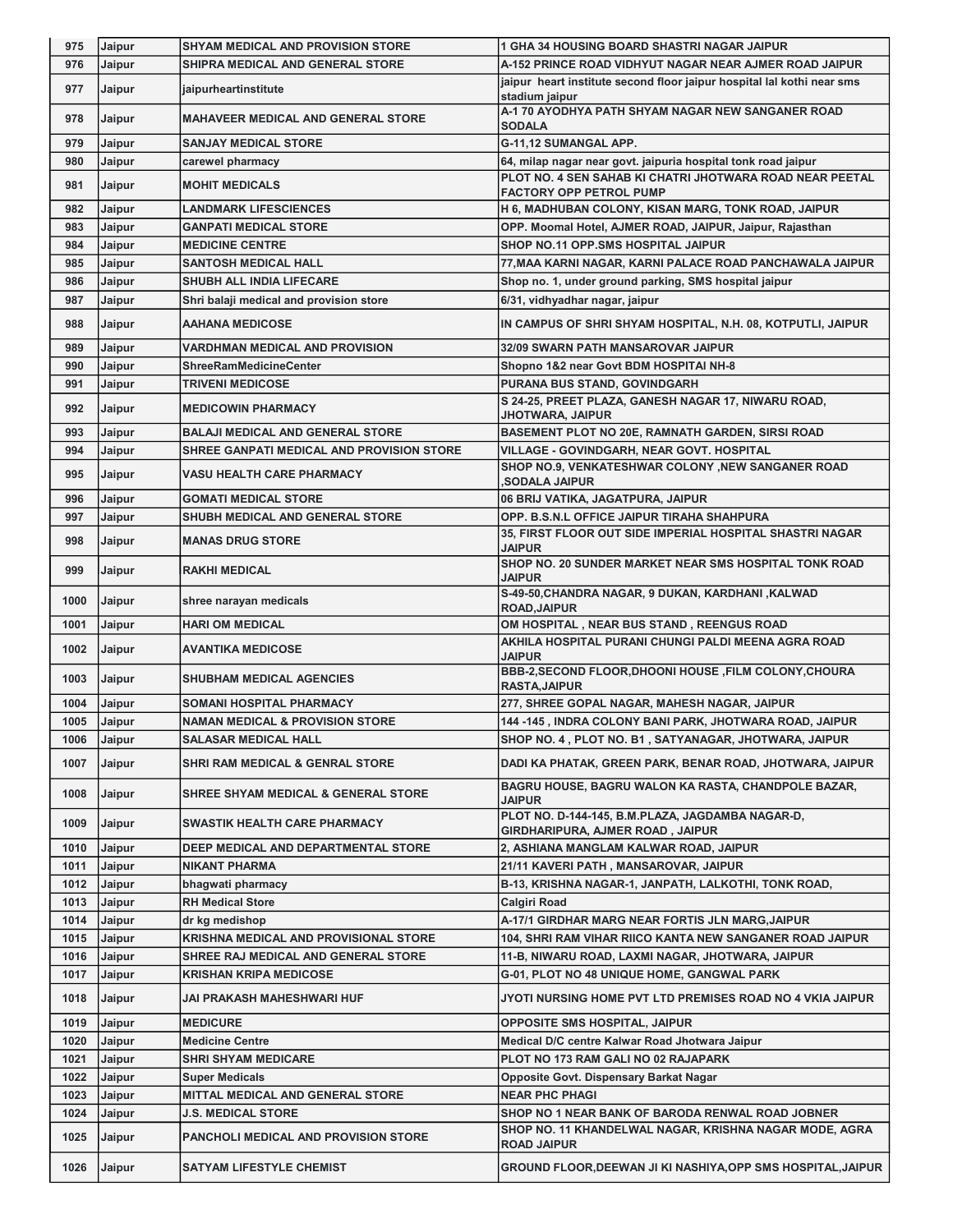| 1027 | Jaipur | <b>Shri Ram Medical Store</b>                | 09, Bajrang Colony Jhotwara                                                                                         |
|------|--------|----------------------------------------------|---------------------------------------------------------------------------------------------------------------------|
| 1028 | Jaipur | <b>NAV MEDICAL</b>                           | A-56 GROUND FLOOR IMPERIAL HOSPITAL RESEARCH CENTER<br><b>SHASTRI NAGAR</b>                                         |
| 1029 | Jaipur | <b>S. K. MEDICAL AND GENERAL STORE</b>       | SECTOR-06, IN FRONT OF GOVT. HOSPITAL, PRATAP NAGAR,<br><b>SANGANER, JAIPUR</b>                                     |
| 1030 | Jaipur | <b>MANAS MEDICOSE</b>                        | D-131, JAGDAMABA NAGAR, DHAWAS, HEERAPURA                                                                           |
| 1031 | Jaipur | <b>JAIPUR MEDICAL HALL</b>                   | 773/4, CORNER GANGORI BAZAR, CHOTI CHAUPAR, JAIPUR                                                                  |
| 1032 | Jaipur | <b>MAHALAXMI MEDICAL AND PROVISION STORE</b> | PLOT NO 27-A, ADARSH BASTI, RAMPURA RUPA, TONK PHATAK                                                               |
| 1033 | Jaipur | <b>BASANT MEDICINE CORNER</b>                | H-7, JANPATH, SHYAM NAGAR, JAIPUR                                                                                   |
| 1034 | Jaipur | <b>UNIQUE MEDICOS</b>                        | <b>D-64, ADARSH NAGAR, GOVIND MARG</b>                                                                              |
| 1035 | Jaipur | g p shekhawati hospital                      | A/2 OPP TIME SQUARE CENTRAL SPINE VIDHYADHAR NAGAR JAIPUR                                                           |
| 1036 | Jaipur | <b>OCEANHILL PHARMACY</b>                    | <b>S1 S BLOCK HANUMAN NAGAR SIRSI ROAD</b>                                                                          |
| 1037 | Jaipur | <b>Arihant Chemist</b>                       | 4-BA-4, FIRST FLOOR, OPPOSITE MONILEK HOSPITAL,                                                                     |
| 1038 | Jaipur | <b>LIFECURE DRUG STORE</b>                   | GOVT HOSP PREMISES, SECTOR-6, MALVIYA NAGAR                                                                         |
| 1039 | Jaipur | <b>Hari Om Medical And Provision Store</b>   | 19, sunder market, sms hospital, jaipur                                                                             |
| 1040 | Jaipur | <b>GETWELL PHARMACY</b>                      | K-8 INCOME-TAX COLONY, MAIN TONK ROAD                                                                               |
| 1041 | Jaipur | <b>HARI OM MEDICAL STORE</b>                 | <b>BASEMENT KE UPER KUSHAL PARADISE NEEN KA THANA ROAD</b><br><b>GOVT HOSPITAL KE SAMNE SHAHPURA JAIPUR</b>         |
| 1042 | Jaipur | <b>JAIN MEDICAL AND PROVISION STORE</b>      | <b>472 NEAR OLD DISPENSARY BARKAT NAGAR</b>                                                                         |
| 1043 | Jaipur | <b>BADIWAL MEDICAL</b>                       | VETERINARY HOSPITAL KE SAMNE, Plot No-89, KALADERA, TH.<br><b>CHOMU</b>                                             |
| 1044 | Jaipur | <b>MEDICRAFT PHARMA</b>                      | SHOP NO. 4, FILM COLONY, CHOURA RASTA,                                                                              |
| 1045 | Jaipur | <b>YASHASVI MEDICAL &amp; GENERAL STORE</b>  | G61, UPASNA APNA BAZAR, LATA CIRCLE, JHOTWARA, JAIPUR                                                               |
| 1046 | Jaipur | <b>KANUPRIYA MEDICALS</b>                    | <b>HARDAYAL MARG KOTPUTLI</b>                                                                                       |
| 1047 | Jaipur | <b>Siddham Medicals</b>                      | A 14 15 Heera Nagar Gopalpura Bypass Near Ganga Jamuna Petrol<br>Pump Mansarovar Jaipur                             |
| 1048 | Jaipur | <b>I-Care Medicos</b>                        | Vision Tower, Drishti Path, Behind Toyota Showroom, Tonk Road,<br><b>Gnadhi Nagar</b>                               |
| 1049 | Jaipur | <b>M2 PHARMACY 3</b>                         | 376, GROUND FLOOR, MAHAVEER NAGAR, TONK ROAD, JAIPUR                                                                |
| 1050 | Jaipur | <b>AGRAWAL MEDICOSE</b>                      | <b>VILL-KHEJROLI, TEH-CHOMU</b>                                                                                     |
| 1051 | Jaipur | <b>ADARSH PHARMACY</b>                       | SHOP NO.3, CHANDRAKALA COLONY DURGAPURA                                                                             |
| 1052 | Jaipur | <b>MANNAT MEDICINE MART</b>                  | 2A ARJUN NAGAR NORTH GOPALPURA JAIPUR                                                                               |
| 1053 | Jaipur | K. R. MEDICAL STORE                          | 16 F O NH 52 NEAR RELIANCE PETROL PUMP RADHASWAMI BAGH<br><b>CHOMU JAIPUR</b>                                       |
| 1054 | Jaipur | <b>SHREE MAHAVEER MEDICOSE</b>               | <b>7A GROUND FLOOR VIVEKANAND MARG C SCHEME</b>                                                                     |
| 1055 | Jaipur | <b>NAMDEV MEDICOSE</b>                       | 69/338, V T ROAD CHAURAHA MANSAROVAR, JAIPUR                                                                        |
| 1056 | Jaipur | <b>RHOPHIC HEALTH CARE</b>                   | 229, GIRRAJ NAGAR, 80 FEET ROAD, ISKCON ROAD, JAIPUR                                                                |
| 1057 | Jaipur | <b>JHANDA MEDICOS</b>                        | <b>NEAR P. H. C., PHAGI</b>                                                                                         |
| 1058 | Jaipur | <b>ANANYAA MEDICALS</b>                      | PACIFIC MEDI TOWER, GROUND FLOOR, 4A, NAND VIHAR, VAISHALI<br><b>NAGAR, JAIPUR</b>                                  |
| 1059 | Jaipur | <b>R.S. MEDICOSE</b>                         | <b>GS-2 OPPOSITE HARI BUX GOVT. HOSPITAL, SHASTRI NAGAR</b>                                                         |
| 1060 | Jaipur | <b>M2PHARMACY 4</b>                          | G-3, GROUND FLOOR, EDEN GARDEN, BAJAJ NAGAR ENCLAVE,                                                                |
|      |        |                                              | <b>NEAR GANDHI NAGAR RAILWAY STATION</b>                                                                            |
| 1061 | Jaipur | <b>M2 PHARMACY 5</b>                         | <b>MAHESH HOSPITAL TOPKHANE KA RASTA, CHANDPOLE BAZAR</b><br>PLOT NO. 3, USHA COLONY, NEW LOHA MANDI ROAD, MACHEDA, |
| 1062 | Jaipur | <b>RAO HOSPITAL</b>                          | <b>SIKAR ROAD, JAIPUR</b>                                                                                           |
| 1063 | Jaipur | VISHAL MEDICAL AND GENERAL STORE             | PLOT NO. 14 UNIC SHARDUL APARTMENT UNIT NO. LG 05 CHETAK<br><b>MARG J K LOAN HOSPITAL</b>                           |
| 1064 | Jaipur | SHRI RAM MEDICAL AND GENERAL STORE           | MOHALLA BUCHAHERA, NEAR NAGAR PALIKA, KOTPUTLI, JAIPUR                                                              |
| 1065 | Jaipur | <b>RAJSHREE MEDICOS</b>                      | 112/SP-06 KUMBHA MARG PRATAP NAGAR SANGANER JAIPUR                                                                  |
| 1066 | Jaipur | SHRI SHYAM MEDICAL STORE                     | P.NO.23, OPP. PINKCITY HOSPITAL, ROAD NO.1 OPP.VKIA,<br>MURLIPURA SCHEME ROAD, JAIPUR, RAJASTHAN                    |
| 1067 | Jaipur | <b>VINAYAK MEDICAL STORE</b>                 | Shop no. 16, Sunder market, sawai ram singh road, near sms hospital,<br>jaipur                                      |
| 1068 | Jaipur | <b>RATAN MEDICAL PROVISION STORE</b>         | C-101 NIRANIA BHAWAN JHOTWARA ROAD PITAL FACTORY JAIPUR                                                             |
| 1069 | Jaipur | Family pharmacy and genral store             | 67/144, Pratap nagar, Jaipur                                                                                        |
| 1070 | Jaipur | KANCHAN MEDICAL AND GENERAL STORE            | NEAR JAGATPURA PHATAK, MAHAL ROAD, JAGATPURA                                                                        |
| 1071 | Jaipur | <b>SURAJ MEDICAL STORE</b>                   | <b>STATION ROAD CHOMU</b>                                                                                           |
| 1072 | Jaipur | shiv medical and general store               | shop no. 13 opp sms hospital jaipur                                                                                 |
| 1073 | Jaipur | VISHNU MEDICAL AND GENERAL STORE             | D-10, TODARMAL MARG, BANIPARK, JAIPUR                                                                               |
| 1074 | Jaipur | Shri Ram Medical Bhandar                     | LAMBA BAZAR, KOTPUTLI, JAIPUR                                                                                       |
| 1075 | Jaipur | JAINA MEDICALS                               | <b>OPPOSITE S.M.S. HOSPITAL, JAIPUR</b>                                                                             |
| 1076 | Jaipur | <b>M2 PHARMACY 6</b>                         | B-05, SHIV MARG, TODARMAL MARG, NEAR DHARMARTH SANSTHAN,<br><b>BANI PARK</b>                                        |
| 1077 | Jaipur | <b>PREM MEDICALS</b>                         | 100/SP-110 SECTOR 10 PRATAP NAGAR SANGANER JAIPUR                                                                   |
| 1078 | Jaipur | <b>JAGARITI MEDICAL AND PROVISION STORE</b>  | S 2A, 2B, MAA KARNI NAGAR, MAHARANA PRATAP MARG,<br>PANCHYAWALA                                                     |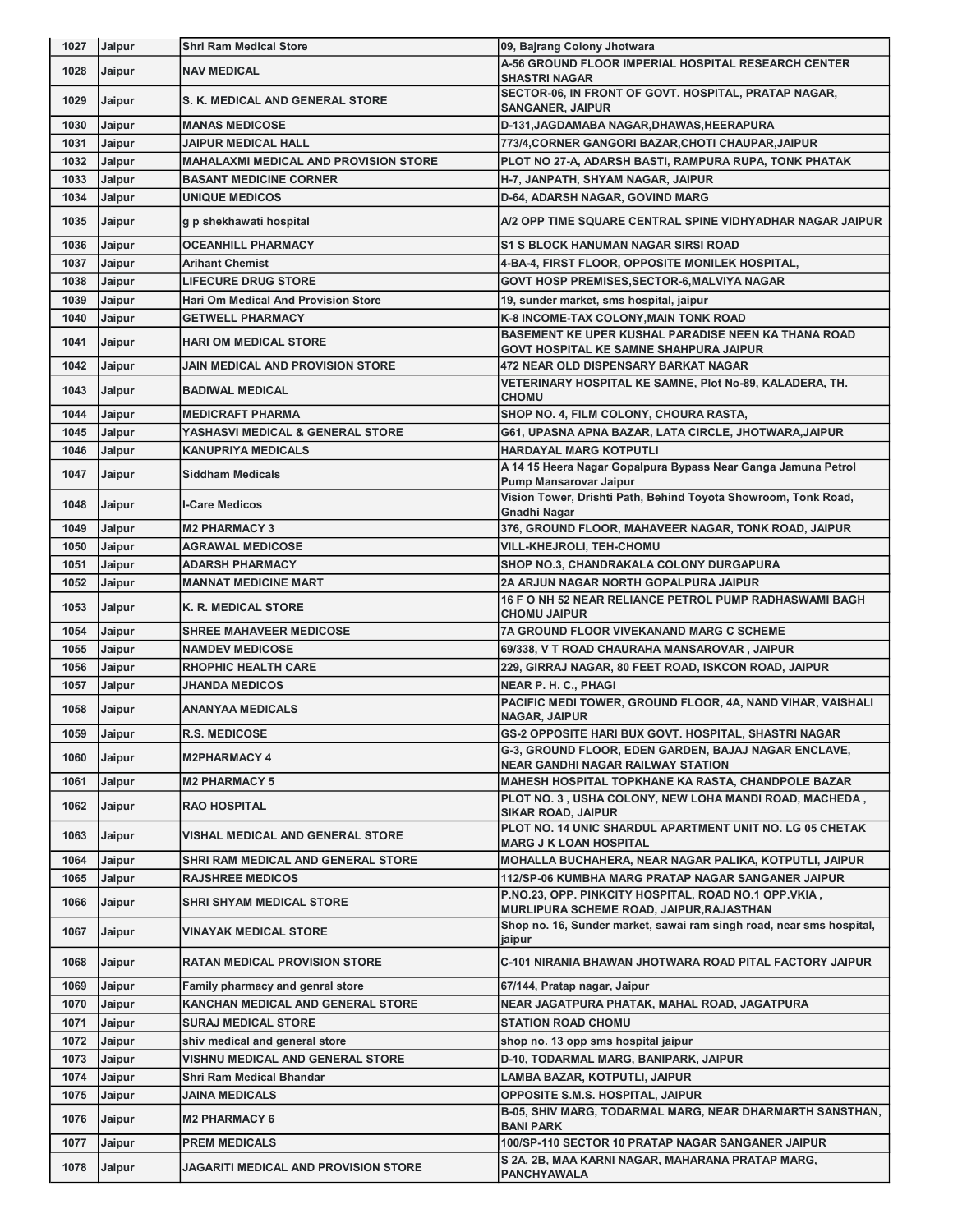| 1079 | Jaipur        | <b>OASIS MEDICARE PVT LTD</b>                 | <b>MADHUKAR GARH COLONY KOTPUTLI</b>                                                                          |
|------|---------------|-----------------------------------------------|---------------------------------------------------------------------------------------------------------------|
| 1080 | Jaipur        | <b>SJ PHARMACY</b>                            | 408, 4TH FLOOR, AKSHAT RETREAT, PLOT NO. B-7, OPP. SMS<br><b>HOSPITAL, JAIPUR</b>                             |
| 1081 | Jaipur        | Sethi Medicals/Triveni                        | 126, Ashok Vihar Main, Under Triveni Nagar Puliya, Gopalpura Bye Pass<br>Road, Jaipur                         |
| 1082 | Jaipur        | <b>NEW MEDICINE HOUSE</b>                     | 605-606, IN SIDE JAIN HOSPITAL, SINDHI COLONY, SHANTI PATH,<br><b>RAJA PARK, JAIPUR</b>                       |
| 1083 | Jaipur        | <b>VINAYAK MEDICOSE</b>                       | OPP. NAV DURGA TEMPLE, JAIPUR ROAD CHOMU                                                                      |
| 1084 | Jaipur        | JAY SHREE MEDICOSE AND DEPARTMENTAL STORE     | SHOP NO 01, KALYAN KUNJ, KANTA CHOURAHA, KALWAR ROAD,<br>JHOTWARA                                             |
| 1085 | Jaipur        | <b>KHANDELWAL MEDICAL AND PROVISION STORE</b> | A-16, MALL ROAD, SECTOR-1, VIDHYADHAR NAGAR                                                                   |
| 1086 | Jaipur        | <b>BALAJI PHARMACY</b>                        | U.N.312, 3RD F- AKSHAT RETEAT SITUATED AT P.N B-7<br>SWAIRAMAINGH ROAD OPP. SMS HOSPITAL C-SCHEME JAIPUR ROAD |
| 1087 | Jaipur        | <b>INTEGRITY PHARMACY AND DIAGNOSTIC</b>      | 151/3, SHIPRA PATH, MANSAROVAR                                                                                |
| 1088 | Jaipur        | <b>SHIV MEDICAL HALL</b>                      | SHIVDHARA HOSPITAL SHIV COLONY JAIPUR ROAD CHOMU                                                              |
| 1089 | Jaipur        | Davadost Pharma Pvt Ltd (Nirman Nagar)        | AB/486 Nirnam Nagar Kings Road                                                                                |
| 1090 | Jaipur        | <b>Agarwal Medical &amp; General Store</b>    | Shop No. 14, Shyopur Road, Pratap Nagar, Sanganer, (near Gulab Vihar)                                         |
| 1091 | Jaipur        | ASTHA MEDICAL AND PROVISION STORE             | NEAR RUCHIKA SONOGRAPGY GAWARIYO KI MORI KASBA ,CHOMU<br><b>JAIPUR</b>                                        |
| 1092 | Jaipur        | <b>SEWA BHAV MEDICAL &amp; GENERAL STORE</b>  | 1-B, SINDHI COLONY ROAD, NEAR MENTAL HOSPITAL, ADARSH<br><b>NAGAR JAIPUR</b>                                  |
| 1093 | Jaipur        | <b>VARDHMAN MEDICAL &amp; PROVISON STORE</b>  | 61/131 PRATAP NAGAR SANGANER JAIPUR                                                                           |
| 1094 | Jaipur        | <b>Kishore Medical Store</b>                  | Shop no. 1 Sindhi Colony, Adarsh Nagar, Jaipur                                                                |
| 1095 | Jaipur        | <b>ISHWAR MEDICAL AND GENERAL STORE</b>       | 108, OPPOSITE RADHA GOVIND NURSING HOME, BRAHMPURI, JAIPUR                                                    |
| 1096 | Jaipur        | <b>SHREE LAXMI MEDICAL STORE</b>              | 101, BANDHU NAGAR, OPP BUS DEPOT, MURLIPURA, SIKAR ROAD,<br><b>JAIPUR</b>                                     |
| 1097 | Jaipur        | <b>VISHAL MEDICAL &amp; PROVISION STORE</b>   | A 387 MURLIPURA SCHEME                                                                                        |
| 1098 | Jaipur        | ANAND MEDICAL AND GENERAL STORE               | OPPOSITE REFERAL HOSPITAL, ANDHI, TEHSIL JAMWARAMGARH,<br><b>JAIPUR</b>                                       |
| 1099 | Jaipur        | <b>TANNOOR PHARMACY</b>                       | D 53 RAM NAGAR SHASTRI NAGAR JAIPUR                                                                           |
| 1100 | Jaipur        | <b>B D MEDICOZ</b>                            | 109 SHIV VIHAR IN FRONT OF ROAD NO 5 SIKAR ROAD JAIPUR                                                        |
| 1101 | Jaipur        | <b>BADAYA MEDICAL STORE</b>                   | BUS STAND, OPPOSITE GOVERNMENT PHC, VILLAGE VATIKA,<br><b>TEHSIL SANGANER, JAIPUR</b>                         |
| 1102 | Jaipur        | JAI SHREE RAM MEDICAL HALL                    | NEW MARKET JAGATPURA INFRONT OF TEJAJI MANDIR, JAGATPURA<br><b>PHATAK</b>                                     |
| 1103 | Jaipur        | SHRI NARAYANDAS MEDICAL STORE                 | GANESH VIHAR COLONY, JAIPUR ROAD, CHOMU                                                                       |
| 1104 | Jaipur        | <b>GARG MEDICAL STORE</b>                     | NEER SAGAR MARKET BHANKROTA AJMER ROAD JAIPUR                                                                 |
| 1105 | Jaipur        | PRAKASH MEDICAL AND GENERAL STORE             | NEAR GOVT. HOSPITAL JAMWA RAMGARH TEHSIL JAMWARAMGARH<br><b>JAIPUR</b>                                        |
| 1106 | <b>Jaipur</b> | <b>JAGDAMBA MEDICAL HALL</b>                  | S 30 AVADHPURI IST OPP MAHESH NAGAR PHATAK MAHESH NAGAR<br><b>JAIPUR</b>                                      |
| 1107 | Jaipur        | <b>HARI OM MEDI PHARMA</b>                    | KAPURIA BHAWAN JAIPUR ROAD SHAHPURA                                                                           |
| 1108 | Jaipur        | <b>MEDICINE POINT</b>                         | SHOP NO. 54 JAGDAMBA NAGAR A AJMER ROAD JAIPUR                                                                |
| 1109 | Jaipur        | <b>NAVYA MEDICAL STORE</b>                    | BESMENT INSIDE VINAYAK HOSPITAL KRISHNA TALKIES                                                               |
| 1110 | Jaipur        | <b>HEENA MEDICAL AND PROVISION STORE</b>      | Shop no. 17, suder market near sms hospital gate no. 1 jaipur                                                 |
| 1111 | Jaipur        | <b>MEDSUN PHARMACY RAJA PARK</b>              | <b>QUARTER NO.-753, SINDHI COLONY, ADARSH</b><br>NAGAR, RAJAPARK, JAIPUR                                      |
| 1112 | Jaipur        | <b>MEDSUN PHARMACY JAWAHAR NAGAR</b>          | SHOP NO.05 PLOT NO.D-34-C, SHANTI PATH RAJAPARK, JAIPUR                                                       |
| 1113 | Jaipur        | JAIN MEDICAL CENTER                           | NEAR SARKARI SAMUDAYIK SWASTHYA KENDRA, VIRAT NAGAR,<br>TEH.- VIRAT NAGAR, JAIPUR                             |
| 1114 | Jaipur        | <b>MEDIC PHARMA</b>                           | 125,126 GANESH COLONY OUT SIDE OF GANGAPOLE GATE BAS<br><b>BADANPURA JAIPUR</b>                               |
| 1115 | Jaipur        | ANAND MEDICAL AND GENERAL STORE               | SHOP NO 12, PLOT NO 86, KALYAN KUNJ (KANTA CHAURAHA),<br>KHIRNI PHATAK ROAD, JHOTWARA                         |
| 1116 | Jaipur        | JAIN BANDHU MEDICAL & PROVISION               | 496, BARKAT NAGAR, TONK PHATAK                                                                                |
| 1117 | Jaipur        | SHRI GAYATRI MEDICAL & GENERAL STORE          | SHOP NO. 7, MAIN KHATIPURA TIRAHA, SIRSI ROAD, JAIPUR                                                         |
| 1118 | Jaipur        | <b>MEDIMITRA MEDICALS</b>                     | Plot No. 4 K-5 Scheme, Jharkhand Mor, Sirsir Road, Jaipur                                                     |
| 1119 | Jaipur        | ANJALI MEDICAL AND GENERAL STORE              | SHOP NO 3, 122/51, VIJAY PATH MANSAROVAR JAIPUR                                                               |
| 1120 | Jaipur        | SHRI GANESH MEDICAL AGENCY                    | RIDHI SIDHI SUPER MARKET NEAR GOVT. HOSPITAL SHAHPURA                                                         |
| 1121 | Jaipur        | SHARMA MEDICAL AND PROVISION STORE            | OPP. CSC, KISHANGARH RENWAL                                                                                   |
| 1122 | Jaipur        | <b>Mivaan Medical and Opticals</b>            | E-148, Ground Floor, Nirman nagar, Ajmer Road Jaipur                                                          |
| 1123 | Jaipur        | VASHISTH MEDICOSE                             | <b>GS 3 HARIBUX KANWATIYA HOSPITAL SHASTRI NAGAR</b>                                                          |
| 1124 | Jaipur        | <b>GDMH Medical Store</b>                     | 94/49-50 AGARWAL FARM, Mansarovar                                                                             |
| 1125 | Jaipur        | DEEPAK MEDICAL AND PROVISION STORE            | <b>RENWAL</b>                                                                                                 |
| 1126 | Jaipur        | <b>AGARWAL MEDICOSE</b>                       | A-47, SUMANGAL COMPLEX, SHASTRI NAGAR                                                                         |
| 1127 | Jaipur        | Shree dhanwantari medical and cosmetic store  | Shop no-9, shopping center , near kV 6, sector 3, Pratap nagar jaipur                                         |
| 1128 | Jaipur        | TULSI PHARMACY                                | 48/103, BASEMENT, MAHESHWARI DENTEL CLINIC, RAJAT PATH,<br><b>MANSAROVER</b>                                  |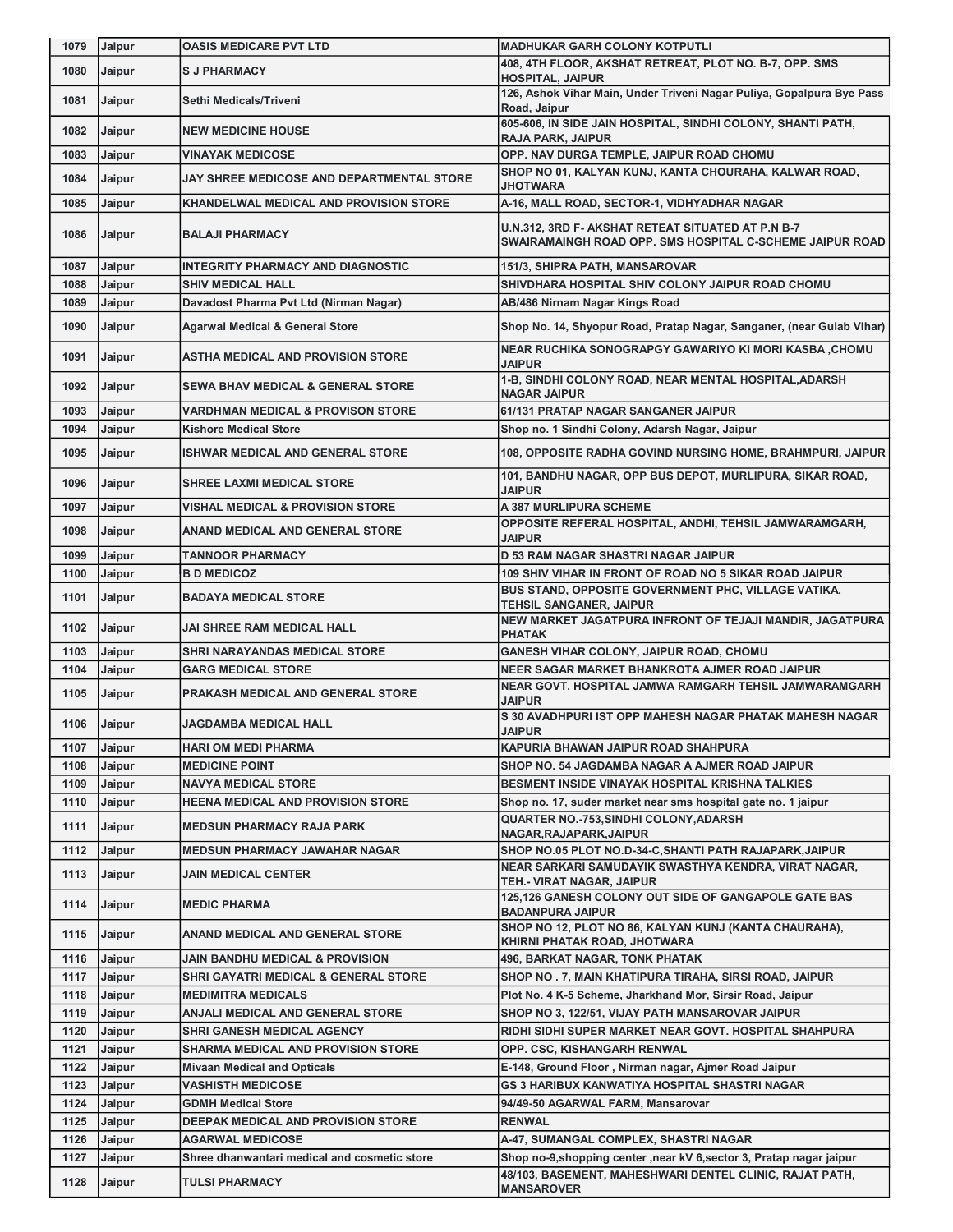| 1129 | Jaipur        | <b>MEDIHUB</b>                                 | <b>52 RAJ BHAWAN ROAD CIVIL LINES</b>                                                                                   |
|------|---------------|------------------------------------------------|-------------------------------------------------------------------------------------------------------------------------|
| 1130 | Jaipur        | METRO PHARMACY A UNIT OF HILSUN PHARMA PVT LTD | METRO MAS HOSPITAL, FIRST FLOOR, SHIPRA PATH, NEAR                                                                      |
| 1131 | <b>Jaipur</b> | <b>Diddi Medicentre</b>                        | TECHNOLOGY PARK, MANSAROVAR, JAIPUR<br>147AB, Shyam Vihar, Sanganer, Jaipur                                             |
| 1132 | Jaipur        | <b>SAKSHI MEDICOSE</b>                         | 77, DHULESHWAR GARDEN, C-SCHEME                                                                                         |
| 1133 | Jaipur        | <b>CHITRAKOOT MEDICAL AND GENERAL STORE</b>    | SHOP NO 4, SECTOR - 8, CHITRAKOOT, VAISHALI NAGAR, JAIPUR                                                               |
| 1134 | Jaipur        | <b>KRISHNAM MEDICAL STORE</b>                  | 3 HANSHA VIHAR MUKUNDPURA ROAD BHANKROTA JAIPUR                                                                         |
| 1135 | Jaipur        | <b>JAIPUR ADVANCE MEDICAL CENTER</b>           | P.NO.1 CHOUDHARY VIHAR, NIWARU ROAD, JHOTWARA, JAIPUR                                                                   |
| 1136 | Jaipur        | <b>SHREE RAM MEDICAL STORE</b>                 | <b>NEAR POST OFFICE NEEMKATHANA ROAD SHAHPURA</b>                                                                       |
| 1137 | Jaipur        | <b>Bansal Dadaji Medicare</b>                  | G-5, saraswati tower opp. maharaja agrasen hospital, central                                                            |
|      |               |                                                | spine, vidhyadhar nagar                                                                                                 |
| 1138 | Jaipur        | goyal medical and general store                | B-66, Mahal Yojana Behind Akshya Patra, Jagatpura, Jaipur<br>P.N-10-E, GROUND AND 1ST FLOOR, PAWAN PUTRA C VISTAR, NEAR |
| 1139 | Jaipur        | <b>ADITYA DISTRIBUTORS</b>                     | SUBPOST OFFICE, SIRSI ROAD, PANCHYAWALA,, JAIPUR                                                                        |
| 1140 | <b>Jaipur</b> | <b>BHARDWAJ MEDICAL AND GENERAL STORE</b>      | 07 DARBAN MARKET GONER ROAD LUNIYAWAS BAGRU JAIPUR                                                                      |
| 1141 | Jaipur        | <b>SPECIALITY PHARMA</b>                       | S-21,2 ND FLOOR, MAYUR TOWER, NEHRU BAZAR, JAIPUR                                                                       |
| 1142 | Jaipur        | <b>BALAJI MEDICIAL AND DEPARTMENTAL STORE</b>  | JAIPUR ROAD TOONGA TEH TOONGA                                                                                           |
| 1143 | Jaipur        | <b>HEALTH FIRST PHARMACY</b>                   | F 303, NEW SANGANER ROAD, SHYAM NAGAR, OPP METRO PILLAR<br>103                                                          |
| 1144 | <b>Jaipur</b> | <b>MANUSHREE MEDICAL</b>                       | 383, JANPATH ROAD, NIRMAN NAGAR                                                                                         |
| 1145 | <b>Jaipur</b> | <b>GOLDEN PHARMA</b>                           | <b>GROUND FLOOR A2 MALVIYA NAGAR JAIPUR</b>                                                                             |
| 1146 | Jaipur        | <b>AGARWAL MEDICAL AND GENERAL STORE</b>       | 5, SAWAI RAM SINGH ROAD, OPP. SMS HOSPITAL, JAIPUR                                                                      |
| 1147 | Jaipur        | <b>CUREWELL</b>                                | Shop no. 7,8 Sagarmal modi dharamshala, Opp. Sms hospital, jaipur                                                       |
| 1148 | Jaipur        | Jan Pharmacy                                   | B-50, Ground Floor, Bhaskar Enclave, Patrakar Colony, Jaipur                                                            |
| 1149 | Jaipur        | <b>SANTOSHI MEDICAL STORE</b>                  | BASEMENT SHOP NO. 03-04 VRINDAWAN COLONY WARD NO 6<br><b>SHAHPURA</b>                                                   |
| 1150 | Jaipur        | <b>ABHAY MEDICAL AND PROVISION STORE</b>       | <b>NEAR GOVT HOSPITAL BARKAT NAGAR</b>                                                                                  |
|      |               |                                                | SHOP NO. 25, OPP. METRO PILLAR NO. 14, NEAR METRO STATION                                                               |
| 1151 | Jaipur        | <b>AGROHA AGENCIES</b>                         | <b>MANSAROVAR, JAIPUR</b>                                                                                               |
| 1152 | <b>Jaipur</b> | <b>DAISY PHARMACY</b>                          | A 48 DAISY AURA HEALTH CLINIC SHOPPING COMPLEX PRATAP<br><b>NAGAR SANGANER JAIPUR</b>                                   |
| 1153 | Jaipur        | <b>GOYAL MEDICAL AND GENERAL STORE</b>         | 1, SHIV SHAKTI NAGAR, KINGS ROAD, NIRMAN NAGAR, JAIPUR                                                                  |
| 1154 | Jaipur        | <b>PREM MEDICAL &amp; GENRAL STORE</b>         | 1084-A4 BARKAT NAGAR KISSAN MARG OPP PNB BANK JAIPUR                                                                    |
| 1155 | Jaipur        | <b>SOMANI MEDISERVE</b>                        | 22-A, SANJAY NAGAR-A, KALWAR ROAD, JAIPUR                                                                               |
| 1156 | Jaipur        | <b>RUKMANI BIDLA PHARMACEUTICALS</b>           | <b>GD METRO HOSPITAL GROUND FLOOR PL NO 24 DAMODAR NAGAR</b><br><b>SARAN TIRAHA BASSI</b>                               |
| 1157 | Jaipur        | <b>Sevayatan Medical Store</b>                 | 18 Ganesh Vihar, Jaipur Road                                                                                            |
| 1158 | <b>Jaipur</b> | <b>SHAKAMBARI MEDICALS</b>                     | S N 26, JAGDAMBA COLONY, DEHAR KA BALAJI, SIKAR ROAD, JAIPUR                                                            |
|      | 1159 Jaipur   | <b>WE LOVE CARING LLP</b>                      | G-164, SCHEME SHYAM NAGAR EXTENSION, AJMER ROAD, JAIPUR                                                                 |
| 1160 | <b>Jaipur</b> | OM MEDICAL STORE                               | NEAR KHANDAKA HOSPITAL, KALWAR ROAD, HATHOJ                                                                             |
| 1161 | Jaipur        | <b>ANURAG MEDICAL AGENCY</b>                   | SHOP NO.-02/664, MALVIYA NAGAR, JAIPUR                                                                                  |
| 1162 | Jaipur        | <b>CHANDRIKA MEDICAL AND GENERAL STORE</b>     | <b>G 8 GANDHI PATH VIDHYUT NAGAR AJMER ROAD JAIPUR</b>                                                                  |
| 1163 | Jaipur        | <b>RUDRAKSHMEDICOSE</b>                        | <b>SHOP NO 8 KHATIPURA CIRCLE SIRSI ROAD</b>                                                                            |
| 1164 | Jaipur        | <b>SHARMA MEDICAL STORE</b>                    | OPP. S.M.S. HOSPITAL, JAIPUR                                                                                            |
| 1165 | Jaipur        | <b>Dadhich Medicose</b>                        | 1 Opp New Govt Hospital, Jobner Road                                                                                    |
| 1166 | Jaipur        | <b>HEALTH CARE PHARMACY</b>                    | A-19 A KARDHANI YOJANA GOVINDPURA KALWAR ROAD JAIPUR                                                                    |
| 1167 | Jaipur        | <b>MAHAVEER MEDICAL HALL BRANCH</b>            | 23-24, SATYA VIHAR COLONY, LAL KOTHI TONK ROAD, JAIPUR,<br>JAIPUR, RAJASTHAN                                            |
| 1168 | Jaipur        | <b>MUKESH MEDICAL AND GENERAL STORE</b>        | B-77, LAL KOTHI SCHEME SHAHKAR MARG, JAIPUR                                                                             |
| 1169 | Jaipur        | <b>MAHADEV PHARMACY AND GENERAL STORE</b>      | C-23, NEAR TALWAIYA GARDEN, MAHESH NAGAR 80 FT ROAD,<br><b>JAIPUR</b>                                                   |
| 1170 | Jaipur        | <b>ASHIYA PHARMACY</b>                         | behind janana hsopital near pareek college jhotwara road chandpole<br>jaipur                                            |
| 1171 | Jaipur        | mayur pharmamed pvt ltd                        | b-05 shiv marg bani park jaipur                                                                                         |
| 1172 | Jaipur        | KHANDELWAL MEDICAL AND PROVISION STORE         | <b>NEEM KA THANA ROAD</b>                                                                                               |
|      |               | VARDHMAN MEDICOSE PRIVATE LIMITED              | SHOP NO 1-2 S.D.M.H. CAMPUS BHAWANI SINGH ROAD BAPU NAGAR<br><b>JAIPUR</b>                                              |
| 1173 | <b>Jaipur</b> |                                                |                                                                                                                         |
| 1174 | Jaipur        | <b>SS PHARMACY</b>                             | <b>38 KANOTA BAGH JLN MARG</b>                                                                                          |
| 1175 | Jaipur        | GUPTA MEDICAL AGENCIES                         | T 40 GANEHS NAGAR MAIN NIWARU ROAD JHOTWARA                                                                             |
| 1176 | Jaipur        | BHOOMI MEDICAL STORE                           | <b>BHOOMI MEDICAL STORE JOBNER ROAD PHULERA 303338</b>                                                                  |
| 1177 | Jaipur        | TANWAR MEDICAL STORE                           | OPPOSITE GOVERMNT HOSPITAL, AMARSAR, SHAHPURA,JAIPUR<br><b>RAJASTHAN</b>                                                |
| 1178 | Jaipur        | <b>Naman Medical Store</b>                     | 8 DEVI NAGAR MODE METRO PILLAR 78 NEW SANGANER ROAD<br><b>JAIPUR</b>                                                    |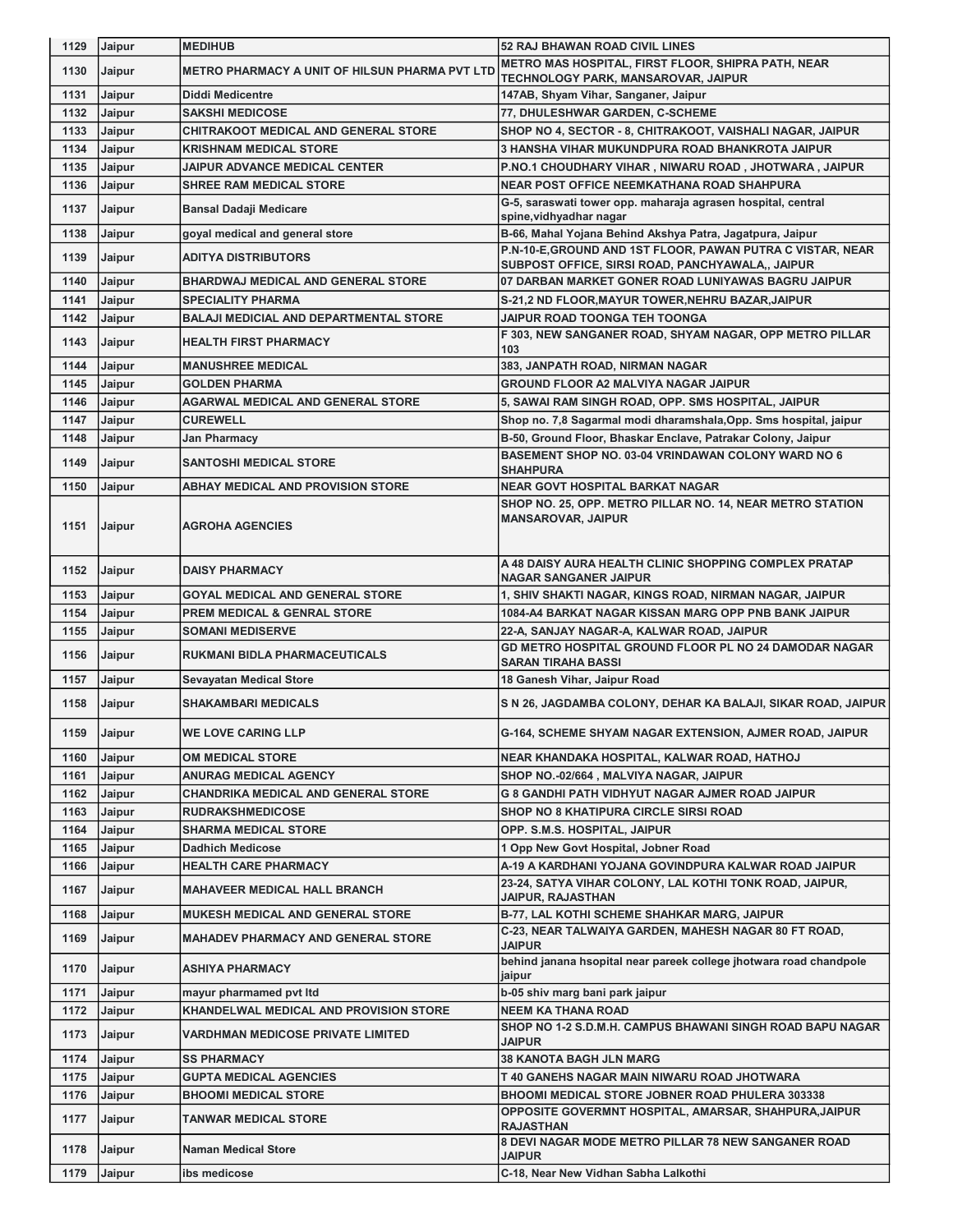| 1180 | Jaipur        | <b>ACCORD MEDICINES</b>                         | 37 A SUNDER VIHAR COLONY DURGAPURA                                                               |
|------|---------------|-------------------------------------------------|--------------------------------------------------------------------------------------------------|
| 1181 | Jaipur        | JAIN MEDICAL & PROVISION STORES                 | S. NO. 03, SWAMI GANGADAS KA MANDIR, BRAF KHANA ROAD,<br><b>JAIPUR</b>                           |
| 1182 | Jaipur        | <b>VERMA MEDICINES</b>                          | PLOT NO. A 179 MAHESH NAGAR 80 FEET ROAD JAIPUR                                                  |
| 1183 | Jaipur        | <b>CAPITAL MEDICOS</b>                          | SHOP NO 14, OPPOSITE SMS HOSPITAL                                                                |
| 1184 | Jaipur        | SHIV SHAKTI MEDICAL AND GENERAL STORE           | SAMOD ROAD NEAR BYPASS PULIYA VILLAGE CHOMU                                                      |
| 1185 | Jaipur        | A N MEDICALS                                    | MAXWELL HOSPITAL CAMPUS, NEAR PEETAL FACTORY, JHOTWARA<br><b>ROAD, JAIPUR</b>                    |
| 1186 | Jaipur        | <b>MAMATA MEDICOS</b>                           | E-198, BALAJI VIHAR-6, BENAR ROAD, BOYATAWALA                                                    |
| 1187 | Jaipur        | ACEPUS PHARMACY A UNIT OF DR. QUERY BIG PVT LTD | 2/S, C/4/13, BASEMENT JAI DURGA TOWER, INDRA GANDHI NAGAR,                                       |
| 1188 | Jaipur        | J k medical store                               | OPP. TO KUNDANPURA RAILWAY PHATAK, JAGATPURA<br>Jaipur road, mangalam city k pass,jaitpura       |
| 1189 | Jaipur        | <b>R K PHARMACY</b>                             | <b>GOPINATH HOSPITAL SECTOR NO 8 CHETAK MARG PRATAP NAGAR</b>                                    |
| 1190 | Jaipur        | <b>RAJASTHAN MEDICAL STORE</b>                  | <b>JAIPUR</b><br>G3,4, KACHOLIYA ROAD ASHOK VIHAR CHOMU JAIPUR                                   |
| 1191 | Jaipur        | <b>Manglamplus Medicity LLP</b>                 | Sector 5, Shipra Path, Mansarovar, Jaipur                                                        |
| 1192 | Jaipur        | Davadost Pharma Pvt Ltd (Model Town)            | 31-C Plot No 31, Vishnupuri, Jagatpura Road Opp. Post Office Model<br>Town                       |
| 1193 | <b>Jaipur</b> | <b>MEDSUN PHARMACY GANGAURI BAZAR</b>           | SHOP NO.1 HOUSE NO.489, GANGAURI BAZAR, NEAR GANGAURI<br><b>HOSPITAL, JAIPUR</b>                 |
| 1194 | Jaipur        | <b>XENONE MEDICAL AND GENERAL STORE</b>         | P.N. 319, UDHYOG NAGAR, 100FT ROAD NIWARU ROAD JHOTWADA<br><b>JAIPUR</b>                         |
| 1195 | Jaipur        | <b>GOYAL MEDICAL AND GENERAL STORE</b>          | D-135, JANPATH CORNER, NEW SANGANER ROAD, SODALA, JAIPUR                                         |
| 1196 | Jaipur        | <b>AKHIL PHARMA</b>                             | <b>B 633 NEAR KEDIA PALACE CHORAHA MURLIPURA SCHEME JAIPUR</b>                                   |
| 1197 | Jaipur        | <b>PRAGYA MEDICOSE</b>                          | F-02 UNIQUE SARDOOL COMPLEX CHETAK MARG JAWAHAR LAL                                              |
| 1198 | <b>Jaipur</b> | <b>Ram Medical and Provision Store</b>          | NEHRU MARG JAIPUR RAJASTHAN<br>B-121, Shop No-1, Ayodhya Nagar, Lalarpura, Gandhi Path, Vaishali |
| 1199 | Jaipur        | <b>ANUSHKA PHARMACY</b>                         | Nagar, Jaipur<br>3B-III ABHISHEK HOSPITAL LASER & COSMETIC SURGERY, MOTI                         |
| 1200 | Jaipur        | KAILASH MEDICAL AND PROVISION STORE             | <b>DOONGRI ROAD</b><br><b>SAMUDAYAK KENDRA KE PASS</b>                                           |
| 1201 | Jaipur        | <b>NEW DEV MEDICAL AND GENERAL STORE</b>        | 01, SHIV VIHAR COLONY, CHOUDHARY MARKET, KHATIPURA                                               |
| 1202 | Jaipur        | SHARDA MEDICAL AND GENERAL STORE                | G29, KIRTI SAGAR, MANSAROVAR, MANGYAWAS, JAIPUR                                                  |
| 1203 | Jaipur        | <b>RIDDHI SIDDHI MEDICAL STORE</b>              | 48, FLAT NO 101 FIRST FLOOR UNICARE HOME GANGWAL PARK, M.D<br><b>ROAD, JAIPUR</b>                |
| 1204 | Jaipur        | <b>Family Drug Store</b>                        | 128-129 P Block Narayan Vihar Gopalpura Bye Pass Jaipur                                          |
| 1205 | Jaipur        | SHRI NAKODA MEDICAL AND GENERAL STORE           | SHOP NO.-34, C-BLOCK, NARAYAN VIHAR, JAIPUR                                                      |
| 1206 | Jaipur        | <b>MAX SANJEEVANI MEDICAL</b>                   | RAM VIHAR COLONY DELHI JAIPUR HIGHWAY PAOTA                                                      |
| 1207 | Jaipur        | JAI AMBEY MEDICAL AND GENERAL STORE             | SHOP NO 2, NEAR DABAB KHANA SCHOOL, GALTA ROAD,<br><b>SURAJPOLE GATE, JAIPUR,</b>                |
| 1208 | <b>Jaipur</b> | Jai Bhawani Pharmacy                            | 138-A, Vasundhara Colony Gopalpura Bypass, Tonk Road                                             |
| 1209 | Jaipur        | MED CURE PLUS MEDICAL AND PROVISION STORE       | SHOP NO 57, BEES DUKAN, ADARSH NAGAR                                                             |
| 1210 | Jaipur        | <b>ROYAL PHARMACY</b>                           | <b>B-73 A SAHAKAR MARG LAL KOTHI SCHEME</b>                                                      |
| 1211 | Jaipur        | <b>D P PHARMACY</b>                             | WARD NO 1 VIRATNAGAR PAOTA JAIPUR RAJASTHAN                                                      |
| 1212 | Jaipur        | <b>SHOBHIT MEDIWORLD LLP</b>                    | BASEMENT & GROUNDFLOOR, G L SAINI MEMORIAL HEALTH<br>SOCITY, SEC. 03, KIRAN PATH, MANSAROVER     |
| 1213 | Jaipur        | ADRASH MEDICAL STORE                            | ADRASH DAMA HOSPITAL CAMPUS 33, MOTI NAGAR RAJ VILAS                                             |
|      |               |                                                 | HOTEL AND BALAJI MODE KE MADYA GONER ROAD JAIPUR                                                 |
| 1214 | Jaipur        | shri vinayak med and prov store                 | path no 7 vijay bari sikar road jaipur                                                           |
| 1215 | Jaipur        | <b>MODI PHARMA</b>                              | HOSPITAL ROAD, V.PO.MED, TEHSIL VIRAT NAGAR                                                      |
| 1216 | Jaipur        | S.G.K. Pharmacy                                 | 205, Sunder Vihar, Opp. Mangalam Anchal, Kalwar Road, Jaipur                                     |
| 1217 | Jaipur        | <b>HARSH MEDICAL</b>                            | SARKAR HOSPITAL CAMPUS SAMOD ROAD CHOMU<br>143, BAL VIHAR, NEAR 200 FEET BY PASS, KALWAR ROAD,   |
| 1218 | Jaipur        | <b>SURBHI MEDICOS</b>                           | JHOTWARA, JAIPUR                                                                                 |
| 1219 | Jaipur        | DEEPALI MEDICAL AND DEPARTMENTAL STORE          | 117 /341 AGARWAL FARM MANSAROVAR JAIPUR<br>SHAHPURA DENTAL HOSPITAL BHAWAN, FIRST FLOOR, OPP.,   |
| 1220 |               |                                                 |                                                                                                  |
|      | Jaipur        | ANNADATA MEDICAL STORE                          | WATER SUPPLY DEPARTMENT, NEEM KA THANA ROAD, SHAHPURA,                                           |
| 1221 | Jaipur        | C K MEDICAL AND AYURVEDIC STORE                 | <b>JAIPUR</b><br>C 1 SHOP NO G 3 ANAND VIHAR JAGATPURA JAIPUR                                    |
| 1222 | Jaipur        | central spine pharmacy                          | 57, B-10 MAHIMA HARITAGE CENTRAL SPINE, VIDHYADHAR NAGAR<br><b>JAIPUR</b>                        |
| 1223 | Jaipur        | JAI AMBAY MEDICAL AND GENERAL STORE             | <b>NEAR CHC RAILWAY STATION ROAD BASSI</b>                                                       |
| 1224 | Jaipur        | GOYAL MEDICAL & GENRAL STORE                    | <b>NEAR GOVT HOSPITAL VPO BHABROO</b>                                                            |
| 1225 | Jaipur        | <b>BAGRA MEDICAL STORE</b>                      | SHOP NO 10 11 KRISHNA VIHAR II JCC MADRAMPURA SANGANER<br><b>JAIPUR</b>                          |
| 1226 | Jaipur        | SHREE LAXMI MEDICAL AND PROVISION STORE         | OPP. PHC, WATIKA, SANGANER, JAIPUR                                                               |
| 1227 | Jaipur        | Jaipur Medical Store                            | S-16A, Jaipur Hospital Premises, Mahaveer Nagar, Tonk Road                                       |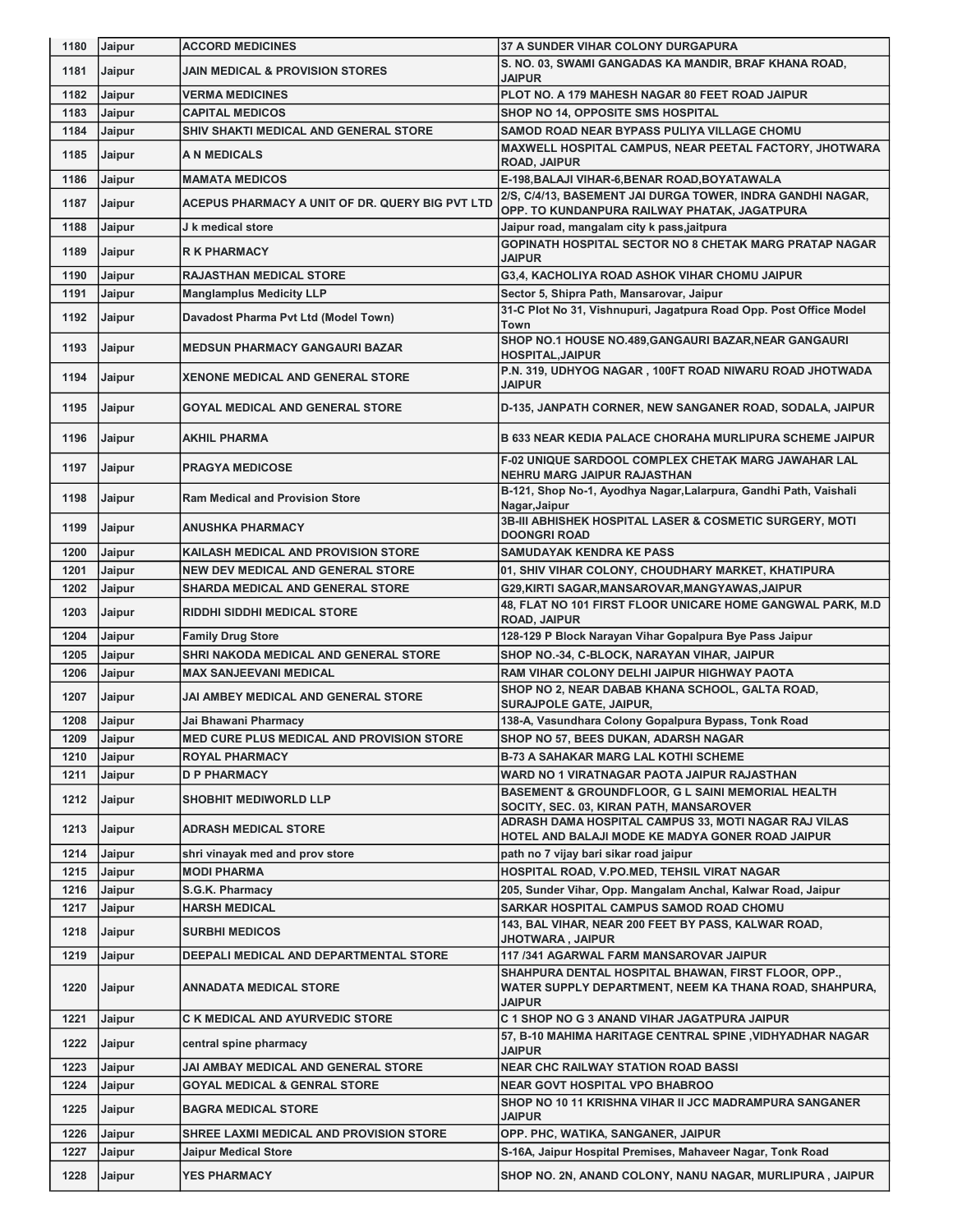| 1229 | Jaipur        | SHARMA EASTINDIAHOSPITALS & MEDICAL RES LTD             | LAL KOTHI, NEAR S.M.S STADIUM TONK ROAD JAIPUR                                                                 |
|------|---------------|---------------------------------------------------------|----------------------------------------------------------------------------------------------------------------|
| 1230 | Jaipur        | <b>ANKIT MEDICOSE</b>                                   | <b>B-4, BARKAT NAGAR VISTAR, NEAR ARJUN NAGAR PHATAK</b>                                                       |
| 1231 | Jaipur        | <b>Health Sqaure</b>                                    | 22, Biswa Nagar, New Sanganer road                                                                             |
| 1232 | Jaipur        | <b>KRISHNA PHARMACY AND GENERAL STORE</b>               | <b>G-49 DHANSHREE TOWER FIRST CENTRAL SPINE VIDHYADHAR</b>                                                     |
|      |               |                                                         | <b>NAGAR JAIPUR</b>                                                                                            |
| 1233 | Jaipur        | <b>SURYA MEDICAL AND PROVISION STORE</b>                | <b>6 BARKAT NAGAR TONK PHATAK</b>                                                                              |
| 1234 | Jaipur        | <b>Agrasen Medical Store</b>                            | Sector-7 Vidhyadhar Nagar Jaipur                                                                               |
| 1235 | Jaipur        | <b>VEENA MEDICAL AND PROVISION STORE</b>                | 35/52, GROUND FLOOR, RAJAT PATH, MANSAROVAR, JAIPUR                                                            |
| 1236 | Jaipur        | <b>LIFE CARE PHARMACY</b>                               | SHOP NO. D 19 A, SHREENIWAS NAGAR, MURLIPURA, JAIPUR                                                           |
| 1237 | Jaipur        | <b>SHREE KAMAKHYA MEDICAL HALL</b>                      | 103, NEAR PEETAL FACTORY, SHASTRI NAGAR                                                                        |
| 1238 | Jaipur        | SIDDHI VINAYAK MEDICAL & PROVISION STORE                | <b>JP CIRCLE CHORAHA NEER SAGAR MARKET BHANKROTA</b>                                                           |
| 1239 | Jaipur        | ARIHANT MEDICAL                                         | S-18, GROUND FLOOR, SHIPRA PATH, OPP H.C.G. HOSPIT, SHOPPING<br>COMPLEX, MANSAROVAR, JAIPUR                    |
| 1240 | Jaipur        | <b>KKS PHARMACY</b>                                     | GROUND B132 K K S UROLOGY AND GEN HOSPITAL RAJENDRA<br><b>MARG BAPU NAGAR JAIPUR</b>                           |
| 1241 | Jaipur        | <b>GITANJALI PHARMACY</b>                               | VILL-NAYLA, WEST GATE, NEAR BUS STAND, TEHSIL-JAMWARAMGARH                                                     |
| 1242 | <b>Jaipur</b> | <b>MANVI MEDICAL AND GENERAL STORE</b>                  | SHOP NO 1 ENGINEER COLONY PANCHYWALA (NEAR GENIUS<br>PUBLIC SCHOOL) SIRSI ROAD JAIPUR                          |
| 1243 | Jaipur        | <b>RELIABLE MEDICOSE AND PROVISION STORE</b>            | 8/259 SECTOR 8 MALVIYA NAGAR JAIPUR                                                                            |
| 1244 | Jaipur        | <b>BAJRANG MEDICAL STORE</b>                            | GOVT. HOSPITAL KE PASS, JAMWARAMGARH, JAIPUR                                                                   |
| 1245 | Jaipur        | <b>BAJPAI MEDICAL STORE</b>                             | 153-A SUNNY NAGAR KUMBHA MARG PRATAP NAGAR SANGANER<br><b>JAIPUR</b>                                           |
| 1246 | Jaipur        | <b>MEDIHEALTH INC. MEDICAL &amp; DEPARTMENTAL STORE</b> | SHOP NO A-5, KARDHANI SHOPPING CENTER, HARI MARG, MALVIYA<br><b>NAGAR</b>                                      |
| 1247 | Jaipur        | <b>SETHI CHEMIST AND DAIGNOSTIC CENTRE</b>              | BASEMENT FLOOR, P NO 8, AARTI NAGAR, NEAR BRIJ VIHAR,<br>JAGATPURA, JAIPUR                                     |
| 1248 | Jaipur        | <b>SUPER MEDICOS</b>                                    | SHOP NO. 03 OPP. SMS HOSPITAL, JAIPUR                                                                          |
| 1249 | Jaipur        | <b>SWAMI PHARMACY</b>                                   | SHOP NO 3, PLOT NO 10, DEVI NAGAR, SODALA, JAIPUR                                                              |
| 1250 | Jaipur        | SHREE BALAJI MEDICAL AND GENERAL STORE                  | SHOP NO 07, LAXMI NAGAR, NIWARU ROAD, JHOTWARA                                                                 |
| 1251 | Jaipur        | <b>RSA LIFECARE HOSPITALS INDIA PRIVATE LIMITED</b>     | PLOT NO. 147, GROUND FLOOR PASHUPATI NAGAR VILLAGAE, CHAK<br><b>GETOR SANGANER JAIPUR</b>                      |
| 1252 | Jaipur        | <b>DEV MEDICAL STORE</b>                                | INFRONT OF C.H.C. OF JAMWA RAMGARH, TEHSIL JAMWA RAMGARH                                                       |
| 1253 | Jaipur        | <b>VISHAL MEDICAL STORE</b>                             | NEAR C.H.C. JAMWA RAMGARH, TEHSIL JAMWA RAMGARH                                                                |
| 1254 | Jaipur        | <b>SIYARAM MEDICAL</b>                                  | <b>B-22 CHAND BIHARI NAGAR KHATIPURA</b>                                                                       |
| 1255 | Jaipur        | <b>VRINDA MEDICARE</b>                                  | PLOT NO. C-116, BASEMENT LAL KOTHI JAIPURQ                                                                     |
| 1256 | Jaipur        | <b>SUNIL MEDICAL &amp; GENERAL STORE</b>                | JAIPUR ROAD, NEAR GOVT. HOSPITAL, TOONGA                                                                       |
| 1257 | Jaipur        | <b>NAKODA MEDICAL AND GENERAL STORE</b>                 | 180/126 KUMBHA MARG PRATAP NAGAR SANGANER JAIPUR                                                               |
| 1258 | Jaipur        | SUDHANSHUANANT PHARMACY                                 | A41 SAGAR CITY RADHA SWAMI BAGH CHOMU                                                                          |
| 1259 | Jaipur        | <b>AADHYA PHARMACY</b>                                  | C/O DR JITENDRA KUMAWAT, E-112 BANK COLONY, MURLIPURA<br><b>SCHEME</b>                                         |
| 1260 | Jaipur        | shreehari medicose cosmatic                             | B-181 old vidhyadhar nagar jaipur                                                                              |
| 1261 | Jaipur        | <b>VINAYAK MEDICALS</b>                                 | SHOP NO. EM-2, EBENEZER MART, D-195-197, AMRAPALI NAGAR,<br>NEAR SILVER CROWN, GANDHI PATH WEST, LALRPURA ROAD |
| 1262 | Jaipur        | DIVIJ KHETAN HUF KARTA                                  | PLOT NO. 2 KHETAN CHAURAHA SIKA ROAD                                                                           |
| 1263 | Jaipur        | <b>SHREE DEV MEDICAL STORE</b>                          | OPP. GOVT. HOSPITAL , VILLAGE-MANOHARPUR, TEH- SAHAPURA                                                        |
| 1264 | Jaipur        | DHANWANTARI MEDICAL STORE                               | PLOT NO. 29, GANGWAL PARK, J.L.N. MARG, JAIPUR                                                                 |
| 1265 | Jaipur        | SHARDA MEDICALS                                         | 90/1, MADHYAM MARG, PATEL MARG, MANSAROVAR                                                                     |
| 1266 | Jaipur        | <b>SOMANI HOSPITAL PHARMACY</b>                         | 277 SHRI GOPAL NAGAR 80 FEET ROAD GOPAL PURA BYPASS<br><b>JAIPUR</b>                                           |
| 1267 | Jaipur        | <b>NEW MEDI PLUS</b>                                    | A-326, SHOP NO 03, TARA NAGAR-A, JHOTWARA                                                                      |
| 1268 | Jaipur        | <b>PRIYUSH MEDICAL STORE</b>                            | 2/154 SFS COLONY B2 BYPASS MANSAROVAR                                                                          |
| 1269 | Jaipur        | <b>MARUTI MEDICAL AND PROVISIONAL STORE</b>             | 67 A SINDHU NAGAR PRATAP NAGAR CROSSING MURLIPURA SIKAR<br><b>ROAD JAIPUR</b>                                  |
| 1270 | Jaipur        | Avani Pharnacy                                          | A/7-2 Hari Nagar, Shastri Nagar, Amanishah Road                                                                |
| 1271 | Jaipur        | <b>AGARWAL MEDICAL &amp; PROVISION STORE</b>            | VIJAYBARI PATH NO 7 SIKAR ROAD                                                                                 |
| 1272 | Jaipur        | BALAJI MEDICAL STORE                                    | <b>MAAN COMPLEX BUS STAND MANOHARPUR</b>                                                                       |
| 1273 | Jaipur        | <b>RAM LAKHAN MEDICAL STORE</b>                         | Kalpana Heart & Multispeciality Hospital Campus, Near Samod Puliya,<br>Chomu, Jaipur, Rajasthan                |
| 1274 | Jaipur        | <b>SHARMA MADICOSE</b>                                  | A 57 VIVEKANAND COLONY NAYA KHERA AMBABARI JAIPUR                                                              |
| 1275 | Jaipur        | <b>MONIKA DRUG STORE</b>                                | D 311, GATOR ROAD, SIDARATH, JAIPUR                                                                            |
| 1276 | Jaipur        | TIRU MEDICALS                                           | <b>H-19A, BHAGATSINGH MARG, C SCHEME, JAIPUR</b>                                                               |
| 1277 | Jaipur        | KISAAN MDICAL AGENCY                                    | KUSHAL PARADISE NEEM KA THANA ROAD SHAHPURA                                                                    |
| 1278 | Jaipur        | SMT SHRAWAN DEVI PHARMACY                               | NH 48 BHUMIKA PLAZA PAOTA                                                                                      |
| 1279 | Jaipur        | <b>SHREE PHARMA</b>                                     | SHOP NO1, C-2 CHANDRA NAGAR, 9- DUKAN KALWAR ROAD<br><b>JHOTWARA</b>                                           |
| 1280 | Jaipur        | <b>K M MEDICOS</b>                                      | SP-3 MALVIYA NAGAR INDUSTRIAL AREA JAIPUR                                                                      |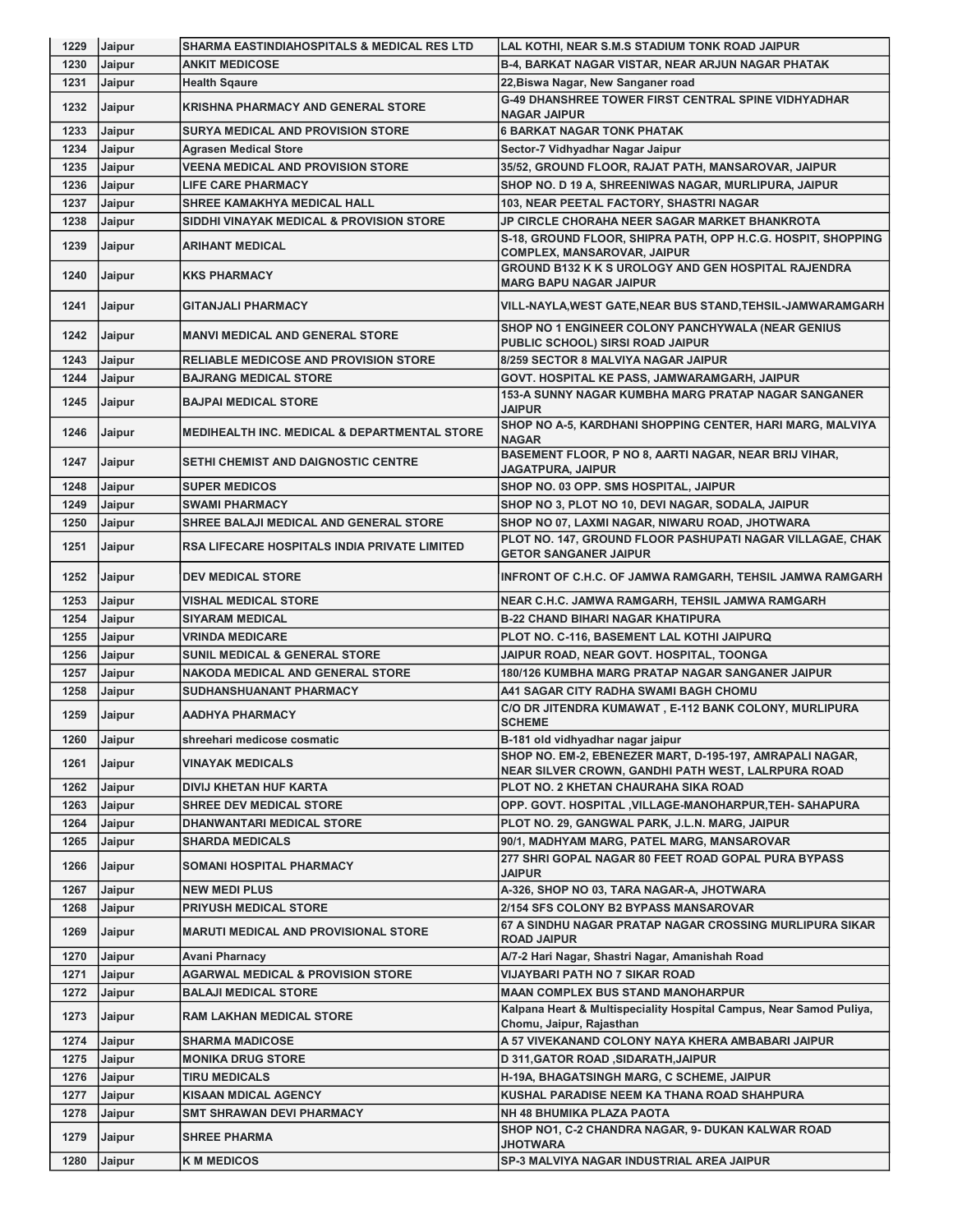| 1281 | Jaipur        | <b>MEDICUS PHARMACY AND DIAGNOSTIC</b>     | 24, IN THE PREMISS OF JEEVAN REKHA CRITICAL CARE, AND                                                  |
|------|---------------|--------------------------------------------|--------------------------------------------------------------------------------------------------------|
|      |               |                                            | TRAUMA HOSPITAL (GROUND FLOOR) CENTRAL SPINE, JAIPUR                                                   |
| 1282 | Jaipur        | <b>BALAJI MEDICAL AND GENERAL STORE</b>    | SHOP NO. 59 GROUND FLOOR KRISHNA VIHAR KUMBHA MARG TONK                                                |
| 1283 |               |                                            | <b>ROAD</b><br><b>298 SURYA NAGAR GOPALPURA BYPASS JAIPUR</b>                                          |
|      | Jaipur        | <b>VAIBHAV MEDICOSE AND GENERAL STORE</b>  |                                                                                                        |
| 1284 | Jaipur        | <b>MK Pharmacy</b>                         | Plot No-1,2 Maharana Pratap road, Near Rangoli garden, Vaishali West                                   |
| 1285 | Jaipur        | GARIMA PHARMACY                            | SHOP IN PLOT NO 3/394 CHITRAKOOT YOJANA VAISHALI NAGAR<br><b>JAIPUR</b>                                |
| 1286 | Jaipur        | JEEVAN SANKALP PHARMACY                    | PHAGI HOSPITAL , JAIPUR ROAD PHAGI JAIPUR RAJ                                                          |
| 1287 | Jaipur        | <b>TANISHKA MEDICOS</b>                    | DAMODAR NAGAR SARAN TIRAHA BASSI                                                                       |
| 1288 | Jaipur        | SHARMA MEDICAL AND GENERAL STORE           | SHOP NO.-1 & 2, CHANDRAKALA NAGAR DURGAPURA, TONK ROAD,<br>JAIPUR                                      |
| 1289 | Jaipur        | Davadost Pharma Pvt Ltd (Bapu Nagar)       | A-15 Janta Store Bapu Nagar                                                                            |
| 1290 | Jaipur        | LAXMI MEDICAL AND PROVISION STORE          | <b>DURGAPURA TONK RAOD JAIPUR</b>                                                                      |
| 1291 | Jaipur        | <b>BARALA OPERATION CENTRE</b>             | H.N. 20, NEAR BUS STAND, CHOMU, Jaipur, Rajasthan, 303702                                              |
| 1292 | Jaipur        | CHOUDHARY MEDICAL AND PROVISIONAL STORE    | 105/145 SECTOR 10 PRATAP NAGAR SANGANER JAIPUR                                                         |
| 1293 | Jaipur        | <b>DOCTOR PLUS PHARMACY</b>                | 140 C SCHEME NO. 08 SWAMI VIHAR PANDIT T.N MISHRA MARG                                                 |
| 1294 | Jaipur        | <b>DOCTOR PLUS PHARMACY</b>                | OPP. METRO MASS HOSPITAL 51/22 SHIPRA PATH, MANSROVAR                                                  |
| 1295 | Jaipur        | <b>MAHADEV MEDICAL AND PROVISION STORE</b> | LOHA MANDI ROAD , ROAD NO. 14, MACHADA, JAIPUR                                                         |
| 1296 | Jaipur        | <b>ROYAL CHEMIST</b>                       | 3, OPP JAY KAY LOAN HOSPITAL, JLN MARG, JAIPUR                                                         |
|      |               |                                            | G-32, VIDHYADHAR ENCLAVE - II, B-14, CENTRAL SPINE,                                                    |
| 1297 | Jaipur        | <b>SHREE SHYAM MEDICAL</b>                 | <b>VIDHYADHAR NAGAR</b>                                                                                |
| 1298 | Jaipur        | <b>VYAS MEDICAL AND PROVISION STORE</b>    | <b>NEAR NHAI OFFICE JAIPUR ROAD SHAHPURA</b>                                                           |
| 1299 | Jaipur        | <b>DARSHAN MEDICAL HALL</b>                | SHOP NO. 07, BEES DUKAN, ADARSH NAGAR, JAIPUR                                                          |
| 1300 | Jaipur        | DR AGARWAL'S EYE HOSPITAL Ltd              | 21 Shubham Enclave C scheme Jaipur                                                                     |
|      |               |                                            | G 3 Ground Floor Krishna Apartment Plot no 140, Vidut Nagar C                                          |
| 1301 | Jaipur        | Davadost Pharma Pvt Ltd (Vaishali)         | <b>Queens Road Chitrakoot</b>                                                                          |
| 1302 | Jaipur        | <b>Shiv Medical And Provision Store</b>    | 32/9, SHOP NO.4, SWARN PATH, MANSAROVAR, JAIPUR                                                        |
| 1303 | Jaipur        | <b>KUCHAMAN MEDICAL HALL</b>               | <b>Opp Sms Hospital , Jaipur</b>                                                                       |
| 1304 | Jaipur        | <b>MEDISERV</b>                            | 168 BASEMENT, BIDLA TOWER, HEERA NAGAR DCM, JAIPUR                                                     |
| 1305 | Jaipur        | <b>DEV PHARMA</b>                          | FIRST FLOOR OPP.SMS HOSPITAL DEWAN JI KI NASHIYA                                                       |
| 1306 | Jaipur        | <b>GORA PHARMACY</b>                       | C M GORA HOSPITAL P.NO 359, GROUND FLOOR, HERA PURA,<br><b>AJMER ROAD</b>                              |
| 1307 | Jaipur        | U K LIFE LINE MEDICAL AND PROVISION STORE  | 18, SUNDAR MARKET, NEAR SMS HOSPITAL, G.M X-RAY BUILDING<br><b>GROUND FLOOR, TONK ROAD, JAIPUR</b>     |
| 1308 | Jaipur        | <b>SHARMA MEDICAL STORE</b>                | NEAR GOVERMENT HOSPITAL, VIRAT NAGAR, JAIPUR                                                           |
| 1309 | Jaipur        | <b>GUPTA MEDICAL STORE</b>                 | 1A, 110, Shiv Shakti Colony, Shastri Nagar, Jaipur, Rajasthan                                          |
| 1310 | Jaipur        | <b>DGCH MEDICAL STORE</b>                  | Near Manglam City Gate Radhaswami Bagh Chomu                                                           |
|      |               |                                            | SHOP NO. 4 PLOT NO. A 25 CHOUDHARY MARKET SHIV VIHAR                                                   |
| 1311 | Jaipur        | <b>AAKASH MEDICAL AGENCIES</b>             | COLONY SALYAWAS KHATIPURA JHOTWARA JAIPUR                                                              |
| 1312 | <b>Jaipur</b> | <b>Chahat Medicose</b>                     | 46, Dhuleshwer Garden C Scheme, Jaipur                                                                 |
| 1313 | Jaipur        | Agarwal medical                            | 86/SP/96, ajay marg, opposite kalptaru fertility, sec.8, pratap nagar, jaipur                          |
| 1314 | Jaipur        | <b>MADHAV PHARMA</b>                       | 18-A JEMS COLONY, NEAR MANDIR MODE CIRCLE VIDHYADHAR<br><b>NAGAR</b>                                   |
| 1315 | Jaipur        | <b>SUNIL MEDICOS AND PROVISION STORE</b>   | 483, BARKAT NAGAR, OPP GOVERNMENT DISPENSARY, TONK<br><b>PHATAK</b>                                    |
| 1316 | Jaipur        | <b>SANTOSH MEDICAL AGENCIES</b>            | DHANOTA BUS STAND, NEAR GOVT HOSPITAL, CHOMU ROAD JAIPUR                                               |
| 1317 | Jaipur        | SHRIVASTAVA MEDICAL AND GENERAL STORE      | GROUND FLOOR, PLOT NO 6, GOVINDPURI, RAMNAGAR, SODALA,<br><b>JAIPUR</b>                                |
| 1318 | Jaipur        | shandilya medicals                         | GROUND AND BASEMENT FLOOR 585, SURYA NAGAR, SUDAMA<br>KUTIR MARG, GOPALPURA BYPASS                     |
| 1319 | Jaipur        | GEET GOVIND MEDICAL AND PROVISION STORE    | PANCHSHEEL ENCLAVE GOKUL BHAI BHATT MARG, DURGAPURA<br><b>JAIPUR</b>                                   |
| 1320 | Jaipur        | YADAV MEDICAL                              | <b>NEAR GOVERNMENT HOSPITAL ,SAMOD TEH-CHOMU</b>                                                       |
| 1321 | Jaipur        | <b>HEERA MEDICAL STORE</b>                 | SHOP NO.64,2-3, MILAP NAGAR, NEAR JAIPURIA HOSPITAL, JAIPUR                                            |
| 1322 | Jaipur        | NITHARWAL MEDICAL STORE                    | <b>GANDHI CHOWK PHULERA</b>                                                                            |
| 1323 | Jaipur        | NAVYA PHARMACY                             | TAGORE HOSPITAL, TAGORE LANE, SHIPRA PATH, MANSAROVAR                                                  |
| 1324 | Jaipur        | SHIV MEDICAL AND GENERAL STORE             | GROUND AND FIRST FLOOR, NEAR KHANDAKA HOSPITAL, KALWAR<br><b>ROAD, HATHOJ</b>                          |
| 1325 | Jaipur        | LAXMI MEDICOSE BRANCH AND GENERAL STORE    | SHOP NO 1, OPP PANCHMUKHI HANUMANJI MANDIR, BUS STAND,<br><b>GONER, JAIPUR</b>                         |
| 1326 | Jaipur        | <b>NAVKAR DRUG STORE</b>                   | <b>B-11, BASEMENT NAVKAR HOSPITAL SHUBAM APARTMENT</b><br><b>CENTRAL SPINE VIDHYADHAR NAGAR JAIPUR</b> |
| 1327 | Jaipur        | <b>NIVIK PHARMACY</b>                      | 9, Udai Nagar-B, Opp. Metro pillar no-1, Mansarovar Metro Station,<br>jaipur,                          |
| 1328 | Jaipur        | Davadost Pharma Pvt Ltd (Khandaka)         | 137 Tonk Road Kailashpuri near Khandaka Hospital Jaipur                                                |
| 1329 | Jaipur        | <b>SURYA ENTERPRISES</b>                   | 19, KESHARGARH COMPOUND, J.L.N. MARG, JAIPUR                                                           |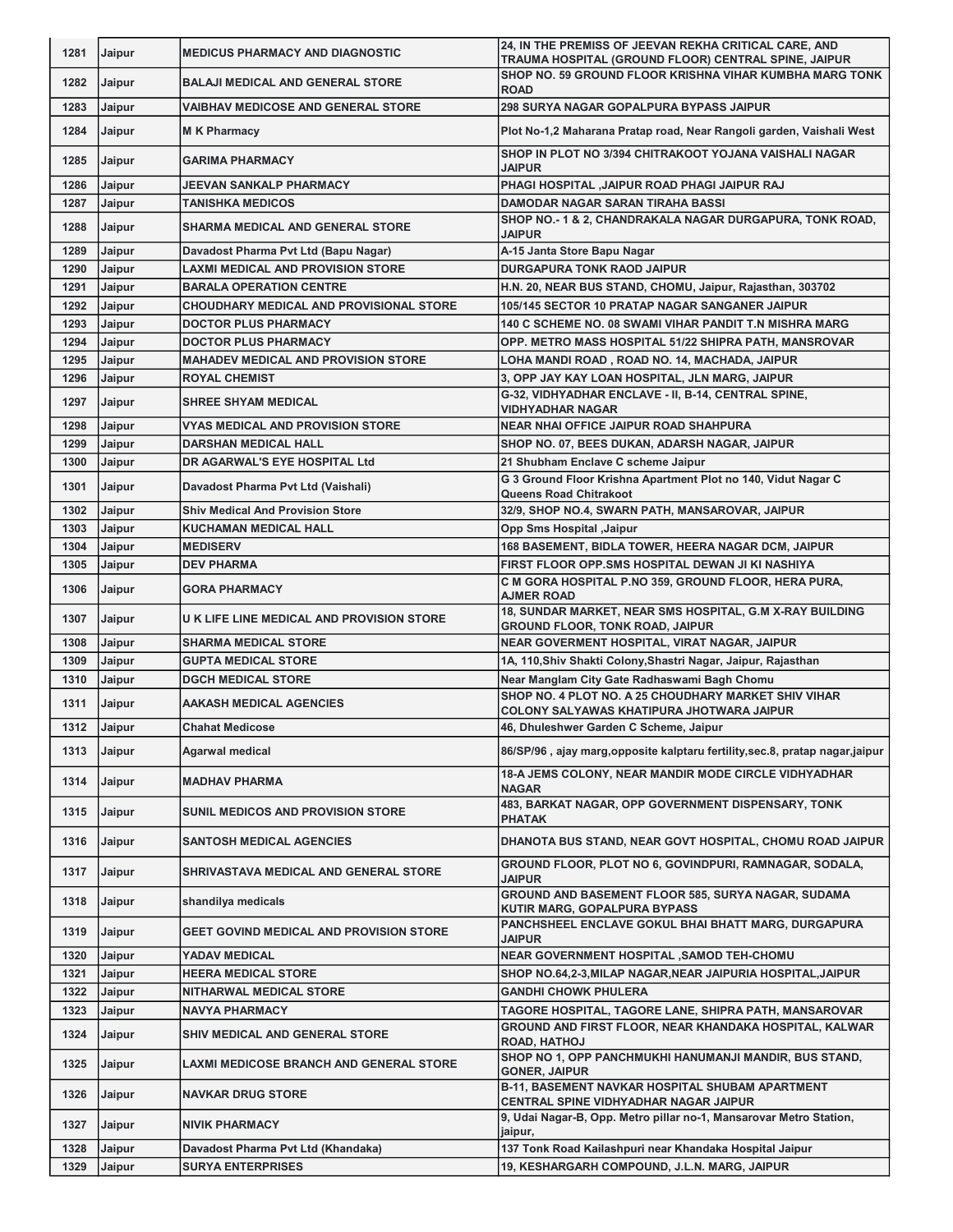| 1330         | <b>Jaipur</b>    | <b>GEMS MEDICAL STORE</b>                             | GEMS GASTRO LIVER AND EYE HOSPITAL JAIPUR ROAD CHOMU,<br><b>JAIPUR</b>                                                          |
|--------------|------------------|-------------------------------------------------------|---------------------------------------------------------------------------------------------------------------------------------|
| 1331         | Jaipur           | <b>Kandira Medicals</b>                               | 196a1 gangasagar b vaishali nagar                                                                                               |
| 1332         | Jaipur           | <b>LIFE CARE PHARMACY</b>                             | HOUSE NO. 3/395 SHOP NO. 2 SECTOR-3 CHITRAKOOT JAIPUR                                                                           |
| 1333         | Jaipur           | A TO Z MEDICAL AND GENERAL STORE                      | SHOP NO.5, SHANKAR VIHAR, SUMEL ROAD, AGRA ROAD, JAIPUR                                                                         |
| 1334         | Jaipur           | <b>JOYCURE PRIVATE LIMITED</b>                        | GROUND FLOOR, PLOT NO 178, VIDYUT NAGAR-C, GANDHI PATH,<br><b>VAISHALI NAGAR, JAIPUR</b>                                        |
| 1335         | Jaipur           | <b>MEDINEEDS</b>                                      | 53, civil line, raj bhawan road                                                                                                 |
| 1336         | Jaipur           | <b>S S PHARMACY</b>                                   | BASEMENT TRIVENI HOSPITAL CAMPUS, ADARSH COLONY WARD<br>NO. 3, PANCHAYAT SAMITI KE SAMNE, SHAHPURA, JAIPUR,<br><b>RAJASTHAN</b> |
| 1337         | Jaipur           | <b>VDERMA MEDICAL</b>                                 | B-4/176 A, CHITRAKOOT, VAISHALI NAGAR, JAIPUR                                                                                   |
| 1338         | Jaipur           | SHRI BALAJI MEDICAL STORE                             | <b>GAWARIYO KI MORI BEHIND GOVT HOSPITAL, CHOMU</b>                                                                             |
| 1339         | Jaipur           | <b>LAKSHYA MEDICOS</b>                                | LAKSHYA HART AND GENERAL HOSPITAL KHEJROLI CHOMU                                                                                |
| 1340         | Jaipur           | <b>SHREE VINAYAK MEDICAL STORE</b>                    | 08, 26 NEAR DURGAPURA RAILWAY STATION MADHAV NAGAR JAIPUR                                                                       |
| 1341         | Jaipur           | <b>JAIPUR MEDICAL STORE</b>                           | SHOP NO. 40 A 28 KIRTI NAGAR TONK ROAD JAIPUR                                                                                   |
| 1342         |                  | <b>TILAK MEDICOSE</b>                                 | TILAK HOSPITAL CAMPUS, CHANKYAPURI, A1 PALADI MEENA AGRA                                                                        |
|              | <b>Jaipur</b>    |                                                       | <b>ROAD, JAIPUR</b>                                                                                                             |
| 1343         | <b>Jaipur</b>    | <b>KHICHAR MEDICAL STORE</b>                          | NEAR GANESH MANDIR, VILLAGE & POST SAKHUN TEH DUDU JAIPUR                                                                       |
| 1344         | Jaipur           | <b>BALAJI MEDICAL &amp; PROVISION STORE</b>           | AMAN TOWER JAIPUR ROAD CHOMU                                                                                                    |
| 1345         | Jaipur           | SHRI KRISHNA MEDICAL STORE                            | <b>MS-2 OPP V.K.I.A ROAD NO 3 SIKAR ROAD</b>                                                                                    |
| 1346         | Jaipur           | CFS PHARMA AND OPTICALS PVT LTD                       | <b>34 35 MAUJI COLONY MALVIYA NAGAR</b>                                                                                         |
| 1347         | Jaipur           | <b>JYOTI PHARMACY</b>                                 | JYOTI HOSPITAL,PLOT NO 1,21SOUTH COLONY SHANTI PATH<br>NIWARU ROAD,JHOTWARA,JAIPUR,                                             |
| 1348         | <b>Jaipur</b>    | <b>SHREE BALAJI MEDICAL</b>                           | SHOP NO.16-17A, SINGH BHUMI, KARNI MARKET, KHATIPURA, JAIPUR                                                                    |
| 1349         | Jaipur           | <b>Krishna Medical Store</b>                          | Nimoria Road, Krishna Hospital, Chaksu, Jaipur                                                                                  |
| 1350         | Jaipur           | <b>GUPTA MEDICOS</b>                                  | KALWAR ROAD, JHOTWARA, JAIPUR                                                                                                   |
| 1351         | Jaipur           | <b>SARAN PHARMACY</b>                                 | G-25-26, CENTRAL SPINE, VIDHYADHAR NGAR, JAIPUR                                                                                 |
| 1352         | Jaipur           | SIDHI VINAYAK MEDICAL AND PROVISION STORE             | <b>NEAR PAYAS DAIRY, MUNDIYA RAMSAR'</b>                                                                                        |
| 1353         | Jaipur           | <b>MAAN MEDICAL STORE</b>                             | SHOP NO 01, SHRI SHYAM VATIKA 5TH, NANGAL JAISA BOHRA,<br><b>JHOTWARA</b>                                                       |
| 1354         | Jaipur           | <b>GARG PHARMACY</b>                                  | 103 A SANJAY NAGAR A JHOTWARA JAIPUR                                                                                            |
| 1355         | Jaipur           | <b>MEDSUN PHARMACY</b>                                | SHOP NO.1, PANCHWATI COMPLEX, PANCHWATI<br><b>CIRCLE, RAJAPARK, JAIPUR</b>                                                      |
|              |                  |                                                       |                                                                                                                                 |
| 1356         | Jaipur           | <b>NAVJEEVAN MEDICOSE</b>                             | SHOP NO.-05, OPP. MONILEK HOSPITAL, SECTOR NO.-04, JAWAHAR<br><b>NAGAR, JAIPUR</b>                                              |
| 1357         | <b>Jaipur</b>    | <b>R.R.MEDICAL &amp; PROVISIONAL STORE</b>            | SHOP NO 1 REWAL ROAD KALADERA                                                                                                   |
| 1358         | Jaipur           | <b>AVADHESH MEDICAL</b>                               | PLOT NO 11, ASHOK VIHAR BALDASH JI KI BAGICHI, KASBA CHOMU<br><b>JAIPUR</b>                                                     |
|              | 1359 Jaipur      | <b>GAUTAM PHARMACY</b>                                | GAUTAM BHAWAN, OPP. HARMADA THANA, HARMADA, SIKAR ROAD,<br><b>JAIPUR</b>                                                        |
| 1360         | Jaipur           | <b>SHIV MEDICAL &amp; GENERAL STORE</b>               | GOVT CHC MAIN CHAKSU ROAD MADHORAJPURA JAIPUR                                                                                   |
| 1361         | Jaipur           | Honey medical & general sore                          | h no 1467 moti katla bazar subhash chowk jaipur                                                                                 |
| 1362         | Jaipur           | <b>SHREE LAXMI GALAXY DIABETIC CENTRE</b>             | A-1, GROUND FLOOR, MADRAMPURA, OPP.- METRO PILLAR NO.-67,<br>AJMER ROAD, SODALA, JAIPUR                                         |
| 1363         | Jaipur           | CHOUDHARY MEDICAL                                     | FRONT OF C.H.C. SAMOD TEHSIL CHOMU                                                                                              |
| 1364         | Jaipur           | <b>SHREE SHYAM MEDICAL</b>                            | SHOP NO.2, BASEMENT PARKING, S.M.S. HOSPITAL, JAIPUR                                                                            |
| 1365         | Jaipur           | SUCCESS MEDICAL AND GENERAL STORE                     | SHOP NO. 7, PLOT NO. 352, RAJA PARK JAIPUR                                                                                      |
| 1366         | Jaipur           | <b>SANNU MEDICALS</b>                                 | GROUND FLOOR, PLOT NO 17 A, SINDHI COLONY 2, KALWAR ROAD,<br><b>JHOTWARA</b>                                                    |
| 1367         | Jaipur           | Gauri Medicose                                        | 74, Shri ram colony. hawa sadak. jaipur                                                                                         |
| 1368         | Jaipur           | <b>DIOLABS</b>                                        | 28, SHIV SHAKTI NAGAR, 1 FLOOR, NIRMAN NAGAR, JAIPUR                                                                            |
| 1369         | Jaipur           | <b>Apollo Pharmacies Limited</b>                      | PLOT NO E-81,82, SL MARG, LAL BAHADUR NAGAR, JAIPUR                                                                             |
| 1370         | Jaipur           | <b>Apollo Pharmacies Limited</b>                      | G-36, CENTRAL SPIN YOJNA, VIDHYADHAR NAGAR UNNATI TOWER<br><b>JAIPUR</b>                                                        |
| 1371         | Jaipur           | <b>Apollo Pharmacies Limited</b>                      | SHOP NO G-05, PLOT NO-C1, KRISHNA KUNJ, KALWAR ROAD JAIPUR                                                                      |
| 1372         | Jaipur           | <b>Apollo Pharmacies Limited</b>                      | PLOT NO-70, SIRSI ROAD OFFICERS CAMPUS EXTENSION,                                                                               |
| 1373         | Jaipur           | <b>Apollo Pharmacies Limited</b>                      | KHATIPURA, JAIPUR RAJASTHAN<br>SHOP NO. - HH - 102, PLOT NO.-20, JHALANA GRAM, CALGIRI ROAD,                                    |
| 1374         | Jaipur           | <b>Apollo Pharmacies Limited</b>                      | MALVIYA NAGAR, JAIPUR, RAJASTHAN<br>PLOT NO A-20, GROUND FLOOR MAIN ROAD BAJAJ NAGAR JAIPUR                                     |
|              |                  |                                                       | RAJASTHAN PIN-302015                                                                                                            |
| 1375<br>1376 | Jaipur<br>Jaipur | Niranjan Medical Provision Store<br>JAGDAMBA MEDICOSE | 3/730 Malviya Nagar<br>21-C, JAGDAMBA NAGAR SHOP NO.1, RAWAN GATE, CHORAHA,                                                     |
| 1377         | Jaipur           | <b>SUNIL MEDICAL STORE</b>                            | KALWAR ROAD, JHOTWARA<br>13, AGARSEN NAGAR MAN, BOERING CHORAHA, KALWAR ROAD                                                    |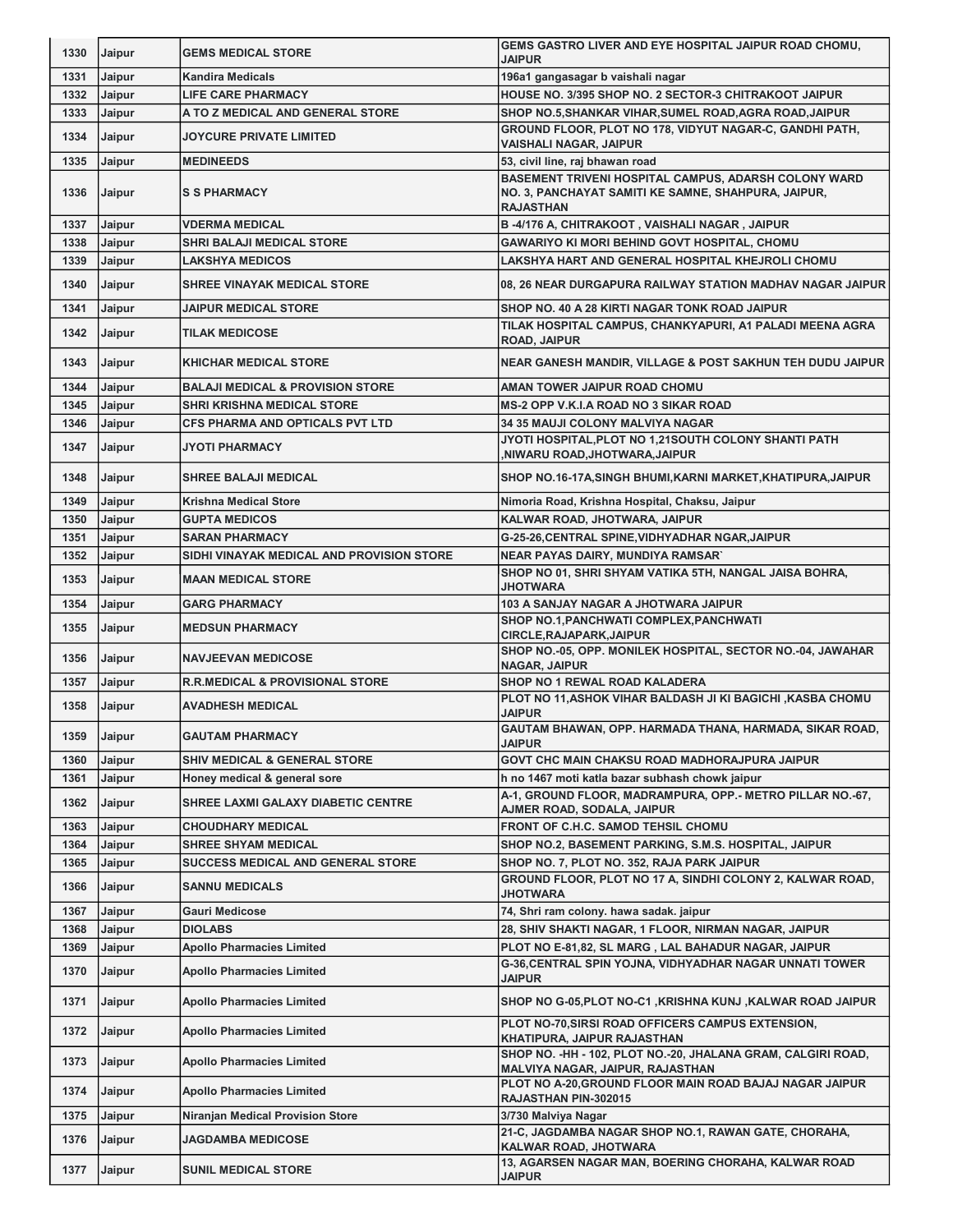| 1378         | <b>Jaipur</b>        | <b>K K MEDICOSE</b>                                           | SHOP NO 11, OPPOSITE ZENANA HOSPITAL, STATION ROAD                                                   |
|--------------|----------------------|---------------------------------------------------------------|------------------------------------------------------------------------------------------------------|
| 1379         | Jaipur               | <b>LAXMI MEDICOSE</b>                                         | 4-H/298, INDIRA GANDHI NAGAR                                                                         |
| 1380         | Jaisalmer            | <b>M/S RAGHAV MEDICOSE</b>                                    | <b>BEHIND POLICE STATION POKARAN</b>                                                                 |
| 1381         | Jaisalmer            | <b>RAGHAV PHARMA</b>                                          | KERAVA MARKET NEAR GOVT HOSPITAL POKARAN                                                             |
| 1382         | Jaisalmer            | <b>SHREE JAY MEDICAL</b>                                      | <b>GEETA ASHRAM KE PASS NEW COLONY WARD NO 3 JAISALMER</b>                                           |
| 1383         | Jaisalmer            | Santoshi medical and provision store                          | Opp payuoo das dukan Gandhi colony jaisalmer                                                         |
| 1384         | <b>Jaisalmer</b>     | <b>MOHANGARH MEDICOSE</b>                                     | OPP. CHC MOHANGARH, NACHNA ROAD, MOHANGARH, DIST-<br>JAISALMER                                       |
| 1385         | Jaisalmer            | <b>KARNI MEDICOS</b>                                          | OPP. GOVT HOSPITAL, POKARAN, JAISALMER                                                               |
| 1386         | Jalore               | <b>VANKAL MEDICOSE</b>                                        | IN SIDE B.LAL HOSPITAL NH68, KAMALPURA, BARMER                                                       |
|              |                      |                                                               | <b>ROAD, SANCHORE</b>                                                                                |
| 1387         | Jalore               | Vishvakarma Medical and Provision Store Sayla                 | 01, Near Govt. Hospital, Bagoda Road, Sayla, Jalore                                                  |
| 1388         | Jalore               | Raj Medical and General Store                                 | Choudhary Dharmshala, Shop No. 06, Sanchore                                                          |
| 1389         | Jalore               | Surya Medicose                                                | Near Govt. Hospital, Bhinmal, Dist. Jalore                                                           |
| 1390         | Jalore               | <b>CHAMUNDA MEDICAL &amp; GENERAL STORE JALORE</b>            | 01 POLJI NAGAR RAILWAY STATION ROAD                                                                  |
| 1391         | Jhalawar             | <b>SHOURIE MEDICOSE</b>                                       | In front of GOVT HOSPITAL gindor gate JHALRAPATAN                                                    |
| 1392         | Jhalawar             | <b>L N Medical Store</b>                                      | <b>Hans Vatika</b>                                                                                   |
| 1393         | Jhalawar             | NIROGDHAM MEDICAL STORE, AKLERA                               | NIROGDHAM HOSPITAL CAMPUS, AKLERA, TEH, AKLERA,                                                      |
| 1394         | Jhalawar             | <b>SHRI RAM MEDICAL STORE</b>                                 | <b>NEW BUS STAND, AKLERA</b>                                                                         |
| 1395         | Jhalawar             | <b>KALYAN MEDICARE</b>                                        | IN FRONT OF JHALAWAR HOSPITAL & MEDICAL COLLEGE, NH 12                                               |
|              |                      |                                                               | JHALAWAR RAJASTHAN                                                                                   |
| 1396         | Jhalawar             | OM MEDICAL                                                    | OPPOSITE S.R.G. HOSPITAL AND MEDICAL COLLEGE N.H. 12 ROAD<br><b>JHALAWAR</b>                         |
| 1397         | Jhalawar             | <b>BURHANI MEDICAL STORE</b>                                  | IN FRONT OF GOVERMENT HOSPITAL, NEAR GINDORE GATE,<br>JHALRAPATAN                                    |
| 1398         | Jhalawar             | <b>MOTILAL KANHAIYALAL</b>                                    | JAIPURIYA BUILDING BHAWANI MANDI                                                                     |
| 1399         | Jhalawar             | <b>NAV BHARAT MEDICAL STORE</b>                               | <b>BALCHAND HOSPITAL KE SAMNE JHALRAPATAN</b>                                                        |
| 1400         | Jhalawar             | <b>RONAK MEDICAL HALL</b>                                     | OPP. JHALAWAR HOSPITAL & MEDICAL COLLEGE N.H. 12, JHALAWAR                                           |
| 1401         | Jhalawar             | <b>RELIEF MEDICAL STORE</b>                                   | 03, HOSPITAL ROAD, MURTI CHOURAHA, JHALAWAR                                                          |
| 1402         | <b>Jhalawar</b>      | Vishwamitra pharma                                            | HOUSE NUMBER 80 HOSPITAL ROAD BAKANI DISTT JHALAWAR<br>RAJASTHAN PIN 326022                          |
| 1403         | Jhalawar             | SHRI HARI KALA MEDICAL SHOP                                   | OPP. GOVT. HOSPITAL , JHALAWAR RAJASTHAN                                                             |
| 1404         | Jhalawar             | BALAJI MEDICAL STORE                                          | ANAND VIHAR KOTHI ROAD JHALAWAR 326001                                                               |
| 1405         | Jhalawar             | Sanjeevani Vyas Hospital A K PVT LTD                          | NH-52 Jhalrapatan Road Dist. Jhalawar Rajasthan                                                      |
|              |                      |                                                               |                                                                                                      |
| 1406         | Jhalawar             |                                                               |                                                                                                      |
|              |                      | <b>NOON MEDICAL STORE</b>                                     | JHALAWAR ROAD GANGPURA KA KHEDA                                                                      |
| 1407<br>1408 | Jhalawar<br>Jhalawar | <b>BHARAT MEDICAL AGENCIES</b><br><b>AMAN MEDICAL STORE</b>   | OPP. MEDICAL COLLAGE, NH 12, JHALAWAR<br>GAYATRI MANDIR KE SAMNE, JHALRAPATAN ROAD, N.H. 52          |
| 1409         | Jhalawar             | <b>ARYAN MEDICAL</b>                                          | JHALAWAR<br>IN FRONT OF SRG HOSPITAL, NH 52 ROAD, JHALAWAR                                           |
| 1410         | <b>Jhalawar</b>      | <b>NAVJEEVAN MEDICOSE</b>                                     | NAVJEEVAN HOSPITAL, NEAR GURUDWARA SAHIB, BHAWANI MANDI                                              |
| 1411         | Jhalawar             | <b>SAWLIYA MEDICOSE</b>                                       | <b>BUS STAND PIRAWA</b>                                                                              |
| 1412         | Jhalawar             | <b>DINESH MEDICAL STORE KHANPUR</b>                           | <b>CHANDKHERI ROAD HOSPITAL KE SAMNE KHANPUR</b>                                                     |
| 1413         | Jhalawar             | <b>Balaji Medical store</b>                                   | Bakani                                                                                               |
| 1414         | Jhalawar             | <b>SHREE DHARANIDHAR MEDICAL STORE</b>                        | NEAR KHANDIYA CHOURAHA, KHANPUR ROAD, JHALAWAR                                                       |
| 1415         | Jhalawar             | <b>SHUBHAM MEDICAL STORE</b>                                  | 0, IN FRONT OF SATELITE HOSPITAL, SUNEL ROAD, JHALRAPATAN,                                           |
| 1416         | Jhalawar             | <b>MADHURAM MEDICOSE</b>                                      | <b>DIST JHALAWAR</b><br><b>OPPOSITE SRG HOSPITAL &amp; MEDICAL COLLEGE M.NO 11 DURGA</b>             |
|              |                      |                                                               | VIHAR COLONY JHALAWAR                                                                                |
| 1417         | Jhalawar             | AASTHA MEDICAL                                                | <b>HOTEEL SHALIMAR</b>                                                                               |
| 1418         | Jhalawar             | <b>SHRI JINDAL MEDICALS</b>                                   | OPP. GAYATRI MANDIR N.H. 12 JHALAWAR<br>IN FRON OF GAYATRI TEMPLE, NEAR BOI BANK, NH 52, PATAN ROAD, |
| 1419         | Jhalawar             | <b>KAILA DEVI PHARMA</b>                                      | JHALAWAR                                                                                             |
| 1420         | Jhalawar             | <b>MANGLAM MEDICAL STORE</b>                                  | BAZAR CHOWK, V/P - BAKANI, TEH - BAKANI                                                              |
| 1421         | Jhalawar             | JHALAWAR MEDICAL STORE                                        | DR SHAKEEL ANSARI DOCTORS COLONY NEAR RUPALI DHANI<br>JHALAWAR                                       |
| 1422         | Jhalawar             | <b>RIDDDHI SIDDHI MEDICAL STORE</b>                           | BULDING SARDAR PATEL MULTISPECIALITY HOSPITAL, INDORE<br><b>ROAD JHALRAPATAN</b>                     |
| 1423         | Jhunjhunu            | OPD MEDICAL STORE BIRLA SARVAJANIK HOSPITAL,<br><b>PILANI</b> | <b>NEAR BHAGAT SINGH CIRCLE, CHIRAWA ROAD, PILANI</b>                                                |
| 1424         | Jhunjhunu            | DEENU MEDICAL AND PROVISIONAL STORE                           | NEAR GHOOMCHAKKAR SIKAR ROAD NAWALGARH                                                               |
| 1425         | Jhunjhunu            | <b>MANGLAM MEDICOSE</b>                                       | PLOT NO.D-15, SUBHASH MARG, INDRA NAGAR, JHUNJHUNU                                                   |
| 1426         | Jhunjhunu            | <b>SUNDER PHARMACY</b>                                        | DHUKIA HOSPITAL GANPATI NAGAR MANDAWA ROAD                                                           |
| 1427         | Jhunjhunu            | <b>OM MEDICAL STORE</b>                                       | AASTHA HOSPITAL CAMPUS, F-21, INDIRA NAGAR, JHUNJHUNU                                                |
| 1428         | Jhunjhunu            | OXFORD DRUG STORE                                             | <b>OXFORD HOSPITAL CAMPUS</b>                                                                        |
| 1429         | Jhunjhunu            | <b>Ravindra Medical store</b>                                 | Ravindra hospital basement                                                                           |
| 1430         | Jhunjhunu            | <b>SHANTI MEDICOSE</b>                                        | 1/118, HOUSING BORD, JHUNJHUNU                                                                       |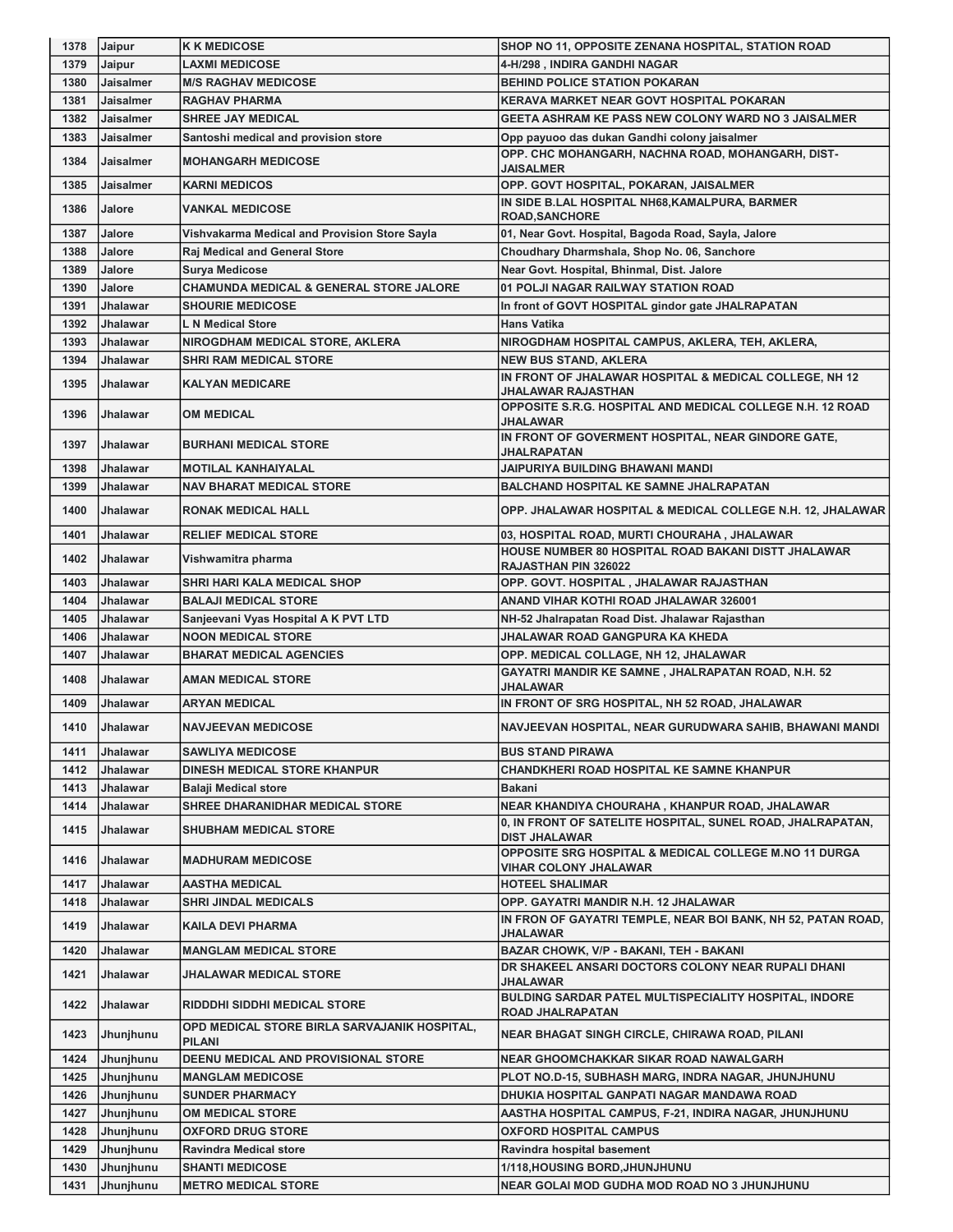| 1432 | Jhunjhunu | JHUNJHUNU MEDICAL AND GENERAL STORE                    | <b>E 4 INDIRA NAGAR SUBHASH MARG</b>                                                |
|------|-----------|--------------------------------------------------------|-------------------------------------------------------------------------------------|
| 1433 | Jhunjhunu | <b>ARVIND MEDICOSE</b>                                 | OPP.AMBEDKAR BHAWAN, JHUNJHUNU                                                      |
| 1434 | Jhunjhunu | <b>JAIN MEDICAL STORE</b>                              | WARD NO 14 BABA RAMDEV ROAD NAWALGARH                                               |
| 1435 | Jhunjhunu | <b>NEW MEDICAL STORE</b>                               | SAHIDAN CHOUK, JHUNJHUNU                                                            |
| 1436 | Jhunjhunu | <b>HEALTH CARE</b>                                     | <b>NEAR PANCHDEV MANDIR, ROAD NO 3 JHUNJHUNU</b>                                    |
| 1437 | Jhunjhunu | <b>RIYANSHU MEDICAL STORE</b>                          | NEAR J K GOVT SCHOOL, VPO-ALSISAR, DIST-JHUNJHUNU                                   |
| 1438 | Jhunjhunu | <b>SP CARE PHARMACY</b>                                | 1/200 NEAR NEW INDIAN PUBLIC SCHOOL HOUSING BOARD<br>JHUNJHUNU                      |
| 1439 | Jhunjhunu | <b>KALPVRIKSHA MEDICOSE</b>                            | KALPVRIKSHA HOSPITAL AND RESEARCH CENTRE                                            |
| 1440 | Jhunjhunu | <b>AAPNO MEDICAL STORE</b>                             | WARD NO-15 SN-4, CHC MANDRELLA                                                      |
| 1441 | Jhunjhunu | <b>INDU MEDICINE CENTER</b>                            | OPP.B.D.K. HOSPITAL, WARD NO. 10, STATION ROAD, JHUNJHUNU                           |
| 1442 | Jhunjhunu | <b>SAINI MEDICAL STORE</b>                             | PANCH BATTI, MAIN MARKET, UDAIPURWATI                                               |
| 1443 | Jhunjhunu | <b>VARDAN MEDIGEN</b>                                  | OPP BOMBAY COMPLEX, NEAR SBI BANK                                                   |
| 1444 | Jhunjhunu | <b>SUSHRUT MEDICOSE</b>                                | 1/194 housing board                                                                 |
| 1445 | Jhunjhunu | <b>ANNAPURNA MEDICOSE</b>                              | KARUNDIA ROAD, JHUNJHUNU                                                            |
| 1446 | Jhunjhunu | <b>SHARDA MEDICOSE</b>                                 | SHARDA HOSPITAL, B-30, MAAN NAGAR, JHUNJHUNU                                        |
| 1447 | Jhunjhunu | <b>H.B. PHARMACY</b>                                   | HB Pharmacy Behind Sangam Hotel, Jhunjhunu                                          |
| 1448 | Jhunjhunu | SHRI SALASAR MEDICAL AND PROVISONAL STORE              | <b>MAAN NAGAR, KHETRI ROAD, CHIRAWA</b>                                             |
| 1449 | Jhunjhunu | vaishvi medicose                                       | ward no25, surajgarh bypass road chirawa, jhunjhunu                                 |
| 1450 | Jhunjhunu | <b>PULSE PHARMACY STORE</b>                            | PULSE HOSPITAL D -35 INDIRA NAGAR                                                   |
| 1451 | Jhunjhunu | <b>SANVI MEDICOSE</b>                                  | G-74, INDRA NAGAR, JHUNJHUNU                                                        |
| 1452 | Jhunjhunu | <b>MANMOHAN MEDICAL STORE</b>                          | INFRONT OF T.B. HOSPITAL, JHUNJHUNU                                                 |
| 1453 | Jhunjhunu | TANMAYA MEDICAL AND PATANJALI STORE                    | NEAR J K MODI GIRLS SCHOOL, VISWAKARMA CHOK,                                        |
| 1454 | Jhunjhunu | <b>SHYAM MEDICAL &amp; GNERAL STORE</b>                | <b>MAIN MARKET, BAGAR, JHUNJHUNU</b>                                                |
|      |           |                                                        | C/O BIJENDRA LAMBA NEAR CHOKI CHUNGI STATION ROAD                                   |
| 1455 | Jhunjhunu | <b>CHOUDHARY PHARMACY</b>                              | <b>CHIRAWA 333026</b>                                                               |
| 1456 | Jhunjhunu | <b>DAKSH MEDICOSE PILANI</b>                           | <b>LOHARU ROAD PILANI</b>                                                           |
| 1457 | Jhunjhunu | <b>CHANDRA MEDICAL STORE</b>                           | E 4 INDIRA NAGAR SUBHASH MARG                                                       |
| 1458 | Jhunjhunu | life medical store                                     | near durga devi memoral hospital old, bus stand                                     |
| 1459 | Jhunjhunu | <b>JHUNJHUNU DRUG CENTER</b>                           | <b>KEDIA HOSPITAL, JHUNJHUNU</b>                                                    |
| 1460 | Jhunjhunu | <b>RAJ MEDICAL STORE</b>                               | KISHAN COLONY JHUNJHUNU                                                             |
| 1461 | Jhunjhunu | <b>RAJ MEDICOSE</b>                                    | NEAR NARNAUL MOD BUS STAND SINGHANA DIST JHUNJHUNU RAJ.                             |
| 1462 | Jhunjhunu | <b>SHIVAM MEDICAL STORE</b>                            | PLOT NO. G-19, INDRA NAGAR                                                          |
| 1463 | Jhunjhunu | PARTH HOSPITAL & MEDICAL STORE                         | MADINA MARKET, SULTANA, CHIRAWA, JHUNJHUNU                                          |
| 1464 | Jhunjhunu | <b>YASH MEDICOSE</b>                                   | <b>SURAJGARH BY PASS ROAD</b>                                                       |
| 1465 | Jhunjhunu | <b>SAYOGANI MEDICAL STORE</b>                          | <b>6 ANAND VIHAR CHUNGI NAKA STATION ROAD</b>                                       |
| 1466 | Jhunjhunu | <b>APURVA MEDICAL STORE</b>                            | E-7 ,INDRA NAGAR, JHUNJHUNU                                                         |
| 1467 | Jhunjhunu | <b>AYUSHI MEDICOSE</b>                                 | F151, KAJLA HOSPITAL CAMPUS, INDIRANAGAR JHUNJHUNU                                  |
| 1468 | Jhunjhunu | <b>SANKHLA MEDICINE CENTRE</b>                         | OPP. GOVT.BHAGAWAN DAS KHETAN HOSPT. ROAD NO.1 NEAR BUS<br><b>STAND, JHUNJHUNU</b>  |
| 1469 | Jhunjhunu | <b>SANGAM DRUG STORE</b>                               | BASEMENT OPP.GOVT, B.D.K. HOSPITAL, ROAD NO.1 JHUNJHUNU                             |
| 1470 | Jhunjhunu | <b>SHREE BALAJI MEDICAL STORE</b>                      | <b>NEAR GOVT HOSPITAL PILANI</b>                                                    |
| 1471 | Jhunjhunu | <b>ANUSHKA MEDICOSE</b>                                | <b>RAJIV HOSPITAL CHIRAWA</b>                                                       |
| 1472 | Jhunjhunu | icon medical store                                     | police thana vishnu circle malsisar                                                 |
| 1473 | Jhunjhunu | Good Hope Pharmacy ( A unit of Apex Hospitals Pvt.Ltd) | Road No.03 Near Piru Singh Circle Jhunjhunu                                         |
| 1474 | Jhunjhunu | swasthya medical store                                 | b-115 subhash marg indra nagar jhunjhunu                                            |
| 1475 | Jhunjhunu | <b>NAWALGARH MEDICAL STORE</b>                         | WARD NO.3, JHUNJHUNU SIKAR ROAD, NAWALGARH                                          |
| 1476 | Jhunjhunu | <b>SHRI GANESH MEDICAL STORE</b>                       | F-16/17, INDRA NAGAR JHUNJHUNU                                                      |
| 1477 | Jhunjhunu | fatima pharmacy                                        | ward no 11, near badi masjid, nua, JHUNJHUNU                                        |
| 1478 | Jhunjhunu | <b>Kanta Medicose</b>                                  | Ground Floor Of Katara Hospital, Naveen Hotel Ki Gali, Near Bus Stand,<br>Jhunjhunu |
| 1479 | Jhunjhunu | <b>KRISHANA MEDICOSE</b>                               | <b>B-114 SUBHASH MARG</b>                                                           |
| 1480 | Jhunjhunu | <b>SUNIL MEDICOSE</b>                                  | <b>NEHRU PALEC IIND</b>                                                             |
| 1481 | Jhunjhunu | <b>JANGID MEDICAL STORE</b>                            | <b>JANGID HOSPITAL CAMPUS</b>                                                       |
| 1482 | Jhunjhunu | <b>SONU MONU MEDICAL &amp; GENERAL STORE</b>           | <b>BIBASAR</b>                                                                      |
| 1483 | Jhunjhunu | <b>MANOJ MEDICAL STORE</b>                             | <b>OPPOSITE TO GOVT. HOSPITAL</b>                                                   |
| 1484 | Jhunjhunu | swastik medicose                                       | gandhi chowk, jhunjhunu                                                             |
| 1485 | Jhunjhunu | K.S.M. MEDICOSE                                        | Angasar Road, Near Swarn Jayanti Stadium, Jhunjhunu                                 |
| 1486 | Jhunjhunu | <b>VEENU MEDICAL STORE</b>                             | C/O VEENU HOSPITAL, NEAR NEW BUS STAND, CHIRAWA,<br><b>UNUHLNUHL</b>                |
| 1487 | Jhunjhunu | <b>NEW LAXMI MEDICAL STORE</b>                         | IN FORNT SAMUDAYIK BHAWAN,INDRA NAGARJHUNJHUNU                                      |
| 1488 | Jhunjhunu | <b>NAVEEN MEDICAL STORE</b>                            | FRONT OF B.D.K. HOSPITAL JHUNJHUNU                                                  |
| 1489 | Jhunjhunu | yashu medical store                                    | harnarayan hospital campus by pass road sultana                                     |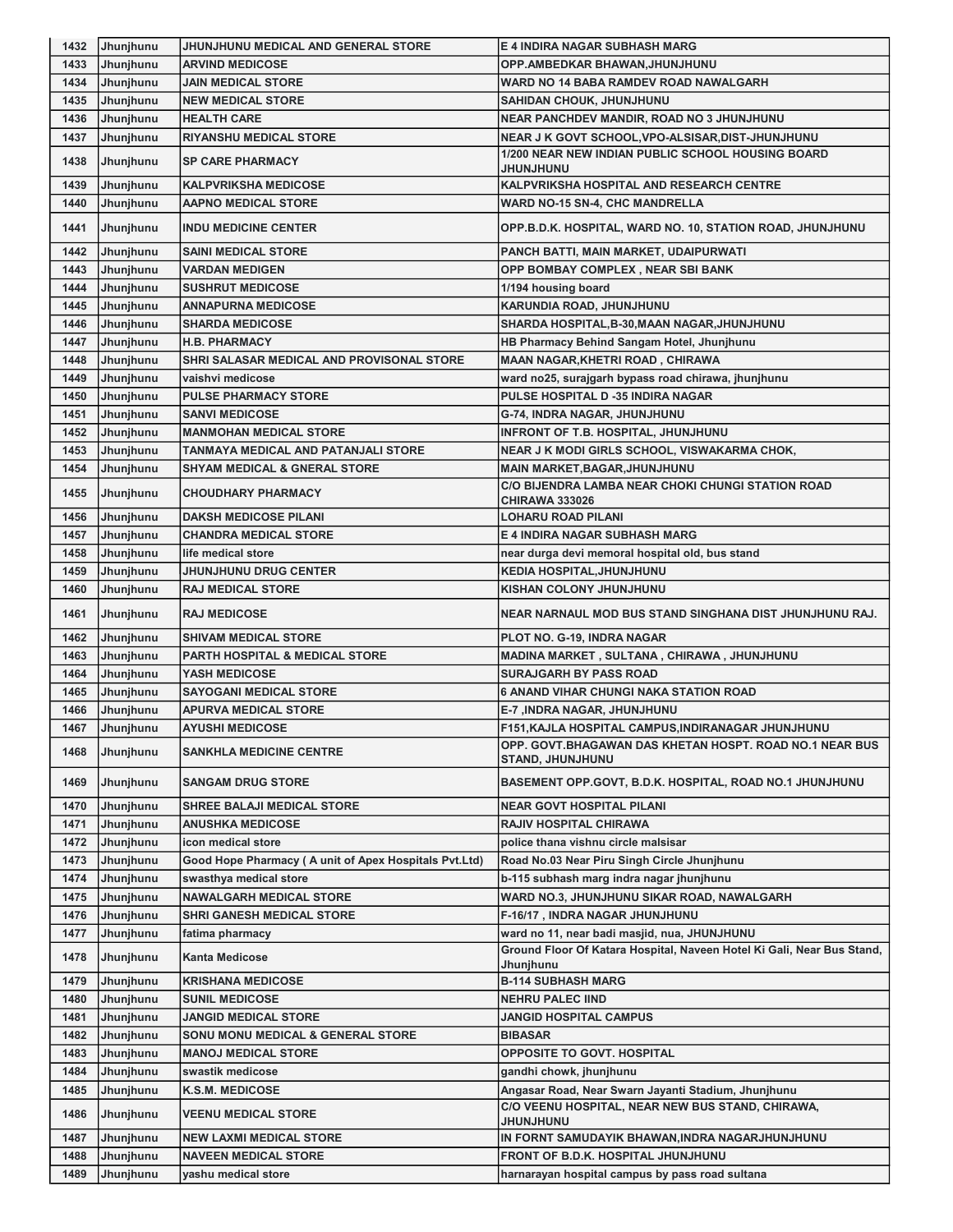| 1490 | Jhunjhunu | <b>SUMAN MEDICAL STORE</b>                                                     | BEHIND GOVT HOSPITAL BHORKI ROAD GUDHA                                                          |
|------|-----------|--------------------------------------------------------------------------------|-------------------------------------------------------------------------------------------------|
| 1491 | Jhunjhunu | <b>TULSI MEDICOSE</b>                                                          | At Basement, ward no 07, bissau teh, malsisar dist jhunjhunu                                    |
| 1492 | Jhunjhunu | <b>BISSAU DRUG STORE</b>                                                       | BISSAU HOSPITAL COMPLEX, CHURU BYPASS ROAD JHUNJHUNU                                            |
| 1493 | Jhunjhunu | SHREE JWALA MEDICAL STORE                                                      | FRONT OF GOVT. HOSPITAL SH 37 UDAIPURWATI                                                       |
| 1494 | Jhunjhunu | <b>AAVYA MEDICAL STORE</b>                                                     | FIRST FLOOR , SHREE SAINATH COMPLEX, STATION<br>ROAD, MUKANDGARH MANDI, JHUNJHUNU               |
| 1495 | Jhunjhunu | <b>CITY MEDICOSE</b>                                                           | CITY HOSPITAL, CHIRAWA ROAD, SURAJGARH                                                          |
| 1496 | Jhunjhunu | <b>PARTHI MEDICOSE</b>                                                         | SHOP NO.5, PARTAP NAGAR, CHURU ROAD                                                             |
| 1497 | Jhunjhunu | sai medical store                                                              | near baypass circle bissau                                                                      |
| 1498 | Jodhpur   | PAWAN PUTRA MEDICAL HALL                                                       | SHOP NO 20, 21 MDM HOSPITAL ROAD SHASTRI NAGAR JODHPUR                                          |
| 1499 | Jodhpur   | <b>Medicis Pharma</b>                                                          | E4 MIA Basni 2nd Phase Opposite AllMS Campus Jodhpur                                            |
| 1500 | Jodhpur   | <b>CHANDRA MANGAL MEDICAL</b>                                                  | 235 KHETA NADI MANDORE MANDI MANDORE ROAD JODHPUR                                               |
| 1501 | Jodhpur   | <b>JHANWER MEDICAL AGENCIES</b>                                                | 03 SATGURU COMPLEX JALORI BARI JODHPUR                                                          |
| 1502 | Jodhpur   | <b>AMBEY MEDICOS</b>                                                           | U.I.T., SHOP NO 23, M.D.M. HOSPITAL ROAD, OPP MEDICAL<br><b>COLLEGE, SHASTRI NAGAR, JODHPUR</b> |
| 1503 | Jodhpur   | <b>DHANWANTRI MEDICAL STORE</b>                                                | 21-22 RAWAT RAM NAGAR, KHEME KA KUA, PAL ROAD, JODHPUR                                          |
| 1504 | Jodhpur   | <b>JAGDAMBA MEDICAL STORE</b>                                                  | OPPOSITE GOVERNMENT HOSPITAL, STATION ROAD, PHALODI                                             |
| 1505 | Jodhpur   | HARSHA MEDICAL AND PROVISION AND STATIONERY                                    | PLOT NO. 105-B, OPP. SHRI DEV NARAYAN JI KA MANDIR, NEW PALI<br>ROAD, BHAGAT KI KOTHI JODHPUR   |
| 1506 | Jodhpur   | SKG MEDICAL STORE (UNIT OF GOYAL HOSPITAL &<br><b>RESEARCH CENTRE PVT LTD)</b> | 961/3 RESIDENCY ROAD 12TH D ROAD SARDARPURA JODHPUR                                             |
| 1507 | Jodhpur   | <b>MARWAR MEDICOSE</b>                                                         | SHOP NO 1 PLOT NO 2 K. NO 1588/1 NEAR ONGC OFFICE MANDORE                                       |
| 1508 | Jodhpur   | <b>BJH MEDICOSE</b>                                                            | BONE AND JOINT HOSPITAL, 3 SHYAM NAGAR PAL LINK ROAD                                            |
|      |           |                                                                                | <b>JODHPUR</b>                                                                                  |
| 1509 | Jodhpur   | <b>VARDHMAN MEDICAL HALL</b>                                                   | 14, GANCHA SAMAJ KI BAGECHI OLYMPIC ROAD                                                        |
| 1510 | Jodhpur   | <b>MAHAVEER MEDICOSE</b>                                                       | PLOT NO. 152, IST EXTN, OPP. E.S.I. HOSPITAL, KAMLA NEHRU<br><b>NAGAR</b>                       |
| 1511 | Jodhpur   | vishal medicose                                                                | UIT SHOP NO 50 MDM HOSPITAL ROAD SHASTRI NAGAR JODHPUR                                          |
| 1512 | Jodhpur   | ramdev pharmacy                                                                | UIT SHOP NO 39-40 NEAR MDM HOSPITAL ROAD SHASTRI NAGAR<br><b>JODHPUR</b>                        |
| 1513 | Jodhpur   | <b>DAUKIYA MEDICOS</b>                                                         | PN 22/23 OPP. PARTAP NAGAR ROYALTI NAKA SOORSAGAR ROAD<br><b>JODHPUR</b>                        |
|      |           |                                                                                |                                                                                                 |
| 1514 | Jodhpur   | Jamna Medical and General Store                                                | C 16 Shastri Circle Jodhpur                                                                     |
| 1515 | Jodhpur   | <b>MAA PHARMACY</b>                                                            | PLOT NO. 44, SHYAM NAGAR, PAL LINK ROAD, JODHPUR                                                |
| 1516 | Jodhpur   | <b>MEHTA MEDICAL HALL</b>                                                      | <b>OPPOSITE M G HOSPITAL JODHPUR</b>                                                            |
| 1517 | Jodhpur   | <b>MAHAVEER MEDICOSE 1</b>                                                     | <b>18/722 CHOPASNI HOUSING BOARD JODHPUR</b>                                                    |
| 1518 | Jodhpur   | YASH AMAN MEDICOSE                                                             | 21, KISHORE BAGE, MANDORE ROAD, JODHPUR                                                         |
| 1519 | Jodhpur   | <b>M/S KRISHNA MEDICAL AND GENERAL STORE</b>                                   | A-5, SHASTRI NAGAR, JODHPUR                                                                     |
| 1520 | Jodhpur   | RAJLAXMI MEDICAL AGENCY                                                        | NEAR GOVT. HOSPITAL KHEJARLA ROAD PIPAR CITY                                                    |
| 1521 | Jodhpur   | SHREE CHETNA PHARMACY                                                          | S.NO.-01,15B UIT COLONY BABA RAMDEV ROAD, MASURIYA                                              |
| 1522 | Jodhpur   | <b>MAHENDRA MEDICOSE</b>                                                       | 11, BASEMENT FLOOR, MARUDHAR NAGAR, 2ND BLOCK, PAL LINK<br><b>ROAD, JODHPUR</b>                 |
| 1523 | Jodhpur   | <b>LIFE LINE PHARMACY</b>                                                      | SHOP NO 1 INSIDE PREMISES OF MAI KHADIJA HOSPITAL &                                             |
|      |           |                                                                                | RESERCH CENTRE PAL LINK ROAD K N NAGAR JODHPUR                                                  |
| 1524 | Jodhpur   | <b>MEERA MEDICALS &amp; SURGICALS</b>                                          | SHOP NO. 39 DAUJI KI HOTEL BASNI 2ND PHASE JODHPUR                                              |
| 1525 | Jodhpur   | <b>MANIDHARI MEDICAL(UNIT MANIDHARI ENTERPRISES</b><br>PVT. LTD.               | PLOT NO. 644, RESIDENCY ROAD, JODHPUR                                                           |
| 1526 | Jodhpur   | choudhary medicose                                                             | UIT SHOP NO51 MDM HOSPITAL ROAD SHASTRI NAGAR JOHDPUR                                           |
| 1527 | Jodhpur   | <b>SACHIYAY MEDICAL STORE</b>                                                  | <b>35 LOHAR COLONY NEAR PAOTA CIRCLE</b>                                                        |
| 1528 | Jodhpur   | <b>D.N.K. MEDICOSE</b>                                                         | 17/456, CHOPASNI HOUSING BOARD, JODHPUR                                                         |
| 1529 | Jodhpur   | SHRI MARUDHAR MEDICAL AND PROVISION STORE                                      | OPP. UMMED HOSPITAL, SIWANCHI GATE, JODHPUR                                                     |
| 1530 | Jodhpur   | <b>SHRI RAM MEDICAL STORE</b>                                                  | PLOT NO. 8, OPP. HANWANT SCHOOL, PAL ROAD, JODHPUR                                              |
| 1531 | Jodhpur   | SHRI RAM MEDICALS                                                              | PLOT NO. 3, SHRI RAM HOSPITAL CAMPUS, KHASRA NO. 359, BANAR<br><b>ROAD, JODHPUR</b>             |
| 1532 | Jodhpur   | AMAR JYOTI MEDICAL AND PROVISION STORE                                         | SHOP NO. 01, PLOT NO. 11, JWALA VIHAR NEAR JEEVAN JYOTI<br>HOSPITAL, MAIN CHOPASNI ROAD JODHPUR |
| 1533 | Jodhpur   | <b>NEW SHRI RAM MEDICAL STORE</b>                                              | PLOT NO. 1&1A, OPP. MAHAMANDIR RAILWAY STATION, MANDORE<br><b>ROAD, JODHPUR</b>                 |
| 1534 | Jodhpur   | <b>RAJ MEDICAL &amp; GENERAL STORE</b>                                         | GALI NO.5, SHYAM NAGAR, PAL LINK ROAD, JODHPUR                                                  |
| 1535 | Jodhpur   | <b>KRISHNA MEDICAL STORE</b>                                                   | 10, SHRI KRISHNA NAGAR, NEHRA ROAD, PAL ROAD, JODHPUR                                           |
| 1536 | Jodhpur   | <b>PANDITS MEDICON</b>                                                         | 78 SHRI KRISHNA NAGAR, PAL ROAD                                                                 |
| 1537 | Jodhpur   | <b>BHANDARI MEDICALS PVT. LTD.</b>                                             | OPP. MH. HOSPITAL, JODHPUR                                                                      |
| 1538 | Jodhpur   | GANDHI MEDICAL HALL                                                            | OPP. M.G. HOSPITAL, JALORI GATE, JOIDHPUR                                                       |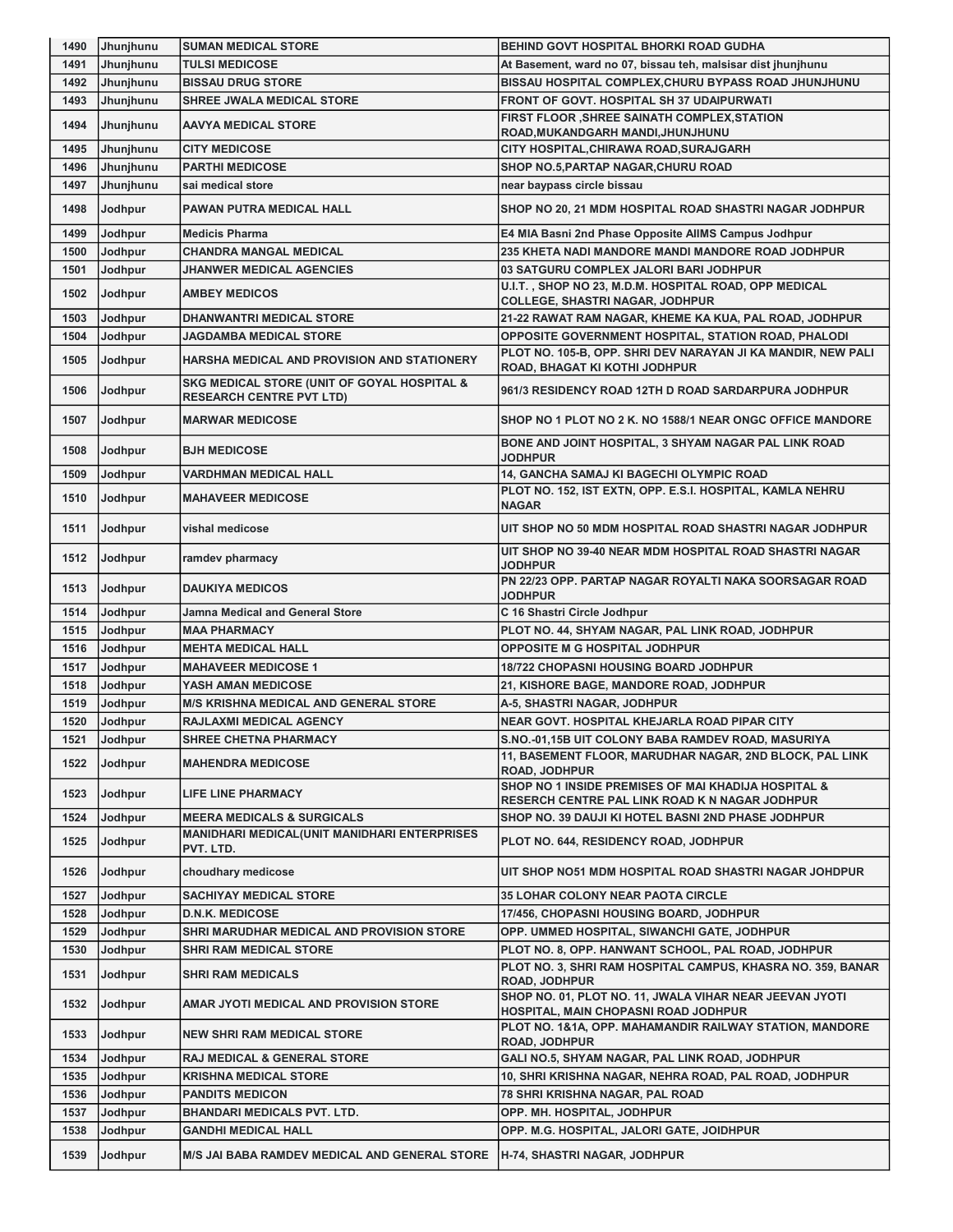| 1540         | Jodhpur | <b>M/S SURGIWIN PHARMACY</b>                                   | SHOP NO. 01, SHAMBHU BHAWAN, SHANICHAR JI KA THAN, MAIN<br><b>CHOPASNI ROAD, JODHPUR</b>                 |
|--------------|---------|----------------------------------------------------------------|----------------------------------------------------------------------------------------------------------|
| 1541         | Jodhpur | <b>M/S VIKRAM MEDICOS</b>                                      | SECTION-7, SHOP NO. 15, NEW POWER HOUSE ROAD, JODHPUR                                                    |
| 1542         | Jodhpur | rudra surgicals n pharma                                       | first floor shop no 107 oppsite medical collage mdm hospital road                                        |
| 1543         | Jodhpur | <b>KRISHNA HEALTH CARE</b>                                     | jodhpur<br>SN 01/02, MEHTA BHAWAN OUTSIDE HEMSINGH JI KA KATLA NEAR                                      |
| 1544         | Jodhpur | <b>MAHENDRA MEDICAL HALL &amp; PROVISION STORE</b>             | <b>RAILWAYLINE MAHAMANDIR</b><br>1, NEAR K.N.CHEST HOSPITAL, PAL LINK ROAD, JODHPUR                      |
|              |         |                                                                |                                                                                                          |
| 1545         | Jodhpur | <b>M/S MITHALI MEDICAL &amp; SURGICAL STORE</b>                | SHOP NO 03, PLOT NO. 116, FIRST B ROAD, SARDARPURA JODHPUR                                               |
| 1546<br>1547 | Jodhpur | <b>VINAYAKA MEDICAL STORE</b><br><b>CHANDRABHUSHAN MEDICOS</b> | OPP GEETA BHAWAN, NEAR UMAID HOSPITAL JODHPUR.                                                           |
| 1548         | Jodhpur |                                                                | OPP. MAHAMANDIR RAILWAY STATION, JODHPUR<br><b>KUMHARO KA BASS OSIAN</b>                                 |
|              | Jodhpur | <b>SHUBHAM MEDICAL STORE</b>                                   | E-108, RATHI HOSPITAL, KALPATRU, SHASTRI NAGAR, JODHPUR                                                  |
| 1549         | Jodhpur | <b>L. N. MEDICAL STORE</b>                                     | 147-148 KAMLANEHRU NAGAR OPP E.SI HOSPITAL AAKLIYA                                                       |
| 1550         | Jodhpur | DAR AL SHIFA MEKDICAL STORE                                    | <b>CHORAHA JODHPUR</b>                                                                                   |
| 1551         | Jodhpur | <b>MAHAKAUSHAL MEDICAL STORE</b>                               | MAGAN VIHAR OPP PANNE BHAWAN IN FRONT OF KESHAR BAGH<br>SHIV ROAD RATANADA JODHPUR                       |
| 1552         | Jodhpur | SUNIL MEDICAL AND GENERAL STORE                                | SHOP NO. 03, PLOT NO. F-57, U.I.T. NEAR AMBEDKAR PARK, OPP.<br>SHIV GIRLS SCHOOL, PRATAP NAGAR JODHPUR   |
| 1553         | Jodhpur | <b>M/S BALAJI MEDICOS</b>                                      | SHOP NO. 08, GACHHPP. M.A SAMAJ BAGECHI, OPP. M.G. HOSPITAL<br>OUTDOOR, OLYMPIC ROAD JODHPUR             |
| 1554         | Jodhpur | <b>M/S MAHADEV MEDICAL AND GENERAL STORE</b>                   | <b>C-20, NEAR SHASTRI CIRCLE JODHPUR</b>                                                                 |
| 1555         | Jodhpur | <b>M/S SHARDHA MEDICAL AND PROVISION STORE</b>                 | SHOP NO. 10-11, OPP. RSEB COLONY, SECTOR H, SHASTRI NAGAR,<br><b>JODHPUR</b>                             |
| 1556         | Jodhpur | <b>SANJAY MEDICAL HALL</b>                                     | OPP. UMAID HOSPITAL, JODHPUR                                                                             |
| 1557         | Jodhpur | <b>BIWAL MEDICAL STORE</b>                                     | <b>KABUTRON KA CHOWK, JODHPUR</b>                                                                        |
| 1558         | Jodhpur | <b>M/S PRS MEDICAL</b>                                         | S/N01 PLOT NO. 440 OPP. KAMLA NAGAR HOSPITAL PAL LINK ROAD                                               |
| 1559         | Jodhpur | <b>JAI VIJAY MEDICAL STORE</b>                                 | AMARNATH BUILDING, JALORI GATE, MGH ROAD, JODHPUR                                                        |
| 1560         | Jodhpur | OM MEDICAL & PROVISION STORE                                   | SHOP NO. C-4, SHASTRI CIRCLE, SHASTRI NAGAR, JODHPUR                                                     |
| 1561         | Jodhpur | <b>M/S VASUNDHARA MEDICINE CENTRE</b>                          | VASUNDHARA HOSPITAL CAMPUS, OPP. C.H.B. OFFICE, SECTOR-11,<br><b>CHOPASANI HOUSING BOARD JODHPUR</b>     |
| 1562         | Jodhpur | <b>ARIHANT MEDICAL</b>                                         | BASEMENT FLOOR, PLOT NO. 94, OPP. GURUKUL,<br>MAHAVIDHYALAYA, NARPAT NAGAR, PAL ROAD, JODHPUR            |
| 1563         | Jodhpur | SHREE MAHAVIR MEDICAL AND PROVISION STORE                      | 1, PLOT NO. 150, SHOPPING CENTER, OPP. ESI HOSPITAL, KAMLA<br><b>NEHRU NAGAR, JODHPUR</b>                |
| 1564         | Jodhpur | <b>SHRI BALAJI MEDICOSE</b>                                    | 89, DISTRICT SHOPPING CENTRE, FIRST EXTENSION, KAMLA NEHRU<br><b>NAGAR</b>                               |
| 1565         | Jodhpur | dhanlaxmi medicos                                              | U.I.T. SHOP NO.45, M.D.M. HOSPITAL ROAD OPP MEDICAL COLLEGE<br><b>GROUND, SHASTRI NAGAR</b>              |
| 1566         | Jodhpur | <b>M/S SHRI JAGDAMBA MEDICOSE</b>                              | SHOP NO. 03, SECTION - 7, SHOPPING CENTER, NEW POWER HOUSE<br><b>ROAD, JODHPUR</b>                       |
| 1567         | Jodhpur | <b>M/S RAJARAM MEDICAL HALL</b>                                | SHOP NO-01, 50, TRANSPORT NAGAR, MIA CIRCLE, BASNI PHASE<br><b>FIRST JODHPUR</b>                         |
| 1568         | Jodhpur | <b>SONIDEVA PHARMACY</b>                                       | SHOP02, BASEMENT FLOOR, PLOT NO. 27, SONIDEVA HOSPITAL,<br>MAIN PAL ROAD, KHEME KA KUA, JODHPUR, JODHPUR |
| 1569         | Jodhpur | <b>BHARAT MEDICAL AND PROVISION STORE</b>                      | <b>16-S-1, CHOPASANI HOUSING BOARD, JODHPUR</b>                                                          |
| 1570         | Jodhpur | <b>TULSI MEDICAL AGENCY</b>                                    | <b>NEAR GOVT HOSPITAL</b>                                                                                |
| 1571         | Jodhpur | <b>M/S HANUMAN MEDICOS</b>                                     | OPP. M.G.H. HOSPITAL, JODHPUR                                                                            |
| 1572         | Jodhpur | <b>M/S SHREE LAXMI MEDICALS</b>                                | SHOP NO. 03, NEAR ROOP SUGAN COMMUNITY HOSPITAL,<br>BORUNDA, PIN CODE 342604, DISTT JODHPUR              |
| 1573         | Jodhpur | <b>M/S ASHA MEDICAL AND PROVISION STORE</b>                    | <b>C-6, SHASTRI NAGAR, JODHPUR</b>                                                                       |
| 1574         | Jodhpur | <b>OSWAL MEDICAL STORE</b>                                     | OPP. M.G. HOSPITAL, JODHPUR                                                                              |
| 1575         | Jodhpur | <b>MONIKA MEDICAL AND GENERAL STORE</b>                        | <b>OUTSIDE CHANDPOLE JODHPUR</b>                                                                         |
| 1576         | Jodhpur | TULSI MEDICAL AND GENERAL STORE                                | PAOTA B ROAD JODHPUR                                                                                     |
| 1577         | Jodhpur | A.P. MEDICAL AND GENERAL STORE                                 | FORT ROAD, NAVCHOKIYA, JODHPUR                                                                           |
| 1578         | Jodhpur | <b>KAMDAR MEDICAL STORE</b>                                    | PLOT NO. 123, IIND POLO, NEAR SHIP HOUSE, PAOTA, JODHPUR                                                 |
| 1579         | Jodhpur | <b>K.N.Medical Store</b>                                       | Kamla Nagar Hospital, Pal Link Road                                                                      |
| 1580         | Jodhpur | <b>KHANDELWAL MEDICAL STORE</b>                                | SHOP NO. 04, NEAR PANCHRANGA GARDEN, AIIMS ROAD, JODHPUR                                                 |
| 1581         | Jodhpur | <b>SHRI LAXMI MEDICAL STORE</b>                                | OPP. SIWANCHI GATE, NEAR POLICE CHOWKI, JODHPUR                                                          |
| 1582         | Jodhpur | ANKIT MEDICAL AND PROVISION STORE                              | KHANDA FALSA NEAR PUSTIKAR SCHOOL                                                                        |
| 1583         | Jodhpur | <b>SHREE KARNI MEDICOS</b>                                     | S/No 1, GROUND FLOOR, LIFELINE HOSPITAL, NEAR ROYAL<br><b>RESIDENCY, PAOTA, JODHPUR</b>                  |
| 1584         | Jodhpur | <b>M/S VEER TEJA MEDICAL STORE</b>                             | <b>C-9, SHASTRI NAGAR, SHASTRI CIRCLE JODHPUR</b>                                                        |
| 1585         | Jodhpur | <b>JANTA MEDICAL STORE</b>                                     | OPP. GOVT. WOMAN HOSPITAL & TRAUMA CENTRE, MASTER<br>KISHAN LAL ROAD, BILARA JODHPUR                     |
| 1586         | Jodhpur | <b>PREKSHA MEDICAL STORE</b>                                   | 4, PAL ROAD, BHATI BHAWAN, JODHPUR                                                                       |
| 1587         | Jodhpur | <b>M/S HARI KRIPA MEDICAL STORE</b>                            | SHOP NO. 01, PLOT NO. 452/A, OPP. BONE AND JOINT HOSPITAL, PAL<br>LINK ROAD JODHPUR                      |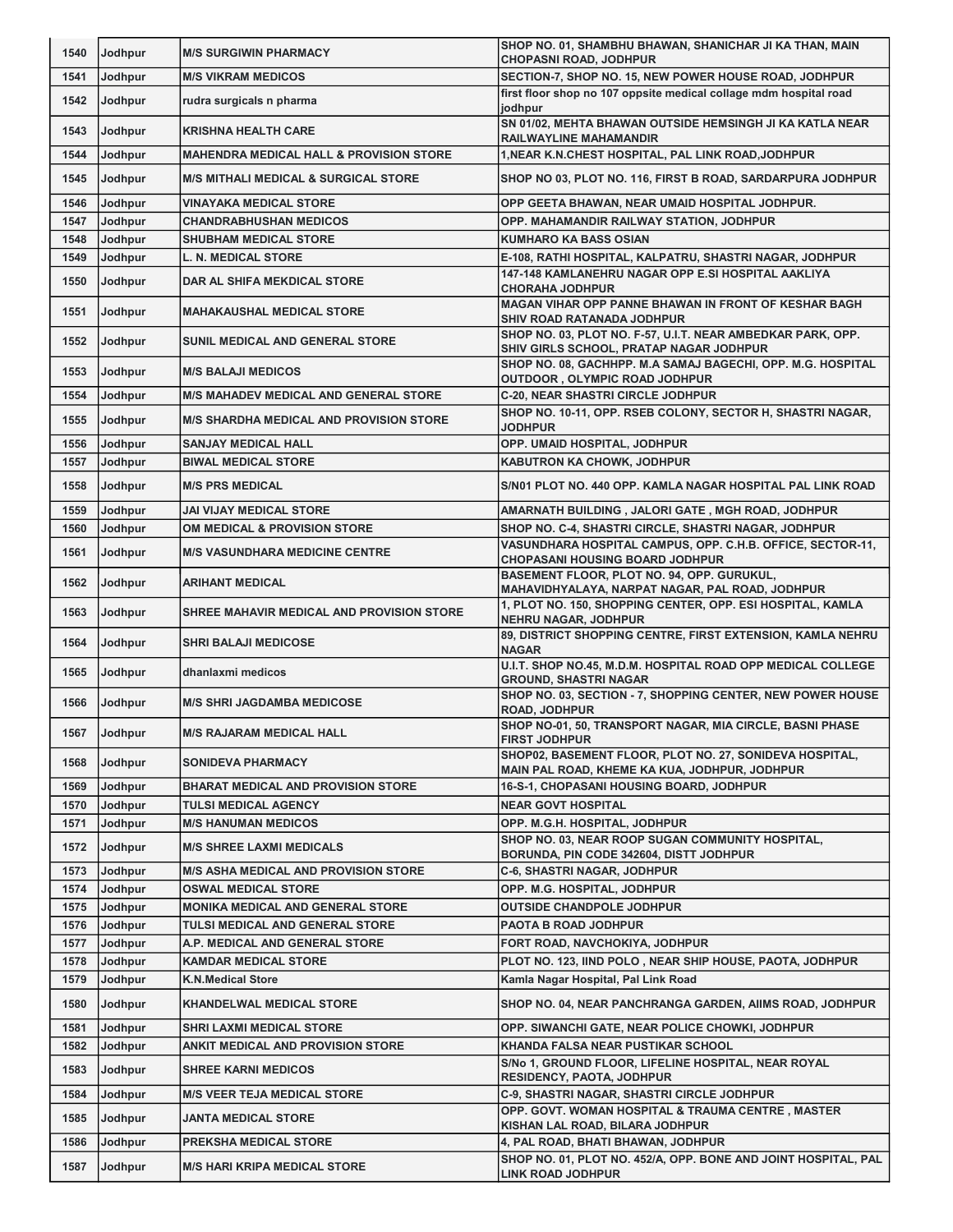| 1588 | Jodhpur        | <b>SHAYAR MEDICAL AGENCY</b>                    | STATION ROAD, VISHNAWAS LOHAWAT, TEHSIL LOHAWAT<br><b>VISHNABAS JODHPUR</b>                                                   |
|------|----------------|-------------------------------------------------|-------------------------------------------------------------------------------------------------------------------------------|
| 1589 | Jodhpur        | <b>RK Medicare Private Limited</b>              | A/3B67 Vinayak Vihar, 14/58 CHB Jodhpur-324008                                                                                |
| 1590 | Jodhpur        | <b>JODHPUR MEDICOS</b>                          | 25-B-4, CHOPASANI HOUSING BOARD JODHPUR                                                                                       |
| 1591 | Jodhpur        | <b>MAHENDER MEDICAL STORE</b>                   | 13, SHOPPING COMPLEX, MADHUBAN COLONY, SARSHWATI NAGAR,<br><b>JODHPUR</b>                                                     |
| 1592 | Jodhpur        | <b>MADHU MEDICAL</b>                            | SHOP NO 01, G-22, SHASTRI NAGAR, OPP. SANSAD SEVA KENDRA,<br><b>NEAR AGRASEN PARK JODHPUR</b>                                 |
| 1593 | Jodhpur        | <b>M/S BHANDARI MEDICAL AND PROVISION STORE</b> | <b>HIGH COURT ROAD, JODHPUR</b>                                                                                               |
| 1594 | Jodhpur        | <b>JAI GURU DEV MEDICAL</b>                     | 138-D, SHASTRI NAGAR, JODHPUR                                                                                                 |
| 1595 | Jodhpur        | <b>Shivam Medicos</b>                           | Nai Sarak, Bilara                                                                                                             |
| 1596 | Jodhpur        | <b>RSV PHARMACY</b>                             | 14, NEAR DALLE KHAN KI CHAKKI CIRCLE, MAIN PAL ROAD                                                                           |
| 1597 | Jodhpur        | YASHVI MEDICAL AND COSMETICS                    | GOKUL JI KI PYAU NAYAPURA HOSPITAL ROAD MANDORE JODHPUR                                                                       |
| 1598 | Jodhpur        | SHRI NAGANARAI MEDICAL AND PROVISION STORE      | PLOT NO. 12, OPP. ICICI BANK, PAOTA C ROAD JODHPUR                                                                            |
| 1599 | Jodhpur        | <b>BALAJI MEDICAL STORE</b>                     | OPP. COMMUNITY HEALTH CENTRE, OSIAN, DISTT JODHPUR                                                                            |
|      |                |                                                 | SHOP NO. 01, NEAR ICICI BANK, OPP. TEHSIL BHAWAN, NAGAUR                                                                      |
| 1600 | Jodhpur        | <b>NEW BALAJI MEDICAL STORE</b>                 | ROAD, VILLAGE AAU, TEHSIL AAU JODHPUR                                                                                         |
| 1601 | Jodhpur        | JAI SHANKER MEDICAL AND PROVISION STORE         | 96 B NAI SARAK, JODHPUR                                                                                                       |
| 1602 | Jodhpur        | <b>RAJPUROHIT ANMOL MEDICAL</b>                 | SHOP NO. C-1, SHASTRI CIRCLE, SHASTRI NAGAR JODHPUR                                                                           |
| 1603 | Jodhpur        | <b>2S WELLNESS AND RESEARCH CENTRE PVT LTD</b>  | 100 MEGH NAGAR GROUND FLOOR NEAR ANDHARAM PUBLIC CHOOL                                                                        |
|      |                |                                                 |                                                                                                                               |
| 1604 | Jodhpur        | <b>SANGWAN MEDICAL STORE</b>                    | SHOP NO. 3 AND 4, SHIV MANDIR ROAD RATANADA, JODHPUR                                                                          |
| 1605 | Jodhpur        | <b>CHHAJER MEDICAL AND PROVISION STORE</b>      | F-96, NAI SARAK, JODHPUR                                                                                                      |
| 1606 | Jodhpur        | <b>CHOUDHARY MEDICOSE</b>                       | PLOT NO. 45, GROUND FLOOR AND UNDERGROUND FLOOR<br>TRANSPORT NAGAR, BASNI IIND PHASE, DAUJI KI HOTEL CIRCLE<br><b>JODHPUR</b> |
| 1607 | Jodhpur        | <b>BALAJI MEDICOSE</b>                          | SHOP NO. 03, PLOT NO. 23, OPP. AR EXCELLENCY HOTEL, JWALA<br><b>VIHAR, CHOPASANI ROAD JODHPUR</b>                             |
| 1608 | Jodhpur        | <b>JAIN MEDICAL STORE</b>                       | G-312, SHASTRI NAGAR, JODHPUR                                                                                                 |
| 1609 | Jodhpur        | <b>GANDHI MEDICAL SHOP</b>                      | C-15, U.I.T. SHOPPING CENTER, SHASTRI CIRCLE, OPP. M.D.M. ROAD<br>AT JODHPUR                                                  |
| 1610 | Jodhpur        | DINESH MEDICAL AND PROVISION STORE              | SHOP NO. 3 AND 4, KISHORE BAGH, MANDORE ROAD, JODHPUR                                                                         |
| 1611 | Jodhpur        | <b>KUSUM MEDICAL STORE</b>                      | SUBHASH CHOWK, RATANADA, JODHPUR                                                                                              |
| 1612 | Jodhpur        | <b>SHRI THANVI BROTHERS</b>                     | <b>NAYA BAZAR</b>                                                                                                             |
| 1613 | Jodhpur        | <b>SAM MEDICAL STORE</b>                        | PLOT NO. A 72, NEAR SBI BANK, AKHALIYA CIRCLE, JODHPUR                                                                        |
| 1614 | Jodhpur        | <b>SHIV MEDICAL HALL</b>                        | SATELLITE HOSPITAL, MANDORE JODHPUR                                                                                           |
| 1615 | Jodhpur        | Davadost Pharma Pvt Ltd (Paota))                | Plot No 90 1st Polo Paota Main Road Jodhpur                                                                                   |
| 1616 | <b>Jodhpur</b> | <b>SHIVAM MEDICOS</b>                           | 4, MAHAVEER COLONY-B, BHASKAR CHORAHA, RATANADA,<br><b>JODHPUR</b>                                                            |
| 1617 | Jodhpur        | <b>RAWAL MEDICAL AND PROVISION STORE</b>        | C-77, UIT COLONY, PRATAP NAGAR, JODHPUR                                                                                       |
| 1618 | <b>Jodhpur</b> | <b>IM/S VARSHA MEDICALS</b>                     | SHOP NO. 03, INSIDE MAHAVEER INTERNATIONAL DHARMSALA,<br>M.D.M. HOSPITAL, JODHPUR                                             |
| 1619 | Jodhpur        | <b>CHAMUNDA MEDICALS</b>                        | <b>MAIN BUS STAND DECHU</b>                                                                                                   |
| 1620 | Jodhpur        | <b>ANAND MEDICAL AND PROVISION STORE</b>        | SOJATI GATE, NAI SADAK, MASTER KISHNA LAL ROAD, BILARA,<br><b>JODHPUR</b>                                                     |
| 1621 | Jodhpur        | <b>MARUDHARA MEDICAL</b>                        | SHOP NO 1, PLOT NO 3/4 A-1, OPP. KAMDAR EYE HOSPITAL, FIRST<br>POLO, PAOTA                                                    |
| 1622 | Jodhpur        | <b>RARUNA PHARMACEUTICALS</b>                   | INSIDE JALORI BARI, JODHPUR                                                                                                   |
| 1623 | Jodhpur        | <b>NEW BABA MEDICOSE</b>                        | OPP. RAM KRISHAN GAUSHALA, TINWARI, JODHPUR                                                                                   |
| 1624 | Jodhpur        | <b>VARUN MEDICOS</b>                            | SHOP NO. 01, PLOT NO. B-52, NEAR SHASTRI CIRCLE, SHASTRI                                                                      |
| 1625 | Jodhpur        | <b>METRO MEDICAL AND GENERAL STORE</b>          | <b>NAGAR, JODHPUR</b><br>SHOP NO. 01, PLOT NO. 121-B-2, SHANKAR NAGAR, P.F. OFFICE,<br>JHANWAR ROAD, JODHPUR                  |
| 1626 | Jodhpur        | <b>SHREE MEDICAL AND GENERAL STORE</b>          | SHOP NO. 05, BHATI COMPLEX, KHASRA NO. 71/2, CHAINPURA<br>CIRCLE, GOKUL JI PIAO, MANDORE JODHPUR                              |
| 1627 | Jodhpur        | <b>ELIXIR DRUGS</b>                             | Gattani Hospital, Banar Main Road, Jodhpur                                                                                    |
| 1628 | Jodhpur        | <b>KHANGTA MEDICAL STORE</b>                    | <b>MAIN BANAR ROAD JODHPUR</b>                                                                                                |
| 1629 | Jodhpur        | PARIHAR MEDICAL AND SURGICAL STORE              | SHOP NO. 03, NEAR MAHATMA GANDHI SCHOOL, JASMATIYA<br>BHAWAN, OLYMPIC ROAD JODHPUR                                            |
| 1630 | Jodhpur        | <b>RANI MANGAL MEDICAL STORE</b>                | RANI MANGAL HOSPITAL CAMPUS, PLOT NO 01, SHANTI NAGAR<br>FIRST, SANGARIYA BYPASS, JODHPUR                                     |
| 1631 | Jodhpur        | SHREE BALAJI MEDICAL AND PROVISION STORE        | <b>NEAR PRIVATE BUS STAND DECHU</b>                                                                                           |
| 1632 | Jodhpur        | <b>ASG HOSPITAL PVT LTD</b>                     | P/N 01, SHYAM NAGAR, PAL LINK ROAD, JODHPUR                                                                                   |
|      |                |                                                 |                                                                                                                               |
| 1633 | Jodhpur        | <b>CFS PHARMA AND OPTICALS PVT LTD</b>          | 562 7TH C ROAD NEAR SATSANG BHAGWAN SARDARPUR JODHPUR<br>SHOP NO. 04, PLOT NO. 58, SHREE KRISHNA NAGAR, NEHAR ROAD,           |
| 1634 | Jodhpur        | <b>BHASKAR MEDICALS</b>                         | <b>NEAR KRISHNA HOSPITAL JODHPUR</b>                                                                                          |
| 1635 | Karauli        | <b>LAXMI MEDICOSE</b>                           | NEAR GOVT. HOSPITAL, MOHAN NAGAR-HINDAUN CITY                                                                                 |
| 1636 | Karauli        | <b>Gopal Medical Hall</b>                       | Near Sadar Thana Demp Road                                                                                                    |
| 1637 | Karauli        | Jain Ayruvedic And homeopathik store            | Sadar bazar KARAULi                                                                                                           |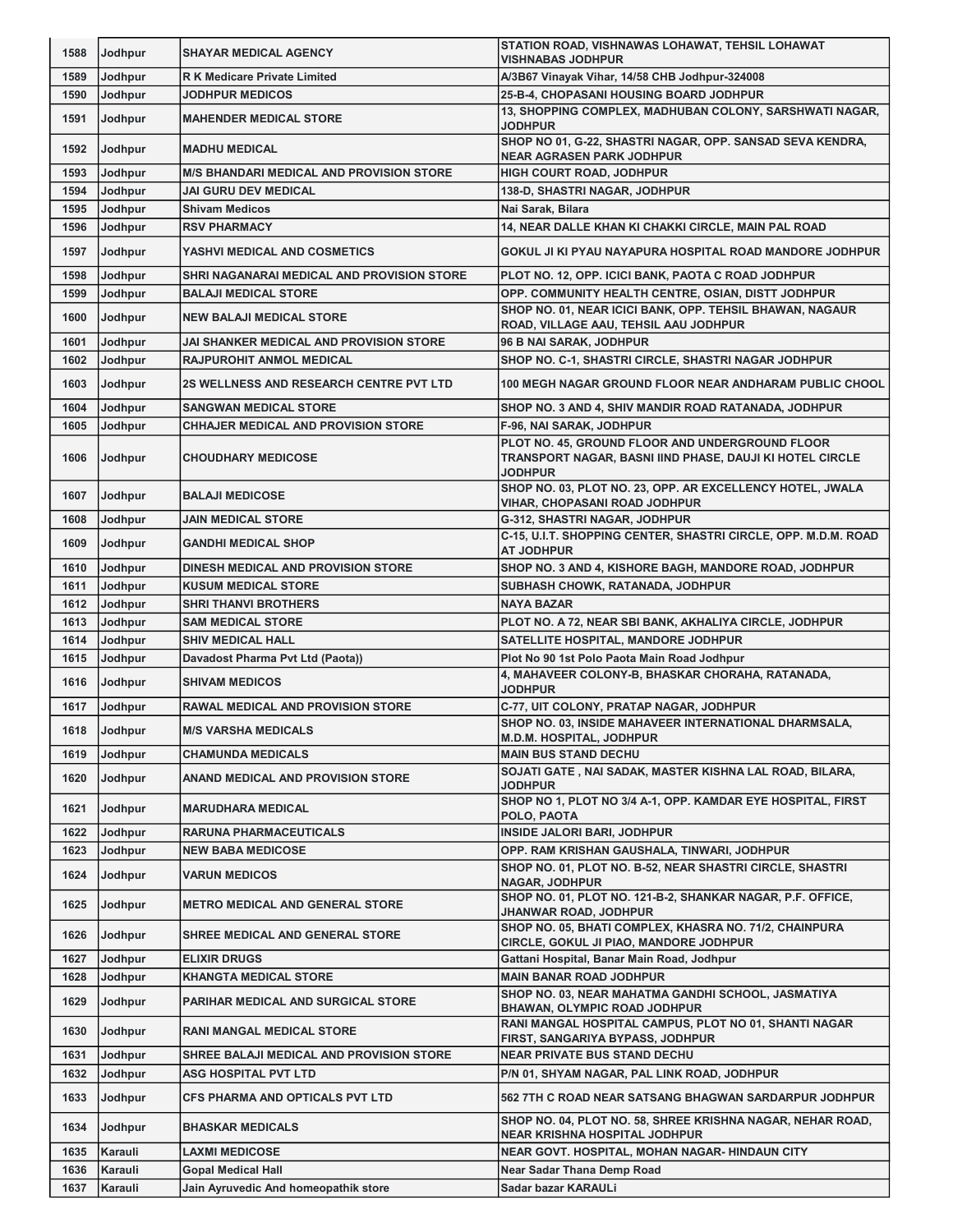| 1638         | Karauli      | <b>VIVEK MEDICAL STORE</b>                                   | <b>SADAR BAZAR KARAULI</b>                                                                 |
|--------------|--------------|--------------------------------------------------------------|--------------------------------------------------------------------------------------------|
| 1639         | Karauli      | aoudichya medical store                                      | POOTA KOT KARAULI                                                                          |
| 1640         | Karauli      | <b>SARVODAYA PHARMACEUTICALS</b>                             | <b>GULAB BAGH</b>                                                                          |
| 1641         | Karauli      | <b>AROGYAM PHARMA</b>                                        | <b>PHOOTA KOAT KARAULI</b>                                                                 |
| 1642         | Karauli      | laxmi medical store                                          | csc ke samne panchayat samiti maidan                                                       |
| 1643         | Karauli      | <b>GARG MEDICAL STORE</b>                                    | CHC KE SAMNE SAPOTRA POST-SAPOTRA TEH-SAPOTRA DIST-                                        |
|              |              |                                                              | <b>KARAULI</b>                                                                             |
| 1644         | Karauli      | <b>CASH PHARMACIST</b>                                       | <b>INDIRA COLONY KARAULI</b>                                                               |
| 1645         | Karauli      | <b>SHIV MEDICAL STORE</b>                                    | GOVT SR SEC SCHOOL KE SAMANE SAPOTRA VPO-SAPOTRA DIST-<br><b>KARAULI</b>                   |
| 1646         | Karauli      | <b>Jeetu Medicals</b>                                        | NEAR OLD SBBJ BANK ,CHAUDHARY PADA,KARAULI                                                 |
| 1647         | Karauli      | <b>ASHOKA LIFECARE</b>                                       | <b>ASHOKA LIFECARE NEAR</b>                                                                |
| 1648         | Karauli      | <b>SHARMA MEDICAL HALL</b>                                   | <b>HOSPITAL ROAD KARAULI</b>                                                               |
| 1649         | Karauli      | <b>RD MEDICOSE</b>                                           | DEFEL PUR MODE PIPDI DR COLONEY                                                            |
| 1650         | Karauli      | <b>Gupta Medical &amp; General Store</b>                     | Opp Mandi Petrol Pump, Station Road                                                        |
|              |              |                                                              | Futa Koat Bazar, SHOP NO. 01, Chauven ki haveli ke Neeche, Sadar                           |
| 1651         | Karauli      | <b>SHALEEN MEDICOSE</b>                                      | Bazar, Karauli,                                                                            |
| 1652         | Karauli      | <b>MANU MEDICAL STORE</b>                                    | NEER AND NICE KE SAMNE SATYAWATI VIHAR COLONY KARAULI                                      |
| 1653         | Karauli      | <b>SWASTIK MEDICAL STORE</b>                                 | <b>GULAB BAGH</b>                                                                          |
| 1654         | Karauli      | <b>RAMESH MEDICAL STORE</b>                                  | PURANA BUS STAND TODABHIM                                                                  |
| 1655         | Karauli      | <b>M/S HIMANSHU MEDICAL STORE</b>                            | SHIVALAYA KE SAMNE GULAB BAGH KARAULI                                                      |
| 1656         | Karauli      | raj medicose                                                 | near mittal bhawan shree mahaveer ji                                                       |
| 1657         | Karauli      | gomti medical agency                                         | satyavati vihar main road nh11b                                                            |
| 1658         | Karauli      | <b>M/s KESHAV MEDICAL STORE</b>                              | <b>BUS STAND KE PASS, SUROTH, TEH-SUROTH</b>                                               |
| 1659         | Karauli      | <b>M/s MANGAL MEDICAL AND PROVISIONAL STORE</b>              | HOSPITAL ROAD, INFRONT OF GOVT. HOSPITAL, MOHAN NAGAR,<br>HINDAUN CITY, KARAULI, RAJ.      |
| 1660         | Karauli      | <b>Babu Medical &amp; General Store</b>                      | <b>Old Bus Stand Todabhim</b>                                                              |
| 1661         | Karauli      | <b>ESSAR MEDICAL STORE</b>                                   | OPP BUS STAND, GULAB BAGH                                                                  |
|              |              |                                                              | TRILOK CHAND MATHUR STADIUM KE SAMNE CHARORA COLONY                                        |
| 1662         | Karauli      | <b>M/S BANTI MEDICAL HALL</b>                                | KARAULI                                                                                    |
| 1663         | Karauli      | <b>GARG MEDICAL AND PROVISIONAL STORE</b>                    | <b>SAPOTRA ROAD KUARGAON</b>                                                               |
| 1664         | Karauli      | <b>Shree Kaila Maa Medical Store</b>                         | Paras Hospital Campus, Bayana Road, Hindaun City, Dist. Karauli                            |
| 1665         | Karauli      | <b>M/S SHRI GIRIRAJ DHARAN MEDICAL STORE</b>                 | IN FRONT OF STADIAM KARAULI                                                                |
| 1666         | Kota         | <b>MP MEDICOS</b>                                            | 17-18 SFS COLONY SHEELA CHOUDHRY ROAD TALWANDI KOTA                                        |
| 1667         | Kota         | <b>DAVA INDIA KOTA</b>                                       | <b>PLOT NO.28 VISHAVKARMA NAGAR KOTA</b>                                                   |
| 1668         | Kota         | <b>SHRI JEE MEDICOS</b>                                      | SHOP NO. 11, 12 B V P H PRATAP NAGAR DADABARI, KOTA                                        |
| 1669         | Kota         | <b>Siddharth Medical Store</b>                               | 139 Ballbhabadi Gumanpura                                                                  |
| 1670         | Kota         | <b>LIFE LINE MEDCAL STORE</b>                                | 3-B, CIVIL LINE OPP. M.B.S. HOSPITAL NAYAPURA, KOTA                                        |
| 1671         | Kota         | ANJAY MEDICAL & GENERAL STORE                                | 1-A-18 Shop No 2 Talwandi Main Road Kota                                                   |
| 1672         | Kota         | sneh medicose                                                | 32 sanghi dharmshala joshpur kachori street nayapura kota                                  |
| 1673         | Kota         | <b>SHANTI MEDICALS</b>                                       | 1-KA-28 VIGYAN NAGAR KOTA                                                                  |
| 1674         | Kota         | <b>MED HOME</b>                                              | 5-D, NEW GRAIN MANDI, AERODRAME CIRCLE                                                     |
| 1675         | Kota         | <b>CHANDDNI PHARMACY</b>                                     | 3-L1, 3-L-2 TALWANDI, KOTA                                                                 |
| 1676         | Kota         | <b>PARTH MEDICALS</b>                                        | <b>GUMANPURA ROAD KOTRI CIRCLE KOTA</b>                                                    |
| 1677         | Kota         | <b>HARMEET MEDICOS</b>                                       | 1-KA-42, VIGYAN NAGAR KOTA                                                                 |
| 1678         | Kota         | <b>MEDICO POINT</b>                                          | <b>MAIN ROAD KHEDLI PHATAK</b>                                                             |
| 1679         | Kota         | <b>TRIVENI MEDICOSE</b>                                      | 1-C-10 SES SCHEME TALWANDI                                                                 |
| 1680<br>1681 | Kota<br>Kota | nagar medical and general store<br><b>SHRI GANESH PHARMA</b> | 80, feet, link road, new bus stand road kota<br><b>139 NEW GOPAL VIHAR BARAN ROAD KOTA</b> |
| 1682         | Kota         | <b>BAHUBALI MEDICALS</b>                                     | 1-T-21 VIGYAN NAGAR KOTA                                                                   |
|              |              |                                                              | SHOP NO. - 1, SUKHDAHM AKSHARDHAM COLONY, THEGRA ROAD,                                     |
| 1683         | Kota         | VALENTA PHARMACEUTICALS                                      | <b>BORKHERA, KOTA</b>                                                                      |
| 1684         | Kota         | <b>ANSHUL MEDICOS</b>                                        | PLOT NO. 19 20, AROGYA NAGAR OPP. MEDICAL COLLEGE KHADE                                    |
|              |              |                                                              | <b>GANESH JI ROAD, KOTA</b>                                                                |
| 1685         | Kota         | KOTA TRAUMA HOSPITAL MEDICALS                                | <b>1C-2C, OPPOSITE CHAMBAL GARDEN, KOTA</b>                                                |
| 1686         | Kota         | <b>Medical Shopee</b>                                        | 2-N-22, Dadabari Kota                                                                      |
| 1687         | Kota         | PURWANI MEDICAL AND GENRAL STORE                             | 273-A SHOP NO. 2 SANTOSHI NAGAR CHORAHA, KOTA                                              |
| 1688         | Kota         | <b>SHIVAM MEDICOS</b>                                        | PLOT NO. 5-6, OPP. MEDICAL COLLEGE GATE AAROGYA NAGAR<br><b>KOTA</b>                       |
| 1689         | Kota         | <b>CHHAVI PHARMA</b>                                         | <b>SHOP 3 PLOT NO 52 A SRINATH PURAM</b>                                                   |
| 1690         | Kota         | <b>SHIVAM MEDICALS</b>                                       | SHOP NO. 20, SUDHA HOSPITAL ROAD, TALWANDI, KOTA                                           |
| 1691         | Kota         | <b>G1 CARE PHARMA (INDIA) PRIVATE LIMITED</b>                | 60, NEW GRAIN MANDI, KOTA RAJASTHAN                                                        |
| 1692         | Kota         | <b>MITTAL MEDICALS</b>                                       | 1-KA-31, VIGYAN NAGAR, NEAR JAISWAL HOSPITAL                                               |
| 1693         | Kota         | <b>CHOUDHARY MEDICAL</b>                                     | SHOP NO. 1, KAMAL TAWAR RANGPUR ROAD, KOTA JN                                              |
| 1694         | Kota         | <b>SURAJ MEDICAL</b>                                         | GOKUL DHAM COLONY OPP. GOVT. HOSPITAL SANGOD DISTT KOTA                                    |
|              |              |                                                              |                                                                                            |
|              | 1695   Kota  | <b>AANCHAL MEDICAL STORES</b>                                | GALI NO. 9 SARASWATI COLONY, BARAN ROAD, KOTA                                              |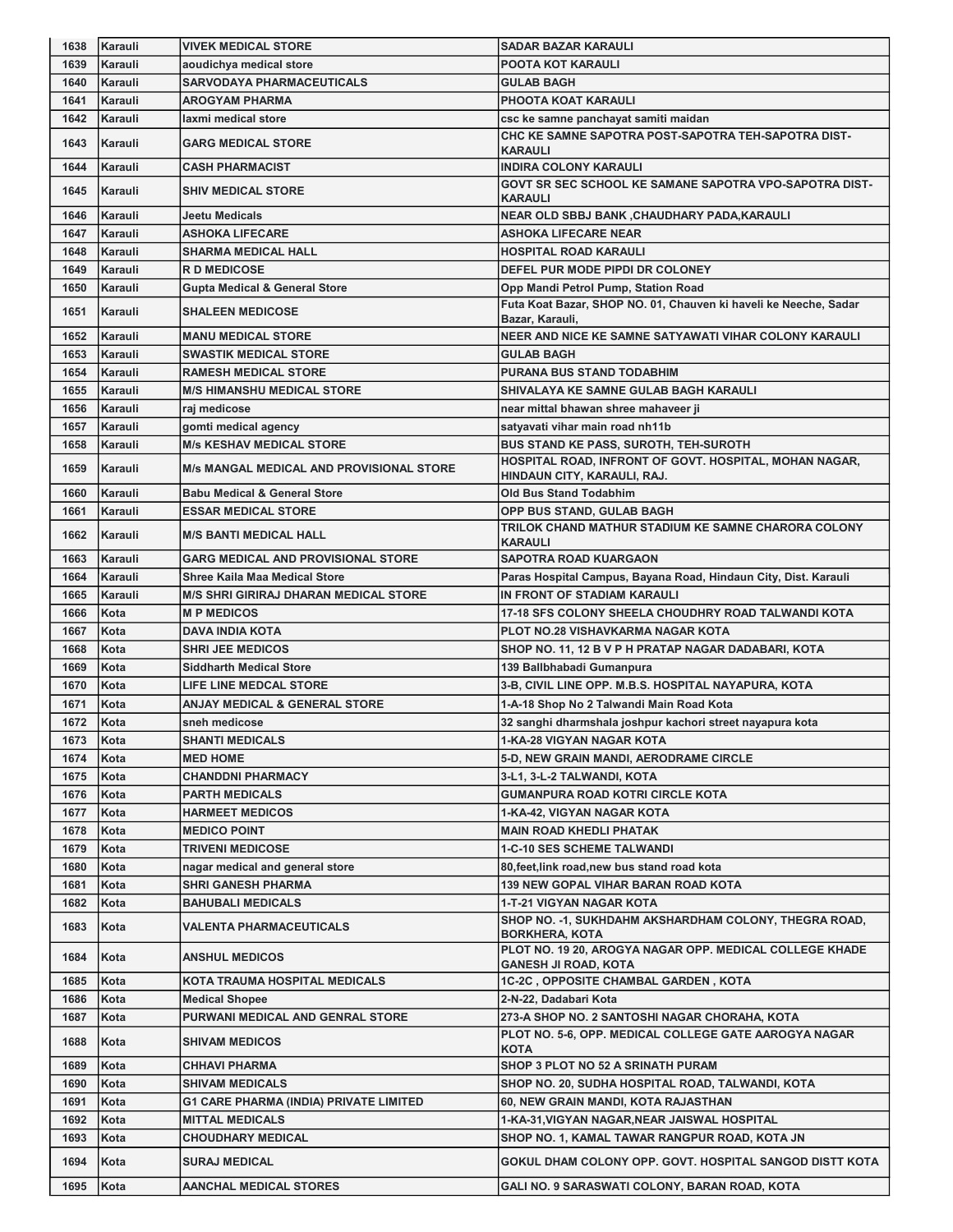| 1696 | Kota | <b>KHANDELWAL DRUG STORE</b>               | 785, DADABARI, KOTA                                                                                                                  |
|------|------|--------------------------------------------|--------------------------------------------------------------------------------------------------------------------------------------|
| 1697 | Kota | <b>HARI OM MEDICALS</b>                    | 67 DADABARI EXTN. KOTA                                                                                                               |
| 1698 | Kota | <b>DINESH MEDICAL STORES</b>               | SHOP NO. 10 I. L. CHOURAHA VIGYAN NAGAR, KOTA                                                                                        |
| 1699 | Kota | <b>Satyam Medicos</b>                      | 86 narcotics colony mahavir nagar prathm                                                                                             |
| 1700 | Kota | <b>HARIOM MEDICAL AND GENERAL STORE</b>    | SHOP NO. 13                                                                                                                          |
| 1701 | Kota | <b>JAIN MEDICALS</b>                       | 559 A SHRINATHPURAM KOTA                                                                                                             |
| 1702 | Kota | saxena pharmacy branch 2                   | mala fatak road, adarsh colony                                                                                                       |
| 1703 | Kota | <b>KESAR PHARMA</b>                        | PLOT NO 9 SUBHASH NAGAR KOTA                                                                                                         |
| 1704 | Kota | <b>HITESH MEDICAL STORE</b>                | <b>B 12 DADABARI SHOPING CENTRE DADABARI KOTA</b>                                                                                    |
| 1705 | Kota | <b>SHANKAR MEDICAL STORES</b>              | OPP. MBS HOSPITAL NAYAPURA, KOTA                                                                                                     |
| 1706 | Kota | <b>ABHILASHA MEDICAL</b>                   | H. NO. 22/51, NEAR KHAITHOONIPOLE THANA, NEAR SURAJPOLE                                                                              |
|      |      |                                            | ROAD, MOKHAPARA, KOTA                                                                                                                |
| 1707 | Kota | <b>MEDICAL CENTRE</b>                      | <b>88 SHAKTI NAGAR DASHERA MEDAN KOTA</b>                                                                                            |
| 1708 | Kota | <b>AYUSH MEDICAL STORE</b>                 | <b>2-A-11 TALWANDI KESHAVPURA CIRCLE KOTA</b>                                                                                        |
| 1709 | Kota | <b>KAILASH DRUG STORE</b>                  | OPP CHARBHUJA TEMPLE MAIN ROAD CHHAWANI KOTA                                                                                         |
| 1710 | Kota | <b>NEELAM DRUG HOUSE AND PHARMA STORE</b>  | 86 KAMLA UDHYAN, KUNHADI, KOTA                                                                                                       |
| 1711 | Kota | <b>SWASTH MEDICAL</b>                      | 560, SECTOR A, SHRINATHPURAM, KOTA                                                                                                   |
| 1712 | Kota | <b>MANAS MEDICOSE</b>                      | 63-B, NEAR BSNL CIRCLE SHREE NATH PURAM, KOTA                                                                                        |
| 1713 | Kota | radhakrishna medicose                      | H.NO. 1-C-12                                                                                                                         |
| 1714 | Kota | <b>BHARAT VIKAS PARISHAD AUSHAD KENDRA</b> | <b>PRATAP NAGAR, DADABARI</b>                                                                                                        |
| 1715 | Kota | <b>BHARAT VIKAS PARISHAD PHARMACY</b>      | <b>PRATAP NAGAR, DADABARI</b>                                                                                                        |
| 1716 | Kota | <b>NAMDEV MEDICAL STORE</b>                | <b>NEAR BUS STAND CHECHAT</b>                                                                                                        |
| 1717 | Kota | <b>HEALTH CARE MEDICAL</b>                 | SHOP NO 27 RAJEEV PLAZA VIGYAN NAGAR KOTA                                                                                            |
| 1718 | Kota | <b>MANNU MEDICAL</b>                       | 2-DH-7,VIGYAN NAGAR, KOTA                                                                                                            |
| 1719 | Kota | <b>NEELKANTH MEDICAL</b>                   | <b>4W2, TALWANDI</b>                                                                                                                 |
| 1720 | Kota | <b>GAUTAM MEDICAL STORE</b>                | <b>13 KESHAVPURA RANGBARI MAIN ROAD</b>                                                                                              |
| 1721 | Kota | <b>METRO MEDICAL STORE</b>                 | <b>714 BASANT VIHAR KOTA</b>                                                                                                         |
| 1722 | Kota | <b>SHANTI MEDICAL STORE</b>                | OPPOSITE BEEN BAJE, MAIN ROAD, LADPURA, KOTA                                                                                         |
| 1723 | Kota | S. K. MEDICOS                              | <b>4 JHA 3 VIGYAN NAGAR KOTA</b>                                                                                                     |
| 1724 | Kota | <b>Getwel Medical Store</b>                | 3, Basant Vihar, Kota                                                                                                                |
| 1725 | Kota | <b>MARUTI MEDICALS</b>                     | PLT NO SPECIAL-4 AROGYA NGAR KOTA<br>SHOP NO. 3 & 4 H. NO. 1 KA 1 NEAR HARMEET MEDICAL I.L                                           |
| 1726 | Kota | <b>SHANTI MEDICOS</b>                      | <b>CHOURAHA VIGYAN NAGER KOTA</b>                                                                                                    |
| 1727 | Kota | <b>JAISHREE MEDICOSE</b>                   | 4-D-3, RANGBARI YOZANA                                                                                                               |
| 1728 | Kota | SHYAM MEDICAL AND GENERAL STORE            | <b>MAIN ROAD KHERLI PHATAK KOTA</b>                                                                                                  |
| 1729 | Kota | <b>GURU GOVIND MEDICOS</b>                 | SHOP NO 1 NATRAJ RES LANDMARK CITY KUNHADI                                                                                           |
| 1730 | Kota | satyam medical and general store           | shop no. 1, B-178, riddhi siddhi nagar, kunhadi                                                                                      |
| 1731 | Kota | <b>SANIDHYA MEDICAL</b>                    | NAVKAR HOSPITAL PLOT NO 8 AMBEDKAR NAGAR NEAR<br>KUNHARITHANA, KOTA                                                                  |
| 1732 | Kota | <b>AAROGYA MEDICAL STORE</b>               | SHOP NO 4 GOKUL COLONY BARAN ROAD BORKHEDA KOTA                                                                                      |
| 1733 | Kota | <b>SHREEDHAR MEDICALS</b>                  | HOTEL PHOOL PLAZA, STATION ROAD, COLECTORATE CIRCLE CIVIL<br>LINES, NAYAPURA, KOTA                                                   |
| 1734 | Kota | <b>LAVISH MEDICOSE</b>                     | SHOP NO. 3, RANGBADI KACHCHI BASTI OPP. HO.NO. 667, OPP.                                                                             |
|      |      |                                            | <b>BALAJI NAGAR, RANGBADI, KOTA</b>                                                                                                  |
| 1735 | Kota | <b>MARUTI MEDICAL AND GENERAL STORE</b>    | B-5, DAUDAYAL JOSHI MARKET, BADA CHORAHA DADABARI<br><b>B-41 CHITRAGUPT COLONY NEAR SHIV MANDIR, SARAS DAIRY MAIN</b>                |
| 1736 | Kota | SHREE VRANDAVAN MEDICAL AND GENERAL STORE  | <b>ROAD KOTA</b>                                                                                                                     |
| 1737 | Kota | <b>GOPAL MEDICALS</b>                      | 1 A 5 MAHAVEER NAGAR 3 KOTA                                                                                                          |
| 1738 | Kota | <b>RAJ MEDICALS</b>                        | SHOP NO. 3 BHARAT VIKAS PARISHAD HOSPITAL, PRATAP NAGAR,<br><b>DADABARI</b>                                                          |
| 1739 | Kota | <b>SHUBH CHINTAK MEDICOS</b>               | OPP. J.K. LOAN HOSPITAL, NAYAPURA, KOTA                                                                                              |
| 1740 | Kota | <b>KHI MEDICAL STORE</b>                   | 10-A                                                                                                                                 |
| 1741 | Kota | GUPTA MEDICAL STORE                        | <b>GUPTA MEDICAL STORE HOSPITAL KE SAMNE KHATOLI</b>                                                                                 |
| 1742 | Kota | <b>SHIVANI MEDICAL STORE</b>               | BHARAT VIKAS PARISHAD HOSPITAL CAMPUS, PRATAP NAGAR,<br>DADABARI, KOTA                                                               |
| 1743 | Kota | <b>HADOTI MEDICAL &amp; GENERAL STORE</b>  | OPP.TAJAJI KA MANDIR KOLI PARA WARD NO.1 KOTA BAPAWAR<br><b>MAIN ROAD. SANGOD TEHSIL SANGOD DIST SANGOD KOTA</b><br><b>RAJASTHAN</b> |
| 1744 | Kota | dawaghar medical store                     | <b>TALWANDI KOTA</b>                                                                                                                 |
| 1745 | Kota | SHRI RADHEY MEDICAL STORE                  | <b>1-KA-22 VIGYAN NAGAR KOTA</b>                                                                                                     |
| 1746 | Kota | <b>VANSH MEDICAL &amp; GENERAL STORE</b>   | 308, BALAJI MARKET GHATOTGACH CIRCLE KOTA                                                                                            |
| 1747 | Kota | <b>SHANKAR MEDICAL</b>                     | SHOP 15, AAROGYA NAGAR, OPP. NEW MEDICAL COLLEGE HOSPITAL                                                                            |
| 1748 | Kota | VINAYAK MEDICAL STORE                      | SHOP NO. 4, HOUSE 1 KA 31, OPPOSITE POST OFFICE, DADABARI                                                                            |
| 1749 | Kota | VRINDAVAN MEDICAL AND GENERAL STORE        | 11 A 1 MAHAVEER NAGAR PARIJAT YOJNA                                                                                                  |
| 1750 | Kota | SETH SANWARIYA MEDICOS                     | SHOP NO.1, SUDHA HOSPITAL ROAD, TALWANDI, KOTA                                                                                       |
| 1751 | Kota | <b>HEERA MEDICAL STORE</b>                 | GOVT. HOSPITAL KE SAMNE, GOVT. HSPITAL, ITAWA DISTRICT                                                                               |
|      |      |                                            | <b>KOTA</b>                                                                                                                          |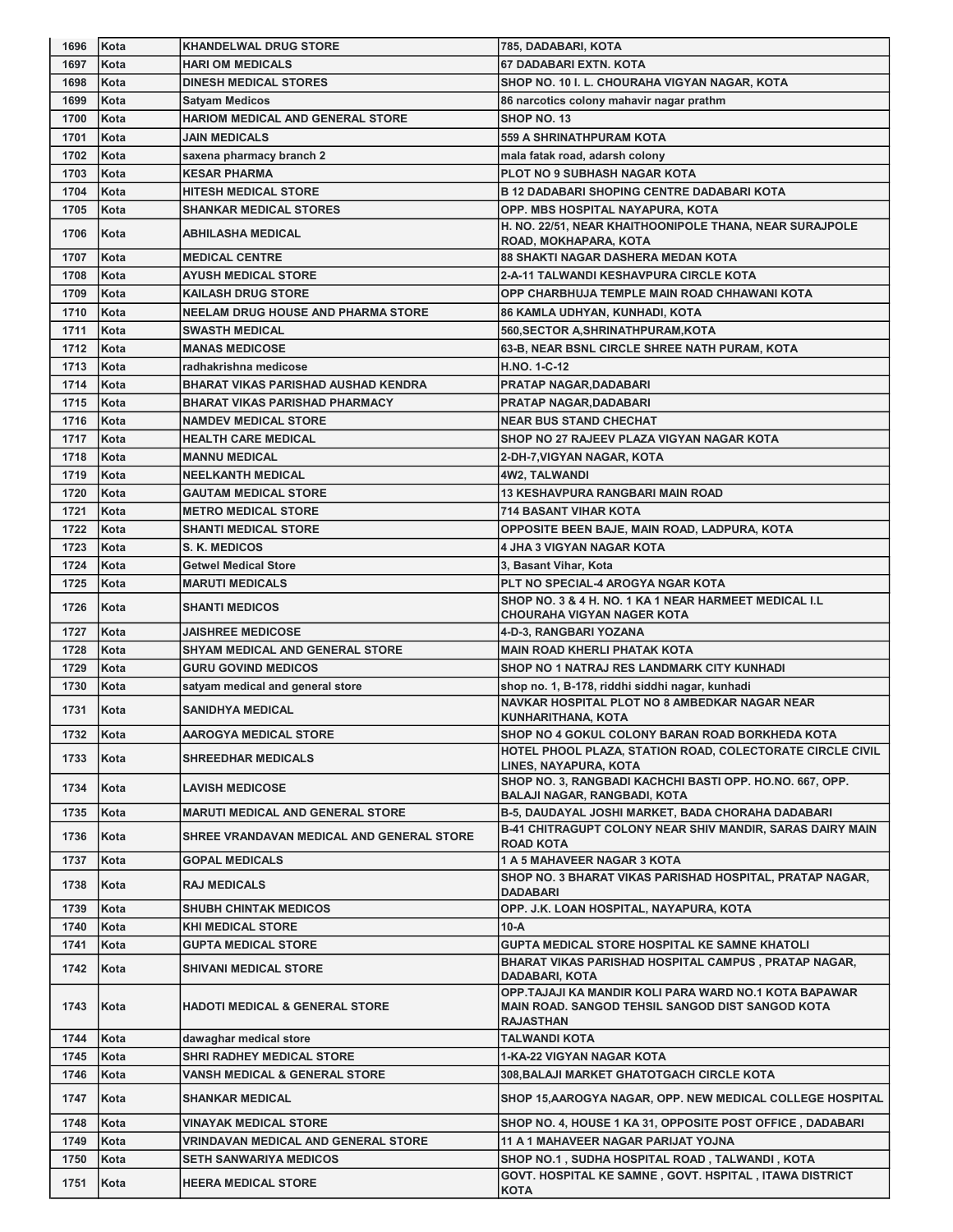| 1752         | Kota             | <b>SHREE BIRLA MEDICALS</b>                            | 8-A-16, MAHAVEER NAGAR -3, KOTA                                         |
|--------------|------------------|--------------------------------------------------------|-------------------------------------------------------------------------|
| 1753         | Kota             | <b>MEDI SHOP</b>                                       | <b>2A TALWANDI KOTA</b>                                                 |
| 1754         | Kota             | <b>HIND MEDICAL</b>                                    | 1-MA-33, NEAR NEW POLICE STATION, VIGYAN NAGAR, KOTA                    |
|              |                  |                                                        | (RAJASTHAN)                                                             |
| 1755         | Kota             | JAI SHIV MEDICOS & GENERAL STORE                       | SHOP NO. 5 GROUND FLOOR RAJAT CITY PARK VIEW PLOT NO. CP -              |
| 1756         | Kota             | SIDDHI VINAYAK MEDICAL STORE                           | 01 BALAJI MARKET YOJNA NEAR SHRINATHPURAM KOTA                          |
| 1757         | Kota             | <b>HEALTH CARE MEDICAL</b>                             | 78-A NEW KAMLA UDHYAN, KUNHADI, KOTA<br><b>C-236 TALWANDI KOTA</b>      |
|              |                  |                                                        |                                                                         |
| 1758         | Kota             | YASH MEDICAL                                           | 37, STATION MAIN ROAD, OPP. ICICI BANKM BHIMGANJ MANDI, KOTA            |
| 1759         | Kota             | <b>JAIN MEDICOSE</b>                                   | <b>4-CHH-2 VIGYAN NAGAR</b>                                             |
| 1760         | Kota             | <b>JAI AMBEY MEDICAL AND GENRAL STORE</b>              | SHOP NO 3 HOUSE NO 721 BASANT VIHAR MAIN ROAD KOTA                      |
| 1761         | Kota             | DEEP JYOTI MEDICAL HOUSE                               | SHOP NO. S-9, SHOPPING COMPLEX, INDRA VIHAR MAIN ROAD, KOTA             |
|              |                  |                                                        |                                                                         |
| 1762         | Kota             | <b>PAVITR MEDICAL</b>                                  | SHANTI HOSPITAL, MULTISPECIALITY C-44 & 45 SHRI NATH PURAM              |
| 1763         | Kota             | <b>ARADHYA MEDICAL</b>                                 | JAWAHAR NAGAR MAIN ROAD KOTA -324009                                    |
| 1764         | Kota             | <b>SHUKLA MEDICAL STORE</b>                            | NEAR NEW GOVT HOSPITAL HOUSING BOARD ROAD RAMGANJMANDI                  |
|              |                  |                                                        |                                                                         |
| 1765         | Kota             | <b>MOUNT MEDICAL STORE</b>                             | <b>6 A 25 TEEN BATTI CIRCLE KOTA</b>                                    |
| 1766         | Kota             | <b>HEALTH CARE MEDICOSE</b>                            | SANJAY BASTI OPP ASHAPALA TEMPLE, KISHORPURA MAIN ROAD,<br>Kota         |
| 1767         | Kota             | <b>BARTHUNIA MEDICAL STORE</b>                         | NEAR GORDHAN JI MANDIR, RAMPURA, KOTA                                   |
| 1768         | Kota             | <b>SUVISION MEDICAL STORE</b>                          | <b>C-13 TALWANDI</b>                                                    |
| 1769         | Kota             | <b>LIFE LINE HEALTHCARE</b>                            | SHOP NO 5B PLOT NO 6 TILAK NAGAR KOTA                                   |
| 1770         | Kota             | <b>JYOTI MEDICAL STORE</b>                             | 1-B-27 TALWANDI                                                         |
| 1771         | Kota             | mahavir medical store                                  | 8-A-4 mahaveer nagar 3rd circle                                         |
| 1772         | Kota             | <b>G N MEDICOS</b>                                     | GALI NO. 7, SARASWATI COLONY, BARAN ROAD, KOTA                          |
| 1773         | Kota             | <b>INDIAN MEDICAL</b>                                  | IMA BUILDING MBS HOSPITAL COMPOUND KOTA                                 |
| 1774         | Kota             | <b>KAMAL LIFE CARE</b>                                 | SHOP NO 3, H NO 1-A-23, MAHAVEER NAGAR III                              |
| 1775         | Kota             | <b>SHREE RADHEY MEDICAL STORE</b>                      | SHOP NO 17, BHARAT VIKASH PARISHAD HOSPITAL KE PASS                     |
|              |                  |                                                        | DADABARI KOTA RAJASTHAN                                                 |
| 1776         | Kota             | <b>DD MEDICINE POINT</b>                               | <b>DADABARI MAIN ROAD KOTA</b>                                          |
| 1777         | Kota             | AZ PHARMA                                              | SHOP NO. 23,24, SHANGHI DHARAM SHALA TRUST, NAYAPURA B-III              |
|              |                  |                                                        |                                                                         |
| 1778         | Kota             | <b>MAA GAYATRI MEDICAL AND GENERAL STORE</b>           | SHOP NO 3 PLOT NO 40 OPERA HOSPITAL ROAD MAHAVEER NAGAR                 |
| 1779         | Kota             | <b>KAMLA MEDICAL STORE</b>                             | <b>II KOTA</b><br><b>MP-47, MAHAVEER NAGAR 2ND</b>                      |
| 1780         | Kota             | <b>TARA MEDICOSE</b>                                   | 6-A-17, NEAR TEEN BATTI CHOURAHA, MAHAVEER NAGAR EXTN                   |
| 1781         | Kota             | <b>DD MEDICAL STORE</b>                                | KOTA BY PASS BARAN ROAD NAYA NOHAR KOTA                                 |
| 1782         | Kota             | <b>SHANTI MEDICARE</b>                                 | 10 A 2, PARIJAT YOJNA, MAHAVEER NAGAR 3                                 |
| 1783         | Kota             | <b>KHANDELWAL MEDICAL STORE</b>                        | 9-G-4 MAHAVEER NAGAR III CHAURAHA, RANGBARI ROAD, KOTA                  |
| 1784         | Kota             | SHEVYA MEDICAL AND GENERAL STORE                       | Rangbadi Balaji Circle                                                  |
| 1785         | Nagaur           | <b>KARNI MEDICOSE</b>                                  | <b>1 HOSPITAL ROAD, KUCHAMAN CITY</b>                                   |
| 1786         | Nagaur           | <b>MEHAI MEDICOSE</b>                                  | Near Shankar Vatika, Shop No 1, Behind Government Hospital, Dalla       |
|              |                  |                                                        | Balaji Road                                                             |
| 1787<br>1788 | Nagaur           | <b>MEDIPLUS PHARMACY</b><br><b>MEHTA MEDICAL STORE</b> | JAI SHREE NAGAR NEAR RAM HOSPITAL<br><b>OPPOSITE OLD GOVT. HOSPITAL</b> |
| 1789         | Nagaur<br>Nagaur | <b>RATHORE MEDICAL STORE</b>                           | IN FRONT CHC HOSPITAL KUKANWALI                                         |
| 1790         | Nagaur           | <b>MANSOORI MEDICAL AND GENERAL STORE</b>              | <b>GULZARPURA MAKRANA</b>                                               |
| 1791         | Nagaur           | JAIN MEDICAL AND PROVISION STORE                       | HOSPITAL ROAD, KUCHAMAN CITY                                            |
| 1792         | Nagaur           | <b>CKS LIFECARE</b>                                    | Jusari road, Makrana                                                    |
| 1793         | Nagaur           | nagaur medical store                                   | OPP. OLD GOVT. HOSPITAL NAGAUR                                          |
| 1794         | Nagaur           | choudhary medical store                                | OPP. OLD GOVT. HOSPITAL NAGAUR                                          |
| 1795         | Nagaur           | <b>MAHADEV PHARMACY</b>                                | 2,3 -SUTHAR SADAN, SONIJI KI BADI                                       |
| 1796         | Nagaur           | <b>BALAJI MEDICAL AND PROVISION STORE</b>              | <b>GOVT HOSPITAL KE SAMNE NAWA CITY</b>                                 |
| 1797         | Nagaur           | SIDDHI VINAYAK MEDICAL STORE                           | SONALA BHERUJI, JAITARAN CHUNGI KE PAS MERTA CITY                       |
| 1798         | Nagaur           | <b>RIYAN MEDICOSE</b>                                  | <b>NEAR BUS STAND RIYAN BADI</b>                                        |
| 1799         | Nagaur           | <b>REXSTAR LABORATORIES</b>                            | WARD NO. 30 NEAR NARSIYA TEMPEL LADNU TEH LADNU NAGAUR                  |
| 1800         | Nagaur           | <b>SHIV MEDICOSE</b>                                   | C/O SHIV HOSPITAL AATHUNA DARWAZA TEH. KUCHAMAN CITY                    |
| 1801         | Nagaur           | <b>BAGARIYA MEDICAL STORE</b>                          | BAGARIYA MEDICAL STORE, NAGAUR ROAD, DIDWANA, NAGAUR,                   |
| 1802         | Nagaur           | <b>SHRI BANESHWARI MEDICAL STORE</b>                   | <b>RAJASTHAN</b><br><b>GHOSHI CHOWK</b>                                 |
| 1803         | Nagaur           | <b>CHOUDHARY MEDICOSE</b>                              | OPPOSITE BANGUR HOSPITAL NAGAUR ROAD DIDWANA NAGAUR                     |
| 1804         | Nagaur           | <b>BALAJI MEDICALS</b>                                 | MAKE COMPLEX POST NAWA NAGAUROFFICE ROAD OFFICE MITHRI                  |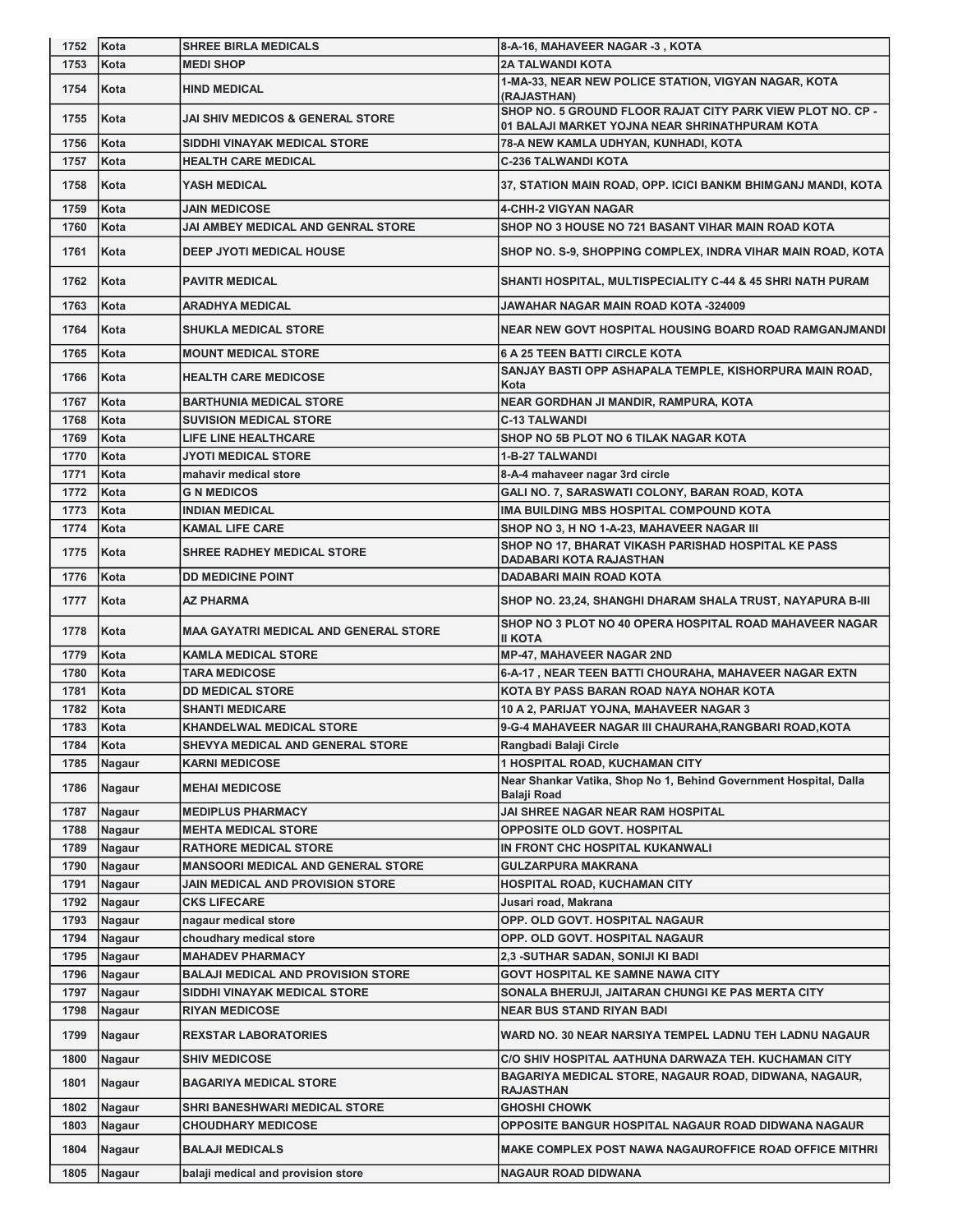| 1806 | Nagaur | <b>SHRI HARI RAM MEDICOSE</b>                | <b>64 GAURAV PATH SAINIK COLONY NAGAUR</b>                                                            |
|------|--------|----------------------------------------------|-------------------------------------------------------------------------------------------------------|
| 1807 | Nagaur | <b>BISHU PHARMACY</b>                        | 01 MARWAR HOSPITAL BUDSU ROAD KUCHAMAN CITY NAGAUR                                                    |
| 1808 | Nagaur | Jai Shree Shyam Medical and General Store    | <b>VPO PADUKALLAN</b>                                                                                 |
| 1809 | Nagaur | <b>MAHENDRA MEDICOSE &amp; GENERAL STORE</b> | CBM HOSPITAL CAMPUS MANGLANA ROAD MAKRANA                                                             |
| 1810 | Nagaur | SHREE KARNI AAYUSH MEDICAL STORE             | SHREE KARNI HOSPITAL KARLU FANTA KHUDKHUDA KALAN TEHSIL<br><b>MUNDWA DIST NAGAUR</b>                  |
| 1811 | Nagaur | <b>VIJAN PHARMA</b>                          | NEAR OLD RTO OFFICE OPP. CHOPATI PARK NAGAUR AJMER ROAD<br><b>VPO MERTA CITY</b>                      |
| 1812 | Nagaur | <b>MARUTI PHARMA</b>                         | <b>SIKAR ROAD KUCHAMAN CITY</b>                                                                       |
| 1813 | Nagaur | <b>CHOUDHARY MEDICAL AND GENERAL STORE</b>   | NEAR OLD HOSPITAL MAROTH TEHSIL NAWA DISTRICT NAGAUR<br><b>RAJASTHAN</b>                              |
| 1814 | Nagaur | <b>ARUN MEDICOSE</b>                         | <b>MAIN MARKET NAWA</b>                                                                               |
| 1815 | Nagaur | <b>MARWAR MEDICAL STORE</b>                  | <b>MARWAR HOSPITAL AND RESEARCH CENTRE DOJRAJ GANESH</b><br><b>MANDIR ROAD DIDWANANA</b>              |
| 1816 | Nagaur | <b>SHREE LAXMI MEDICOSE</b>                  | <b>BUS STAND ALAY TEHSIL NAGAUR</b>                                                                   |
| 1817 | Nagaur | <b>MAHALA PHARMACY</b>                       | <b>NEAR GOVT HOSPITAL KUCHAMAN CITY</b>                                                               |
| 1818 | Nagaur | <b>HEERA PHARMACY</b>                        | ABHINANDAN PLAZA, DIDWANA ROAD, KUCHAMAN CITY, DISTRICT<br><b>NAGAUR</b>                              |
| 1819 | Nagaur | <b>PRABHAT MEDICAL STORE</b>                 | NEAR RAILWAY STATION OPP. OLD GOVT HOSPITAL NAGAUR                                                    |
| 1820 | Nagaur | <b>MARWAR MEDICOSE</b>                       | PANCHWATI COLONY BASNI ROAD NAGAUR                                                                    |
| 1821 | Nagaur | <b>ADARSH MEDICOSE</b>                       | <b>MANASAR CURCILE NAGAUR</b>                                                                         |
|      |        |                                              | INSIDE PREMISES OF BINDAL HOSPITALS PRIVATE LIMITED, WARD                                             |
| 1822 | Nagaur | <b>BINDAL PHARMACY</b>                       | NO. 24, GANESH MANDIR ROAD, DIDWANA, NAGAUR                                                           |
| 1823 | Nagaur | <b>KISAN MEDICAL AND GENERAL STORE</b>       | DUKAN NO. 167 MAIN TALAI KA CHOWK LOONWA                                                              |
| 1824 | Nagaur | <b>KESHAV MEDICAL</b>                        | INSIDE SHIVAM HOSPITAL, PHED COLONY, NAGAUR                                                           |
| 1825 | Nagaur | <b>KHANDELWAL MEDICAL STORE</b>              | WARD NO.09, NEAR RANABAI TEMPLE, RAJPUTO KA<br>MOHALLA, BESROLI ROAD, HARNAWA PATTI, HARNAWA          |
| 1826 | Nagaur | <b>SHRI VINAYAK MEDICOS</b>                  | <b>MAROTH</b>                                                                                         |
| 1827 | Nagaur | <b>S.D.N. MEDICOSE</b>                       | <b>BASMENT OPP.B.R. MIRDHA COLLAGE NAGAUR</b>                                                         |
| 1828 | Nagaur | <b>CHOUDHARY MEDICAL AND GENERAL STORE</b>   | <b>INFRONT OF GOVT HOSPITAL RIYAN BARI TEHSIL RIYAN BARI DIST</b><br>NAGAUR                           |
| 1829 | Nagaur | <b>KUMAWAT MEDICAL AND PROVISION STORE</b>   | Govt. Hospital Road, Kuchaman city                                                                    |
| 1830 | Nagaur | TAK MEDICAL AND PROVISION STORE              | <b>GHATI KUWA, KUCHAMAN CITY</b>                                                                      |
| 1831 | Nagaur | <b>AARADHYA MEDICOSE</b>                     | KHICHAR HOSPITAL BUDSU ROAD KUCHAMAN CITY                                                             |
| 1832 | Nagaur | GURU KRIPA MEDICOSE                          | NEAR KUCHAMAN BUS STAND, VILLAGE GHATWA, TEHSIL<br>KUCHAMAN CITY, DIST NAGAUR, RAJASTHAN              |
| 1833 | Nagaur | prem medical store                           | <b>ABHINAV HOSPITAL IN FRONT OF POWER HOUSE KE SAMNE BUDSU</b><br>ROAD KUCHAMAN CITY NAGAUR RAJASTHAN |
| 1834 | Nagaur | <b>GAWARIA MEDICAL STORE</b>                 | DEEDWANA ROAD KUCHAMAN NAGAUR                                                                         |
| 1835 | Nagaur | <b>PRATHAM MEDICOSE</b>                      | RAJAT HOSPITAL, NEAR JODHPUR CHOKI, MERTA CITY                                                        |
| 1836 | Nagaur | <b>ADITYA MEDICOSE</b>                       | <b>56 SAINIK BASTI NAGAUR</b>                                                                         |
| 1837 | Nagaur | <b>ROSHAN MEDICAL CENTER</b>                 | <b>NAGAUR ROAD BASNI BEHLIMA</b>                                                                      |
| 1838 | Nagaur | <b>GODARA MEDICAL STORE</b>                  | 157, SAINIK BASTI NAGAUR, NAGAUR, Nagaur, Rajasthan                                                   |
| 1839 | Nagaur | <b>DHRUV MEDICOSE</b>                        | UNDERGROUND IN MAHADEV SADAN. NEAR ANANDAM SOCITY. VYAS<br>COLONY NAGAUR, NAGAUR, NAGAUR, RAJASTHAN   |
| 1840 | Nagaur | <b>MISHRA MEDICAL &amp; GENERAL STORE</b>    | <b>MISHRA MARKET, BUS STAND, GHATWA</b>                                                               |
| 1841 | Nagaur | OM MEDICAL & GENERAL STORE                   | <b>GANDHI CHOWK HARSORE ROAD PARBATSAR DIST- NAGAUR</b>                                               |
| 1842 | Nagaur | <b>MARUDHAR MEDICALS</b>                     | <b>MARUDHAR HOSPITAL, IN FRONT OF GOVT GIRLS COLLEGE, NAGAUR</b>                                      |
| 1843 | Nagaur | <b>RADHIKA MEDICAL STORE</b>                 | VISHWAKARMA MARKET, STATION ROAD, FAURA CIRCLE,                                                       |
| 1844 | Nagaur | dev teja medical store                       | NEAR GOVT HOSPITAL RIYAN BADI TEHSIL RIYAN BADI DIST NAGAUR                                           |
| 1845 | Nagaur | <b>KAVYA MEDICAL STORE</b>                   | SONI JI KI BARI VINAYAK NAGAR NAGAUR RAJ                                                              |
| 1846 | Nagaur | <b>RANA MEDICAL AND GENRAL STORE</b>         | SHOP NO.1 GANGA HOTEL KE PASS, KISHANGARH<br>ROAD, PARBATSAR (NAGAUR) RAJ.                            |
| 1847 | Nagaur | Shriram Mangalam Medical                     | JAIN WISWA BHARTI INST FIRST PATTI, LADNUN 341306                                                     |
| 1848 | Nagaur | ANSH MEDICAL AND GENERAL STORE               | KRISHI MANDI ROAD WARD NO 2 KUCHAMAN CITY                                                             |
| 1849 | Nagaur | GAJANAND MEDICAL STORE REN                   | OPP. GOVT HOSPITAL REN                                                                                |
| 1850 | Nagaur | JITENDRA MEDICAL AND OPTICALS                | BIKANER ROAD OPP GOVT HOSPITAL NAGAUR                                                                 |
| 1851 | Nagaur | TANDI COMPLEX, DIDWANA ROAD, KUCHAMAN CITY   | <b>BALAJI MEDICAL STORE</b>                                                                           |
| 1852 | Nagaur | <b>R N MEDICAL STORE</b>                     | <b>BEHIND CIRCUIT HOUSE NAGAUR</b>                                                                    |
| 1853 | Nagaur | <b>SHREE MARUTI MEDICALS</b>                 | <b>NEAR AMBEDKAR CIRCLE KUCHAMAN CITY</b>                                                             |
| 1854 | Nagaur | <b>PRINCE MEDICOSE</b>                       | NEW SHRI RAM HOSPITAL CAMPUS, JODHPUR ROAD, KHINWSAR                                                  |
| 1855 | Nagaur | <b>M.B.MEDICOSE</b>                          | <b>M N GHORAWAT HOSPITAL LADNUN</b>                                                                   |
| 1856 | Nagaur | <b>BHARAT MEDICAL STORE</b>                  | NAVJEEVAN HOSPITAL NAYA DARWAZA ROAD BEHIND OLD GOVT.<br><b>HOSPITAL NAGAUR</b>                       |
| 1857 | Nagaur | SHREE VISHWAKARMA MEDICAL POINT              | NEAR VISHWAKARMA MANDIR VILLAGE CHITAWA TH KUCHAMAN<br>CITY NAGAUR RAJASTHAN                          |
| 1858 | Nagaur | <b>VARDHMAN MEDICAL &amp; GENRAL STORE</b>   | <b>MANANA TH. MAKRANA</b>                                                                             |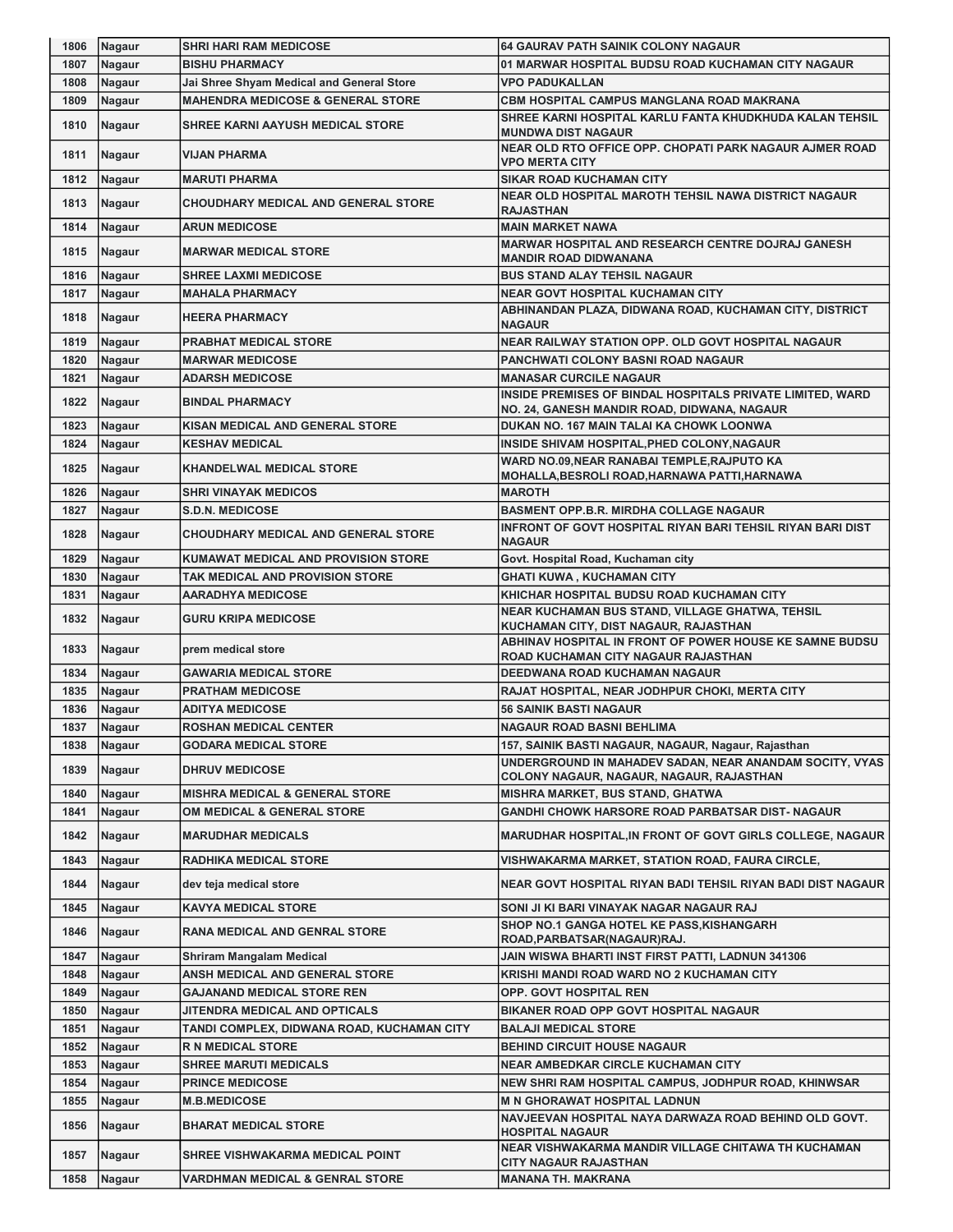| 1859         | Nagaur       | <b>SAKSHI MEDICOSE</b>                                  | OPP POLICE LINE COLLAGE ROAD NAGAUR                                                    |
|--------------|--------------|---------------------------------------------------------|----------------------------------------------------------------------------------------|
| 1860         | Nagaur       | <b>MAHESHWARI MEDICAL AND GENERAL STORE</b>             | <b>INSIDE NAKAS GATE AZAD CHOUK NAGAUR</b>                                             |
| 1861         | Nagaur       | <b>AWANTIKA MEDICOSE</b>                                | KHINYALA ROAD JAYAL TEH JAYAL DIST NAGAUR                                              |
| 1862         | Nagaur       | <b>BHAVAR MEDICAL AND GENERAL STORE</b>                 | HUDEEL TEHSIL NAWA DIST NAGAUR                                                         |
| 1863         | Nagaur       | <b>Health Care Medical and General Store</b>            | NATHU RAM MIRDHA MARG NEAR BUS STOP MERTA CITY                                         |
| 1864         | Nagaur       | <b>NAGAUR MEDICOSE</b>                                  | <b>DHANKOLI</b>                                                                        |
| 1865         | Nagaur       | <b>HEALTH CARE PHARMACY</b>                             | OPP. T.B. HOSPITAL SUGAN SINGH CIRCLE                                                  |
| 1866         | Nagaur       | <b>MAHESHWARI MEDICAL MART</b>                          | 04, SAINIK BASTI, NEAR SUGAN SINGH CIRCLE, NAGAUR                                      |
| 1867         | Nagaur       | <b>RIDHI SIDHI MEDICOSE</b>                             | WARD NO 5, HOSPITAL ROAD, NAWA                                                         |
| 1868         | Nagaur       | <b>BALAJI MEDICAL AND DEPARTMENTAL STORE</b>            | KACHHARI ROAD, SAWO KA MOHALLA, NEAR SBI BANK, MERTA CITY                              |
| 1869         | Nagaur       | <b>CHAMUNDA MEDICAL STORE</b>                           | <b>MUNDEL BHAWAN, MERTA ROAD</b>                                                       |
| 1870         | Nagaur       | <b>AARUSHI MEDICAL STORE</b>                            | <b>MAIN BUS STAND JIJOTH</b>                                                           |
| 1871         | Nagaur       | <b>NAVEEN MEDICAL AND GENERAL STORE</b>                 | GANDHI CHOWK, JASWANTGARH, TEHSIL LADNUN, JASWANT GARH,<br><b>NAGAUR, RAJASTHAN</b>    |
| 1872         | Nagaur       | <b>CHOUDHARY MEDICAL STORE</b>                          | ROL TEHSIL JAYAL DIST NAGAUR                                                           |
| 1873         | Nagaur       | <b>Kuldeep Medical Store</b>                            | <b>Bajwas</b>                                                                          |
| 1874         | Nagaur       | <b>BHAKAL MEDICOSE</b>                                  | OPP. GEHLOT GAS SERVICE NAYA DARWAZA ROAD nagaur                                       |
| 1875         | Nagaur       | JAY SHREE LAXMI MEDICAL AND PROVISIONAL STORE           | STATION ROAD BESROLI TEHSIL MAKRANA DIST NAGAUR                                        |
| 1876         | Nagaur       | YASH MEDICOSE                                           | INFRONT OF GOVERNMEN T HPSPITAL WARD NO 20 DEGANA<br><b>NAGAUR</b>                     |
| 1877         | Nagaur       | <b>SALASAR MEDICOSE</b>                                 | NEAR CHILDREN PARK, OPPOSITE GOVT. HOSPITAL, DEGANA, NAGOUR                            |
| 1878         | Nagaur       | <b>KAMAL MEDICAL STORE</b>                              | <b>NEAR GOVENRMENT HOSPITAL</b>                                                        |
| 1879         | Nagaur       | <b>S K MEDICAL STORE</b>                                | GROUND FLOOR, S K EYE HOSPITAL CAMPUS, RAILWAY STATION<br><b>ROAD, DIDWANA</b>         |
| 1880         | Nagaur       | <b>SHREE KRISHNA MEDICAL STORE</b>                      | NIMBI JODHA ROAD NEAR GOVT. HOSPITAL LADNUN TEH LADNUN<br><b>DIST NAGAUR</b>           |
| 1881         | Nagaur       | <b>SHARMA MEDICAL STORE</b>                             | <b>PANCHWA</b>                                                                         |
| 1882         | Pali         | <b>ANKIT MEDICOSE FALNA</b>                             | <b>NEAR GOVT HOSPITAL KHUDALA-FALNA</b>                                                |
| 1883         | Pali         | <b>RAJPUROHIT MEDICAL STORE</b>                         | <b>B. LAL HOSPITAL AND TRAUMA CENTER, MOD BHATTA, AJMER</b><br><b>ROAD, SOJAT CITY</b> |
| 1884         | Pali         | LAXMI MEDICAL                                           | govt hospital ke piche jaitaran pali                                                   |
| 1885         | Pali         | <b>Sumitra Medicose</b>                                 | Near Mahaveer Cinema, Jawai Bandh Road, Sumerpur                                       |
| 1886         | Pali         | <b>Anand Medicose</b>                                   | Near Govt. Hospital, Jaitarana                                                         |
| 1887         | Pali         | <b>Bhawna Medical Store</b>                             | Opp. Bangur Hospital, Pali                                                             |
| 1888         | Pali         | <b>Shraddha Medicals</b><br><b>PARMAR MEDICAL STORE</b> | Basement Shradha Hospital, Surajpole Road, Pali                                        |
| 1889<br>1890 | Pali<br>Pali | <b>M/S SHYAM MEDICALS</b>                               | OPP.GOVT.HOSPITAL, BALI<br><b>OPP. BANGUR HOSPITAL SURAJPOLE</b>                       |
| 1891         | Pali         | Jeevan Jyoti Medical and General Store                  | 81 B, Veer Durga Das Nagar, Pali                                                       |
| 1892         | Pali         | <b>Choudhary Medical</b>                                | Ranjan Saray, Shop No. 02, New Bus Srand, Bali                                         |
| 1893         | Pali         | <b>M,/S RAM MEDICAL &amp; GENERAL STORE</b>             | <b>SURAJ POLE PALI</b>                                                                 |
| 1894         | Pali         | <b>SHREE RAM MEDICAL STORE</b>                          | <b>BASANT VIHAR, OPP. BANGUR COLLEGE PALI</b>                                          |
| 1895         | Pali         | <b>ADARSH MEDICAL STORE</b>                             | <b>OLD BUS STAND</b>                                                                   |
| 1896         | Pali         | iai shree medicos                                       | plot no. 1 and 2, mm colony, jodhpur road, jaitaran                                    |
| 1897         | Pali         | <b>Shree Puran Medical and General Store</b>            | Near Murali Manohar Temple, Ghosiwara                                                  |
| 1898         | Pali         | <b>Sirvi Medical Store</b>                              | Opp. Govt. Hospital, Sojat City                                                        |
| 1899         | Pali         | <b>Subhash Medicose</b>                                 | Nagar Palika Road, Sumerpur                                                            |
| 1900         | Pali         | LAXITA MEDICAL AND GENERAL STORE                        | <b>188, VEER DURGADAS NAGAR PALI</b>                                                   |
| 1901         | Pali         | <b>Shree Balaji Medicose</b>                            | College Road, Pali                                                                     |
| 1902         | Pali         | Jai Shree Medical Store                                 | Opp. Bangur Hospital, Surajpole, Pali                                                  |
| 1903         | Pali         | Shree Duleraj Sugan Chand Lodha                         | Opp. Govt. Hospital, Raipur Marwar                                                     |
| 1904         | Pali         | <b>Bhagwati Medical and General Store</b>               | Opp Govt Hospital, Raipur, Dist. Pali                                                  |
| 1905         | Pali         | <b>Dhanvantrai Medicose</b>                             | Om Hospital, Naya Gaon Road, Pali                                                      |
| 1906         | Pali         | <b>BHARAT MEDICOSE</b>                                  | OPPOSITE GOVERNMENT HOSPITAL JAITARAN                                                  |
| 1907         | Pali         | Janta Medical Store                                     | Near Bangur Hospital, Surajpole, Pali                                                  |
| 1908         |              | JITENDRA MEDICAL AND GENERAL STORE                      | CHAKKI GALI TAKHATGARH                                                                 |
|              | Pali         |                                                         |                                                                                        |
| 1909         | Pali         | <b>BABA RAMDEV MEDICAL STORE</b>                        | BHANDARI MARKET, BUS STAND NIMAJ TAH JAITARAN (PALI)                                   |
| 1910         | Pali         | <b>Harish Medical Center</b>                            | Super Market, Surajpole, Pali                                                          |
| 1911         | Pali         | RADHA MADHAV MEDICAL STORE                              | <b>NEAR GOVT HOSPITAL JAITARAN</b>                                                     |
| 1912         | Pali         | <b>Krishna Medicose</b>                                 | Akhariya Chowk, Sadri                                                                  |
| 1913         | Pali         | <b>AMBAJI MEDICOSE</b>                                  | OPP. GOVT. HOSPITAL, JAITARAN                                                          |
| 1914         | Pali         | <b>PRAJAPATI MEDICAL STORE</b>                          | OPP GOVT HOSPITAL JAITARAN                                                             |
| 1915         | Pali         | <b>SATGURU MEDICOSE</b>                                 | <b>NEAR NAHAR COLLEGE ROAD PALI</b>                                                    |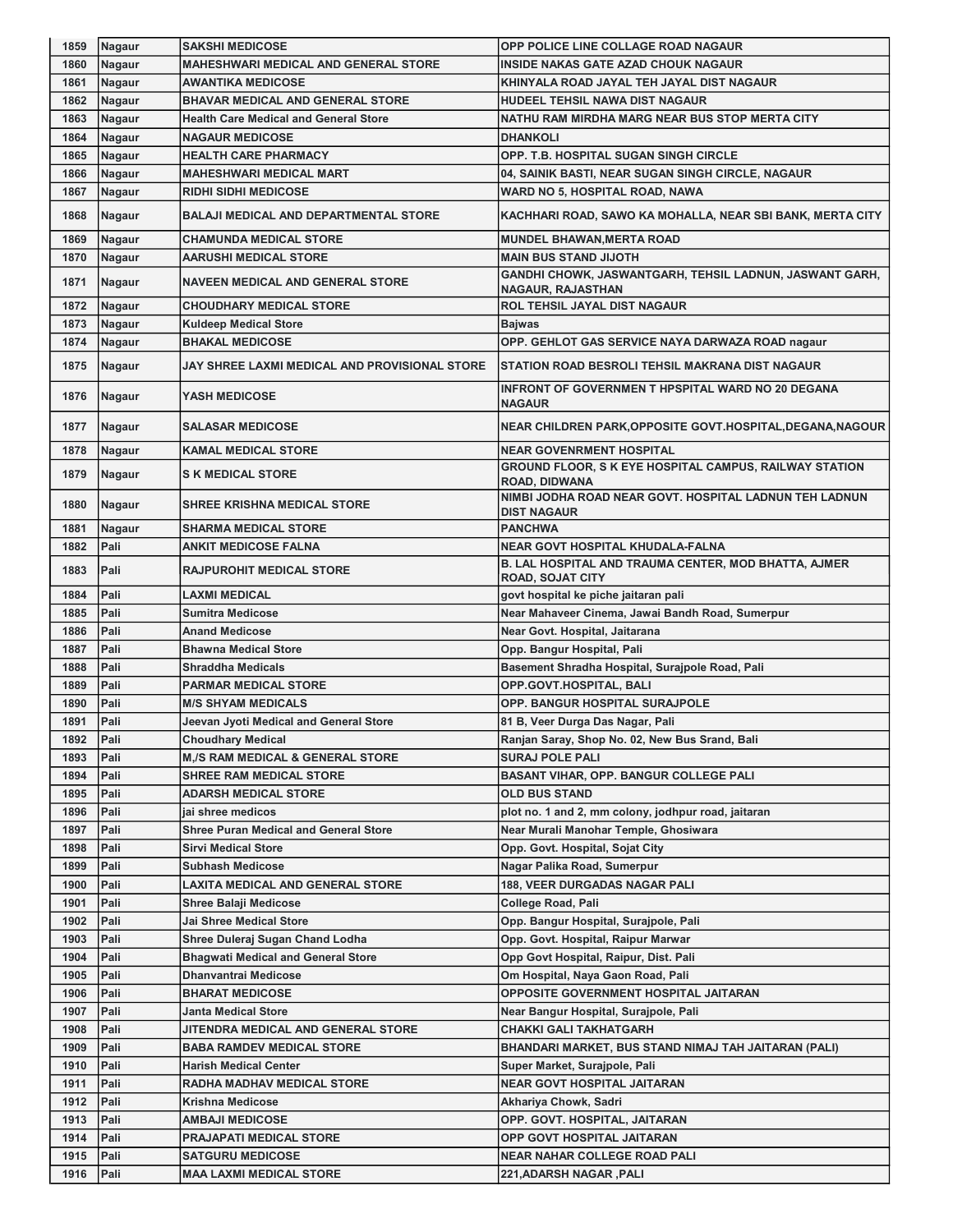| 1917         | Pali                          | Aai Ji Medicose                                           | B-1, Aadarsh ladda colony, Sojat Road pali rajasthan 306103                                            |
|--------------|-------------------------------|-----------------------------------------------------------|--------------------------------------------------------------------------------------------------------|
| 1918         | Pali                          | S M MEDICOSE and general store                            | TEHSIL CHORAHA SANJAY NAGAR PURADA ROAD                                                                |
| 1919         | Pali                          | <b>Aaijee Medical Store</b>                               | Opp. Govt. Hospital, Sojatcity                                                                         |
| 1920         | Pali                          | <b>Naryan Shree Medical</b>                               | 04, Jaat Hostel, Opp House of Dr Udawat, Veer Durga Das Nagar, Pali                                    |
| 1921         | Pali                          | <b>Ram sanehi Medical Store</b>                           | 02, Opp. Govt. Hospital Gate No. 02, Ramdwara Building, Sojat                                          |
| 1922         | Pali                          | <b>Krishna Medical Store</b>                              | Opp. Millchali, Pali                                                                                   |
| 1923         | Pali                          | <b>SOMNATH PHARMACY</b>                                   | <b>BHAWANI CHOK, SADRI</b>                                                                             |
| 1924         | Pali                          | <b>VIKAS MEDICOSE</b>                                     | AGEWA ROAD NEAR GOUSHALA JAITARAN                                                                      |
| 1925         | Pali                          | <b>CHOUDHARY MEDICAL AND GENERAL STORE</b>                | <b>NEW BUS STAND, SUMERPUR ROAD, PALI</b>                                                              |
| 1926         | Pali                          | <b>SONI MEDICALS</b>                                      | <b>MAIN MARKET SOJAT CITY</b>                                                                          |
| 1927         | Pali                          | <b>BANSAL MEDICAL STORE</b>                               | Opp Govt. Hospital, Bali                                                                               |
| 1928         | Pali                          | <b>Mata Ji Medical</b>                                    | 87, Harijan Basti, Surajpole, Pali                                                                     |
| 1929         | Pali                          | <b>Choudhary Medical Store</b>                            | <b>Near Petrol Pump, Rohat</b>                                                                         |
| 1930         | Pali                          | <b>S&amp;S Medicose</b>                                   | JADAN ROAD MARWAR JUNCTION                                                                             |
| 1931         | Pali                          | <b>Mewara Medical Store</b>                               | Surajpole, Pali                                                                                        |
| 1932         | Pali                          |                                                           |                                                                                                        |
|              | Pali                          | <b>Dilip Medicos</b>                                      | 80, Subhash Nagar-A, Main Jodhpur Road, pali                                                           |
| 1933         |                               | Menghani Pharma                                           | 494, Veer Durga Das Nagar, Pali                                                                        |
| 1934         | Pratapgarh                    | <b>MEHTA MEDICAL</b>                                      | <b>MEHTA MEDICAL DHARIYAWAD</b>                                                                        |
| 1935         | Pratapgarh                    | <b>NUTAN MEDI PHARMA</b>                                  | NEAR ZERO MILE CHOURAHA, BADA BAG CHOUDHARY HOSPITAL                                                   |
| 1936         | Pratapgarh                    | <b>JAGDAMBA MEDICAL STORE</b>                             | FRONT OF DIST HOSPITAL BANSWARA ROAD PRATAPGARH                                                        |
| 1937         | Pratapgarh                    | <b>VINAYAK MEDICALS</b>                                   | <b>NEAR GOVT HOSPITALS CHHOTI SADRI</b>                                                                |
| 1938         | Pratapgarh                    | <b>KUSHAL MEDICAL STORE</b>                               | <b>SURAJ POL, BUS STAND PRATAPGARH</b>                                                                 |
| 1939         | Pratapgarh                    | porwal medical store                                      | surajpole gandhi choraha                                                                               |
| 1940         | Pratapgarh                    | <b>PALIWAL MEDICAL STORE</b>                              | <b>SALUMBER ROAD</b>                                                                                   |
| 1941         | Pratapgarh                    | <b>PARSHVANATH MEDICAL STORES</b>                         | MEDICAL RELIEF SOCIETY, SHOP NO 3, IN FRONT OF GOVT.                                                   |
|              |                               |                                                           | HOSPITAL, BANSWARA ROAD, PRATAPGARJ                                                                    |
| 1942         | Pratapgarh                    | <b>Shailendra Medical Store</b>                           | <b>Manak Chowk, Pratapgarh</b>                                                                         |
| 1943         | Pratapgarh                    | SISODIYA MEDICAL AND GENRAL STORE                         | JAJLI CHORAHA RATLAM ROAD, ARNOD.                                                                      |
| 1944         | Pratapgarh                    | <b>DHAN SHREE MEDICALS</b>                                | 11-KABRISTAN KAMEIT, BHANWAR MATA ROAD CHHOTI SADRI<br><b>DIST.PRATAP GARH</b>                         |
| 1945         | Pratapgarh                    | OM MEDICAL AND GENERAL STORE                              | GHANTALI TIRAHA MAIN ROAD PIPALKHUNT PRATAPGARH                                                        |
| 1946         | Pratapgarh                    | <b>BALAJI MEDICALS</b>                                    | DHOLAPANI GATE BEHIND CHC CHHOTI SADRI                                                                 |
| 1947         | Pratapgarh                    | ansh pharma                                               | <b>C/16 ASHOK NAGAR PRATAGARH</b>                                                                      |
|              |                               |                                                           |                                                                                                        |
| 1948         |                               | <b>DIVYAM MEDICAL STORE</b>                               | KALIKA MATA ROAD RAGHUNATH PURA MALIKHEDA PRATAPGARH                                                   |
|              | Pratapgarh                    |                                                           |                                                                                                        |
| 1949         | Pratapgarh                    | <b>MOHAN MEDICAL AND GENERAL STORE</b>                    | In front of govt hospital Dhariyawad                                                                   |
| 1950         | Rajsamand                     | <b>WECARE PHARMACY</b>                                    | ANANTA INSTITUTE OF MEDICAL SCIENCES & RESEARCH CENTER,<br>KALIWAS, RAJSAMAND, RAJASTHAN               |
| 1951         | Rajsamand                     | <b>NAKUL MEDICAL STORE</b>                                | BUS STAND, KURAJ                                                                                       |
| 1952         | Rajsamand                     | SHRI KRISHNA MEDICALS                                     | <b>MAIN CHOPATI, KANKROLI</b>                                                                          |
| 1953         | Rajsamand                     | <b>REVIVE RETAILS</b>                                     | KARANI VIHAR BEHIND TEHSIL OFFICE RAJSAMAND                                                            |
| 1954         | Rajsamand                     | <b>SHREE BHERUNATH MEDICAL STORE</b>                      | SHOP NO.2 NAGAR PARISHAD COMPLEX, NEAR R.K.HOSPITAL,<br><b>RAJSAMAND</b>                               |
| 1955         | Rajsamand                     | <b>CHARBHUJA MEDICAL STORE</b>                            | BUS STAND OPP. ROADWAYS BOOKING, CHARBHUJA, DIST-<br><b>RAJSAMAND</b>                                  |
| 1956         | Rajsamand                     | <b>ANAND MEDICAL STORE</b>                                | DR REKHA HOSPITAL, LAL BAGH , NATHDWARA                                                                |
| 1957         | Rajsamand                     | <b>KANSARA MEDICAL STORE</b>                              | <b>NEAR REFERAL HOSPITAL</b>                                                                           |
| 1958         | Rajsamand                     | <b>RIDDHI SIDDHI MEICALS</b>                              | <b>MAHAVEER PURA</b>                                                                                   |
| 1959         | Rajsamand                     | <b>SHIVAM PHARMACY</b>                                    | NEAR GENERAL HOSPITAL, LAL BAGH                                                                        |
|              |                               | Gupta Medical                                             | Opp. (Old Janana Hospital) Keshav Complex A, Mathura Gate)                                             |
| 1960<br>1961 | Rajsamand                     | <b>AVANI MEDICAL STORE</b>                                | LAMBI SADAK, NEAR BANK OF BARODA                                                                       |
|              | Rajsamand                     |                                                           |                                                                                                        |
| 1962         | Rajsamand                     | <b>NAKODA MEDICALS</b>                                    | OLD HOSPITAL ROAD NATHDWARA                                                                            |
| 1963<br>1964 | Rajsamand<br>Sawai            | SHRI NAKODA MEDICAL HALL<br><b>GANGAURI MEDICAL STORE</b> | 12 OPP HOSPITAL LAL BAGH NATHDWARA DIST RAJSAMAND<br>GANGAURI HOSPITAL IN FRONT OF GOVT HOSPITAL SAWAI |
| 1965         | Madhopur<br>Sawai             | <b>ACHARYA DRUG STORE</b>                                 | <b>MADHOPUR</b><br><b>19 MAHARANA PRATAP COLONY SAWAI MADHOPUR</b>                                     |
| 1966         | Madhopur<br>Sawai             | CIPIKA PHARMACY                                           | <b>CP HOSPITAL, JAIPUR ROAD, GANGAPUR CITY</b>                                                         |
| 1967         | Madhopur<br>Sawai             | <b>Riya Medical Store</b>                                 | Riya Hospital Saloda Mode Gangapur City                                                                |
| 1968         | Madhopur<br>Sawai             | <b>AAROGYAM PHARMACY</b>                                  | 01, TULARA MARRIAGE HOME KE PAAS, COLLEGE ROAD,                                                        |
| 1969         | <b>Madhopur</b><br>Sawai      |                                                           | <b>GANGAPUR CITY</b><br>In front of Riya Hospital, Saloda Road                                         |
| 1970         | Madhopur<br>Sawai<br>Madhopur | shree balaji medicose<br>zooni medical store              | Riya hospital ke samne, saloda mode                                                                    |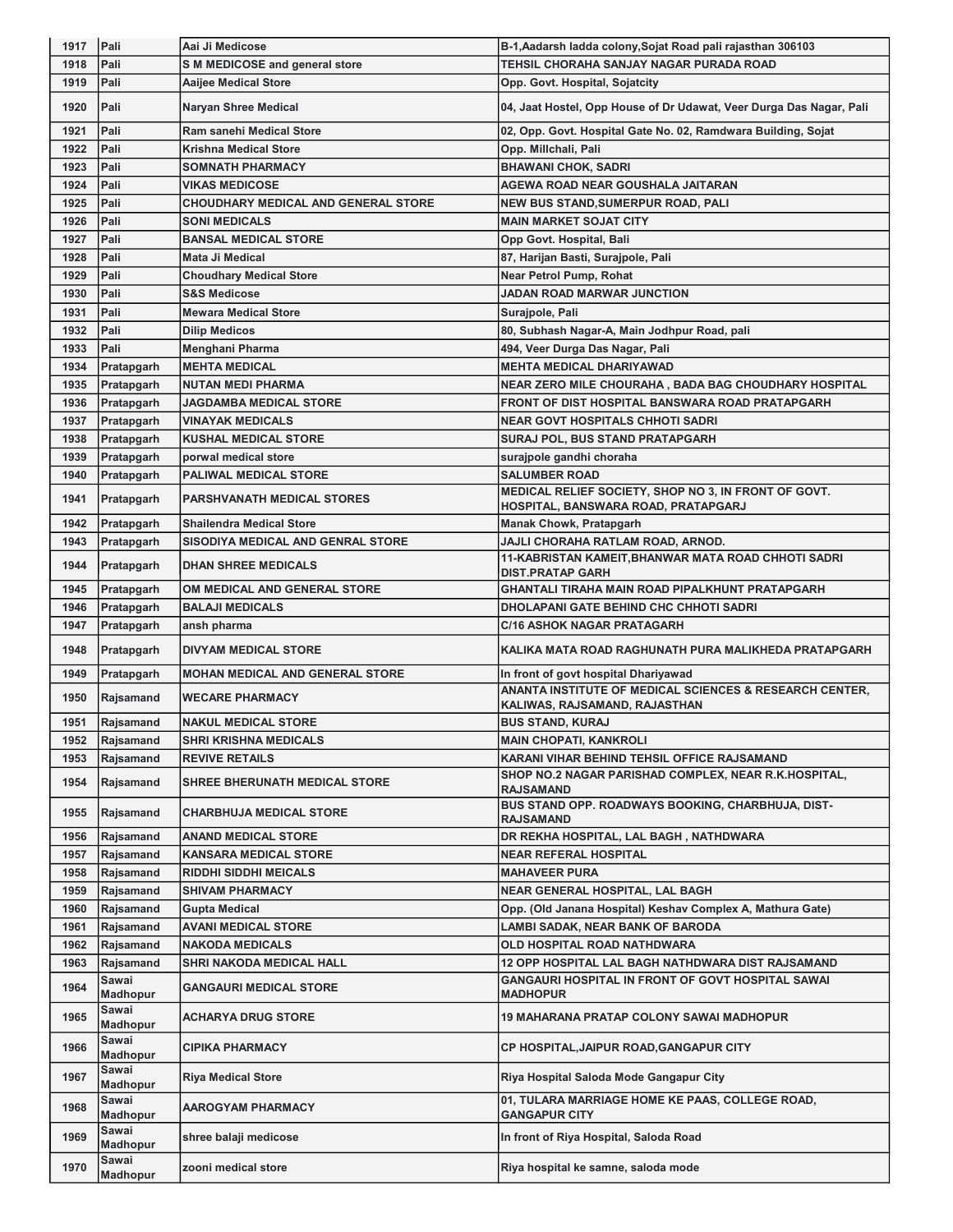| 1971 | Sawai<br><b>Madhopur</b> | <b>SURBHI MEDICALS</b>                                                  | <b>27 BANGAR KATLA BAZARIYA</b>                                                           |
|------|--------------------------|-------------------------------------------------------------------------|-------------------------------------------------------------------------------------------|
| 1972 | Sawai<br><b>Madhopur</b> | <b>SHRI JAIN</b>                                                        | OPPOSITE GENERAL HOSPITAL, SAWAI MADHOPUR                                                 |
| 1973 | Sawai<br>Madhopur        | bajrang medical hall                                                    | hospital road gangapur city                                                               |
| 1974 | Sawai<br><b>Madhopur</b> | <b>SHREE KHEMA MEDICAL STORE</b>                                        | IN FRONT OF GOVT. DISPENSARY UDAI MOAD GANGAPUR CITY                                      |
| 1975 | Sawai<br>Madhopur        | m m medical store                                                       | soor sagar hospital road gangapur city                                                    |
| 1976 | Sawai<br><b>Madhopur</b> | zooni medical agency and provisional store                              | kamla market parita road wazirpur                                                         |
| 1977 | Sawai<br><b>Madhopur</b> | kuber medical store                                                     | sindhi colony                                                                             |
| 1978 | Sawai<br><b>Madhopur</b> | shivam medical store                                                    | fawwara chok                                                                              |
| 1979 | Sawai<br><b>Madhopur</b> | goyal pharmacy                                                          | goyal eye hospital college road gangapur city                                             |
| 1980 | Sawai<br><b>Madhopur</b> | v k gupta medical store                                                 | shastri nursing home ke samne, sindhi colony, gangapur city                               |
| 1981 | Sawai<br>Madhopur        | vardhman medical store                                                  | basement vardhman hospital jaipur road                                                    |
| 1982 | Sawai<br>Madhopur        | <b>Shiv Medical Store</b>                                               | mal godam road gangapur city                                                              |
| 1983 | Sawai<br><b>Madhopur</b> | ridhi sidhi medical store                                               | ridhi sidhi hospital hindaun over bridge ke pas                                           |
| 1984 | Sawai<br>Madhopur        | OM MEDICAL AND PROVISION STORE                                          | IN FRONT OF MANORATH SIDDH HANUMAN MANDIR , HINDOUN<br><b>KAUROLI ROAD, GANGAPUR CITY</b> |
| 1985 | Sawai<br><b>Madhopur</b> | <b>NAGAR MEDICAL STORE</b>                                              | <b>MAIN MARKET CHAUTH KA BARWARA SAWAI MADHOPUR</b>                                       |
| 1986 | Sawai<br><b>Madhopur</b> | chhabra medical and genral store                                        | opp. govt. hospital                                                                       |
| 1987 | Sawai<br><b>Madhopur</b> | aaravi medical and general store                                        | DR RAMSINGH SURGICAL HOSPITAL NEAR FCI GODOWN RTR ROAD                                    |
| 1988 | Sawai<br><b>Madhopur</b> | <b>RAJ MEDICAL STORE</b>                                                | <b>GOVERMENT HOSPITAL</b>                                                                 |
| 1989 | Sawai<br><b>Madhopur</b> | Narsimha Medical                                                        | Plot No. 4, Ground Floor, Saket Nagar, Alanpur, Sawai Madhopur                            |
| 1990 | Sawai<br>Madhopur        | <b>AGRASEN MEDICAL AND GENERAL STORE</b>                                | <b>STATION ROAD CHAUTH KA BARWARA</b>                                                     |
| 1991 | Sawai<br>Madhopur        | <b>Pradeep medical store</b>                                            | opposite government hospital gangapur city                                                |
| 1992 | Sawai<br><b>Madhopur</b> | gangapur medicose                                                       | hindaun Karoli road, saloda, gangapur city                                                |
| 1993 | Sawai<br>Madhopur        | singhal medical store                                                   | opposite girls school main road wazirpur                                                  |
| 1994 | Sawai<br><b>Madhopur</b> | shri nath medical store                                                 | sunhash bazar gangapur city                                                               |
| 1995 | Sawai<br><b>Madhopur</b> | suresh medical store                                                    | Riya hospital ke samne, saloda mode, gangapur city                                        |
| 1996 | Sawai<br>Madhopur        | Yash medical and provisional store                                      | station road, mal godam road, gangapur city                                               |
| 1997 | Sawai<br>Madhopur        | <b>DIVYANSHU MEDICOSE</b>                                               | 32 MP COLONY POLICE LINE BAZARIYA SAWAI MADHOPUR                                          |
| 1998 | Sawai<br>Madhopur        | maruti medical store                                                    | fawwara chok, ayurved aushdhalya ke samne                                                 |
| 1999 | Sawai<br>Madhopur        | rudra medical haal                                                      | udai mode circle                                                                          |
| 2000 | Sawai<br>Madhopur        | zamzam medical store                                                    | dayal nagar, near saraswati coaching centre, gangapur city                                |
| 2001 | Sawai<br>Madhopur        | <b>M/S JAIN MEDICAL AND GENERAL STORE</b>                               | <b>MAIN MARKET, CHAUTH KA BARWARA</b>                                                     |
| 2002 | Sawai<br>Madhopur        | <b>VISHWAS MEDICOSE STORE</b>                                           | VISHWAS HOSPITAK NEAR RANTHAMBHORE CIRCLE SAWAI<br><b>MADHOPUR</b>                        |
| 2003 | Sawai<br>Madhopur        | shubham medicos                                                         | opp. GOVT. HOSPITAL                                                                       |
| 2004 | Sawai<br><b>Madhopur</b> | noor medical store                                                      | s.k. hospital, fawara chowk, gangapur city                                                |
| 2005 | Sawai<br>Madhopur        | <b>GOOD HOPE PHARMACY ( A UNIT OF APEX HOSPITALS</b><br><b>PVT LTD)</b> | VINAYAK NAGAR HOUSING BOARD ROAD ALANPUR SAWAI<br><b>MADHOPUR</b>                         |
| 2006 | Sawai<br>Madhopur        | <b>SURESH MEDICAL STORE</b>                                             | <b>NEAR GOVT HOSPITAL BUS STAND BONLI</b>                                                 |
| 2007 | Sawai<br>Madhopur        | <b>BALAJI MEDICALS</b>                                                  | OPP GOTTAM ASHARAM BAJARIYA                                                               |
| 2008 | Sawai<br>Madhopur        | <b>Vishnu Medical and General Store</b>                                 | KIRAN PALACE KE PASS, UDAI MOD                                                            |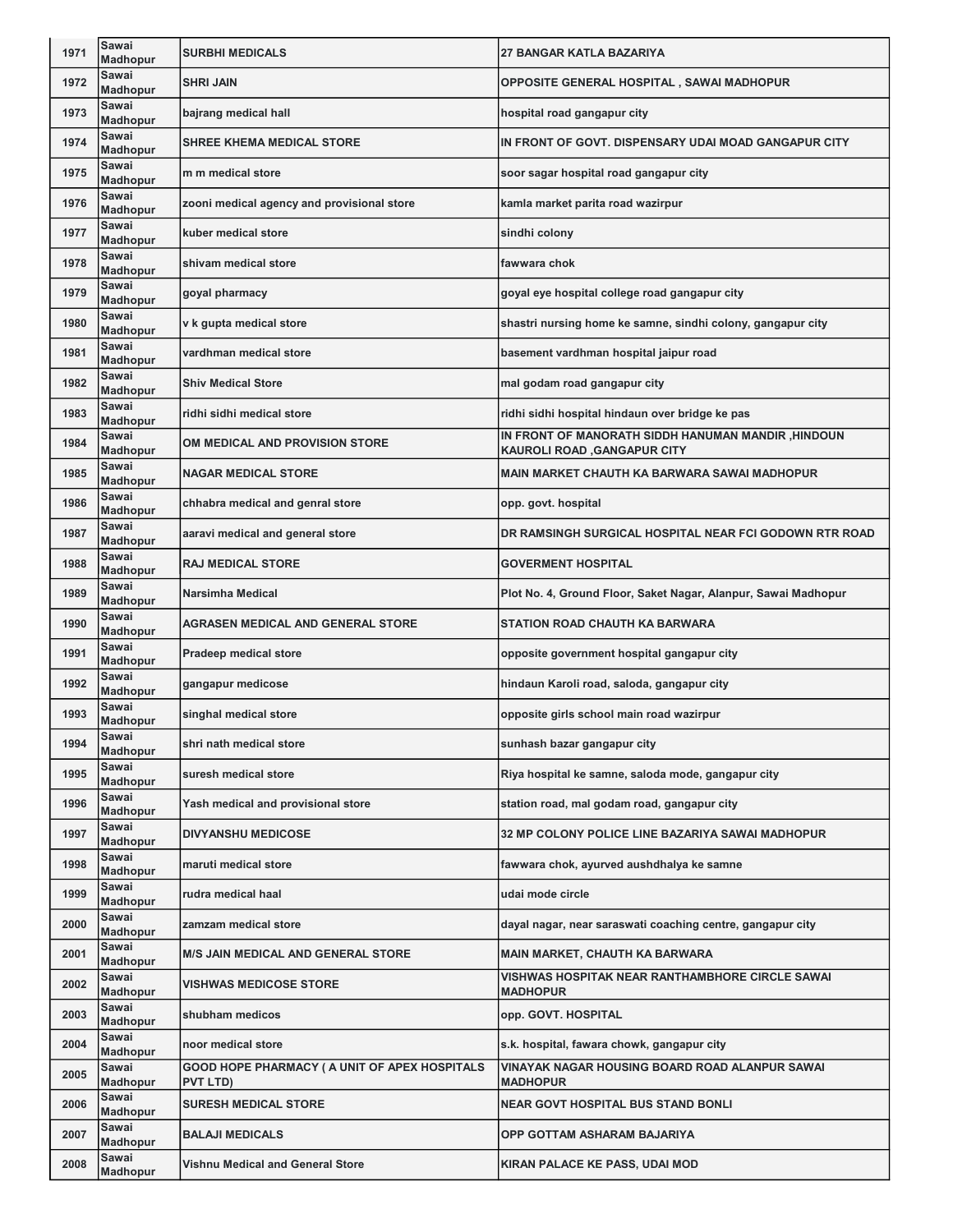| Sawai<br>42-43 GOPAL NAGAR ALANPUR CIRCLE HOUSING BOARD ROAD<br>2010<br><b>TRINETRA MEDICOSE</b><br><b>Madhopur</b><br><b>SAWAIMADHOPUR</b><br>Sawai<br>2011<br><b>Vinod Medical And Provision Store</b><br><b>HINDAUN KAROLI Road</b><br><b>Madhopur</b><br>Sawai<br>2012<br><b>PARASHAR MEDICAL STORE</b><br>HINDAUN ROAD, OVER BRIDGE KE PAS<br>Madhopur<br>Sawai<br>2013<br><b>CHANDAK MEDICAL AND GENRAL STORE</b><br>loha bazar , city sawai madhopur<br>Madhopur<br>Sawai<br>2014<br><b>SHRI AADINATH MEDICAL STORE</b><br>OPP. APEX RANTHOBHARE SEVIKA HOSPITAL<br>Madhopur<br>Sawai<br>2015<br><b>PRAKASH MEDICAL STORE</b><br><b>6 B BEHIND SHIV MANDIR TONK ROAD BAZARIYA</b><br><b>Madhopur</b><br>Sawai<br>2016<br>PRAGYA MEDICAL AND GENERAL STORE<br><b>11 TONK ROAD BAZARIYA SAWAI MADHOPUR</b><br>Madhopur<br>Sawai<br>2017<br><b>MAIN BAZAR CHAUTH KA BARWARA</b><br><b>SAINI MEDICAL AND GENERL STORE</b><br>Madhopur<br>Sawai<br>2018<br><b>Rudra Medical and Provisional Store</b><br>Kharwal Mohalla Bus Stand Udai Kalan<br>Madhopur<br>Sawai<br>2019<br><b>SWEETY MEDICAL AND OPTICAL STORE</b><br><b>RANTHAMBHORE ROAD</b><br><b>Madhopur</b><br>Sawai<br>2020<br>papdiwal medical and genral store<br>opp. govt hospital sawai madhopur<br>Madhopur<br>Sawai<br>2021<br><b>BANSAL MEDICAL STORE</b><br><b>HOSPITAL ROAD GANGAPUR CITY</b><br>Madhopur<br>2022<br>KRISHNA MARKET OPP. MAHILA THANA NAWALGARH ROAD SIKAR<br>Sikar<br><b>RAM SHYAM MEDICAL STORE</b><br>2023<br><b>GROUND FLOOR DHAYAL HOSPITAL</b><br><b>Sikar</b><br><b>DHAYAL MEDICAL STORE</b><br>2024<br><b>Sikar</b><br><b>MANOJ MEDICAL AND PROVISIONAL STORE</b><br><b>BEHIND S K HOSPITAL SIKARQ</b><br>2025<br><b>Sikar</b><br><b>HARI OM MEDICAL STORE</b><br><b>NAWALGARH ROAD SIKAR</b><br>2026<br><b>MAHESH PHARMACEUTICAL DISTRIBUTORS</b><br>Sikar<br>BEHIND S.K.HOSPITAL, SHARMDAN MARG, Sikar<br>2027<br><b>Sikar</b><br><b>MANGLAM MEDICAL STORE</b><br>SHRMDAN MARG SHRI KALYAN HOSPITAL SIKAR<br>JHUNJHUNU BAI PASS ROAD JYOTIBAPHULE CIRCLE / PIPRALI<br>2028<br><b>Sikar</b><br><b>SHRI SHYAM MEDICOSE</b><br><b>CIRCLE SIKAR</b><br>2029<br><b>Sikar</b><br><b>SHRI VINAYAK MEDICALS</b><br>BINDAL HOSPITAL BAJAJ ROAD SIKAR<br>Ward No.7. Mangal Colony, Station Road, Sri Madhopur, Dist-<br>2030<br>Sikar<br><b>Galaxy Medicos</b><br>Sikar(Rajasthan)<br><b>NEAR KAPIL HOSPITAL NEEM KA THANA</b><br>2031<br><b>RAMA MEDICOSE</b><br>Sikar<br>2032<br><b>NOBLE CARE MEDICAL STORE</b><br><b>NOBLE CARE HOSPITAL BUS DEPOT TIRAHA SIKAR</b><br>Sikar<br>2033<br><b>Sikar</b><br><b>NEEM KA THANA</b><br>JEEVAN REKHA PHARMA<br>2034<br><b>Sikar</b><br><b>RAMA MEDICAL STORE</b><br>OPPOSIT KAPIL HOSPITAL NEEM KA THANA<br>2035<br><b>SONI COMPLEX NEAR GOVT HOSPITAL</b><br>Sikar<br><b>MEERA MEDICOSE</b><br>Medical Shop Ground Floor I Max Eye Care Hospital Police Line Road<br>2036<br><b>Sikar</b><br>I Medics<br>Sikar<br>2037<br><b>AMAR MEDICOSE</b><br><b>NEAR CHHATRIYA BUS STAND</b><br>Sikar<br><b>S.B. MITTAL MEMORIAL HEART &amp; CRITICAL CARE</b><br>2038<br>Sikar<br><b>S B MITTAL MH AND CCH MEDICAL STORE</b><br>HOSPITAL,OPPOSITE S.K. SCHOOL,SILVER JUBILEE ROAD,SIKAR<br>AJAY KUMAR RAMESH KUMAR HOSPITAL KE SAMNE BEHIND SK<br>2039<br>Sikar<br><b>SHUKLA MEDICAL AND PROVISION STORE</b><br><b>HOSPIRAL SIKAR</b><br>Sikar<br>2040<br>UNIQUE MEDICAL STORE<br><b>KHETRI MOD NEEM KA THANA</b><br>2041<br><b>Sikar</b><br>4th Floor Noble Care Hospital Sikar<br>amrit pharma<br><b>PALSANA ROAD KHANDELA</b><br>2042<br>Sikar<br><b>RAJASTHAN MEDICAL AGENCY</b><br>TARA MEDICOES, NEAR WATER TANK, PUROHITJIKI DHANI, ward no<br>2043<br>Sikar<br><b>TARA MEDICOSE</b><br>38, TEH-SIKAR<br>Sikar<br>NEAR SK HOSPITAL SILVER JUBLIE ROAD SIKAR<br>2044<br><b>MILAN MEDICAL STORE</b><br>Sikar<br>2045<br>KHANDELWAL PHARMA AND PROVISION<br><b>FAGLWA PETROL PUMP K PAS, STATION ROAD</b><br>2046<br>Sikar<br><b>ANGIRA MEDICALS</b><br>VISHWAKARMA SHIKSHA SAMITI, OPP. COURT, COURT ROAD SIKAR<br>2047<br>Sikar<br>GURUKRIPA HOSPITAL RESEARCH CENTER PVT. LTD.<br>Gurukripa Hospital, jyoti nagar, piprali road, sikar<br>2048<br>Sikar<br><b>KHUSHI MEDICAL STORE</b><br>S K COLLAGE SAMNE WALI GALI, SAINI MANDIR KE PASS SIKAR<br>2049<br>Sikar<br><b>RUPESHWAR MEDICAL STORE</b><br><b>B-4, BASANT VIHAR, SIKAR</b><br>2050<br>Sikar<br><b>MEEL MEDICOSE</b><br>ALODA ROAD KHATUSHYAMJI SIKAR<br>2051<br>Sikar<br><b>SANJAY MEDICOSE</b><br>C/O. BHUMIKA HOSPITAL, NEAR MARU SCHOOL, SIKAR<br>2052<br>KRISHNA APARTMENT NAWALGARH ROAD<br>Sikar<br>ANUPAM MEDICAL STORE<br>GROUND FLOOR, SHOP NO 10, DOCTOR PLAZZA, NEAR RAM MANDIR<br>2053<br>GALLI, GADHWAL HOSPITAL KE SAMNE KI GALLI, BEHIND S.K.<br>Sikar<br><b>M D MEDICAL AGENCY</b><br>HOSPITAL, Sikar, Rajasthan, 332001<br><b>RIDDHI SIDDHI MEDICAL STORE</b><br>RIDDHI SIDDHI EYE HOSPITAL, WARD 30, SIKAR<br>2054<br>Sikar<br>2055<br>sharma medical<br>Sikar<br>suraj pool ke pass sikar<br>2056<br><b>MANSA MEDICAL</b><br>MANU HOSPITAL, NEAR SAINI DHARAMSHALA, SIKAR<br>Sikar | 2009 | Sawai<br><b>Madhopur</b> | Aarvi medical and general store | Near Pragya Academy, Aadarsh Nagar, Gangapur City |
|----------------------------------------------------------------------------------------------------------------------------------------------------------------------------------------------------------------------------------------------------------------------------------------------------------------------------------------------------------------------------------------------------------------------------------------------------------------------------------------------------------------------------------------------------------------------------------------------------------------------------------------------------------------------------------------------------------------------------------------------------------------------------------------------------------------------------------------------------------------------------------------------------------------------------------------------------------------------------------------------------------------------------------------------------------------------------------------------------------------------------------------------------------------------------------------------------------------------------------------------------------------------------------------------------------------------------------------------------------------------------------------------------------------------------------------------------------------------------------------------------------------------------------------------------------------------------------------------------------------------------------------------------------------------------------------------------------------------------------------------------------------------------------------------------------------------------------------------------------------------------------------------------------------------------------------------------------------------------------------------------------------------------------------------------------------------------------------------------------------------------------------------------------------------------------------------------------------------------------------------------------------------------------------------------------------------------------------------------------------------------------------------------------------------------------------------------------------------------------------------------------------------------------------------------------------------------------------------------------------------------------------------------------------------------------------------------------------------------------------------------------------------------------------------------------------------------------------------------------------------------------------------------------------------------------------------------------------------------------------------------------------------------------------------------------------------------------------------------------------------------------------------------------------------------------------------------------------------------------------------------------------------------------------------------------------------------------------------------------------------------------------------------------------------------------------------------------------------------------------------------------------------------------------------------------------------------------------------------------------------------------------------------------------------------------------------------------------------------------------------------------------------------------------------------------------------------------------------------------------------------------------------------------------------------------------------------------------------------------------------------------------------------------------------------------------------------------------------------------------------------------------------------------------------------------------------------------------------------------------------------------------------------------------------------------------------------------------------------------------------------------------------------------------------------------------------------------------------------------------------------------------------------------------------------------------------------------------------------------------------------------------------------------------------------------------------------------------------------------------------------------------------------------------------------------------------------------------------------------------------------------------------------------------------------------------------------------------------------------------------------------------------------------------------------------------------------------------------------|------|--------------------------|---------------------------------|---------------------------------------------------|
|                                                                                                                                                                                                                                                                                                                                                                                                                                                                                                                                                                                                                                                                                                                                                                                                                                                                                                                                                                                                                                                                                                                                                                                                                                                                                                                                                                                                                                                                                                                                                                                                                                                                                                                                                                                                                                                                                                                                                                                                                                                                                                                                                                                                                                                                                                                                                                                                                                                                                                                                                                                                                                                                                                                                                                                                                                                                                                                                                                                                                                                                                                                                                                                                                                                                                                                                                                                                                                                                                                                                                                                                                                                                                                                                                                                                                                                                                                                                                                                                                                                                                                                                                                                                                                                                                                                                                                                                                                                                                                                                                                                                                                                                                                                                                                                                                                                                                                                                                                                                                                                                                                    |      |                          |                                 |                                                   |
|                                                                                                                                                                                                                                                                                                                                                                                                                                                                                                                                                                                                                                                                                                                                                                                                                                                                                                                                                                                                                                                                                                                                                                                                                                                                                                                                                                                                                                                                                                                                                                                                                                                                                                                                                                                                                                                                                                                                                                                                                                                                                                                                                                                                                                                                                                                                                                                                                                                                                                                                                                                                                                                                                                                                                                                                                                                                                                                                                                                                                                                                                                                                                                                                                                                                                                                                                                                                                                                                                                                                                                                                                                                                                                                                                                                                                                                                                                                                                                                                                                                                                                                                                                                                                                                                                                                                                                                                                                                                                                                                                                                                                                                                                                                                                                                                                                                                                                                                                                                                                                                                                                    |      |                          |                                 |                                                   |
|                                                                                                                                                                                                                                                                                                                                                                                                                                                                                                                                                                                                                                                                                                                                                                                                                                                                                                                                                                                                                                                                                                                                                                                                                                                                                                                                                                                                                                                                                                                                                                                                                                                                                                                                                                                                                                                                                                                                                                                                                                                                                                                                                                                                                                                                                                                                                                                                                                                                                                                                                                                                                                                                                                                                                                                                                                                                                                                                                                                                                                                                                                                                                                                                                                                                                                                                                                                                                                                                                                                                                                                                                                                                                                                                                                                                                                                                                                                                                                                                                                                                                                                                                                                                                                                                                                                                                                                                                                                                                                                                                                                                                                                                                                                                                                                                                                                                                                                                                                                                                                                                                                    |      |                          |                                 |                                                   |
|                                                                                                                                                                                                                                                                                                                                                                                                                                                                                                                                                                                                                                                                                                                                                                                                                                                                                                                                                                                                                                                                                                                                                                                                                                                                                                                                                                                                                                                                                                                                                                                                                                                                                                                                                                                                                                                                                                                                                                                                                                                                                                                                                                                                                                                                                                                                                                                                                                                                                                                                                                                                                                                                                                                                                                                                                                                                                                                                                                                                                                                                                                                                                                                                                                                                                                                                                                                                                                                                                                                                                                                                                                                                                                                                                                                                                                                                                                                                                                                                                                                                                                                                                                                                                                                                                                                                                                                                                                                                                                                                                                                                                                                                                                                                                                                                                                                                                                                                                                                                                                                                                                    |      |                          |                                 |                                                   |
|                                                                                                                                                                                                                                                                                                                                                                                                                                                                                                                                                                                                                                                                                                                                                                                                                                                                                                                                                                                                                                                                                                                                                                                                                                                                                                                                                                                                                                                                                                                                                                                                                                                                                                                                                                                                                                                                                                                                                                                                                                                                                                                                                                                                                                                                                                                                                                                                                                                                                                                                                                                                                                                                                                                                                                                                                                                                                                                                                                                                                                                                                                                                                                                                                                                                                                                                                                                                                                                                                                                                                                                                                                                                                                                                                                                                                                                                                                                                                                                                                                                                                                                                                                                                                                                                                                                                                                                                                                                                                                                                                                                                                                                                                                                                                                                                                                                                                                                                                                                                                                                                                                    |      |                          |                                 |                                                   |
|                                                                                                                                                                                                                                                                                                                                                                                                                                                                                                                                                                                                                                                                                                                                                                                                                                                                                                                                                                                                                                                                                                                                                                                                                                                                                                                                                                                                                                                                                                                                                                                                                                                                                                                                                                                                                                                                                                                                                                                                                                                                                                                                                                                                                                                                                                                                                                                                                                                                                                                                                                                                                                                                                                                                                                                                                                                                                                                                                                                                                                                                                                                                                                                                                                                                                                                                                                                                                                                                                                                                                                                                                                                                                                                                                                                                                                                                                                                                                                                                                                                                                                                                                                                                                                                                                                                                                                                                                                                                                                                                                                                                                                                                                                                                                                                                                                                                                                                                                                                                                                                                                                    |      |                          |                                 |                                                   |
|                                                                                                                                                                                                                                                                                                                                                                                                                                                                                                                                                                                                                                                                                                                                                                                                                                                                                                                                                                                                                                                                                                                                                                                                                                                                                                                                                                                                                                                                                                                                                                                                                                                                                                                                                                                                                                                                                                                                                                                                                                                                                                                                                                                                                                                                                                                                                                                                                                                                                                                                                                                                                                                                                                                                                                                                                                                                                                                                                                                                                                                                                                                                                                                                                                                                                                                                                                                                                                                                                                                                                                                                                                                                                                                                                                                                                                                                                                                                                                                                                                                                                                                                                                                                                                                                                                                                                                                                                                                                                                                                                                                                                                                                                                                                                                                                                                                                                                                                                                                                                                                                                                    |      |                          |                                 |                                                   |
|                                                                                                                                                                                                                                                                                                                                                                                                                                                                                                                                                                                                                                                                                                                                                                                                                                                                                                                                                                                                                                                                                                                                                                                                                                                                                                                                                                                                                                                                                                                                                                                                                                                                                                                                                                                                                                                                                                                                                                                                                                                                                                                                                                                                                                                                                                                                                                                                                                                                                                                                                                                                                                                                                                                                                                                                                                                                                                                                                                                                                                                                                                                                                                                                                                                                                                                                                                                                                                                                                                                                                                                                                                                                                                                                                                                                                                                                                                                                                                                                                                                                                                                                                                                                                                                                                                                                                                                                                                                                                                                                                                                                                                                                                                                                                                                                                                                                                                                                                                                                                                                                                                    |      |                          |                                 |                                                   |
|                                                                                                                                                                                                                                                                                                                                                                                                                                                                                                                                                                                                                                                                                                                                                                                                                                                                                                                                                                                                                                                                                                                                                                                                                                                                                                                                                                                                                                                                                                                                                                                                                                                                                                                                                                                                                                                                                                                                                                                                                                                                                                                                                                                                                                                                                                                                                                                                                                                                                                                                                                                                                                                                                                                                                                                                                                                                                                                                                                                                                                                                                                                                                                                                                                                                                                                                                                                                                                                                                                                                                                                                                                                                                                                                                                                                                                                                                                                                                                                                                                                                                                                                                                                                                                                                                                                                                                                                                                                                                                                                                                                                                                                                                                                                                                                                                                                                                                                                                                                                                                                                                                    |      |                          |                                 |                                                   |
|                                                                                                                                                                                                                                                                                                                                                                                                                                                                                                                                                                                                                                                                                                                                                                                                                                                                                                                                                                                                                                                                                                                                                                                                                                                                                                                                                                                                                                                                                                                                                                                                                                                                                                                                                                                                                                                                                                                                                                                                                                                                                                                                                                                                                                                                                                                                                                                                                                                                                                                                                                                                                                                                                                                                                                                                                                                                                                                                                                                                                                                                                                                                                                                                                                                                                                                                                                                                                                                                                                                                                                                                                                                                                                                                                                                                                                                                                                                                                                                                                                                                                                                                                                                                                                                                                                                                                                                                                                                                                                                                                                                                                                                                                                                                                                                                                                                                                                                                                                                                                                                                                                    |      |                          |                                 |                                                   |
|                                                                                                                                                                                                                                                                                                                                                                                                                                                                                                                                                                                                                                                                                                                                                                                                                                                                                                                                                                                                                                                                                                                                                                                                                                                                                                                                                                                                                                                                                                                                                                                                                                                                                                                                                                                                                                                                                                                                                                                                                                                                                                                                                                                                                                                                                                                                                                                                                                                                                                                                                                                                                                                                                                                                                                                                                                                                                                                                                                                                                                                                                                                                                                                                                                                                                                                                                                                                                                                                                                                                                                                                                                                                                                                                                                                                                                                                                                                                                                                                                                                                                                                                                                                                                                                                                                                                                                                                                                                                                                                                                                                                                                                                                                                                                                                                                                                                                                                                                                                                                                                                                                    |      |                          |                                 |                                                   |
|                                                                                                                                                                                                                                                                                                                                                                                                                                                                                                                                                                                                                                                                                                                                                                                                                                                                                                                                                                                                                                                                                                                                                                                                                                                                                                                                                                                                                                                                                                                                                                                                                                                                                                                                                                                                                                                                                                                                                                                                                                                                                                                                                                                                                                                                                                                                                                                                                                                                                                                                                                                                                                                                                                                                                                                                                                                                                                                                                                                                                                                                                                                                                                                                                                                                                                                                                                                                                                                                                                                                                                                                                                                                                                                                                                                                                                                                                                                                                                                                                                                                                                                                                                                                                                                                                                                                                                                                                                                                                                                                                                                                                                                                                                                                                                                                                                                                                                                                                                                                                                                                                                    |      |                          |                                 |                                                   |
|                                                                                                                                                                                                                                                                                                                                                                                                                                                                                                                                                                                                                                                                                                                                                                                                                                                                                                                                                                                                                                                                                                                                                                                                                                                                                                                                                                                                                                                                                                                                                                                                                                                                                                                                                                                                                                                                                                                                                                                                                                                                                                                                                                                                                                                                                                                                                                                                                                                                                                                                                                                                                                                                                                                                                                                                                                                                                                                                                                                                                                                                                                                                                                                                                                                                                                                                                                                                                                                                                                                                                                                                                                                                                                                                                                                                                                                                                                                                                                                                                                                                                                                                                                                                                                                                                                                                                                                                                                                                                                                                                                                                                                                                                                                                                                                                                                                                                                                                                                                                                                                                                                    |      |                          |                                 |                                                   |
|                                                                                                                                                                                                                                                                                                                                                                                                                                                                                                                                                                                                                                                                                                                                                                                                                                                                                                                                                                                                                                                                                                                                                                                                                                                                                                                                                                                                                                                                                                                                                                                                                                                                                                                                                                                                                                                                                                                                                                                                                                                                                                                                                                                                                                                                                                                                                                                                                                                                                                                                                                                                                                                                                                                                                                                                                                                                                                                                                                                                                                                                                                                                                                                                                                                                                                                                                                                                                                                                                                                                                                                                                                                                                                                                                                                                                                                                                                                                                                                                                                                                                                                                                                                                                                                                                                                                                                                                                                                                                                                                                                                                                                                                                                                                                                                                                                                                                                                                                                                                                                                                                                    |      |                          |                                 |                                                   |
|                                                                                                                                                                                                                                                                                                                                                                                                                                                                                                                                                                                                                                                                                                                                                                                                                                                                                                                                                                                                                                                                                                                                                                                                                                                                                                                                                                                                                                                                                                                                                                                                                                                                                                                                                                                                                                                                                                                                                                                                                                                                                                                                                                                                                                                                                                                                                                                                                                                                                                                                                                                                                                                                                                                                                                                                                                                                                                                                                                                                                                                                                                                                                                                                                                                                                                                                                                                                                                                                                                                                                                                                                                                                                                                                                                                                                                                                                                                                                                                                                                                                                                                                                                                                                                                                                                                                                                                                                                                                                                                                                                                                                                                                                                                                                                                                                                                                                                                                                                                                                                                                                                    |      |                          |                                 |                                                   |
|                                                                                                                                                                                                                                                                                                                                                                                                                                                                                                                                                                                                                                                                                                                                                                                                                                                                                                                                                                                                                                                                                                                                                                                                                                                                                                                                                                                                                                                                                                                                                                                                                                                                                                                                                                                                                                                                                                                                                                                                                                                                                                                                                                                                                                                                                                                                                                                                                                                                                                                                                                                                                                                                                                                                                                                                                                                                                                                                                                                                                                                                                                                                                                                                                                                                                                                                                                                                                                                                                                                                                                                                                                                                                                                                                                                                                                                                                                                                                                                                                                                                                                                                                                                                                                                                                                                                                                                                                                                                                                                                                                                                                                                                                                                                                                                                                                                                                                                                                                                                                                                                                                    |      |                          |                                 |                                                   |
|                                                                                                                                                                                                                                                                                                                                                                                                                                                                                                                                                                                                                                                                                                                                                                                                                                                                                                                                                                                                                                                                                                                                                                                                                                                                                                                                                                                                                                                                                                                                                                                                                                                                                                                                                                                                                                                                                                                                                                                                                                                                                                                                                                                                                                                                                                                                                                                                                                                                                                                                                                                                                                                                                                                                                                                                                                                                                                                                                                                                                                                                                                                                                                                                                                                                                                                                                                                                                                                                                                                                                                                                                                                                                                                                                                                                                                                                                                                                                                                                                                                                                                                                                                                                                                                                                                                                                                                                                                                                                                                                                                                                                                                                                                                                                                                                                                                                                                                                                                                                                                                                                                    |      |                          |                                 |                                                   |
|                                                                                                                                                                                                                                                                                                                                                                                                                                                                                                                                                                                                                                                                                                                                                                                                                                                                                                                                                                                                                                                                                                                                                                                                                                                                                                                                                                                                                                                                                                                                                                                                                                                                                                                                                                                                                                                                                                                                                                                                                                                                                                                                                                                                                                                                                                                                                                                                                                                                                                                                                                                                                                                                                                                                                                                                                                                                                                                                                                                                                                                                                                                                                                                                                                                                                                                                                                                                                                                                                                                                                                                                                                                                                                                                                                                                                                                                                                                                                                                                                                                                                                                                                                                                                                                                                                                                                                                                                                                                                                                                                                                                                                                                                                                                                                                                                                                                                                                                                                                                                                                                                                    |      |                          |                                 |                                                   |
|                                                                                                                                                                                                                                                                                                                                                                                                                                                                                                                                                                                                                                                                                                                                                                                                                                                                                                                                                                                                                                                                                                                                                                                                                                                                                                                                                                                                                                                                                                                                                                                                                                                                                                                                                                                                                                                                                                                                                                                                                                                                                                                                                                                                                                                                                                                                                                                                                                                                                                                                                                                                                                                                                                                                                                                                                                                                                                                                                                                                                                                                                                                                                                                                                                                                                                                                                                                                                                                                                                                                                                                                                                                                                                                                                                                                                                                                                                                                                                                                                                                                                                                                                                                                                                                                                                                                                                                                                                                                                                                                                                                                                                                                                                                                                                                                                                                                                                                                                                                                                                                                                                    |      |                          |                                 |                                                   |
|                                                                                                                                                                                                                                                                                                                                                                                                                                                                                                                                                                                                                                                                                                                                                                                                                                                                                                                                                                                                                                                                                                                                                                                                                                                                                                                                                                                                                                                                                                                                                                                                                                                                                                                                                                                                                                                                                                                                                                                                                                                                                                                                                                                                                                                                                                                                                                                                                                                                                                                                                                                                                                                                                                                                                                                                                                                                                                                                                                                                                                                                                                                                                                                                                                                                                                                                                                                                                                                                                                                                                                                                                                                                                                                                                                                                                                                                                                                                                                                                                                                                                                                                                                                                                                                                                                                                                                                                                                                                                                                                                                                                                                                                                                                                                                                                                                                                                                                                                                                                                                                                                                    |      |                          |                                 |                                                   |
|                                                                                                                                                                                                                                                                                                                                                                                                                                                                                                                                                                                                                                                                                                                                                                                                                                                                                                                                                                                                                                                                                                                                                                                                                                                                                                                                                                                                                                                                                                                                                                                                                                                                                                                                                                                                                                                                                                                                                                                                                                                                                                                                                                                                                                                                                                                                                                                                                                                                                                                                                                                                                                                                                                                                                                                                                                                                                                                                                                                                                                                                                                                                                                                                                                                                                                                                                                                                                                                                                                                                                                                                                                                                                                                                                                                                                                                                                                                                                                                                                                                                                                                                                                                                                                                                                                                                                                                                                                                                                                                                                                                                                                                                                                                                                                                                                                                                                                                                                                                                                                                                                                    |      |                          |                                 |                                                   |
|                                                                                                                                                                                                                                                                                                                                                                                                                                                                                                                                                                                                                                                                                                                                                                                                                                                                                                                                                                                                                                                                                                                                                                                                                                                                                                                                                                                                                                                                                                                                                                                                                                                                                                                                                                                                                                                                                                                                                                                                                                                                                                                                                                                                                                                                                                                                                                                                                                                                                                                                                                                                                                                                                                                                                                                                                                                                                                                                                                                                                                                                                                                                                                                                                                                                                                                                                                                                                                                                                                                                                                                                                                                                                                                                                                                                                                                                                                                                                                                                                                                                                                                                                                                                                                                                                                                                                                                                                                                                                                                                                                                                                                                                                                                                                                                                                                                                                                                                                                                                                                                                                                    |      |                          |                                 |                                                   |
|                                                                                                                                                                                                                                                                                                                                                                                                                                                                                                                                                                                                                                                                                                                                                                                                                                                                                                                                                                                                                                                                                                                                                                                                                                                                                                                                                                                                                                                                                                                                                                                                                                                                                                                                                                                                                                                                                                                                                                                                                                                                                                                                                                                                                                                                                                                                                                                                                                                                                                                                                                                                                                                                                                                                                                                                                                                                                                                                                                                                                                                                                                                                                                                                                                                                                                                                                                                                                                                                                                                                                                                                                                                                                                                                                                                                                                                                                                                                                                                                                                                                                                                                                                                                                                                                                                                                                                                                                                                                                                                                                                                                                                                                                                                                                                                                                                                                                                                                                                                                                                                                                                    |      |                          |                                 |                                                   |
|                                                                                                                                                                                                                                                                                                                                                                                                                                                                                                                                                                                                                                                                                                                                                                                                                                                                                                                                                                                                                                                                                                                                                                                                                                                                                                                                                                                                                                                                                                                                                                                                                                                                                                                                                                                                                                                                                                                                                                                                                                                                                                                                                                                                                                                                                                                                                                                                                                                                                                                                                                                                                                                                                                                                                                                                                                                                                                                                                                                                                                                                                                                                                                                                                                                                                                                                                                                                                                                                                                                                                                                                                                                                                                                                                                                                                                                                                                                                                                                                                                                                                                                                                                                                                                                                                                                                                                                                                                                                                                                                                                                                                                                                                                                                                                                                                                                                                                                                                                                                                                                                                                    |      |                          |                                 |                                                   |
|                                                                                                                                                                                                                                                                                                                                                                                                                                                                                                                                                                                                                                                                                                                                                                                                                                                                                                                                                                                                                                                                                                                                                                                                                                                                                                                                                                                                                                                                                                                                                                                                                                                                                                                                                                                                                                                                                                                                                                                                                                                                                                                                                                                                                                                                                                                                                                                                                                                                                                                                                                                                                                                                                                                                                                                                                                                                                                                                                                                                                                                                                                                                                                                                                                                                                                                                                                                                                                                                                                                                                                                                                                                                                                                                                                                                                                                                                                                                                                                                                                                                                                                                                                                                                                                                                                                                                                                                                                                                                                                                                                                                                                                                                                                                                                                                                                                                                                                                                                                                                                                                                                    |      |                          |                                 |                                                   |
|                                                                                                                                                                                                                                                                                                                                                                                                                                                                                                                                                                                                                                                                                                                                                                                                                                                                                                                                                                                                                                                                                                                                                                                                                                                                                                                                                                                                                                                                                                                                                                                                                                                                                                                                                                                                                                                                                                                                                                                                                                                                                                                                                                                                                                                                                                                                                                                                                                                                                                                                                                                                                                                                                                                                                                                                                                                                                                                                                                                                                                                                                                                                                                                                                                                                                                                                                                                                                                                                                                                                                                                                                                                                                                                                                                                                                                                                                                                                                                                                                                                                                                                                                                                                                                                                                                                                                                                                                                                                                                                                                                                                                                                                                                                                                                                                                                                                                                                                                                                                                                                                                                    |      |                          |                                 |                                                   |
|                                                                                                                                                                                                                                                                                                                                                                                                                                                                                                                                                                                                                                                                                                                                                                                                                                                                                                                                                                                                                                                                                                                                                                                                                                                                                                                                                                                                                                                                                                                                                                                                                                                                                                                                                                                                                                                                                                                                                                                                                                                                                                                                                                                                                                                                                                                                                                                                                                                                                                                                                                                                                                                                                                                                                                                                                                                                                                                                                                                                                                                                                                                                                                                                                                                                                                                                                                                                                                                                                                                                                                                                                                                                                                                                                                                                                                                                                                                                                                                                                                                                                                                                                                                                                                                                                                                                                                                                                                                                                                                                                                                                                                                                                                                                                                                                                                                                                                                                                                                                                                                                                                    |      |                          |                                 |                                                   |
|                                                                                                                                                                                                                                                                                                                                                                                                                                                                                                                                                                                                                                                                                                                                                                                                                                                                                                                                                                                                                                                                                                                                                                                                                                                                                                                                                                                                                                                                                                                                                                                                                                                                                                                                                                                                                                                                                                                                                                                                                                                                                                                                                                                                                                                                                                                                                                                                                                                                                                                                                                                                                                                                                                                                                                                                                                                                                                                                                                                                                                                                                                                                                                                                                                                                                                                                                                                                                                                                                                                                                                                                                                                                                                                                                                                                                                                                                                                                                                                                                                                                                                                                                                                                                                                                                                                                                                                                                                                                                                                                                                                                                                                                                                                                                                                                                                                                                                                                                                                                                                                                                                    |      |                          |                                 |                                                   |
|                                                                                                                                                                                                                                                                                                                                                                                                                                                                                                                                                                                                                                                                                                                                                                                                                                                                                                                                                                                                                                                                                                                                                                                                                                                                                                                                                                                                                                                                                                                                                                                                                                                                                                                                                                                                                                                                                                                                                                                                                                                                                                                                                                                                                                                                                                                                                                                                                                                                                                                                                                                                                                                                                                                                                                                                                                                                                                                                                                                                                                                                                                                                                                                                                                                                                                                                                                                                                                                                                                                                                                                                                                                                                                                                                                                                                                                                                                                                                                                                                                                                                                                                                                                                                                                                                                                                                                                                                                                                                                                                                                                                                                                                                                                                                                                                                                                                                                                                                                                                                                                                                                    |      |                          |                                 |                                                   |
|                                                                                                                                                                                                                                                                                                                                                                                                                                                                                                                                                                                                                                                                                                                                                                                                                                                                                                                                                                                                                                                                                                                                                                                                                                                                                                                                                                                                                                                                                                                                                                                                                                                                                                                                                                                                                                                                                                                                                                                                                                                                                                                                                                                                                                                                                                                                                                                                                                                                                                                                                                                                                                                                                                                                                                                                                                                                                                                                                                                                                                                                                                                                                                                                                                                                                                                                                                                                                                                                                                                                                                                                                                                                                                                                                                                                                                                                                                                                                                                                                                                                                                                                                                                                                                                                                                                                                                                                                                                                                                                                                                                                                                                                                                                                                                                                                                                                                                                                                                                                                                                                                                    |      |                          |                                 |                                                   |
|                                                                                                                                                                                                                                                                                                                                                                                                                                                                                                                                                                                                                                                                                                                                                                                                                                                                                                                                                                                                                                                                                                                                                                                                                                                                                                                                                                                                                                                                                                                                                                                                                                                                                                                                                                                                                                                                                                                                                                                                                                                                                                                                                                                                                                                                                                                                                                                                                                                                                                                                                                                                                                                                                                                                                                                                                                                                                                                                                                                                                                                                                                                                                                                                                                                                                                                                                                                                                                                                                                                                                                                                                                                                                                                                                                                                                                                                                                                                                                                                                                                                                                                                                                                                                                                                                                                                                                                                                                                                                                                                                                                                                                                                                                                                                                                                                                                                                                                                                                                                                                                                                                    |      |                          |                                 |                                                   |
|                                                                                                                                                                                                                                                                                                                                                                                                                                                                                                                                                                                                                                                                                                                                                                                                                                                                                                                                                                                                                                                                                                                                                                                                                                                                                                                                                                                                                                                                                                                                                                                                                                                                                                                                                                                                                                                                                                                                                                                                                                                                                                                                                                                                                                                                                                                                                                                                                                                                                                                                                                                                                                                                                                                                                                                                                                                                                                                                                                                                                                                                                                                                                                                                                                                                                                                                                                                                                                                                                                                                                                                                                                                                                                                                                                                                                                                                                                                                                                                                                                                                                                                                                                                                                                                                                                                                                                                                                                                                                                                                                                                                                                                                                                                                                                                                                                                                                                                                                                                                                                                                                                    |      |                          |                                 |                                                   |
|                                                                                                                                                                                                                                                                                                                                                                                                                                                                                                                                                                                                                                                                                                                                                                                                                                                                                                                                                                                                                                                                                                                                                                                                                                                                                                                                                                                                                                                                                                                                                                                                                                                                                                                                                                                                                                                                                                                                                                                                                                                                                                                                                                                                                                                                                                                                                                                                                                                                                                                                                                                                                                                                                                                                                                                                                                                                                                                                                                                                                                                                                                                                                                                                                                                                                                                                                                                                                                                                                                                                                                                                                                                                                                                                                                                                                                                                                                                                                                                                                                                                                                                                                                                                                                                                                                                                                                                                                                                                                                                                                                                                                                                                                                                                                                                                                                                                                                                                                                                                                                                                                                    |      |                          |                                 |                                                   |
|                                                                                                                                                                                                                                                                                                                                                                                                                                                                                                                                                                                                                                                                                                                                                                                                                                                                                                                                                                                                                                                                                                                                                                                                                                                                                                                                                                                                                                                                                                                                                                                                                                                                                                                                                                                                                                                                                                                                                                                                                                                                                                                                                                                                                                                                                                                                                                                                                                                                                                                                                                                                                                                                                                                                                                                                                                                                                                                                                                                                                                                                                                                                                                                                                                                                                                                                                                                                                                                                                                                                                                                                                                                                                                                                                                                                                                                                                                                                                                                                                                                                                                                                                                                                                                                                                                                                                                                                                                                                                                                                                                                                                                                                                                                                                                                                                                                                                                                                                                                                                                                                                                    |      |                          |                                 |                                                   |
|                                                                                                                                                                                                                                                                                                                                                                                                                                                                                                                                                                                                                                                                                                                                                                                                                                                                                                                                                                                                                                                                                                                                                                                                                                                                                                                                                                                                                                                                                                                                                                                                                                                                                                                                                                                                                                                                                                                                                                                                                                                                                                                                                                                                                                                                                                                                                                                                                                                                                                                                                                                                                                                                                                                                                                                                                                                                                                                                                                                                                                                                                                                                                                                                                                                                                                                                                                                                                                                                                                                                                                                                                                                                                                                                                                                                                                                                                                                                                                                                                                                                                                                                                                                                                                                                                                                                                                                                                                                                                                                                                                                                                                                                                                                                                                                                                                                                                                                                                                                                                                                                                                    |      |                          |                                 |                                                   |
|                                                                                                                                                                                                                                                                                                                                                                                                                                                                                                                                                                                                                                                                                                                                                                                                                                                                                                                                                                                                                                                                                                                                                                                                                                                                                                                                                                                                                                                                                                                                                                                                                                                                                                                                                                                                                                                                                                                                                                                                                                                                                                                                                                                                                                                                                                                                                                                                                                                                                                                                                                                                                                                                                                                                                                                                                                                                                                                                                                                                                                                                                                                                                                                                                                                                                                                                                                                                                                                                                                                                                                                                                                                                                                                                                                                                                                                                                                                                                                                                                                                                                                                                                                                                                                                                                                                                                                                                                                                                                                                                                                                                                                                                                                                                                                                                                                                                                                                                                                                                                                                                                                    |      |                          |                                 |                                                   |
|                                                                                                                                                                                                                                                                                                                                                                                                                                                                                                                                                                                                                                                                                                                                                                                                                                                                                                                                                                                                                                                                                                                                                                                                                                                                                                                                                                                                                                                                                                                                                                                                                                                                                                                                                                                                                                                                                                                                                                                                                                                                                                                                                                                                                                                                                                                                                                                                                                                                                                                                                                                                                                                                                                                                                                                                                                                                                                                                                                                                                                                                                                                                                                                                                                                                                                                                                                                                                                                                                                                                                                                                                                                                                                                                                                                                                                                                                                                                                                                                                                                                                                                                                                                                                                                                                                                                                                                                                                                                                                                                                                                                                                                                                                                                                                                                                                                                                                                                                                                                                                                                                                    |      |                          |                                 |                                                   |
|                                                                                                                                                                                                                                                                                                                                                                                                                                                                                                                                                                                                                                                                                                                                                                                                                                                                                                                                                                                                                                                                                                                                                                                                                                                                                                                                                                                                                                                                                                                                                                                                                                                                                                                                                                                                                                                                                                                                                                                                                                                                                                                                                                                                                                                                                                                                                                                                                                                                                                                                                                                                                                                                                                                                                                                                                                                                                                                                                                                                                                                                                                                                                                                                                                                                                                                                                                                                                                                                                                                                                                                                                                                                                                                                                                                                                                                                                                                                                                                                                                                                                                                                                                                                                                                                                                                                                                                                                                                                                                                                                                                                                                                                                                                                                                                                                                                                                                                                                                                                                                                                                                    |      |                          |                                 |                                                   |
|                                                                                                                                                                                                                                                                                                                                                                                                                                                                                                                                                                                                                                                                                                                                                                                                                                                                                                                                                                                                                                                                                                                                                                                                                                                                                                                                                                                                                                                                                                                                                                                                                                                                                                                                                                                                                                                                                                                                                                                                                                                                                                                                                                                                                                                                                                                                                                                                                                                                                                                                                                                                                                                                                                                                                                                                                                                                                                                                                                                                                                                                                                                                                                                                                                                                                                                                                                                                                                                                                                                                                                                                                                                                                                                                                                                                                                                                                                                                                                                                                                                                                                                                                                                                                                                                                                                                                                                                                                                                                                                                                                                                                                                                                                                                                                                                                                                                                                                                                                                                                                                                                                    |      |                          |                                 |                                                   |
|                                                                                                                                                                                                                                                                                                                                                                                                                                                                                                                                                                                                                                                                                                                                                                                                                                                                                                                                                                                                                                                                                                                                                                                                                                                                                                                                                                                                                                                                                                                                                                                                                                                                                                                                                                                                                                                                                                                                                                                                                                                                                                                                                                                                                                                                                                                                                                                                                                                                                                                                                                                                                                                                                                                                                                                                                                                                                                                                                                                                                                                                                                                                                                                                                                                                                                                                                                                                                                                                                                                                                                                                                                                                                                                                                                                                                                                                                                                                                                                                                                                                                                                                                                                                                                                                                                                                                                                                                                                                                                                                                                                                                                                                                                                                                                                                                                                                                                                                                                                                                                                                                                    |      |                          |                                 |                                                   |
|                                                                                                                                                                                                                                                                                                                                                                                                                                                                                                                                                                                                                                                                                                                                                                                                                                                                                                                                                                                                                                                                                                                                                                                                                                                                                                                                                                                                                                                                                                                                                                                                                                                                                                                                                                                                                                                                                                                                                                                                                                                                                                                                                                                                                                                                                                                                                                                                                                                                                                                                                                                                                                                                                                                                                                                                                                                                                                                                                                                                                                                                                                                                                                                                                                                                                                                                                                                                                                                                                                                                                                                                                                                                                                                                                                                                                                                                                                                                                                                                                                                                                                                                                                                                                                                                                                                                                                                                                                                                                                                                                                                                                                                                                                                                                                                                                                                                                                                                                                                                                                                                                                    |      |                          |                                 |                                                   |
|                                                                                                                                                                                                                                                                                                                                                                                                                                                                                                                                                                                                                                                                                                                                                                                                                                                                                                                                                                                                                                                                                                                                                                                                                                                                                                                                                                                                                                                                                                                                                                                                                                                                                                                                                                                                                                                                                                                                                                                                                                                                                                                                                                                                                                                                                                                                                                                                                                                                                                                                                                                                                                                                                                                                                                                                                                                                                                                                                                                                                                                                                                                                                                                                                                                                                                                                                                                                                                                                                                                                                                                                                                                                                                                                                                                                                                                                                                                                                                                                                                                                                                                                                                                                                                                                                                                                                                                                                                                                                                                                                                                                                                                                                                                                                                                                                                                                                                                                                                                                                                                                                                    |      |                          |                                 |                                                   |
|                                                                                                                                                                                                                                                                                                                                                                                                                                                                                                                                                                                                                                                                                                                                                                                                                                                                                                                                                                                                                                                                                                                                                                                                                                                                                                                                                                                                                                                                                                                                                                                                                                                                                                                                                                                                                                                                                                                                                                                                                                                                                                                                                                                                                                                                                                                                                                                                                                                                                                                                                                                                                                                                                                                                                                                                                                                                                                                                                                                                                                                                                                                                                                                                                                                                                                                                                                                                                                                                                                                                                                                                                                                                                                                                                                                                                                                                                                                                                                                                                                                                                                                                                                                                                                                                                                                                                                                                                                                                                                                                                                                                                                                                                                                                                                                                                                                                                                                                                                                                                                                                                                    |      |                          |                                 |                                                   |
|                                                                                                                                                                                                                                                                                                                                                                                                                                                                                                                                                                                                                                                                                                                                                                                                                                                                                                                                                                                                                                                                                                                                                                                                                                                                                                                                                                                                                                                                                                                                                                                                                                                                                                                                                                                                                                                                                                                                                                                                                                                                                                                                                                                                                                                                                                                                                                                                                                                                                                                                                                                                                                                                                                                                                                                                                                                                                                                                                                                                                                                                                                                                                                                                                                                                                                                                                                                                                                                                                                                                                                                                                                                                                                                                                                                                                                                                                                                                                                                                                                                                                                                                                                                                                                                                                                                                                                                                                                                                                                                                                                                                                                                                                                                                                                                                                                                                                                                                                                                                                                                                                                    |      |                          |                                 |                                                   |
|                                                                                                                                                                                                                                                                                                                                                                                                                                                                                                                                                                                                                                                                                                                                                                                                                                                                                                                                                                                                                                                                                                                                                                                                                                                                                                                                                                                                                                                                                                                                                                                                                                                                                                                                                                                                                                                                                                                                                                                                                                                                                                                                                                                                                                                                                                                                                                                                                                                                                                                                                                                                                                                                                                                                                                                                                                                                                                                                                                                                                                                                                                                                                                                                                                                                                                                                                                                                                                                                                                                                                                                                                                                                                                                                                                                                                                                                                                                                                                                                                                                                                                                                                                                                                                                                                                                                                                                                                                                                                                                                                                                                                                                                                                                                                                                                                                                                                                                                                                                                                                                                                                    |      |                          |                                 |                                                   |
|                                                                                                                                                                                                                                                                                                                                                                                                                                                                                                                                                                                                                                                                                                                                                                                                                                                                                                                                                                                                                                                                                                                                                                                                                                                                                                                                                                                                                                                                                                                                                                                                                                                                                                                                                                                                                                                                                                                                                                                                                                                                                                                                                                                                                                                                                                                                                                                                                                                                                                                                                                                                                                                                                                                                                                                                                                                                                                                                                                                                                                                                                                                                                                                                                                                                                                                                                                                                                                                                                                                                                                                                                                                                                                                                                                                                                                                                                                                                                                                                                                                                                                                                                                                                                                                                                                                                                                                                                                                                                                                                                                                                                                                                                                                                                                                                                                                                                                                                                                                                                                                                                                    |      |                          |                                 |                                                   |
|                                                                                                                                                                                                                                                                                                                                                                                                                                                                                                                                                                                                                                                                                                                                                                                                                                                                                                                                                                                                                                                                                                                                                                                                                                                                                                                                                                                                                                                                                                                                                                                                                                                                                                                                                                                                                                                                                                                                                                                                                                                                                                                                                                                                                                                                                                                                                                                                                                                                                                                                                                                                                                                                                                                                                                                                                                                                                                                                                                                                                                                                                                                                                                                                                                                                                                                                                                                                                                                                                                                                                                                                                                                                                                                                                                                                                                                                                                                                                                                                                                                                                                                                                                                                                                                                                                                                                                                                                                                                                                                                                                                                                                                                                                                                                                                                                                                                                                                                                                                                                                                                                                    |      |                          |                                 |                                                   |
|                                                                                                                                                                                                                                                                                                                                                                                                                                                                                                                                                                                                                                                                                                                                                                                                                                                                                                                                                                                                                                                                                                                                                                                                                                                                                                                                                                                                                                                                                                                                                                                                                                                                                                                                                                                                                                                                                                                                                                                                                                                                                                                                                                                                                                                                                                                                                                                                                                                                                                                                                                                                                                                                                                                                                                                                                                                                                                                                                                                                                                                                                                                                                                                                                                                                                                                                                                                                                                                                                                                                                                                                                                                                                                                                                                                                                                                                                                                                                                                                                                                                                                                                                                                                                                                                                                                                                                                                                                                                                                                                                                                                                                                                                                                                                                                                                                                                                                                                                                                                                                                                                                    |      |                          |                                 |                                                   |
|                                                                                                                                                                                                                                                                                                                                                                                                                                                                                                                                                                                                                                                                                                                                                                                                                                                                                                                                                                                                                                                                                                                                                                                                                                                                                                                                                                                                                                                                                                                                                                                                                                                                                                                                                                                                                                                                                                                                                                                                                                                                                                                                                                                                                                                                                                                                                                                                                                                                                                                                                                                                                                                                                                                                                                                                                                                                                                                                                                                                                                                                                                                                                                                                                                                                                                                                                                                                                                                                                                                                                                                                                                                                                                                                                                                                                                                                                                                                                                                                                                                                                                                                                                                                                                                                                                                                                                                                                                                                                                                                                                                                                                                                                                                                                                                                                                                                                                                                                                                                                                                                                                    |      |                          |                                 |                                                   |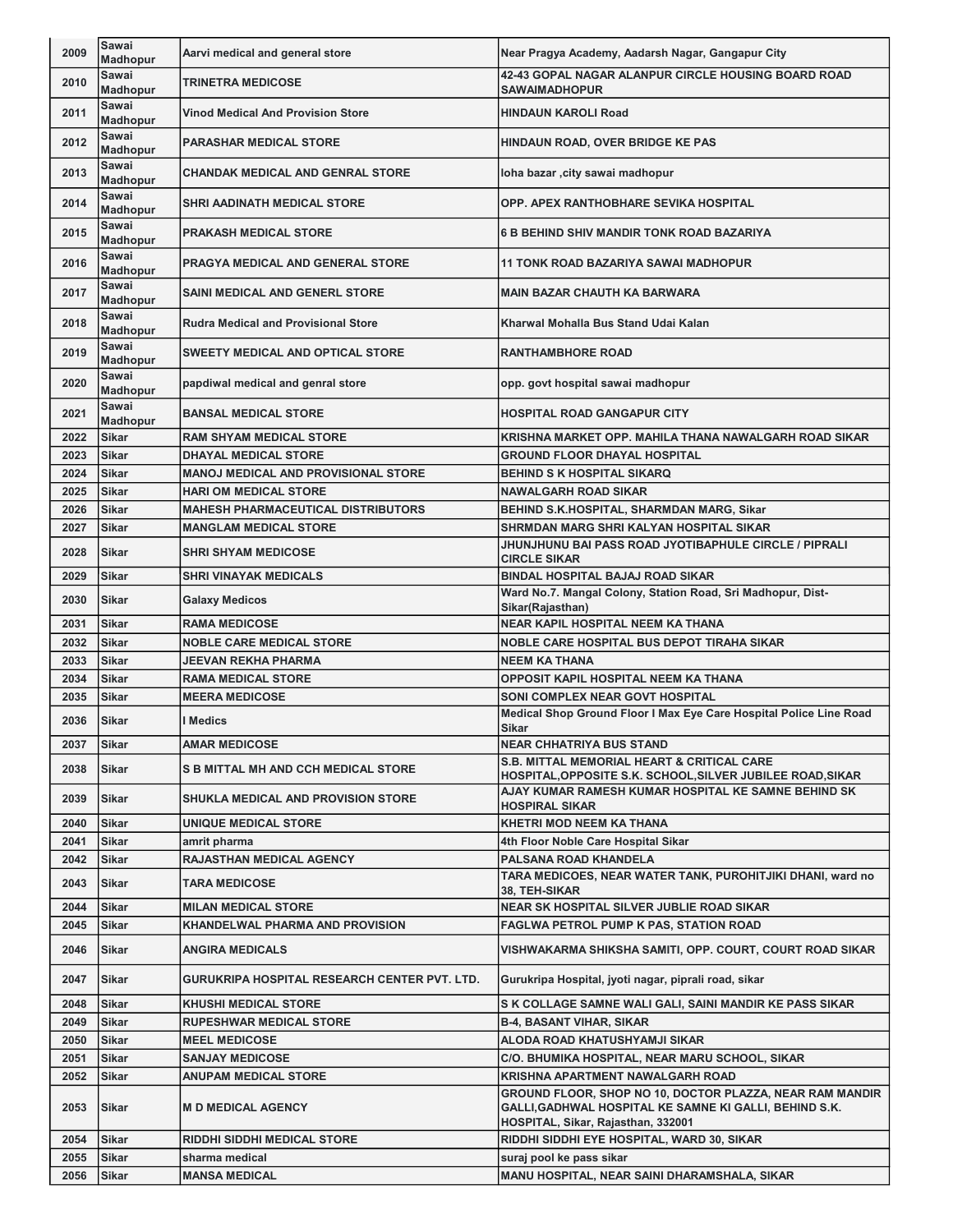| 2057 | <b>Sikar</b> | <b>VINAYAK MEDICOSE</b>                     | NEAR BY KAPIL HOSPITAL, TEHSIL-NEEMKATHANA,                                                      |
|------|--------------|---------------------------------------------|--------------------------------------------------------------------------------------------------|
| 2058 | Sikar        | <b>PREM MEDICAL</b>                         | SURBHI COMPLEX, SHOP NO G-15, MARUDHAR MOTORS WALI GALI,<br><b>SIKAR</b>                         |
| 2059 | Sikar        | <b>JAI BHAWANI MEDICAL STORE</b>            | NEAR MARU SCHOOL, FATHEPUR ROAD, SIKAR                                                           |
| 2060 | <b>Sikar</b> | <b>GEETANJALI MULTISPECIALITY HOSPITAL</b>  | <b>CHOMU ROAD AJEETGARH</b>                                                                      |
| 2061 | <b>Sikar</b> | <b>BINDAL MEDICAL STORE</b>                 | <b>NEAR S K HOSPITAL, SHRAMDAN MARG SIKAR</b>                                                    |
| 2062 | <b>Sikar</b> | <b>Shri Ram Medical</b>                     | <b>NEAR RADHAKISHAN PURA UNDER PASS SIKAR</b>                                                    |
| 2063 | Sikar        | <b>GETWELL HOSPITAL AND RESEARCH CENTER</b> | GETWELL HOSPITAL CAMPUS, OPP S K SCHOOL SIKAR 332001                                             |
| 2064 | <b>Sikar</b> | <b>SITA MEDICAL STORE</b>                   | TIBRA EYE HOSPITAL AND RETINA CENTRE, NEAR SANTOSHI MATA<br><b>MANDIR, RANI SATI ROAD, SIKAR</b> |
| 2065 | Sikar        | <b>SHRI NARAYAN MEDICOSE</b>                | <b>OPPOSITE GOVERNMENT HOSPITAL</b>                                                              |
| 2066 | Sikar        | <b>RAM MEDICAL STORE</b>                    | OPPT AASHARAM JI MANDIR FATEHPUR SHEKHAWATI                                                      |
| 2067 | Sikar        | <b>PRIYANSHU MEDICAL STORE</b>              | 313, POLICE LINE ROAD, RAILWAY PHATAK NO. 2 KE PASS, SIKAR,<br>Rajasthan, 332001                 |
| 2068 | Sikar        | <b>JAI AMBEY DRUG STORE</b>                 | <b>INFRONT OF GOVT KAPIL HOSPITAL NEEM KA THANA</b>                                              |
| 2069 | <b>Sikar</b> | <b>SHRI KARNI MEDICAL STORE</b>             | <b>NEEM KA THANA</b>                                                                             |
| 2070 | Sikar        | <b>SHEKHAWATI MEDICALS</b>                  | SHOP NO 3, SHOBHASARIA DHARMASALA, BEHIND SK GOVT<br><b>HOSPITAL SIKAR</b>                       |
| 2071 | Sikar        | <b>M.K.MEDICAL AND GENERAL STORE</b>        | SHOP NO3-4 JAIN TOWER FATEHPUR SHEKHAWATI                                                        |
| 2072 | <b>Sikar</b> | jankinath medical point                     | NEAR DR SATISH KAPOOR HOSPITAL, SOMNATH TRIHEN KI GALI                                           |
| 2073 | <b>Sikar</b> | <b>KHANDELWAL MEDICAL STORE</b>             | <b>S K HOSPITAL KE SAMNE</b>                                                                     |
| 2074 | <b>Sikar</b> | <b>KRISHNA MEDICOS (SUSPENDED)</b>          | <b>SARAMDAN MARG BEHIND SK HOSPITAL</b>                                                          |
| 2075 | Sikar        | RATHI HOSPITAL AND MEDICAL STORE            | WARD NO 27, RATHI HOSPITAL, SANWALI ROAD, SIKAE                                                  |
| 2076 | <b>Sikar</b> | <b>JAIN MEDICAL STORE</b>                   | 241, JAIN CHILD HOSPITAL, DEVIPURA KOTHI, NEAR BALAJI TEMPLE,<br><b>SIKAR</b>                    |
| 2077 | <b>Sikar</b> | <b>JAISHREE GOPAL MEDICALS</b>              | PATHAK SADAN, SHOP NO 2, OPP DR B L SAINI, SK SCHOOL KE<br><b>SAMNE GALI, SIKAR</b>              |
| 2078 | Sikar        | <b>YASH MEDICOSE</b>                        | NEAR BUS STAND SIKAR ROAD WARD NO 14 LOSAL                                                       |
| 2079 | <b>Sikar</b> | <b>RAJ DRUG STORE</b>                       | 0, BEHIND S.K. HOSPITAL SHRAMA MARK, SIKAR RAJASTHAN                                             |
| 2080 | <b>Sikar</b> | <b>SHREE GANESH MEDICAL STORE</b>           | OPPOSITE GOVT HOSPITAL STATION ROAD SRIMADHOPUR                                                  |
| 2081 | <b>Sikar</b> | <b>LIFE LINE</b>                            | <b>E-2 NIRJA HOSPITAL BASANT VIHAR SIKAR</b>                                                     |
| 2082 | Sikar        | <b>SANJEEVANI MEDICAL STORE</b>             | SANJEEVANI DOCTORE COMPLEX, SIKAR, RAJASTHAN                                                     |
| 2083 | Sikar        | <b>J D MEDICAL STORE</b>                    | <b>J D HOSPITAL REENGUS SIKAR</b>                                                                |
| 2084 | Sikar        | <b>SHRI KRISHAN MEDICAL STORE</b>           | <b>SALASAR BUS STAND PALWAS ROAD SIKAR</b>                                                       |
| 2085 | <b>Sikar</b> | <b>CHOUDHARY MEDICAL HALL</b>               | WARD NO 09 NEAR SODHANI HOSPITAL LOSAL                                                           |
| 2086 | Sikar        | <b>NEURO SPINE PHARMA</b>                   | 490 MAYAPURI COLONY THAR KI PICHE JAIPUR ROAD SIKAR                                              |
| 2087 | Sikar        | <b>ARYA MEDICAL</b>                         | GROUND FLOOR, ARYA HOSPITAL, WARD NO. 35, KHATIYAN<br><b>MOHALLA, SIKAR</b>                      |
| 2088 | Sikar        | <b>LAXMI MEDICAL AGENCIES</b>               | <b>NEAR GOVT HOSPITAL REENGUS</b>                                                                |
| 2089 | Sikar        | <b>SHRIDHAR MEDICAL STORE</b>               | C/O SHRIDHAR MEDICAL STORE, SHRAMDANA MARG NEAR S.K.<br><b>HOSPITAL, SIKAR</b>                   |
| 2090 | Sikar        | <b>SHRI SHYAM MEDICAL STORE</b>             | OPP S.K. HOSPITAL, DHANWATRI BHAWAN, RADHAKISHANPURA<br><b>ROAD, SIKAR</b>                       |
| 2091 | Sikar        | HARI OM MEDICAL AND PROVISIONAL STORE       | BEHIND S.K. HOSPITAL , SHRAMDAN MARG, SIKAR                                                      |
| 2092 | Sikar        | SHREE MAHAVEER MEDICAL STORE                | OPP GOVT HOSPITAL N H 11 PALSANA                                                                 |
| 2093 | Sikar        | <b>SHARDA MEDICAL AND PROVISION STORE</b>   | <b>RENWAL ROAD NEAR GOVT HOSPITAL REENGUS</b>                                                    |
| 2094 | Sikar        | <b>SHARDHA MEDICAL AND GENERAL STORE</b>    | NEAR GOVT. HOSPITAL, VPO KUDAN                                                                   |
| 2095 | Sikar        | <b>JYANKI MEDICAL STORE</b>                 | AANANI KOTHI KE PASS, RADHAKISAHNPURA, WRAD NO.37, SIKAR,                                        |
| 2096 | Sikar        | JAI BHAWANI MEDICOSE                        | OFFICE NO 7,SURBHI PLUS COMPLEX,NEAR TAPARIYA BAGICHI                                            |
| 2097 | Sikar        | <b>SUMANGLAM MEDICAL STORE</b>              | <b>CHATRIYA BUS STAND</b>                                                                        |
| 2098 | Sikar        | <b>SHRI GANESH MEDICAL STORE</b>            | GROUND FLOUR SHOP NO 02, KALPANA PLAZA, BEHIND MITTAL<br>HOSPITAL, SHEKHAPURA MOHALLA, SIKAR     |
| 2099 | Sikar        | <b>SUMAN MEDICAL HALL</b>                   | AADARSH COLONY NAWALGARH ROAD SIKAR                                                              |
| 2100 | Sikar        | SIDDHI VINAYAK MEDICAL STORE                | VINAYAK HOSPITAL BASANT VIHAR SIKAR                                                              |
| 2101 | Sikar        | <b>ANKIT MEDICAL STORE</b>                  | CITY PULES COMPLEX MITTAL HOSPITAL KE PASS                                                       |
| 2102 | Sikar        | choudhary medical store                     | GIRLS SCHOOL KE PASS GOVT.HOSPITAL KE SAMANE REENGUS                                             |
| 2103 | Sikar        | <b>DURGA MEDICAL STORE</b>                  | SUKH RATAN PLAZA SHOP NO. 9, RANI SATI CHOURAHA, SIKAR                                           |
| 2104 | Sikar        | <b>PALSANA MEDICAL STORE</b>                | OPP GOVT HOSPITAL PALSANA SIKAR                                                                  |
| 2105 | Sikar        | <b>SURBHI MEDICAL CENTRE</b>                | <b>NEAR GOVT SCHOOL KHEJROLI ROAD MUNDRU TEH-</b><br><b>SHRIMADHOPUR DIST-SIKAR</b>              |
| 2106 | Sikar        | <b>NARAYAN MEDICAL STORE</b>                | 04,1st Floor, Bhaskar Heights, Near S.K. Hospital                                                |
| 2107 | Sikar        | VINAYAK MEDICAL AND PROVISION STORE         | OPPOSITE JAIPUR WALI DHARMSHALA KHATUSHYAMJI                                                     |
| 2108 | Sikar        | <b>DHAKA MEDICAL STORE</b>                  | WARD NO7 BAJAJO KI GALI                                                                          |
| 2109 | Sikar        | LAXMI MEDICAL AND PROVISION STORE           | BUS STAND GUHALA NEEM KA THANA SIKAR                                                             |
| 2110 | Sikar        | <b>UTTAM MEDICALS</b>                       | PALWAS ROAD SALASAR BUS STAND SIKAR                                                              |
| 2111 | Sikar        | <b>J B MEDICAL STORE</b>                    | <b>BEHIND POWER HOUSE DANTA RAMGARH</b>                                                          |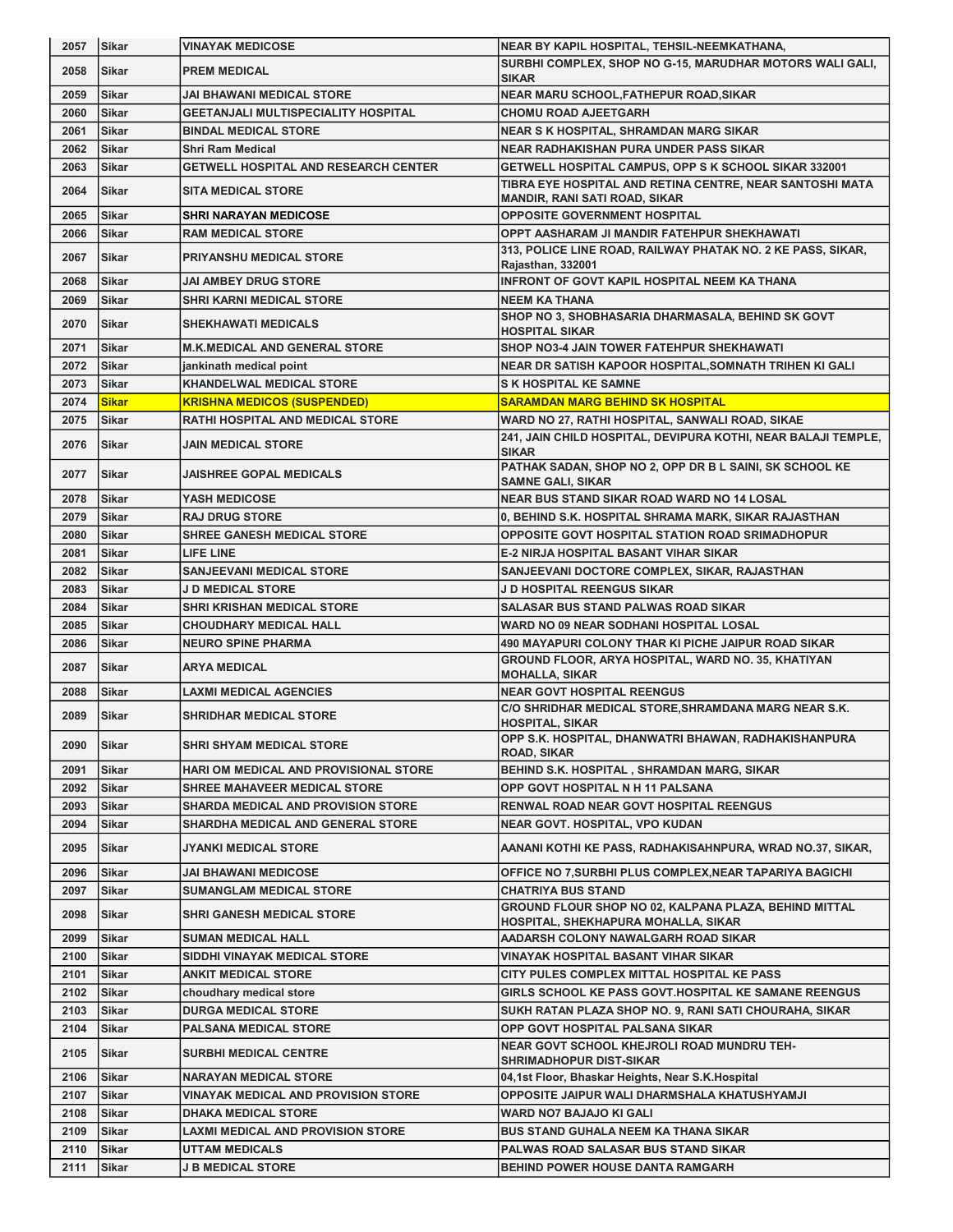| 2113<br><b>Sikar</b><br>PALWAS ROAD WARD NO 18, SHIV COLONY, SIKAR<br><b>LIFE CARE MEDICOSE</b><br><b>Sikar</b><br><b>Near Government Hospital</b><br>2114<br><b>Shivam Medical Store</b><br>2115<br>Sikar<br><b>PANKAJ MEDICALS</b><br>OPP. C.H.C., N.H. 11, REENGUS<br>Sikar<br>2116<br>ward no 1 dharm kante ke piche near kapil hospital neem ka thana<br>salasar store<br><b>OPP GOVT HOSPITAL REENGUS</b><br>2117<br><b>Sikar</b><br><b>JANGID MEDICAL STORE</b><br><b>SHRI BALAJI MEDICAL STORE</b><br>PANCHAYAT ROAD VETERINARY HOSPITAL ROAD PALSANA SIKAR<br>2118<br><b>Sikar</b><br>WARD NO.25, INSIDE HINDUSTAN HOSPITAL, OPP. RAGHUNATH<br>2119<br><b>Sikar</b><br><b>HINDUSTAN HOSPITAL MEDICAL STORE</b><br><b>HOSPITAL</b><br>SHOP NO 1, STREET NO 2, OPPOSITE SK COLLAGE NEAR SAINI<br>2120<br><b>Sikar</b><br><b>LIFE CARE MEDICOSE</b><br><b>MANDIR SIKAR RAJASTHAN</b><br>2121<br>Sikar<br><b>NEW BABA MEDICAL STORE</b><br><b>C.H.C. KE SAMNE DANTA</b><br>2122<br><b>Sikar</b><br>shankar medical hall<br>Govt. hopital Near vedanta grils pg collage reengus<br>2123<br><b>Sikar</b><br>NEAR SURAJ PLOE GATE, RAJSHREE CINEMA ROAD, SIKAR<br><b>PRASHANT MEDICOSE</b><br>2124<br>Sikar<br><b>MANGAL PHARMA</b><br>RAJPATH ROAD NEAR GOVT BUS STAND SHRIMADHOPUR<br>C/O SAINI JANANA and GENERAL HOSPITAL, WARD NO 01, NEAR<br>2125<br>Sikar<br><b>VIMAL MEDICAL STORE</b><br>GANESH MANDIR, KHANDELA ROAD, SHRIMADHOPUR<br>NEAR GOVT. HOSPITAL, STATION ROAD, KANWAT (CT) WARD NO -<br>2126<br><b>Sikar</b><br><b>PRAKASH MEDICAL AND GENERAL STORE</b><br>0001<br>OPP GOVT HOSPITAL PALSANA SIKAR<br>2127<br><b>Sikar</b><br><b>BAJRANG MEDICAL STORE</b><br>2128<br><b>MANGAL COLONY WARD NO.12 SHRIMADHOPUR</b><br><b>Sikar</b><br><b>YES MEDICOSE</b><br>SUSHRUT HOSPITAL BUILDING, BEHIND S K HOSPITAL, NEAR SAINI<br>2129<br><b>Sikar</b><br><b>SUSHRUT PHARMA</b><br><b>DHARMSHALA</b><br>GROUND FLOOR, SHOP NO. 7 C/O MAHANT RAMRICHHPAL DAS<br>2130<br><b>Sikar</b><br><b>TRIVENI MEDICAL AND GENERAL STORE</b><br>MAHARAJ, OUT OF GOVT HOSPITAL AJITGARH, SIKAR<br>2131<br><b>TRIVENI MEDICOSE</b><br>TH ROAD HOSPITAL KE PASS SHRIMADHOPUR SIKAR<br>Sikar<br><b>RAJAT MEDICAL AND PROVISION STORES</b><br>2132<br>RUCHIKA NURSING HOME SILVER JUBLEE ROAD SIKAR<br>Sikar<br>BAGARIA UROLOGY AND GYNAEC HOSPITAL WARD NO. 5 MOOLI<br>2133<br><b>Sikar</b><br><b>BAGARIA UROLOGY AND GYNAEC HOSPITAL</b><br>DEVI PARK KE PASS SALASAR ROAD SIKAR<br>OPP GOVT HOSPITAL SHAHPURA ROAD HATHIDEH SIKAR<br>2134<br><b>Sikar</b><br><b>RIDHI SIDHI MEDICOSE</b><br><b>RAJASTHAN</b><br><b>SHIVIKA PHARMA</b><br><b>NEAR BADRI VIHAR SIKAR</b><br>2135<br>ISikar<br>2136<br>Sikar<br><b>KAPIL MEDICAL AGENCY</b><br>KAPIL MANDI NEEM KA THANA<br><b>COMPLEX CITY PLUS SK SCHOOL WALI GALI SIKAR</b><br>2137<br><b>Sikar</b><br><b>SHRI MAHALAXMI MEDICAL STORE</b><br>GROUND FLOOR, CHAINPURA PATWAR AREA, NEAR VRINDAVAN<br>NAGAR, WARD NO 38, Radha Kishanpura, Sikar, Sikar, Rajasthan,<br>2138<br>lSikar<br><b>GEETA MEDICAL STORE</b><br>332001<br>SHARMA ORTHOPADIC CENTRE AND HOSPITAL DEVIPURA KOTHI<br>2139<br><b>Sikar</b><br><b>SWASTIK MEDICOSE</b><br><b>SIKAR</b><br>NEAR KAMLA MODI DHARMSA NEEM KA THANALA<br>2140<br><b>Sikar</b><br><b>HANUMAN MEDICAL</b><br>2141<br><b>SHARDA HOSPITAL</b><br>WARD NO 25, SANKARIT SCHOOL KE SAMNE, NKT<br><b>Sikar</b><br>2142<br>Sikar<br><b>BABAJ CIRCLE DEVIPURA SIKAR</b><br><b>CHOUDHARY MEDICAL STORE</b><br>NEAR MILAN MARRIAGE GARDEN, PIPRALI ROAD, SIKAR<br>2143<br>Sikar<br><b>HEALTH POINT</b><br>2144<br><b>BUS DEPO TIRAYA, JAIUR ROAD SIAKR</b><br>Sikar<br><b>NEW INDIA MEDICAL STORE</b><br>2145<br><b>Sikar</b><br><b>SUMANGLAM MEDICAL POINT</b><br><b>NEAR DEODA GARDEN</b><br>2146<br>Sikar<br><b>TANUJ MEDICOS</b><br><b>WARD NO 35 GANPATI PLAJA</b><br>2147<br>Sikar<br><b>KHANDELWAL MEDICAL STORE</b><br>NEAR KAPIL HOSPITAL NEEM KA THANA<br>2148<br>Sikar<br><b>SONI DIABETES CARE</b><br>NEAR ALLEN COACHING PIPRALI ROAD SIKAR<br>2149<br><b>SHRI KARNI MEDICOSE</b><br><b>BUS STAND KHOOR KHOOD SIKAR</b><br><b>Sikar</b><br>2150<br>Sikar<br><b>BACHPAN MEDICAL STORE</b><br>SHANTI NIKETAN POLICE LINE WORD NO 20 SIKAR<br>2151<br><b>Sikar</b><br>arya medical store<br>near savitri nursing home<br>2152<br>YADAV MEDICOSE<br><b>Sikar</b><br><b>GANPATI MENTION NEAR KAPIL HOSPITAL NEEM KA THANA</b><br>2153<br><b>Sikar</b><br>mateshwari durg store<br>BEHIND PRAGTI SHEEL HOSTEL KHATRI ROAD NEEM KA THANA<br>2154<br>Sikar<br><b>CITY PHARMA</b><br><b>MOHANLAL MODI HOSPITAL KE ANDAR</b><br>DR RAMDEV HOSPITAL INFRONT POLICE CONTROL ROOM, SILVER<br>2155<br><b>Sikar</b><br><b>SHOURYA MEDICAL STORE</b><br><b>JUBLEE ROAD SIKAR</b><br>VILLAGE NAHARGARH POST NAHARGARH TEHSIL KISHANGANJ<br>2156<br><b>Sikar</b><br><b>ROSE MEDICAL STORE</b><br><b>DISTRICT BARAN</b><br>2157<br><b>MANDHA</b><br>Sikar<br>DHANWANTRI MADICAL & PRO.STORE<br>KHASRA NO. 909/999, C/O PAVAN KUMAR PAREEK, MUNDWARA,<br>2158<br>Sikar<br><b>R P MEDICAL STORE</b><br>DHOD, Sikar, Rajasthan<br>2159<br><b>NEAR MAHMIYA HOSPITAL BAWRI GATE</b><br>Sikar<br>NISHU HOSPITAL AND CRITICAL CARE CENTER<br>2160<br>Sikar<br><b>DEEP MEDICAL STORE</b><br>NEAR SATYANARAYN JI MANDIR HOSPITAL ROAD DANTA<br>2161<br>Sikar<br><b>ISHAN MEDICAL STORE</b><br><b>NEAR GOV. HOSPITAL STATION ROAD RANOLI</b><br>2162<br><b>SHUBH MEDICOSE</b><br>SOMNATH TRIHAN KI GALI NEAR TAPARIYA BAGICHI<br>Sikar<br>2163<br><b>NEW CHOUDHARY MEDICOSE</b><br>IN FRONT OF S K GIRLS COLLAGE, NEAR SAINI MANDIR SIKAR<br>Sikar<br>WARD NO 35 GROUND FLOOR SHOP NO 01, NEAR KAPIL HOSPITAL<br>2164<br>Sikar<br><b>NARAYAN MEDICAL</b> | 2112 | Sikar | SHRI RAM MEDICAL AND GENERAL STORE | SHOP NO.2, WARD NO.18, BALAJI DHARM KATA, JAIPUR ROAD,<br>SIKAR, Rajasthan |
|----------------------------------------------------------------------------------------------------------------------------------------------------------------------------------------------------------------------------------------------------------------------------------------------------------------------------------------------------------------------------------------------------------------------------------------------------------------------------------------------------------------------------------------------------------------------------------------------------------------------------------------------------------------------------------------------------------------------------------------------------------------------------------------------------------------------------------------------------------------------------------------------------------------------------------------------------------------------------------------------------------------------------------------------------------------------------------------------------------------------------------------------------------------------------------------------------------------------------------------------------------------------------------------------------------------------------------------------------------------------------------------------------------------------------------------------------------------------------------------------------------------------------------------------------------------------------------------------------------------------------------------------------------------------------------------------------------------------------------------------------------------------------------------------------------------------------------------------------------------------------------------------------------------------------------------------------------------------------------------------------------------------------------------------------------------------------------------------------------------------------------------------------------------------------------------------------------------------------------------------------------------------------------------------------------------------------------------------------------------------------------------------------------------------------------------------------------------------------------------------------------------------------------------------------------------------------------------------------------------------------------------------------------------------------------------------------------------------------------------------------------------------------------------------------------------------------------------------------------------------------------------------------------------------------------------------------------------------------------------------------------------------------------------------------------------------------------------------------------------------------------------------------------------------------------------------------------------------------------------------------------------------------------------------------------------------------------------------------------------------------------------------------------------------------------------------------------------------------------------------------------------------------------------------------------------------------------------------------------------------------------------------------------------------------------------------------------------------------------------------------------------------------------------------------------------------------------------------------------------------------------------------------------------------------------------------------------------------------------------------------------------------------------------------------------------------------------------------------------------------------------------------------------------------------------------------------------------------------------------------------------------------------------------------------------------------------------------------------------------------------------------------------------------------------------------------------------------------------------------------------------------------------------------------------------------------------------------------------------------------------------------------------------------------------------------------------------------------------------------------------------------------------------------------------------------------------------------------------------------------------------------------------------------------------------------------------------------------------------------------------------------------------------------------------------------------------------------------------------------------------------------------------------------------------------------------------------------------------------------------------------------------------------------------------------------------------------------------------------------------------------------------------------------------------------------------------------------------------------------------------------------------------------------------------------------------------------------------------------------------------------------------------------------------------------------------------------------------------|------|-------|------------------------------------|----------------------------------------------------------------------------|
|                                                                                                                                                                                                                                                                                                                                                                                                                                                                                                                                                                                                                                                                                                                                                                                                                                                                                                                                                                                                                                                                                                                                                                                                                                                                                                                                                                                                                                                                                                                                                                                                                                                                                                                                                                                                                                                                                                                                                                                                                                                                                                                                                                                                                                                                                                                                                                                                                                                                                                                                                                                                                                                                                                                                                                                                                                                                                                                                                                                                                                                                                                                                                                                                                                                                                                                                                                                                                                                                                                                                                                                                                                                                                                                                                                                                                                                                                                                                                                                                                                                                                                                                                                                                                                                                                                                                                                                                                                                                                                                                                                                                                                                                                                                                                                                                                                                                                                                                                                                                                                                                                                                                                                                                                                                                                                                                                                                                                                                                                                                                                                                                                                                                                                                            |      |       |                                    |                                                                            |
|                                                                                                                                                                                                                                                                                                                                                                                                                                                                                                                                                                                                                                                                                                                                                                                                                                                                                                                                                                                                                                                                                                                                                                                                                                                                                                                                                                                                                                                                                                                                                                                                                                                                                                                                                                                                                                                                                                                                                                                                                                                                                                                                                                                                                                                                                                                                                                                                                                                                                                                                                                                                                                                                                                                                                                                                                                                                                                                                                                                                                                                                                                                                                                                                                                                                                                                                                                                                                                                                                                                                                                                                                                                                                                                                                                                                                                                                                                                                                                                                                                                                                                                                                                                                                                                                                                                                                                                                                                                                                                                                                                                                                                                                                                                                                                                                                                                                                                                                                                                                                                                                                                                                                                                                                                                                                                                                                                                                                                                                                                                                                                                                                                                                                                                            |      |       |                                    |                                                                            |
|                                                                                                                                                                                                                                                                                                                                                                                                                                                                                                                                                                                                                                                                                                                                                                                                                                                                                                                                                                                                                                                                                                                                                                                                                                                                                                                                                                                                                                                                                                                                                                                                                                                                                                                                                                                                                                                                                                                                                                                                                                                                                                                                                                                                                                                                                                                                                                                                                                                                                                                                                                                                                                                                                                                                                                                                                                                                                                                                                                                                                                                                                                                                                                                                                                                                                                                                                                                                                                                                                                                                                                                                                                                                                                                                                                                                                                                                                                                                                                                                                                                                                                                                                                                                                                                                                                                                                                                                                                                                                                                                                                                                                                                                                                                                                                                                                                                                                                                                                                                                                                                                                                                                                                                                                                                                                                                                                                                                                                                                                                                                                                                                                                                                                                                            |      |       |                                    |                                                                            |
|                                                                                                                                                                                                                                                                                                                                                                                                                                                                                                                                                                                                                                                                                                                                                                                                                                                                                                                                                                                                                                                                                                                                                                                                                                                                                                                                                                                                                                                                                                                                                                                                                                                                                                                                                                                                                                                                                                                                                                                                                                                                                                                                                                                                                                                                                                                                                                                                                                                                                                                                                                                                                                                                                                                                                                                                                                                                                                                                                                                                                                                                                                                                                                                                                                                                                                                                                                                                                                                                                                                                                                                                                                                                                                                                                                                                                                                                                                                                                                                                                                                                                                                                                                                                                                                                                                                                                                                                                                                                                                                                                                                                                                                                                                                                                                                                                                                                                                                                                                                                                                                                                                                                                                                                                                                                                                                                                                                                                                                                                                                                                                                                                                                                                                                            |      |       |                                    |                                                                            |
|                                                                                                                                                                                                                                                                                                                                                                                                                                                                                                                                                                                                                                                                                                                                                                                                                                                                                                                                                                                                                                                                                                                                                                                                                                                                                                                                                                                                                                                                                                                                                                                                                                                                                                                                                                                                                                                                                                                                                                                                                                                                                                                                                                                                                                                                                                                                                                                                                                                                                                                                                                                                                                                                                                                                                                                                                                                                                                                                                                                                                                                                                                                                                                                                                                                                                                                                                                                                                                                                                                                                                                                                                                                                                                                                                                                                                                                                                                                                                                                                                                                                                                                                                                                                                                                                                                                                                                                                                                                                                                                                                                                                                                                                                                                                                                                                                                                                                                                                                                                                                                                                                                                                                                                                                                                                                                                                                                                                                                                                                                                                                                                                                                                                                                                            |      |       |                                    |                                                                            |
|                                                                                                                                                                                                                                                                                                                                                                                                                                                                                                                                                                                                                                                                                                                                                                                                                                                                                                                                                                                                                                                                                                                                                                                                                                                                                                                                                                                                                                                                                                                                                                                                                                                                                                                                                                                                                                                                                                                                                                                                                                                                                                                                                                                                                                                                                                                                                                                                                                                                                                                                                                                                                                                                                                                                                                                                                                                                                                                                                                                                                                                                                                                                                                                                                                                                                                                                                                                                                                                                                                                                                                                                                                                                                                                                                                                                                                                                                                                                                                                                                                                                                                                                                                                                                                                                                                                                                                                                                                                                                                                                                                                                                                                                                                                                                                                                                                                                                                                                                                                                                                                                                                                                                                                                                                                                                                                                                                                                                                                                                                                                                                                                                                                                                                                            |      |       |                                    |                                                                            |
|                                                                                                                                                                                                                                                                                                                                                                                                                                                                                                                                                                                                                                                                                                                                                                                                                                                                                                                                                                                                                                                                                                                                                                                                                                                                                                                                                                                                                                                                                                                                                                                                                                                                                                                                                                                                                                                                                                                                                                                                                                                                                                                                                                                                                                                                                                                                                                                                                                                                                                                                                                                                                                                                                                                                                                                                                                                                                                                                                                                                                                                                                                                                                                                                                                                                                                                                                                                                                                                                                                                                                                                                                                                                                                                                                                                                                                                                                                                                                                                                                                                                                                                                                                                                                                                                                                                                                                                                                                                                                                                                                                                                                                                                                                                                                                                                                                                                                                                                                                                                                                                                                                                                                                                                                                                                                                                                                                                                                                                                                                                                                                                                                                                                                                                            |      |       |                                    |                                                                            |
|                                                                                                                                                                                                                                                                                                                                                                                                                                                                                                                                                                                                                                                                                                                                                                                                                                                                                                                                                                                                                                                                                                                                                                                                                                                                                                                                                                                                                                                                                                                                                                                                                                                                                                                                                                                                                                                                                                                                                                                                                                                                                                                                                                                                                                                                                                                                                                                                                                                                                                                                                                                                                                                                                                                                                                                                                                                                                                                                                                                                                                                                                                                                                                                                                                                                                                                                                                                                                                                                                                                                                                                                                                                                                                                                                                                                                                                                                                                                                                                                                                                                                                                                                                                                                                                                                                                                                                                                                                                                                                                                                                                                                                                                                                                                                                                                                                                                                                                                                                                                                                                                                                                                                                                                                                                                                                                                                                                                                                                                                                                                                                                                                                                                                                                            |      |       |                                    |                                                                            |
|                                                                                                                                                                                                                                                                                                                                                                                                                                                                                                                                                                                                                                                                                                                                                                                                                                                                                                                                                                                                                                                                                                                                                                                                                                                                                                                                                                                                                                                                                                                                                                                                                                                                                                                                                                                                                                                                                                                                                                                                                                                                                                                                                                                                                                                                                                                                                                                                                                                                                                                                                                                                                                                                                                                                                                                                                                                                                                                                                                                                                                                                                                                                                                                                                                                                                                                                                                                                                                                                                                                                                                                                                                                                                                                                                                                                                                                                                                                                                                                                                                                                                                                                                                                                                                                                                                                                                                                                                                                                                                                                                                                                                                                                                                                                                                                                                                                                                                                                                                                                                                                                                                                                                                                                                                                                                                                                                                                                                                                                                                                                                                                                                                                                                                                            |      |       |                                    |                                                                            |
|                                                                                                                                                                                                                                                                                                                                                                                                                                                                                                                                                                                                                                                                                                                                                                                                                                                                                                                                                                                                                                                                                                                                                                                                                                                                                                                                                                                                                                                                                                                                                                                                                                                                                                                                                                                                                                                                                                                                                                                                                                                                                                                                                                                                                                                                                                                                                                                                                                                                                                                                                                                                                                                                                                                                                                                                                                                                                                                                                                                                                                                                                                                                                                                                                                                                                                                                                                                                                                                                                                                                                                                                                                                                                                                                                                                                                                                                                                                                                                                                                                                                                                                                                                                                                                                                                                                                                                                                                                                                                                                                                                                                                                                                                                                                                                                                                                                                                                                                                                                                                                                                                                                                                                                                                                                                                                                                                                                                                                                                                                                                                                                                                                                                                                                            |      |       |                                    |                                                                            |
|                                                                                                                                                                                                                                                                                                                                                                                                                                                                                                                                                                                                                                                                                                                                                                                                                                                                                                                                                                                                                                                                                                                                                                                                                                                                                                                                                                                                                                                                                                                                                                                                                                                                                                                                                                                                                                                                                                                                                                                                                                                                                                                                                                                                                                                                                                                                                                                                                                                                                                                                                                                                                                                                                                                                                                                                                                                                                                                                                                                                                                                                                                                                                                                                                                                                                                                                                                                                                                                                                                                                                                                                                                                                                                                                                                                                                                                                                                                                                                                                                                                                                                                                                                                                                                                                                                                                                                                                                                                                                                                                                                                                                                                                                                                                                                                                                                                                                                                                                                                                                                                                                                                                                                                                                                                                                                                                                                                                                                                                                                                                                                                                                                                                                                                            |      |       |                                    |                                                                            |
|                                                                                                                                                                                                                                                                                                                                                                                                                                                                                                                                                                                                                                                                                                                                                                                                                                                                                                                                                                                                                                                                                                                                                                                                                                                                                                                                                                                                                                                                                                                                                                                                                                                                                                                                                                                                                                                                                                                                                                                                                                                                                                                                                                                                                                                                                                                                                                                                                                                                                                                                                                                                                                                                                                                                                                                                                                                                                                                                                                                                                                                                                                                                                                                                                                                                                                                                                                                                                                                                                                                                                                                                                                                                                                                                                                                                                                                                                                                                                                                                                                                                                                                                                                                                                                                                                                                                                                                                                                                                                                                                                                                                                                                                                                                                                                                                                                                                                                                                                                                                                                                                                                                                                                                                                                                                                                                                                                                                                                                                                                                                                                                                                                                                                                                            |      |       |                                    |                                                                            |
|                                                                                                                                                                                                                                                                                                                                                                                                                                                                                                                                                                                                                                                                                                                                                                                                                                                                                                                                                                                                                                                                                                                                                                                                                                                                                                                                                                                                                                                                                                                                                                                                                                                                                                                                                                                                                                                                                                                                                                                                                                                                                                                                                                                                                                                                                                                                                                                                                                                                                                                                                                                                                                                                                                                                                                                                                                                                                                                                                                                                                                                                                                                                                                                                                                                                                                                                                                                                                                                                                                                                                                                                                                                                                                                                                                                                                                                                                                                                                                                                                                                                                                                                                                                                                                                                                                                                                                                                                                                                                                                                                                                                                                                                                                                                                                                                                                                                                                                                                                                                                                                                                                                                                                                                                                                                                                                                                                                                                                                                                                                                                                                                                                                                                                                            |      |       |                                    |                                                                            |
|                                                                                                                                                                                                                                                                                                                                                                                                                                                                                                                                                                                                                                                                                                                                                                                                                                                                                                                                                                                                                                                                                                                                                                                                                                                                                                                                                                                                                                                                                                                                                                                                                                                                                                                                                                                                                                                                                                                                                                                                                                                                                                                                                                                                                                                                                                                                                                                                                                                                                                                                                                                                                                                                                                                                                                                                                                                                                                                                                                                                                                                                                                                                                                                                                                                                                                                                                                                                                                                                                                                                                                                                                                                                                                                                                                                                                                                                                                                                                                                                                                                                                                                                                                                                                                                                                                                                                                                                                                                                                                                                                                                                                                                                                                                                                                                                                                                                                                                                                                                                                                                                                                                                                                                                                                                                                                                                                                                                                                                                                                                                                                                                                                                                                                                            |      |       |                                    |                                                                            |
|                                                                                                                                                                                                                                                                                                                                                                                                                                                                                                                                                                                                                                                                                                                                                                                                                                                                                                                                                                                                                                                                                                                                                                                                                                                                                                                                                                                                                                                                                                                                                                                                                                                                                                                                                                                                                                                                                                                                                                                                                                                                                                                                                                                                                                                                                                                                                                                                                                                                                                                                                                                                                                                                                                                                                                                                                                                                                                                                                                                                                                                                                                                                                                                                                                                                                                                                                                                                                                                                                                                                                                                                                                                                                                                                                                                                                                                                                                                                                                                                                                                                                                                                                                                                                                                                                                                                                                                                                                                                                                                                                                                                                                                                                                                                                                                                                                                                                                                                                                                                                                                                                                                                                                                                                                                                                                                                                                                                                                                                                                                                                                                                                                                                                                                            |      |       |                                    |                                                                            |
|                                                                                                                                                                                                                                                                                                                                                                                                                                                                                                                                                                                                                                                                                                                                                                                                                                                                                                                                                                                                                                                                                                                                                                                                                                                                                                                                                                                                                                                                                                                                                                                                                                                                                                                                                                                                                                                                                                                                                                                                                                                                                                                                                                                                                                                                                                                                                                                                                                                                                                                                                                                                                                                                                                                                                                                                                                                                                                                                                                                                                                                                                                                                                                                                                                                                                                                                                                                                                                                                                                                                                                                                                                                                                                                                                                                                                                                                                                                                                                                                                                                                                                                                                                                                                                                                                                                                                                                                                                                                                                                                                                                                                                                                                                                                                                                                                                                                                                                                                                                                                                                                                                                                                                                                                                                                                                                                                                                                                                                                                                                                                                                                                                                                                                                            |      |       |                                    |                                                                            |
|                                                                                                                                                                                                                                                                                                                                                                                                                                                                                                                                                                                                                                                                                                                                                                                                                                                                                                                                                                                                                                                                                                                                                                                                                                                                                                                                                                                                                                                                                                                                                                                                                                                                                                                                                                                                                                                                                                                                                                                                                                                                                                                                                                                                                                                                                                                                                                                                                                                                                                                                                                                                                                                                                                                                                                                                                                                                                                                                                                                                                                                                                                                                                                                                                                                                                                                                                                                                                                                                                                                                                                                                                                                                                                                                                                                                                                                                                                                                                                                                                                                                                                                                                                                                                                                                                                                                                                                                                                                                                                                                                                                                                                                                                                                                                                                                                                                                                                                                                                                                                                                                                                                                                                                                                                                                                                                                                                                                                                                                                                                                                                                                                                                                                                                            |      |       |                                    |                                                                            |
|                                                                                                                                                                                                                                                                                                                                                                                                                                                                                                                                                                                                                                                                                                                                                                                                                                                                                                                                                                                                                                                                                                                                                                                                                                                                                                                                                                                                                                                                                                                                                                                                                                                                                                                                                                                                                                                                                                                                                                                                                                                                                                                                                                                                                                                                                                                                                                                                                                                                                                                                                                                                                                                                                                                                                                                                                                                                                                                                                                                                                                                                                                                                                                                                                                                                                                                                                                                                                                                                                                                                                                                                                                                                                                                                                                                                                                                                                                                                                                                                                                                                                                                                                                                                                                                                                                                                                                                                                                                                                                                                                                                                                                                                                                                                                                                                                                                                                                                                                                                                                                                                                                                                                                                                                                                                                                                                                                                                                                                                                                                                                                                                                                                                                                                            |      |       |                                    |                                                                            |
|                                                                                                                                                                                                                                                                                                                                                                                                                                                                                                                                                                                                                                                                                                                                                                                                                                                                                                                                                                                                                                                                                                                                                                                                                                                                                                                                                                                                                                                                                                                                                                                                                                                                                                                                                                                                                                                                                                                                                                                                                                                                                                                                                                                                                                                                                                                                                                                                                                                                                                                                                                                                                                                                                                                                                                                                                                                                                                                                                                                                                                                                                                                                                                                                                                                                                                                                                                                                                                                                                                                                                                                                                                                                                                                                                                                                                                                                                                                                                                                                                                                                                                                                                                                                                                                                                                                                                                                                                                                                                                                                                                                                                                                                                                                                                                                                                                                                                                                                                                                                                                                                                                                                                                                                                                                                                                                                                                                                                                                                                                                                                                                                                                                                                                                            |      |       |                                    |                                                                            |
|                                                                                                                                                                                                                                                                                                                                                                                                                                                                                                                                                                                                                                                                                                                                                                                                                                                                                                                                                                                                                                                                                                                                                                                                                                                                                                                                                                                                                                                                                                                                                                                                                                                                                                                                                                                                                                                                                                                                                                                                                                                                                                                                                                                                                                                                                                                                                                                                                                                                                                                                                                                                                                                                                                                                                                                                                                                                                                                                                                                                                                                                                                                                                                                                                                                                                                                                                                                                                                                                                                                                                                                                                                                                                                                                                                                                                                                                                                                                                                                                                                                                                                                                                                                                                                                                                                                                                                                                                                                                                                                                                                                                                                                                                                                                                                                                                                                                                                                                                                                                                                                                                                                                                                                                                                                                                                                                                                                                                                                                                                                                                                                                                                                                                                                            |      |       |                                    |                                                                            |
|                                                                                                                                                                                                                                                                                                                                                                                                                                                                                                                                                                                                                                                                                                                                                                                                                                                                                                                                                                                                                                                                                                                                                                                                                                                                                                                                                                                                                                                                                                                                                                                                                                                                                                                                                                                                                                                                                                                                                                                                                                                                                                                                                                                                                                                                                                                                                                                                                                                                                                                                                                                                                                                                                                                                                                                                                                                                                                                                                                                                                                                                                                                                                                                                                                                                                                                                                                                                                                                                                                                                                                                                                                                                                                                                                                                                                                                                                                                                                                                                                                                                                                                                                                                                                                                                                                                                                                                                                                                                                                                                                                                                                                                                                                                                                                                                                                                                                                                                                                                                                                                                                                                                                                                                                                                                                                                                                                                                                                                                                                                                                                                                                                                                                                                            |      |       |                                    |                                                                            |
|                                                                                                                                                                                                                                                                                                                                                                                                                                                                                                                                                                                                                                                                                                                                                                                                                                                                                                                                                                                                                                                                                                                                                                                                                                                                                                                                                                                                                                                                                                                                                                                                                                                                                                                                                                                                                                                                                                                                                                                                                                                                                                                                                                                                                                                                                                                                                                                                                                                                                                                                                                                                                                                                                                                                                                                                                                                                                                                                                                                                                                                                                                                                                                                                                                                                                                                                                                                                                                                                                                                                                                                                                                                                                                                                                                                                                                                                                                                                                                                                                                                                                                                                                                                                                                                                                                                                                                                                                                                                                                                                                                                                                                                                                                                                                                                                                                                                                                                                                                                                                                                                                                                                                                                                                                                                                                                                                                                                                                                                                                                                                                                                                                                                                                                            |      |       |                                    |                                                                            |
|                                                                                                                                                                                                                                                                                                                                                                                                                                                                                                                                                                                                                                                                                                                                                                                                                                                                                                                                                                                                                                                                                                                                                                                                                                                                                                                                                                                                                                                                                                                                                                                                                                                                                                                                                                                                                                                                                                                                                                                                                                                                                                                                                                                                                                                                                                                                                                                                                                                                                                                                                                                                                                                                                                                                                                                                                                                                                                                                                                                                                                                                                                                                                                                                                                                                                                                                                                                                                                                                                                                                                                                                                                                                                                                                                                                                                                                                                                                                                                                                                                                                                                                                                                                                                                                                                                                                                                                                                                                                                                                                                                                                                                                                                                                                                                                                                                                                                                                                                                                                                                                                                                                                                                                                                                                                                                                                                                                                                                                                                                                                                                                                                                                                                                                            |      |       |                                    |                                                                            |
|                                                                                                                                                                                                                                                                                                                                                                                                                                                                                                                                                                                                                                                                                                                                                                                                                                                                                                                                                                                                                                                                                                                                                                                                                                                                                                                                                                                                                                                                                                                                                                                                                                                                                                                                                                                                                                                                                                                                                                                                                                                                                                                                                                                                                                                                                                                                                                                                                                                                                                                                                                                                                                                                                                                                                                                                                                                                                                                                                                                                                                                                                                                                                                                                                                                                                                                                                                                                                                                                                                                                                                                                                                                                                                                                                                                                                                                                                                                                                                                                                                                                                                                                                                                                                                                                                                                                                                                                                                                                                                                                                                                                                                                                                                                                                                                                                                                                                                                                                                                                                                                                                                                                                                                                                                                                                                                                                                                                                                                                                                                                                                                                                                                                                                                            |      |       |                                    |                                                                            |
|                                                                                                                                                                                                                                                                                                                                                                                                                                                                                                                                                                                                                                                                                                                                                                                                                                                                                                                                                                                                                                                                                                                                                                                                                                                                                                                                                                                                                                                                                                                                                                                                                                                                                                                                                                                                                                                                                                                                                                                                                                                                                                                                                                                                                                                                                                                                                                                                                                                                                                                                                                                                                                                                                                                                                                                                                                                                                                                                                                                                                                                                                                                                                                                                                                                                                                                                                                                                                                                                                                                                                                                                                                                                                                                                                                                                                                                                                                                                                                                                                                                                                                                                                                                                                                                                                                                                                                                                                                                                                                                                                                                                                                                                                                                                                                                                                                                                                                                                                                                                                                                                                                                                                                                                                                                                                                                                                                                                                                                                                                                                                                                                                                                                                                                            |      |       |                                    |                                                                            |
|                                                                                                                                                                                                                                                                                                                                                                                                                                                                                                                                                                                                                                                                                                                                                                                                                                                                                                                                                                                                                                                                                                                                                                                                                                                                                                                                                                                                                                                                                                                                                                                                                                                                                                                                                                                                                                                                                                                                                                                                                                                                                                                                                                                                                                                                                                                                                                                                                                                                                                                                                                                                                                                                                                                                                                                                                                                                                                                                                                                                                                                                                                                                                                                                                                                                                                                                                                                                                                                                                                                                                                                                                                                                                                                                                                                                                                                                                                                                                                                                                                                                                                                                                                                                                                                                                                                                                                                                                                                                                                                                                                                                                                                                                                                                                                                                                                                                                                                                                                                                                                                                                                                                                                                                                                                                                                                                                                                                                                                                                                                                                                                                                                                                                                                            |      |       |                                    |                                                                            |
|                                                                                                                                                                                                                                                                                                                                                                                                                                                                                                                                                                                                                                                                                                                                                                                                                                                                                                                                                                                                                                                                                                                                                                                                                                                                                                                                                                                                                                                                                                                                                                                                                                                                                                                                                                                                                                                                                                                                                                                                                                                                                                                                                                                                                                                                                                                                                                                                                                                                                                                                                                                                                                                                                                                                                                                                                                                                                                                                                                                                                                                                                                                                                                                                                                                                                                                                                                                                                                                                                                                                                                                                                                                                                                                                                                                                                                                                                                                                                                                                                                                                                                                                                                                                                                                                                                                                                                                                                                                                                                                                                                                                                                                                                                                                                                                                                                                                                                                                                                                                                                                                                                                                                                                                                                                                                                                                                                                                                                                                                                                                                                                                                                                                                                                            |      |       |                                    |                                                                            |
|                                                                                                                                                                                                                                                                                                                                                                                                                                                                                                                                                                                                                                                                                                                                                                                                                                                                                                                                                                                                                                                                                                                                                                                                                                                                                                                                                                                                                                                                                                                                                                                                                                                                                                                                                                                                                                                                                                                                                                                                                                                                                                                                                                                                                                                                                                                                                                                                                                                                                                                                                                                                                                                                                                                                                                                                                                                                                                                                                                                                                                                                                                                                                                                                                                                                                                                                                                                                                                                                                                                                                                                                                                                                                                                                                                                                                                                                                                                                                                                                                                                                                                                                                                                                                                                                                                                                                                                                                                                                                                                                                                                                                                                                                                                                                                                                                                                                                                                                                                                                                                                                                                                                                                                                                                                                                                                                                                                                                                                                                                                                                                                                                                                                                                                            |      |       |                                    |                                                                            |
|                                                                                                                                                                                                                                                                                                                                                                                                                                                                                                                                                                                                                                                                                                                                                                                                                                                                                                                                                                                                                                                                                                                                                                                                                                                                                                                                                                                                                                                                                                                                                                                                                                                                                                                                                                                                                                                                                                                                                                                                                                                                                                                                                                                                                                                                                                                                                                                                                                                                                                                                                                                                                                                                                                                                                                                                                                                                                                                                                                                                                                                                                                                                                                                                                                                                                                                                                                                                                                                                                                                                                                                                                                                                                                                                                                                                                                                                                                                                                                                                                                                                                                                                                                                                                                                                                                                                                                                                                                                                                                                                                                                                                                                                                                                                                                                                                                                                                                                                                                                                                                                                                                                                                                                                                                                                                                                                                                                                                                                                                                                                                                                                                                                                                                                            |      |       |                                    |                                                                            |
|                                                                                                                                                                                                                                                                                                                                                                                                                                                                                                                                                                                                                                                                                                                                                                                                                                                                                                                                                                                                                                                                                                                                                                                                                                                                                                                                                                                                                                                                                                                                                                                                                                                                                                                                                                                                                                                                                                                                                                                                                                                                                                                                                                                                                                                                                                                                                                                                                                                                                                                                                                                                                                                                                                                                                                                                                                                                                                                                                                                                                                                                                                                                                                                                                                                                                                                                                                                                                                                                                                                                                                                                                                                                                                                                                                                                                                                                                                                                                                                                                                                                                                                                                                                                                                                                                                                                                                                                                                                                                                                                                                                                                                                                                                                                                                                                                                                                                                                                                                                                                                                                                                                                                                                                                                                                                                                                                                                                                                                                                                                                                                                                                                                                                                                            |      |       |                                    |                                                                            |
|                                                                                                                                                                                                                                                                                                                                                                                                                                                                                                                                                                                                                                                                                                                                                                                                                                                                                                                                                                                                                                                                                                                                                                                                                                                                                                                                                                                                                                                                                                                                                                                                                                                                                                                                                                                                                                                                                                                                                                                                                                                                                                                                                                                                                                                                                                                                                                                                                                                                                                                                                                                                                                                                                                                                                                                                                                                                                                                                                                                                                                                                                                                                                                                                                                                                                                                                                                                                                                                                                                                                                                                                                                                                                                                                                                                                                                                                                                                                                                                                                                                                                                                                                                                                                                                                                                                                                                                                                                                                                                                                                                                                                                                                                                                                                                                                                                                                                                                                                                                                                                                                                                                                                                                                                                                                                                                                                                                                                                                                                                                                                                                                                                                                                                                            |      |       |                                    |                                                                            |
|                                                                                                                                                                                                                                                                                                                                                                                                                                                                                                                                                                                                                                                                                                                                                                                                                                                                                                                                                                                                                                                                                                                                                                                                                                                                                                                                                                                                                                                                                                                                                                                                                                                                                                                                                                                                                                                                                                                                                                                                                                                                                                                                                                                                                                                                                                                                                                                                                                                                                                                                                                                                                                                                                                                                                                                                                                                                                                                                                                                                                                                                                                                                                                                                                                                                                                                                                                                                                                                                                                                                                                                                                                                                                                                                                                                                                                                                                                                                                                                                                                                                                                                                                                                                                                                                                                                                                                                                                                                                                                                                                                                                                                                                                                                                                                                                                                                                                                                                                                                                                                                                                                                                                                                                                                                                                                                                                                                                                                                                                                                                                                                                                                                                                                                            |      |       |                                    |                                                                            |
|                                                                                                                                                                                                                                                                                                                                                                                                                                                                                                                                                                                                                                                                                                                                                                                                                                                                                                                                                                                                                                                                                                                                                                                                                                                                                                                                                                                                                                                                                                                                                                                                                                                                                                                                                                                                                                                                                                                                                                                                                                                                                                                                                                                                                                                                                                                                                                                                                                                                                                                                                                                                                                                                                                                                                                                                                                                                                                                                                                                                                                                                                                                                                                                                                                                                                                                                                                                                                                                                                                                                                                                                                                                                                                                                                                                                                                                                                                                                                                                                                                                                                                                                                                                                                                                                                                                                                                                                                                                                                                                                                                                                                                                                                                                                                                                                                                                                                                                                                                                                                                                                                                                                                                                                                                                                                                                                                                                                                                                                                                                                                                                                                                                                                                                            |      |       |                                    |                                                                            |
|                                                                                                                                                                                                                                                                                                                                                                                                                                                                                                                                                                                                                                                                                                                                                                                                                                                                                                                                                                                                                                                                                                                                                                                                                                                                                                                                                                                                                                                                                                                                                                                                                                                                                                                                                                                                                                                                                                                                                                                                                                                                                                                                                                                                                                                                                                                                                                                                                                                                                                                                                                                                                                                                                                                                                                                                                                                                                                                                                                                                                                                                                                                                                                                                                                                                                                                                                                                                                                                                                                                                                                                                                                                                                                                                                                                                                                                                                                                                                                                                                                                                                                                                                                                                                                                                                                                                                                                                                                                                                                                                                                                                                                                                                                                                                                                                                                                                                                                                                                                                                                                                                                                                                                                                                                                                                                                                                                                                                                                                                                                                                                                                                                                                                                                            |      |       |                                    |                                                                            |
|                                                                                                                                                                                                                                                                                                                                                                                                                                                                                                                                                                                                                                                                                                                                                                                                                                                                                                                                                                                                                                                                                                                                                                                                                                                                                                                                                                                                                                                                                                                                                                                                                                                                                                                                                                                                                                                                                                                                                                                                                                                                                                                                                                                                                                                                                                                                                                                                                                                                                                                                                                                                                                                                                                                                                                                                                                                                                                                                                                                                                                                                                                                                                                                                                                                                                                                                                                                                                                                                                                                                                                                                                                                                                                                                                                                                                                                                                                                                                                                                                                                                                                                                                                                                                                                                                                                                                                                                                                                                                                                                                                                                                                                                                                                                                                                                                                                                                                                                                                                                                                                                                                                                                                                                                                                                                                                                                                                                                                                                                                                                                                                                                                                                                                                            |      |       |                                    |                                                                            |
|                                                                                                                                                                                                                                                                                                                                                                                                                                                                                                                                                                                                                                                                                                                                                                                                                                                                                                                                                                                                                                                                                                                                                                                                                                                                                                                                                                                                                                                                                                                                                                                                                                                                                                                                                                                                                                                                                                                                                                                                                                                                                                                                                                                                                                                                                                                                                                                                                                                                                                                                                                                                                                                                                                                                                                                                                                                                                                                                                                                                                                                                                                                                                                                                                                                                                                                                                                                                                                                                                                                                                                                                                                                                                                                                                                                                                                                                                                                                                                                                                                                                                                                                                                                                                                                                                                                                                                                                                                                                                                                                                                                                                                                                                                                                                                                                                                                                                                                                                                                                                                                                                                                                                                                                                                                                                                                                                                                                                                                                                                                                                                                                                                                                                                                            |      |       |                                    |                                                                            |
|                                                                                                                                                                                                                                                                                                                                                                                                                                                                                                                                                                                                                                                                                                                                                                                                                                                                                                                                                                                                                                                                                                                                                                                                                                                                                                                                                                                                                                                                                                                                                                                                                                                                                                                                                                                                                                                                                                                                                                                                                                                                                                                                                                                                                                                                                                                                                                                                                                                                                                                                                                                                                                                                                                                                                                                                                                                                                                                                                                                                                                                                                                                                                                                                                                                                                                                                                                                                                                                                                                                                                                                                                                                                                                                                                                                                                                                                                                                                                                                                                                                                                                                                                                                                                                                                                                                                                                                                                                                                                                                                                                                                                                                                                                                                                                                                                                                                                                                                                                                                                                                                                                                                                                                                                                                                                                                                                                                                                                                                                                                                                                                                                                                                                                                            |      |       |                                    |                                                                            |
|                                                                                                                                                                                                                                                                                                                                                                                                                                                                                                                                                                                                                                                                                                                                                                                                                                                                                                                                                                                                                                                                                                                                                                                                                                                                                                                                                                                                                                                                                                                                                                                                                                                                                                                                                                                                                                                                                                                                                                                                                                                                                                                                                                                                                                                                                                                                                                                                                                                                                                                                                                                                                                                                                                                                                                                                                                                                                                                                                                                                                                                                                                                                                                                                                                                                                                                                                                                                                                                                                                                                                                                                                                                                                                                                                                                                                                                                                                                                                                                                                                                                                                                                                                                                                                                                                                                                                                                                                                                                                                                                                                                                                                                                                                                                                                                                                                                                                                                                                                                                                                                                                                                                                                                                                                                                                                                                                                                                                                                                                                                                                                                                                                                                                                                            |      |       |                                    |                                                                            |
|                                                                                                                                                                                                                                                                                                                                                                                                                                                                                                                                                                                                                                                                                                                                                                                                                                                                                                                                                                                                                                                                                                                                                                                                                                                                                                                                                                                                                                                                                                                                                                                                                                                                                                                                                                                                                                                                                                                                                                                                                                                                                                                                                                                                                                                                                                                                                                                                                                                                                                                                                                                                                                                                                                                                                                                                                                                                                                                                                                                                                                                                                                                                                                                                                                                                                                                                                                                                                                                                                                                                                                                                                                                                                                                                                                                                                                                                                                                                                                                                                                                                                                                                                                                                                                                                                                                                                                                                                                                                                                                                                                                                                                                                                                                                                                                                                                                                                                                                                                                                                                                                                                                                                                                                                                                                                                                                                                                                                                                                                                                                                                                                                                                                                                                            |      |       |                                    |                                                                            |
|                                                                                                                                                                                                                                                                                                                                                                                                                                                                                                                                                                                                                                                                                                                                                                                                                                                                                                                                                                                                                                                                                                                                                                                                                                                                                                                                                                                                                                                                                                                                                                                                                                                                                                                                                                                                                                                                                                                                                                                                                                                                                                                                                                                                                                                                                                                                                                                                                                                                                                                                                                                                                                                                                                                                                                                                                                                                                                                                                                                                                                                                                                                                                                                                                                                                                                                                                                                                                                                                                                                                                                                                                                                                                                                                                                                                                                                                                                                                                                                                                                                                                                                                                                                                                                                                                                                                                                                                                                                                                                                                                                                                                                                                                                                                                                                                                                                                                                                                                                                                                                                                                                                                                                                                                                                                                                                                                                                                                                                                                                                                                                                                                                                                                                                            |      |       |                                    |                                                                            |
|                                                                                                                                                                                                                                                                                                                                                                                                                                                                                                                                                                                                                                                                                                                                                                                                                                                                                                                                                                                                                                                                                                                                                                                                                                                                                                                                                                                                                                                                                                                                                                                                                                                                                                                                                                                                                                                                                                                                                                                                                                                                                                                                                                                                                                                                                                                                                                                                                                                                                                                                                                                                                                                                                                                                                                                                                                                                                                                                                                                                                                                                                                                                                                                                                                                                                                                                                                                                                                                                                                                                                                                                                                                                                                                                                                                                                                                                                                                                                                                                                                                                                                                                                                                                                                                                                                                                                                                                                                                                                                                                                                                                                                                                                                                                                                                                                                                                                                                                                                                                                                                                                                                                                                                                                                                                                                                                                                                                                                                                                                                                                                                                                                                                                                                            |      |       |                                    |                                                                            |
|                                                                                                                                                                                                                                                                                                                                                                                                                                                                                                                                                                                                                                                                                                                                                                                                                                                                                                                                                                                                                                                                                                                                                                                                                                                                                                                                                                                                                                                                                                                                                                                                                                                                                                                                                                                                                                                                                                                                                                                                                                                                                                                                                                                                                                                                                                                                                                                                                                                                                                                                                                                                                                                                                                                                                                                                                                                                                                                                                                                                                                                                                                                                                                                                                                                                                                                                                                                                                                                                                                                                                                                                                                                                                                                                                                                                                                                                                                                                                                                                                                                                                                                                                                                                                                                                                                                                                                                                                                                                                                                                                                                                                                                                                                                                                                                                                                                                                                                                                                                                                                                                                                                                                                                                                                                                                                                                                                                                                                                                                                                                                                                                                                                                                                                            |      |       |                                    |                                                                            |
|                                                                                                                                                                                                                                                                                                                                                                                                                                                                                                                                                                                                                                                                                                                                                                                                                                                                                                                                                                                                                                                                                                                                                                                                                                                                                                                                                                                                                                                                                                                                                                                                                                                                                                                                                                                                                                                                                                                                                                                                                                                                                                                                                                                                                                                                                                                                                                                                                                                                                                                                                                                                                                                                                                                                                                                                                                                                                                                                                                                                                                                                                                                                                                                                                                                                                                                                                                                                                                                                                                                                                                                                                                                                                                                                                                                                                                                                                                                                                                                                                                                                                                                                                                                                                                                                                                                                                                                                                                                                                                                                                                                                                                                                                                                                                                                                                                                                                                                                                                                                                                                                                                                                                                                                                                                                                                                                                                                                                                                                                                                                                                                                                                                                                                                            |      |       |                                    |                                                                            |
|                                                                                                                                                                                                                                                                                                                                                                                                                                                                                                                                                                                                                                                                                                                                                                                                                                                                                                                                                                                                                                                                                                                                                                                                                                                                                                                                                                                                                                                                                                                                                                                                                                                                                                                                                                                                                                                                                                                                                                                                                                                                                                                                                                                                                                                                                                                                                                                                                                                                                                                                                                                                                                                                                                                                                                                                                                                                                                                                                                                                                                                                                                                                                                                                                                                                                                                                                                                                                                                                                                                                                                                                                                                                                                                                                                                                                                                                                                                                                                                                                                                                                                                                                                                                                                                                                                                                                                                                                                                                                                                                                                                                                                                                                                                                                                                                                                                                                                                                                                                                                                                                                                                                                                                                                                                                                                                                                                                                                                                                                                                                                                                                                                                                                                                            |      |       |                                    |                                                                            |
|                                                                                                                                                                                                                                                                                                                                                                                                                                                                                                                                                                                                                                                                                                                                                                                                                                                                                                                                                                                                                                                                                                                                                                                                                                                                                                                                                                                                                                                                                                                                                                                                                                                                                                                                                                                                                                                                                                                                                                                                                                                                                                                                                                                                                                                                                                                                                                                                                                                                                                                                                                                                                                                                                                                                                                                                                                                                                                                                                                                                                                                                                                                                                                                                                                                                                                                                                                                                                                                                                                                                                                                                                                                                                                                                                                                                                                                                                                                                                                                                                                                                                                                                                                                                                                                                                                                                                                                                                                                                                                                                                                                                                                                                                                                                                                                                                                                                                                                                                                                                                                                                                                                                                                                                                                                                                                                                                                                                                                                                                                                                                                                                                                                                                                                            |      |       |                                    |                                                                            |
|                                                                                                                                                                                                                                                                                                                                                                                                                                                                                                                                                                                                                                                                                                                                                                                                                                                                                                                                                                                                                                                                                                                                                                                                                                                                                                                                                                                                                                                                                                                                                                                                                                                                                                                                                                                                                                                                                                                                                                                                                                                                                                                                                                                                                                                                                                                                                                                                                                                                                                                                                                                                                                                                                                                                                                                                                                                                                                                                                                                                                                                                                                                                                                                                                                                                                                                                                                                                                                                                                                                                                                                                                                                                                                                                                                                                                                                                                                                                                                                                                                                                                                                                                                                                                                                                                                                                                                                                                                                                                                                                                                                                                                                                                                                                                                                                                                                                                                                                                                                                                                                                                                                                                                                                                                                                                                                                                                                                                                                                                                                                                                                                                                                                                                                            |      |       |                                    |                                                                            |
|                                                                                                                                                                                                                                                                                                                                                                                                                                                                                                                                                                                                                                                                                                                                                                                                                                                                                                                                                                                                                                                                                                                                                                                                                                                                                                                                                                                                                                                                                                                                                                                                                                                                                                                                                                                                                                                                                                                                                                                                                                                                                                                                                                                                                                                                                                                                                                                                                                                                                                                                                                                                                                                                                                                                                                                                                                                                                                                                                                                                                                                                                                                                                                                                                                                                                                                                                                                                                                                                                                                                                                                                                                                                                                                                                                                                                                                                                                                                                                                                                                                                                                                                                                                                                                                                                                                                                                                                                                                                                                                                                                                                                                                                                                                                                                                                                                                                                                                                                                                                                                                                                                                                                                                                                                                                                                                                                                                                                                                                                                                                                                                                                                                                                                                            |      |       |                                    |                                                                            |
|                                                                                                                                                                                                                                                                                                                                                                                                                                                                                                                                                                                                                                                                                                                                                                                                                                                                                                                                                                                                                                                                                                                                                                                                                                                                                                                                                                                                                                                                                                                                                                                                                                                                                                                                                                                                                                                                                                                                                                                                                                                                                                                                                                                                                                                                                                                                                                                                                                                                                                                                                                                                                                                                                                                                                                                                                                                                                                                                                                                                                                                                                                                                                                                                                                                                                                                                                                                                                                                                                                                                                                                                                                                                                                                                                                                                                                                                                                                                                                                                                                                                                                                                                                                                                                                                                                                                                                                                                                                                                                                                                                                                                                                                                                                                                                                                                                                                                                                                                                                                                                                                                                                                                                                                                                                                                                                                                                                                                                                                                                                                                                                                                                                                                                                            |      |       |                                    |                                                                            |
|                                                                                                                                                                                                                                                                                                                                                                                                                                                                                                                                                                                                                                                                                                                                                                                                                                                                                                                                                                                                                                                                                                                                                                                                                                                                                                                                                                                                                                                                                                                                                                                                                                                                                                                                                                                                                                                                                                                                                                                                                                                                                                                                                                                                                                                                                                                                                                                                                                                                                                                                                                                                                                                                                                                                                                                                                                                                                                                                                                                                                                                                                                                                                                                                                                                                                                                                                                                                                                                                                                                                                                                                                                                                                                                                                                                                                                                                                                                                                                                                                                                                                                                                                                                                                                                                                                                                                                                                                                                                                                                                                                                                                                                                                                                                                                                                                                                                                                                                                                                                                                                                                                                                                                                                                                                                                                                                                                                                                                                                                                                                                                                                                                                                                                                            |      |       |                                    |                                                                            |
|                                                                                                                                                                                                                                                                                                                                                                                                                                                                                                                                                                                                                                                                                                                                                                                                                                                                                                                                                                                                                                                                                                                                                                                                                                                                                                                                                                                                                                                                                                                                                                                                                                                                                                                                                                                                                                                                                                                                                                                                                                                                                                                                                                                                                                                                                                                                                                                                                                                                                                                                                                                                                                                                                                                                                                                                                                                                                                                                                                                                                                                                                                                                                                                                                                                                                                                                                                                                                                                                                                                                                                                                                                                                                                                                                                                                                                                                                                                                                                                                                                                                                                                                                                                                                                                                                                                                                                                                                                                                                                                                                                                                                                                                                                                                                                                                                                                                                                                                                                                                                                                                                                                                                                                                                                                                                                                                                                                                                                                                                                                                                                                                                                                                                                                            |      |       |                                    |                                                                            |
|                                                                                                                                                                                                                                                                                                                                                                                                                                                                                                                                                                                                                                                                                                                                                                                                                                                                                                                                                                                                                                                                                                                                                                                                                                                                                                                                                                                                                                                                                                                                                                                                                                                                                                                                                                                                                                                                                                                                                                                                                                                                                                                                                                                                                                                                                                                                                                                                                                                                                                                                                                                                                                                                                                                                                                                                                                                                                                                                                                                                                                                                                                                                                                                                                                                                                                                                                                                                                                                                                                                                                                                                                                                                                                                                                                                                                                                                                                                                                                                                                                                                                                                                                                                                                                                                                                                                                                                                                                                                                                                                                                                                                                                                                                                                                                                                                                                                                                                                                                                                                                                                                                                                                                                                                                                                                                                                                                                                                                                                                                                                                                                                                                                                                                                            |      |       |                                    |                                                                            |
|                                                                                                                                                                                                                                                                                                                                                                                                                                                                                                                                                                                                                                                                                                                                                                                                                                                                                                                                                                                                                                                                                                                                                                                                                                                                                                                                                                                                                                                                                                                                                                                                                                                                                                                                                                                                                                                                                                                                                                                                                                                                                                                                                                                                                                                                                                                                                                                                                                                                                                                                                                                                                                                                                                                                                                                                                                                                                                                                                                                                                                                                                                                                                                                                                                                                                                                                                                                                                                                                                                                                                                                                                                                                                                                                                                                                                                                                                                                                                                                                                                                                                                                                                                                                                                                                                                                                                                                                                                                                                                                                                                                                                                                                                                                                                                                                                                                                                                                                                                                                                                                                                                                                                                                                                                                                                                                                                                                                                                                                                                                                                                                                                                                                                                                            |      |       |                                    |                                                                            |
|                                                                                                                                                                                                                                                                                                                                                                                                                                                                                                                                                                                                                                                                                                                                                                                                                                                                                                                                                                                                                                                                                                                                                                                                                                                                                                                                                                                                                                                                                                                                                                                                                                                                                                                                                                                                                                                                                                                                                                                                                                                                                                                                                                                                                                                                                                                                                                                                                                                                                                                                                                                                                                                                                                                                                                                                                                                                                                                                                                                                                                                                                                                                                                                                                                                                                                                                                                                                                                                                                                                                                                                                                                                                                                                                                                                                                                                                                                                                                                                                                                                                                                                                                                                                                                                                                                                                                                                                                                                                                                                                                                                                                                                                                                                                                                                                                                                                                                                                                                                                                                                                                                                                                                                                                                                                                                                                                                                                                                                                                                                                                                                                                                                                                                                            |      |       |                                    |                                                                            |
|                                                                                                                                                                                                                                                                                                                                                                                                                                                                                                                                                                                                                                                                                                                                                                                                                                                                                                                                                                                                                                                                                                                                                                                                                                                                                                                                                                                                                                                                                                                                                                                                                                                                                                                                                                                                                                                                                                                                                                                                                                                                                                                                                                                                                                                                                                                                                                                                                                                                                                                                                                                                                                                                                                                                                                                                                                                                                                                                                                                                                                                                                                                                                                                                                                                                                                                                                                                                                                                                                                                                                                                                                                                                                                                                                                                                                                                                                                                                                                                                                                                                                                                                                                                                                                                                                                                                                                                                                                                                                                                                                                                                                                                                                                                                                                                                                                                                                                                                                                                                                                                                                                                                                                                                                                                                                                                                                                                                                                                                                                                                                                                                                                                                                                                            |      |       |                                    |                                                                            |
| <b>NEEM KA THANA</b>                                                                                                                                                                                                                                                                                                                                                                                                                                                                                                                                                                                                                                                                                                                                                                                                                                                                                                                                                                                                                                                                                                                                                                                                                                                                                                                                                                                                                                                                                                                                                                                                                                                                                                                                                                                                                                                                                                                                                                                                                                                                                                                                                                                                                                                                                                                                                                                                                                                                                                                                                                                                                                                                                                                                                                                                                                                                                                                                                                                                                                                                                                                                                                                                                                                                                                                                                                                                                                                                                                                                                                                                                                                                                                                                                                                                                                                                                                                                                                                                                                                                                                                                                                                                                                                                                                                                                                                                                                                                                                                                                                                                                                                                                                                                                                                                                                                                                                                                                                                                                                                                                                                                                                                                                                                                                                                                                                                                                                                                                                                                                                                                                                                                                                       |      |       |                                    |                                                                            |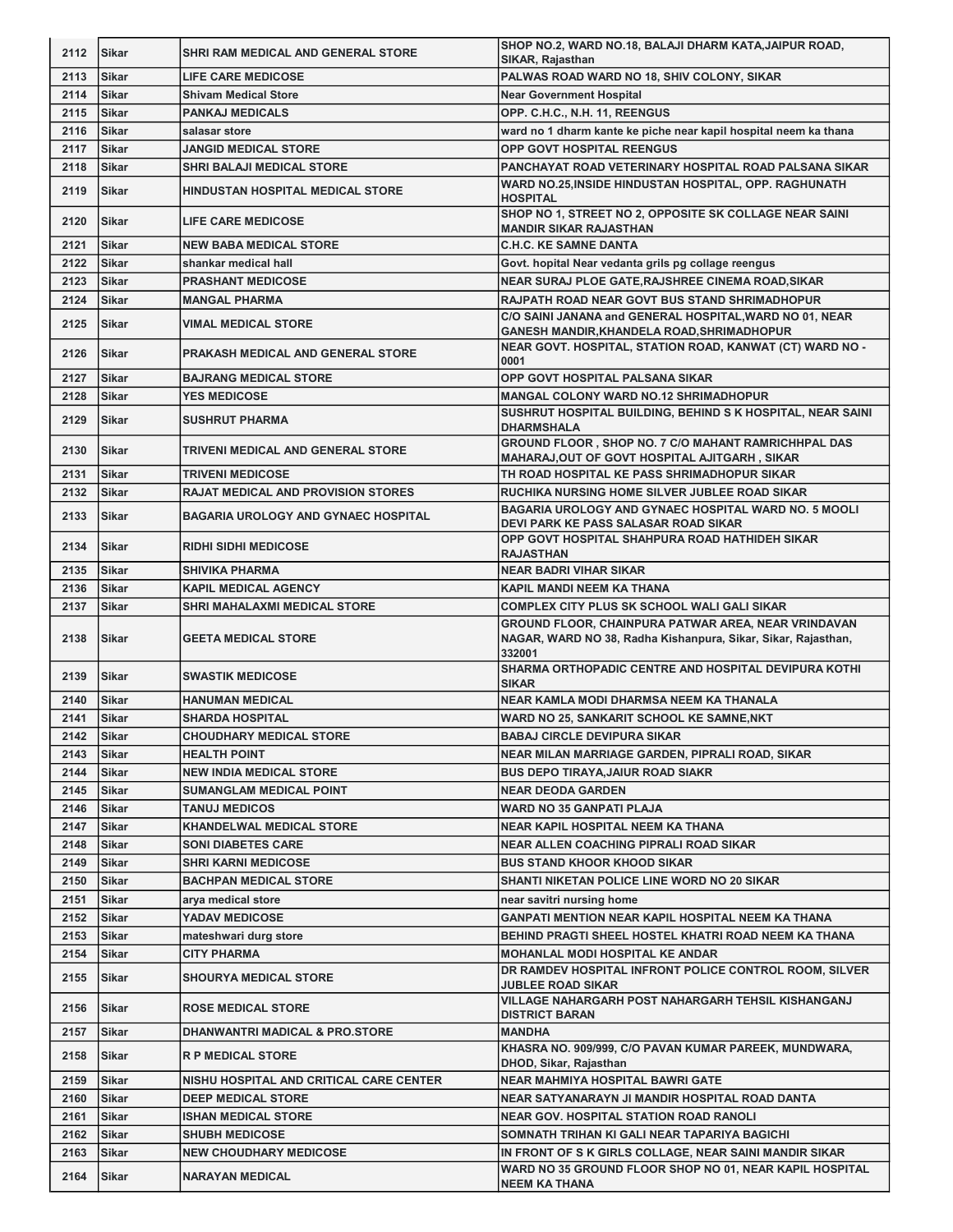| 2165 | <b>Sikar</b>  | <b>ARYAN MEDICAL STORE</b>                   | NEAR S.K. HOSPITAL OPP S.K. COLLEGE GALI NO. 01 SIKAR (RAJ.)                 |
|------|---------------|----------------------------------------------|------------------------------------------------------------------------------|
| 2166 | <b>Sikar</b>  | <b>AYUSHMAN MEDICAL STORE</b>                | <b>ASHOK VIHAR NEAR NAGAR PARISHAD</b>                                       |
| 2167 | <b>Sikar</b>  | <b>MEDICAL POINT</b>                         | PLOT NO.335, JALALSAR ROAD, GARINDAGARINDA                                   |
| 2168 | <b>Sikar</b>  | <b>ROYAL LIFE HELTH CARE</b>                 | <b>NEAR GURUKRIPA HOSPITAL PIPRALI ROAD</b>                                  |
| 2169 | Sikar         | <b>SUMAN MEDICOSE</b>                        | WARD NO 20 INDRA NAGAR DEVIPURA SIKAR                                        |
| 2170 | Sikar         | <b>SHRI CHOUDHARY MEDICOSE</b>               | WARD NO.27, OPP. GOVT. HOSPITAL SHRIMADHOPUR                                 |
| 2171 | <b>Sikar</b>  | ARVIND MEDICAL AND GENERAL STORE             | <b>VPO THOI, SIKAR</b>                                                       |
| 2172 | <b>Sikar</b>  | <b>SHEKHAWATI MEDICAL STORE</b>              | NEAR ASHARAM MANDIR, BAZAR ROAD, FATEHPUR SHEKHAWATI                         |
| 2173 | Sikar         | <b>MODERN MEDICAL</b>                        | SIKAR ROAD CHIRANIYA KA KHURA KE PAS LAXMANGARH                              |
| 2174 | <b>Sikar</b>  | <b>CARE MEDICAL STORE</b>                    | <b>TAPARIYA BAGICHI, STATION ROAD</b>                                        |
| 2175 | <b>Sikar</b>  | <b>SHRI SAI MEDICOSE</b>                     | NEAR GURUDWARA, BAHAD CIRCLE, RAMLILA MAIDAN, SIKAR                          |
| 2176 | <b>Sikar</b>  | <b>VIKASH MEDICAL STORE</b>                  | <b>VPO GUHALA</b>                                                            |
|      |               |                                              | FIRST FLOOR, F-15, HANUMAN HEIGHT, SHRAMDAN MARG, BEHIND                     |
| 2177 | <b>Sikar</b>  | <b>CITY MEDICAL POINT</b>                    | S.K. HOSPITAL, SIKAR DISTT SIKAR (RAJ.)                                      |
| 2178 | <b>Sikar</b>  | <b>JANTA MEDICALS</b>                        | KAPIL MANDI, NEAR RAILWAY STATION, NEEM KA THANA, SIKAR,<br><b>RAJASTHAN</b> |
| 2179 | Sikar         | OM MEDICOS PALSANA                           | <b>NEAR SHRIMADHOUR BUS STAND PALSANA</b>                                    |
| 2180 | <b>Sikar</b>  | <b>RAJASTHAN MEDICAL STORE</b>               | OPPOSITE GOVERNMENT HOSPITAL, WARD NO. 19, LOSAL TEH                         |
| 2181 | Sikar         | <b>BALAJI MEDICAL STORE</b>                  | DATARAMGRAH, SIKAR<br>NEAR PANSARI HOSPITAL SRIMADHOPUR                      |
|      |               |                                              |                                                                              |
| 2182 | <b>Sikar</b>  | <b>GANGA SAGAR PHARMA</b>                    | <b>GANGA SAGAR HOSPITAL WRD NO 8</b>                                         |
| 2183 | Sikar         | <b>SIKAR MEDICAL STORE</b>                   | SURBHI PLUS COMPLEX SHOP N G5, STATION ROAD SIKAR                            |
| 2184 | Sirohi        | <b>KRISHNA MEDICOSE</b>                      | <b>NEAR GOVT HOSPITAL ABUROAD</b>                                            |
| 2185 | Sirohi        | <b>SANJAY MEDICAL STORE</b>                  | <b>HOSPITAL ROAD SIROHI</b>                                                  |
| 2186 | <b>Sirohi</b> | <b>AMBICA MEDICAL STORE</b>                  | <b>OPP. GOVT. HOSPITAL REODAR</b>                                            |
| 2187 | Sirohi        | <b>KAILASH MEDICAL STORE</b>                 | OPP GOVT HOSPITAL SADAR BAZAR ABUROAD                                        |
| 2188 | Sirohi        | VINAYAK MEDICAL AND GENERAL STORE            | OPP. GOVT HOSPITAL MANGAL KALASH CHOURAYA                                    |
| 2189 | <b>Sirohi</b> | ARIHANT MEDICAL STORES                       | <b>PALACE ROAD SIROHI</b>                                                    |
| 2190 | Sirohi        | <b>MANISH MEDICAL AND GENERAL STORE</b>      | VISHNU DHARMSHALA ROAD, ABU ROAD                                             |
| 2191 | Sirohi        | <b>LAXMI MEDICAL STORE</b>                   | OPP. BHATKARA SCHOOL                                                         |
| 2192 | Sirohi        | SARNESHWER MEDICAL AND GENERAL STORES        | <b>BUS STAND ROAD, SIROHI</b>                                                |
| 2193 | Sirohi        | <b>SHANTI MEDICAL STORE</b>                  | JHUPDI ROAD, SIROHI                                                          |
| 2194 | <b>Sirohi</b> | <b>SHREE KRISHNA MEDICAL STORE</b>           | BEHIND HOSPITAL, OPP. PHED OFFICE, SELWARA ROAD, REODAR                      |
| 2195 | <b>Sirohi</b> | <b>VARAHI MEDICINES</b>                      | <b>POWER HOUSE ROAD REODAR</b>                                               |
| 2196 | <b>Sirohi</b> | <b>SANJAY MEDICAL STORE</b>                  | <b>NEAR GOVT MIDDLE SCHOOL PINDWARA</b>                                      |
| 2197 | <b>Sirohi</b> | <b>OM MEDICALS STORE</b>                     | NEAR PALACE ROAD, NEAR MAHAMANDIR SIROHI                                     |
|      |               |                                              | main bus stand                                                               |
| 2198 | Sirohi        | gaytri medicose                              |                                                                              |
| 2199 | <b>Tonk</b>   | <b>VIKAS MEDICALS</b>                        | <b>MEHANDI BAGH, TONK</b>                                                    |
| 2200 | Tonk          |                                              | opposite chandlai cycle centre , deoli road, bada kuaa, tonk                 |
|      |               | City pharmacy                                |                                                                              |
| 2201 | Tonk          | <b>SHRI MAHAVEER MEDICOS</b>                 | <b>ROADWAYS BUS STAND KE PASS NEWAI TONK</b>                                 |
| 2202 | Tonk          | <b>SUMIT MEDICAL HALL</b>                    | <b>SUBHASH BAZAR, TONK</b>                                                   |
| 2203 | <b>Tonk</b>   | <b>JAIN MEDICAL STORE</b>                    | <b>C.I.S.F LINK ROAD</b>                                                     |
| 2204 | <b>Tonk</b>   | JAIN MEDICOSE AND GENERAL STORE              | <b>MAMTA CIRCLE DEOLI</b>                                                    |
| 2205 | Tonk          | <b>NATIONAL MEDICAL STORE</b>                | <b>SAADAT HOSPITAL CAMPUS</b>                                                |
| 2206 | Tonk          | <b>AGRAWAL MEDICOSE</b>                      | PARK PLAZA CITY TONK                                                         |
| 2207 | Tonk          | ANJANI MEDICAL AND GENERAL STORE             | KUCHALWARA ROAD DEOLI                                                        |
| 2208 | <b>Tonk</b>   | <b>GAUTAM MEDICAL STORE</b>                  | <b>NEAR BADI KA MANDIR NEWAI</b>                                             |
| 2209 | Tonk          | SHIVAM MEDICAL AND GENERAL STORE             | ROADWAYS DEPOT, KOTA ROAD, TONK                                              |
| 2210 | Tonk          | JAIN MEDICAL STORE TODARAISINGH              | <b>NEAR BUS STAND GANESH MANDIR KE PASS TODARAISINGH</b>                     |
| 2211 | Tonk          | <b>Suresh Medical Store</b>                  | OPP. GOVT. Hospital, Todaraisingh                                            |
| 2212 | Tonk          | ASHISH MEDICAL                               | <b>CIVIL LINES, TONK</b>                                                     |
| 2213 | Tonk          | JAIN MEDICAL STORE                           | <b>BADA KUWA, CINEMA ROAD, TONK</b>                                          |
| 2214 | <b>Tonk</b>   | <b>RELIEF MEDICOSE</b>                       | CHOTA THAKTA, TONK                                                           |
| 2215 | Tonk          | <b>City Drug Pharmacy</b>                    | Near P.G. College, Baheer Road, Tonk                                         |
| 2216 | Tonk          | <b>ARIHANT MEDICOSE</b>                      | ALIGARH                                                                      |
| 2217 | Tonk          | shreeji medicals                             | near adarsh phc diggi, tonk rajasthan                                        |
| 2218 | Tonk          | <b>RATAN MEDICALS</b>                        | <b>64 ADARSH NAGAR MALPURA</b>                                               |
| 2219 | Tonk          | <b>CHIRAG MEDICAL &amp; GENERAL STORE</b>    | JHILAI ROAD NEWAI TONK RAJ                                                   |
| 2220 | Tonk          | <b>Manish Medical</b>                        | Near Natraj Hotel Ke Pas, Patel Circle, Tonk                                 |
| 2221 | Tonk          | N D Medicals                                 | Near Ahuja Udhyan, College Road, Tonk                                        |
| 2222 | Tonk          | SHREE GOVIND MEDICAL AND GENERAL STORE       | PURANA CHUNGI NAKA NEWAI TONK                                                |
| 2223 | Tonk          | <b>BHARAT MEDICAL AND GENRAL STORE DEOLI</b> | <b>CISF LINK ROAD DEOLI</b>                                                  |
| 2224 | Tonk          | <b>KASLIWAL MEDICAL &amp; GENERAL STORE</b>  | AJMER WALO KI KOTHI, PURANI TONK, Tonk                                       |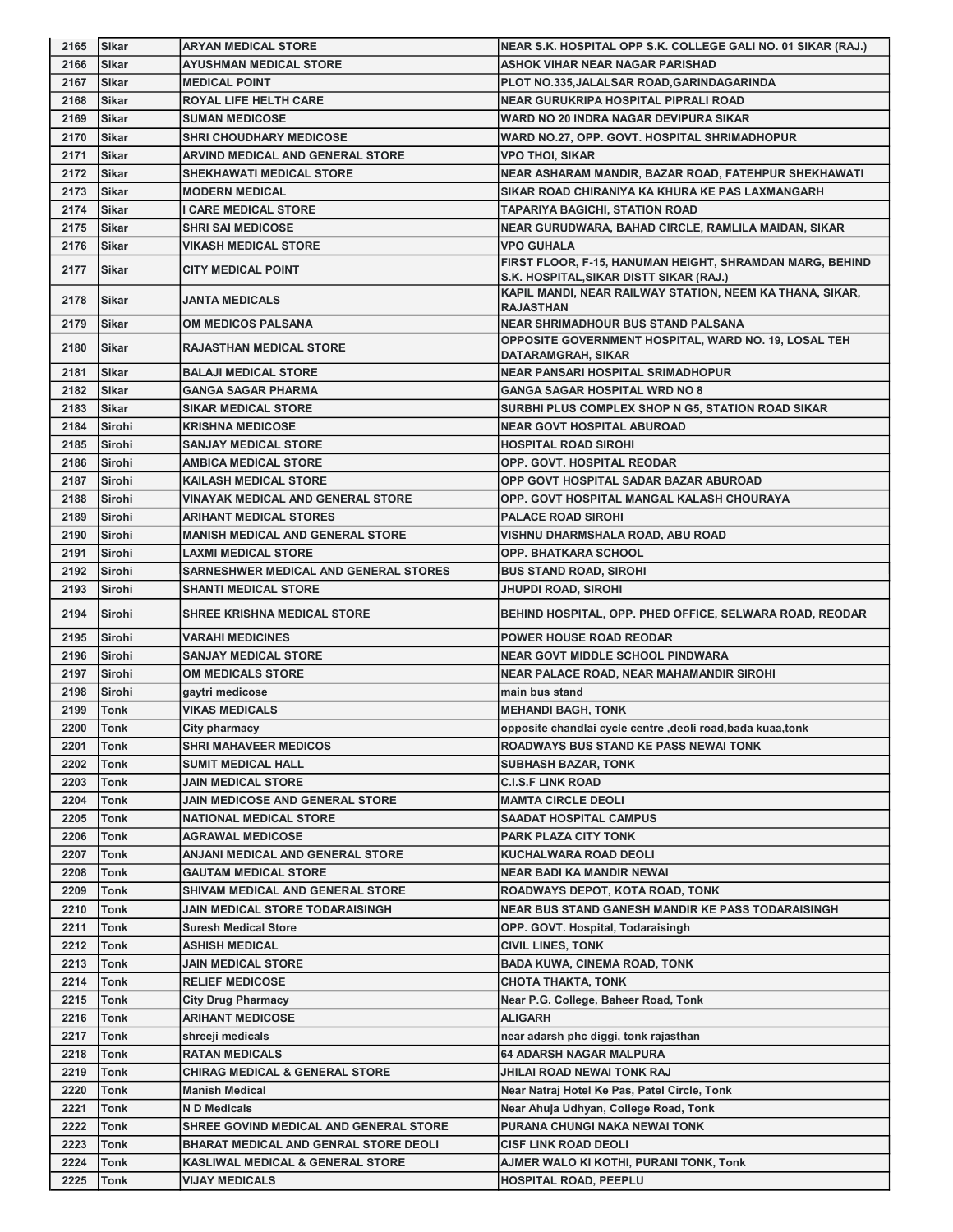| 2226 | <b>Tonk</b>    | <b>SHRIJI MEDICOSE</b>                      | <b>BUS STAND KE BAHAR GOPAL NAGAR</b>                                                   |
|------|----------------|---------------------------------------------|-----------------------------------------------------------------------------------------|
| 2227 | Tonk           | <b>KAMAL MEDICAL STORE</b>                  | HOSPITAL KE SAMNE, UNIARA, DISTT- TONK                                                  |
| 2228 | Tonk           | Om Shrl Medical & General Store             | Patel Circle, Mehandi Bagh, Tonk                                                        |
| 2229 | Tonk           | <b>NATIONAL MEDICAL STORE</b>               | <b>OPP GOVT HOSPITAL TODARAISINGH</b>                                                   |
| 2230 | Tonk           | <b>SHUBHLAXMI MEDICOSE</b>                  | <b>NAVEEN MANDI</b>                                                                     |
| 2231 | Tonk           | <b>AGARWAL MEDICAL AND GENERAL STORE</b>    | OPP. POST OFFICE CHUNGI NAKA TODARAISINGH                                               |
| 2232 | Tonk           | <b>Shiv Medicals</b>                        | Ahuja Colony, College Road, Tonk                                                        |
| 2233 | Tonk           | <b>OM MEDICAL STORE</b>                     | <b>NEAR PHC NAGARFORT DIST TONK</b>                                                     |
| 2234 | Tonk           | SHRI SHYAM AUSHADHI KENDRA                  | GOVT CHC CAMPUS NEWAI TONK RAJASTHAN                                                    |
|      |                |                                             | SHOP NO 9 OPP. GOVT HOSPITAL PANCHAYAT SAMITI PARISHAR                                  |
| 2235 | Tonk           | AMIT MEDICAL STORE                          | NATIONAL HIGHWAY ROAD NO12 DEOLI TON K                                                  |
| 2236 | Tonk           | <b>Parashar Medical &amp; General Store</b> | OPP. NEHRU PARK, DEOLI ROAD, TONK                                                       |
| 2237 | Tonk           | <b>JAGDMABA MEDICAL STORE</b>               | <b>VILLAGE DIGGI</b>                                                                    |
| 2238 | Tonk           | <b>RIDHI SIDHI MEDICOSE</b>                 | BY PASS CHORAHA SHOP NO 2 PULIYA KE PASS NEWAI TONK                                     |
| 2239 | Tonk           | SHRI ADINATH MEDICALS                       | <b>NEAR SUBHASH CIRCLE MALPURA</b>                                                      |
| 2240 | Tonk           | <b>Sonnet Distributors</b>                  | <b>Hospital Raod, Patel Circle, Tonk</b>                                                |
| 2241 | <b>Tonk</b>    | SHRI SITA MEDICAL AND GENERAL STORE         | Nathri road peeplu                                                                      |
| 2242 | <b>Tonk</b>    | <b>NEW YASAR MEDICAL STORE</b>              | <b>PACHEWAR</b>                                                                         |
| 2243 | <b>Tonk</b>    | <b>SHREE OM MEDICAL STORE</b>               | <b>NEAR BUS STAND, DOONI</b>                                                            |
| 2244 | <b>Tonk</b>    | <b>AAROGYA MEDICOZ</b>                      | <b>GOVT HOSPITAL ROAD, MALPURA</b>                                                      |
| 2245 | <b>Tonk</b>    |                                             | 3 NEW HOSPITAL ROAD, GHATI ROAD,                                                        |
|      |                | <b>SHIVAM MEDICOSE</b>                      |                                                                                         |
| 2246 | <b>Tonk</b>    | <b>SHIVAM MEDICAL</b>                       | GHATI ROAD, SHASTRI NAGAR, MALPURA                                                      |
| 2247 | <b>Tonk</b>    | <b>LUHADIYA MEDICAL STORE</b>               | <b>NEAR CHC, VPO ALGIARH</b>                                                            |
| 2248 | Tonk           | Sanjeewani Medical Store                    | Shiv Mandir Road, Mehandi Bagh, Tonk                                                    |
| 2249 | Tonk           | <b>Tonk Medical &amp; Surgical Store</b>    | Deoli Road, Bada Kuwa, Tonk                                                             |
| 2250 | Tonk           | <b>Anoop Medical &amp; General Store</b>    | Shop No. 20, Vivekanand Colony, Civil Line, Tonk                                        |
| 2251 | Tonk           | <b>Vinayak Medical Store</b>                | Nehru Nagar, Jail Road, Ward No. 04, Tonk                                               |
| 2252 | Tonk           | <b>DAWAGHAR</b>                             | TONK PUBLIC SCHOOL, BADA KUWA TONK                                                      |
| 2253 | Tonk           | <b>SHRI BALAJI MEDICAL STORE</b>            | JAIPUR ROAD, MALPURA                                                                    |
| 2254 | <b>Tonk</b>    | VINAYAK MEDICALS                            | NEAR JAHAZPUR CHORAHA, DEOLI, Tonk, Rajasthan,                                          |
| 2255 | Tonk           | <b>Adarsh Medicose</b>                      | Subhash Bazar, Purana Janna Hospital, TONK                                              |
| 2256 | Tonk           | SHARMA MEDICAL AND GENERAL STORE            | OPP. AJMER WALO KI KOTHI, PURANI TONK                                                   |
| 2257 | Tonk           | <b>First Pharmacy Store</b>                 | Old Bus Stand, Near Bank of India, Tonk                                                 |
| 2258 | <b>Tonk</b>    | <b>MATESHWARI MEDICAL AGENCY</b>            | <b>DUDU ROAD</b>                                                                        |
| 2259 | <b>Tonk</b>    | <b>MAHAVEER MEDICAL STORE</b>               | GOVT HOSPITAL KE SAMNE NEW MARKET UNIARA                                                |
| 2260 | Tonk           | TEMANI MEDICAL & GENERAL STORE              | <b>RAILWAY STATION KASBA MALPURA</b>                                                    |
| 2261 | <b>Udaipur</b> | <b>JOSHI MEDICALS</b>                       | <b>HOSPITAL ROAD, UDAIPUR</b>                                                           |
| 2262 | <b>Udaipur</b> | mahesh medical store                        | hospital road, udaipur                                                                  |
| 2263 | Udaipur        | pooja medical store                         | hospital road, udaipur                                                                  |
| 2264 | <b>Udaipur</b> | <b>MO BALAJI MEDICALS</b>                   | <b>G-19 SHRI NATH PALZA HOSPITAL ROAD</b>                                               |
| 2265 | <b>Udaipur</b> |                                             |                                                                                         |
| 2266 |                |                                             |                                                                                         |
|      |                | <b>TULSI MEDICALS</b>                       | <b>HOSPITAL ROAD, UDAIPUR</b>                                                           |
| 2267 | <b>Udaipur</b> | <b>BABA RAMDEV MEDICAL</b>                  | OPP M.G GOV HOSPITAL CHETAK CIRCLE                                                      |
|      | <b>Udaipur</b> | <b>SHREE RAM DRUG HOUSE &amp; CHEMIST</b>   | SHOP NO. 02, REN BASERA, HOSPITAL ROAD                                                  |
| 2268 | <b>Udaipur</b> | <b>KANAK MEDICOSE</b>                       | 117-118, SHREENATH PLAZA, HOSPITAL ROAD, UDAIPUR                                        |
| 2269 | <b>Udaipur</b> | <b>ADARSH MEDICAL STORE</b>                 | 10, BHATT JI KI BADI                                                                    |
| 2270 | <b>Udaipur</b> | SIDHARTH MEDICAL AND GENERAL STORE          | 2 OTC SCHEME, CHARAK MARG, AMBAMATA                                                     |
| 2271 | <b>Udaipur</b> | <b>KIDNEY CARE HOSPITAL</b>                 | <b>NEAR MANGALAM RESIDENCY, BHUWANA</b>                                                 |
| 2272 | <b>Udaipur</b> | <b>KANAK MEDICAL STORE</b>                  | <b>VILLAGE CHAWAND TEHSIL SARADA</b>                                                    |
| 2273 | <b>Udaipur</b> | <b>APEX PHARMACY</b>                        | <b>22 KOTHI BAGH, NEAR AMERICAN HOSPITAL</b>                                            |
| 2274 | Udaipur        | <b>MANOHAR MEDICALS</b>                     | 1-A, AGRASEN NAGAR                                                                      |
| 2275 | <b>Udaipur</b> | ARIHANT MEDICAL STORE                       | <b>OPP GOVT HOSPITAL BHINDER</b>                                                        |
| 2276 | <b>Udaipur</b> | <b>Pawan Medical And General Store</b>      | 3 Keshav Nagar University Road                                                          |
| 2277 | <b>Udaipur</b> | <b>CARE MEDICOS</b>                         | <b>CARE MEDICOS, ADARSH MARKET</b>                                                      |
| 2278 | <b>Udaipur</b> | <b>PRADEEP MEDICALS</b>                     | OPP REFERAL HOSPITAL                                                                    |
| 2279 | <b>Udaipur</b> | <b>BHAVYA MEDICAL STORE</b>                 | SAIPHAN CHAURAHA, BEDLA ROAD                                                            |
| 2280 | <b>Udaipur</b> | <b>SHREENATH PHARMACY</b>                   | <b>10 NEW BHUPALPURA MAIN ROAD</b>                                                      |
| 2281 | <b>Udaipur</b> | <b>HELPING ROUTE PHARMACY</b>               | 2, PLOT NO. 37-38, PANNA VIHAR COLONY, 100 FT ROAD, BEHIND                              |
|      |                |                                             | <b>NAND BHAWAN, NEW BHUPALPURA</b>                                                      |
| 2282 | <b>Udaipur</b> | <b>MAHESH MEDICALS</b>                      | <b>48, PREMI DWARA MARG, INSIDE SURAJPOLE</b>                                           |
| 2283 | <b>Udaipur</b> | <b>MAHAVEER MEDICAL STORE</b>               | 85 JANAKPURI AIRPORT ROAD, DHAUJI KI BAVRI, PRATAP NAGAR                                |
| 2284 | <b>Udaipur</b> | MAHAVEER MEDICAL AND GENERAL STORE          | <b>OPP REFERAL HOSPITAL</b>                                                             |
| 2285 | <b>Udaipur</b> | Hari Om medical store                       | 63, EKLING COLONY, BSNL ROAD, HIRAN MAGRI                                               |
| 2286 | <b>Udaipur</b> | A TO Z MEDICAL STORE                        | <b>DELHI GATE CHORAHA UDAIPUR</b><br>24, NAVLOK, NEAR SILVER SPRING COMPLEX, NAVARATAN, |